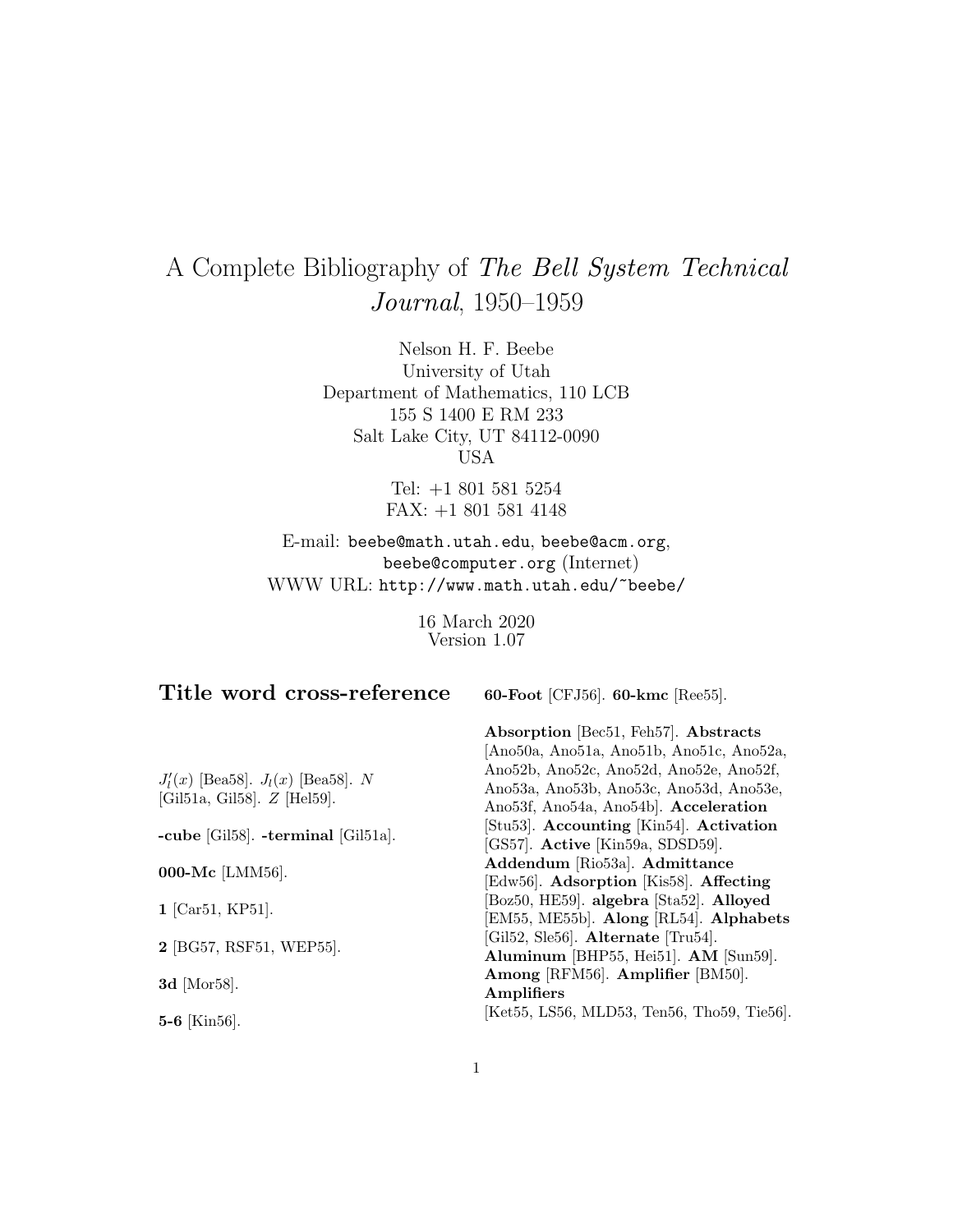**Amplitude** [Rut58]. **Analog** [Aul59, Ble56]. **Analogue** [Dar51a]. **Analysis** [DRS56, Fuc59, HGK59, Lee55, Lou55, NA59, Pee54a, Rau59, Sum52]. **Anelasticity** [Kin59b]. **Anniversary** [Ano51j, Ano52m]. **Antenna** [CFJ56, Daw57, GM55b]. **Apparatus** [MW52]. **Appearing** [Ano50f]. **Application** [BT54, FR58, GTW53, Gra53, Hei51, Kro57, OW59, Pen58, Ung58b, Sta52]. **Applications** [FMW55, Hog52, HRR52, Kap55, Mil54a, Row53, SB59, Sou50, Wag54a, WP51, Dar58]. **Appointed** [Ano57t]. **Appraisal** [CR59]. **approach** [McC59]. **Approximations** [Des57]. **Arbitrary** [Olm58]. **Arc** [Ata53b, Ata53a, Ata55b, Ata55a, Ger51, SB59]. **Arcing** [Ata53b, Ata53a, Ata54, Ata55b, Ata55a]. **Area** [Sha51e]. **Arising** [Ric50b, Sho54]. **Armature** [MM51, Sum52]. **Arrays** [Bob57, GM55b]. **Arsenide** [Sha59b]. **Articles** [Ano50a, Ano50f]. **Artificial** [BHD59]. **Aspects** [BF59, MM57]. **Assignment** [Eva58]. **Atlantic** [GLWB57, LH57, LTLF57, MS57]. **Atmospheric** [CH56]. **Attack** [Sno57]. **Attempt** [Ric50b]. **Attenuation** [CH56, HE59, Kin56, Mar58, Mas55, Rai58, Ric57, Tho56]. **Audio** [TD53]. **Authors** [Ano50a, Ano50f, Ano50g, Ano50h, Ano51k]. **Automatic** [BD53, CO52, CS56, FPS56, Han56, Kin54, MV52, Pen58, Qui54, Rob56, Shi52, WEP55]. **Avalanche** [ME55b]. **Average** [Rio51]. **Awarded** [Ano56m]. **B.** [Ano57t]. **B.S.T.J.** [Ano59g]. **Ba** [Bec51]. **Balanced** [BP53]. **Band**

[Loz51, Ree55, WN54]. **Bands** [Bul53, Daw57]. **Barium** [MS58]. **Barrier** [GS58, HCM55]. **Barrier-Grid** [HCM55]. **Base** [Lee56, TT56]. **Based** [Jul59]. **Basic** [Sch51]. **Beam**

[DRS56, Gal59, RL54, Rig57b, Rig57a, Tie56].

**Beam-Positioning** [Gal59]. **Beams** [RP59, Rig59]. **Behavior** [FMW55, KG58]. **Bell** [Ano50a, Ano50f, Ano50g, Ano50h, Ano51a, Ano51b, Ano51c, Ano51k, Ano52a, Ano52b, Ano52c, Ano52d, Ano52e, Ano52f, Ano53a, Ano53b, Ano53c, Ano53d, Ano53e, Ano53f, Ano54a, Ano54b, Ano54c, Ano54d, Ano54e, Ano54f, Ano54n, Ano54o, Ano54p, Ano55a, Ano55b, Ano55c, Ano55d, Ano55e, Ano55f, Ano55p, Ano55q, Ano55r, Ano55s, Ano55t, Ano55u, Ano56a, Ano56b, Ano56c, Ano56d, Ano56e, Ano56f, Ano56n, Ano56o, Ano56p, Ano56q, Ano56r, Ano56s, Ano57a, Ano57b, Ano57c, Ano57d, Ano57e, Ano57f, Ano57n, Ano57o, Ano57p, Ano57q, Ano57r, Ano57s, Ano58g, Ano58h, Ano58i, Ano58j, Ano58k, Ano58l, Ano59h, Ano59i, Ano59j, Ano59k, Ano59l, Ano59m, BHP55, MR50, Sha51b, Sha51e, Sha51c, Sha51d]. **Bending** [Fuc59]. **Bends** [Ung57c, Ung57b]. **Bessel** [Bea58]. **best** [SH57]. **Between** [Bar50, BG55, Tie56]. **Beyond** [CHK59, FCH57]. **Binary** [DeL56, GM59, Llo57, Row58, Sle56, Sun59, Ulr57, Wra56, Hag59, Lee59]. **binary-decision** [Lee59]. **binomial** [SH57, SG59]. **Biological** [Sno57]. **Bivariate** [OW59]. **Block** [Col53a, Llo57]. **Blocking** [Clo53, NA59]. **Bombarded** [KO52, Ohl52]. **Boolean** [HS55, McC56a, McC56b, Sta52]. **Borocarbon** [GPV51]. **Break** [Ata54]. **Breakdown** [FR58]. **Breaking** [WM59]. **Bridges** [Wil52]. **Brillouin** [RP59]. **Broadband** [BDS58, Jac58]. **Buckled** [Hop52]. **Buildings** [Ric59]. **Bulloch** [Ano57t]. **burst** [Hag59]. **burst-correcting** [Hag59].

**C** [Kel51]. **C.** [Ano51i, Dar51b]. **Cable** [BHP55, EH57, Epp54, Gil51b, Hop52, JLL57, LFB57, MMVH57, MHEG57, Sno57, Win53, Woj54, Zaj57]. **Cables** [Mau51, Rai58, RL55, Sha51e]. **Calling**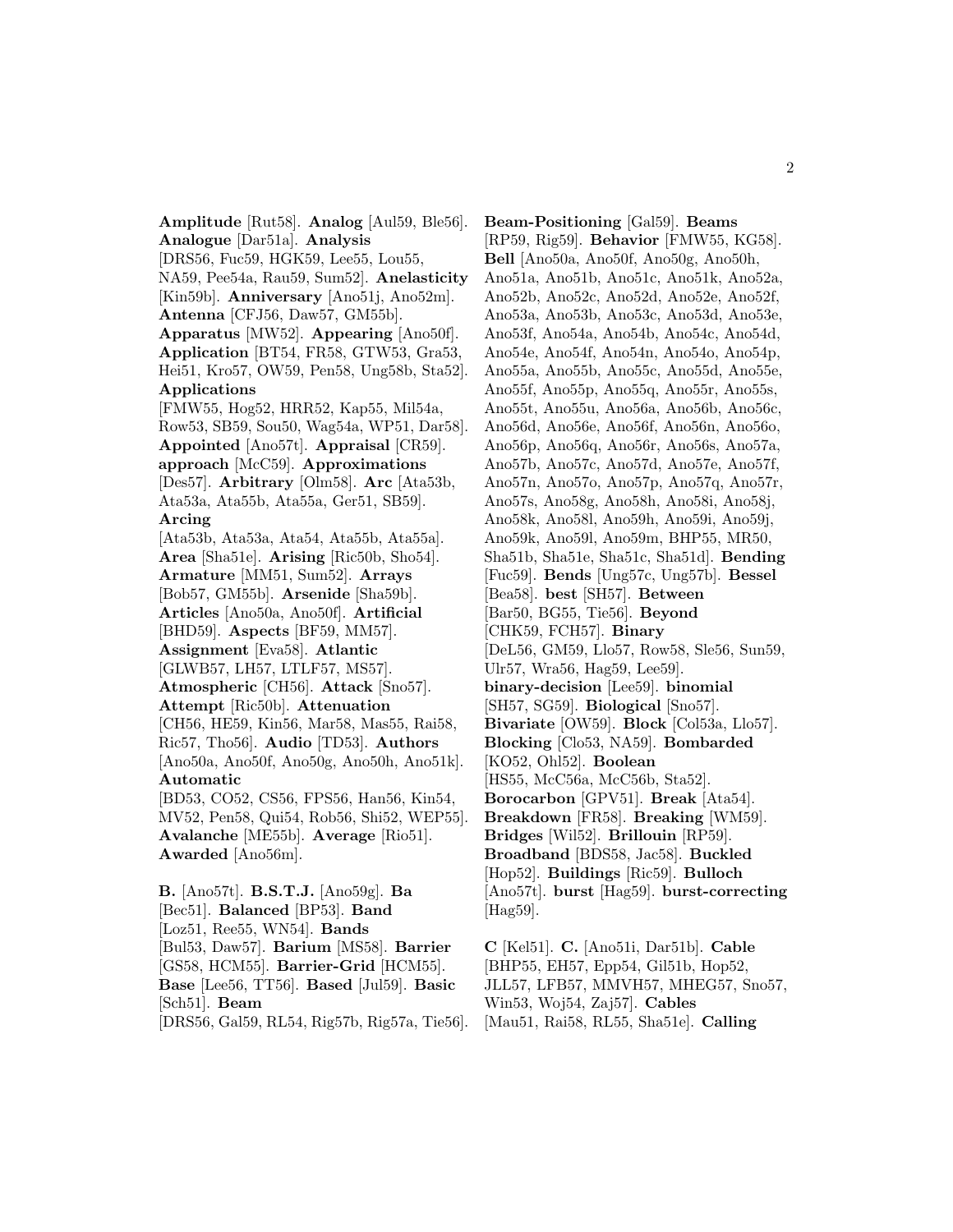[MPW58]. **Calls** [Rio53b, Wil53, Rio53a]. **Campbell** [Ano55o]. **Capacitance** [CS56, Lee58, McC57]. **Capacitors** [CS56]. **Carbon** [GPV51]. **Card** [BT54, HN53]. **Carrier** [BHP57, Car51, Ear55, EM52, HRR52, KP51, Lev58]. **Cathode** [Jen51, TD53, Tow57]. **Cavities** [SB58]. **Central** [Ell59, YCU58]. **Centralized** [Kin54]. **Certain** [McC57]. **Chain** [Row58]. **Channel** [Bab53, PK57, WEP55, Bur59, Sha59a]. **Channels** [Loz51, MM57]. **Character** [Sei57]. **Characteristic** [Kle56]. **Characteristics** [Ata53a, Bar50, FM56, MS58, Pee54a, RM58, War58]. **Charge** [RP59, Rig59, Tie56]. **Chart** [Rob58]. **Chemical** [RFM56]. **Circuit** [Ben53a, KG58, Tie56, WR51, WP51, YCU58, Sta52]. **Circuits** [And52, Ata53b, Ata53a, Ata54, Ata55a, Ble56, Han56, HV55, Mea55, Pie51b, Gil51a, HS55, Lee59]. **Circular** [Kin56, Ung57a, Ung57b, Ung57c, Ung58a, War58, Mor57]. **Class** [Sle56]. **Clogston** [Kin59c, Vaa53]. **Closing** [Ell55]. **coated** [Ung57a]. **Coaxial** [Ano53m, DKK53, Ear55, EEKG53, FW51, GTW53, Kem51, KF53, MLD53, Rai58, RM58, RG53]. **Code** [Goo51]. **Codes** [Gil58, Ham50, Ulr57, Hag59, McC59, Sha59a]. **Coding** [Jul59, Llo57, Oli52]. **Coefficient** [Mas51]. **Coefficients** [McC57]. **Coincidences** [GP57]. **Cold** [Hei51, TD53, Tow57]. **combinational** [HS55]. **Combined** [BG56]. **Combining** [Har59]. **Common** [Mye52]. **Communication** [BHW59, Ric50a, Vau59]. **Communications** [BT58a, BT58b, KR57, Mil54b]. **Companding** [Smi57]. **Compandors** [Loz51, Mal51]. **Comparators** [NM59]. **Comparison** [Gil52, You52]. **Completely** [SW54a]. **Components** [GTW53]. **computer** [LLM59]. **Computing** [OW59]. **Concentrated** [Egg50]. **Concentrating** [Joh54]. **Concentration** [Bac58, Bar50].

**Concentrator** [Joe56b]. **Concepts** [HSK58, Sch51]. **concerning** [Pri51]. **Conditions** [BCR55, KG58, MO53]. **Conductive** [Woj54]. **Conductivity** [VP57]. **Conductivity-Modulated** [VP57]. **Conductor** [GM53, RM58, Uhl55]. **Conductors** [Clo51, Vaa53]. **Conduit** [Wei57, WM59]. **Configuration** [Pri53]. **Connection** [MO53, MA54, Pri57]. **Connections** [Ell59, Mal53, MO53, McR53, Van53]. **Considerations** [Feh57, Tho59]. **Constant** [Dar50, Mau51, Bur59]. **Constants** [BMM51]. **Contact** [AC54, BP53, FM56, KG58, Kis58, Qui54, Ric50b, Sha59b, SB59]. **Contacts** [Ata53b, Ata53a, Ata54, AC54, Ata55b, Ata55a, Bar50, Ell55, GS57, HE58]. **Containing** [Des57, Mor57]. **Continuous** [Mur58, Woj54, Ben53b]. **Continuously** [Rai58]. **Contribution** [Lev58]. **Contributors** [Ano50b, Ano50c, Ano50d, Ano50e, Ano51d, Ano51e, Ano51f, Ano51g, Ano51h, Ano52g, Ano52h, Ano52i, Ano52j, Ano52k, Ano52l, Ano53g, Ano53h, Ano53i, Ano53j, Ano53k, Ano53l, Ano54g, Ano54h, Ano54i, Ano54j, Ano54k, Ano54l, Ano55g, Ano55h, Ano55i, Ano55j, Ano55k, Ano55l, Ano56g, Ano56h, Ano56i, Ano56j, Ano56k, Ano56l, Ano57g, Ano57h, Ano57i, Ano57j, Ano57k, Ano57l, Ano58a, Ano58b, Ano58c, Ano58d, Ano58e, Ano58f, Ano59a, Ano59b, Ano59c, Ano59d, Ano59e, Ano59f]. **Control** [Bab53, DKK53, Epp54, GTW53, Log54, Mye52, Pee54b, Rob58, Sch57, YCU58]. **Controlled** [Joe56b, MV52, Rau59]. **Controls** [BH55]. **Conversion** [Aul59, Edw56, Egg50, Lec59, Sch55]. **Converter** [Lee58, Mer51]. **Converters** [Uhl58]. **Copper** [Lec59]. **Core** [Sto53]. **Correcting** [Ham50, Hag59, McC59]. **Correction** [Ano55m, Ano55n, Ulr57]. **Correlation** [Col53a, Ben53b]. **correlatograph** [Ben53b]. **Cost** [Eva58]. **Counts** [Hay52]. **Coupled**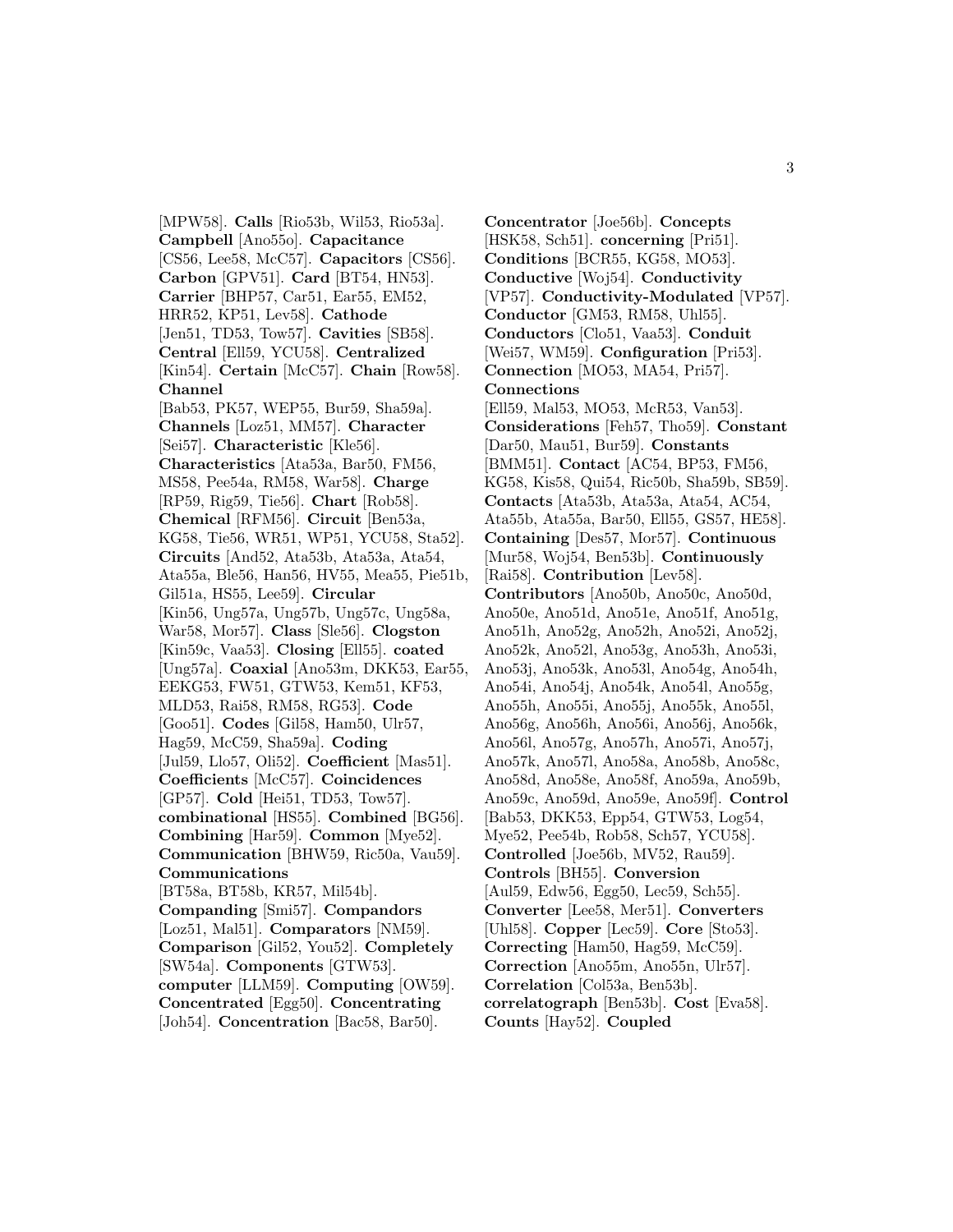[CKQ56, KM56, Mil54a, Ree53]. **Coupler** [Lou55]. **Couplers** [Coo55]. **Coupling** [Fox55, Tie56]. **Cr** [GPSD59]. **Criterion** [Mur58]. **Cross** [GB56]. **Cross-Sections** [GB56]. **Crossarms** [Egg50]. **Crossbar** [Ada56, BD53, ME55a, Pen58]. **Crosstalk** [BRT56]. **Crystal** [MS58]. **Crystals** [BS56a, Mac51, Mas50, Mas51, Woo51]. **cube** [Gil58]. **Current** [Blo53]. **Curved** [Mar58, Mor57]. **Curves** [Rio53b, Wil53, Rio53a]. **Customers** [CW52]. **Cut** [Olm58]. **Cylinder** [Ric54]. **cylinders** [Hol51]. **Cylindrical** [RL54, RP59, SW54a].

**D** [Ano57t]. **Data** [MM57]. **Davisson** [Ano51i, Dar51b, Jen51, Kel51]. **DC** [Pri53]. **decision** [Lee59]. **defectives** [SG59]. **Defects** [RFM56]. **Definition** [SH58]. **Deflection** [Aul59, Jen51]. **Delay** [Rio53b, Bur59, Rio53a]. **Delayed** [Wil53]. **Dependence** [BMM51]. **Deposits** [HE58]. **describing** [Pri51]. **Design** [Ano54m, BWW57, Ear53, EM55, EEKG53, Fry52, Fuc59, GM55b, GLWB57, HB57, HSK58, HHH59, Hun53, KP51, Kro57, LFB57, LTLF57, LS56, Log54, MR50, NA59, PW54, Pee54c, Pfe54, SY58, Tho59, Ung58a, WR51, YCU58, HS55, Sta52]. **Designed** [BT54]. **Detailed** [DRS56]. **Detecting** [Ham50]. **Detection** [Jul59, Kap55, McC56a]. **Deterioration** [Big51]. **Determination** [Fuc59, McC57]. **Determined** [Olm58]. **Determining** [Tru54]. **Detwinning** [Woo51]. **Development** [FW51, GM53, HP55, Lev58, Mor52c]. **Developments** [GGI58]. **Device** [GC59]. **Devices** [FR58, Gru59, Log53]. **Dialing** [CW52, FL56, HN53]. **Dials** [Pfe54]. **Diameter** [CFJ56]. **Dielectric** [Mau51, MS58, VR57, Mor57, Ung57a]. **dielectric-coated** [Ung57a]. **Difference** [Dar50]. **differential** [Pri51]. **Diffraction**

[Ric54]. **Diffused** [Bac58, Lee56, Pri56, TT56]. **Diffusional** [Ric50b]. **Digital** [Aul59, Ben58, Ble56, HCM55, HV55, Ket59, NM59, LLM59]. **Digital-to-Analog** [Aul59]. **Diode** [Gra51, Hus53, Kle56, Rea58]. **Diodes** [CHS54, Sho54]. **Direct** [FL56]. **Directive** [GM55b]. **Discharge** [Ata54]. **Discs** [SB58]. **Dislocations** [Mas55]. **Displacement** [WS56]. **display** [Ben53b]. **Displaying** [KH51]. **Dissipated** [Ell55]. **Dissipation** [Ger51]. **Distance** [Ada56, FL56]. **Distortion** [Ket55, Ric57]. **Distributed** [Egg50]. **Distribution** [GB56, Pri53, Ric58, Bur59]. **Distributor** [Fre58]. **diverging** [Har50b]. **Domain** [Gal54, Gal55]. **Dr.** [Kel51]. **Drag** [HGK59]. **Drop** [GM53]. **Drum** [BHM56]. **Dual** [Daw57, ME55a]. **Duality** [WR51]. **Due** [CR57, KM56, PW56]. **duration** [Ric58]. **Dynamic** [Log53]. **Dynamics** [Zaj57].

**Each** [Egg50]. **easily** [Hag59]. **Economics** [Wag54a]. **Economy** [Bul53]. **Edge** [Jul59]. **Editor** [Ano57t, Ano59g]. **Editorial** [Bak58]. **Effect** [BG56, Clo51, DR55, FM56, Gru59, Mas55, Hog52]. **Effects** [HGK59, Mas50, Stu53, Suh53, Tie56, War58, WM59]. **Efficient** [Oli52]. **efficiently** [SG59]. **Effort** [Mur58]. **Elastic** [BMM51, Hol51]. **Electric** [Ger51, Kin56, Ung57c, Wan53, War58, Ung57a, Ung57b]. **Electrical** [Ata53b, Ata53a, Ata54, Ata55b, Ata55a, GS57, KHD55, Mon52]. **Electrically** [Sch57]. **Electro** [Mas50]. **Electro-optic** [Mas50]. **Electrodes** [Ger51]. **Electroformed** [GM53]. **Electrolyte** [BG55]. **Electrolytic** [Uhl56]. **Electromagnetic** [Log53]. **Electron** [Bec51, Cal51, DRS56, FW51, Gra51, Hei51, MMVH57, Pie51b, RL54, Rig57b, Rig57a, Rig59, Stu53]. **Electronic** [BH55, DB54, FG58, Fre58, Joe58, SY58, YCU58]. **Electronically** [MV52]. **Electronics**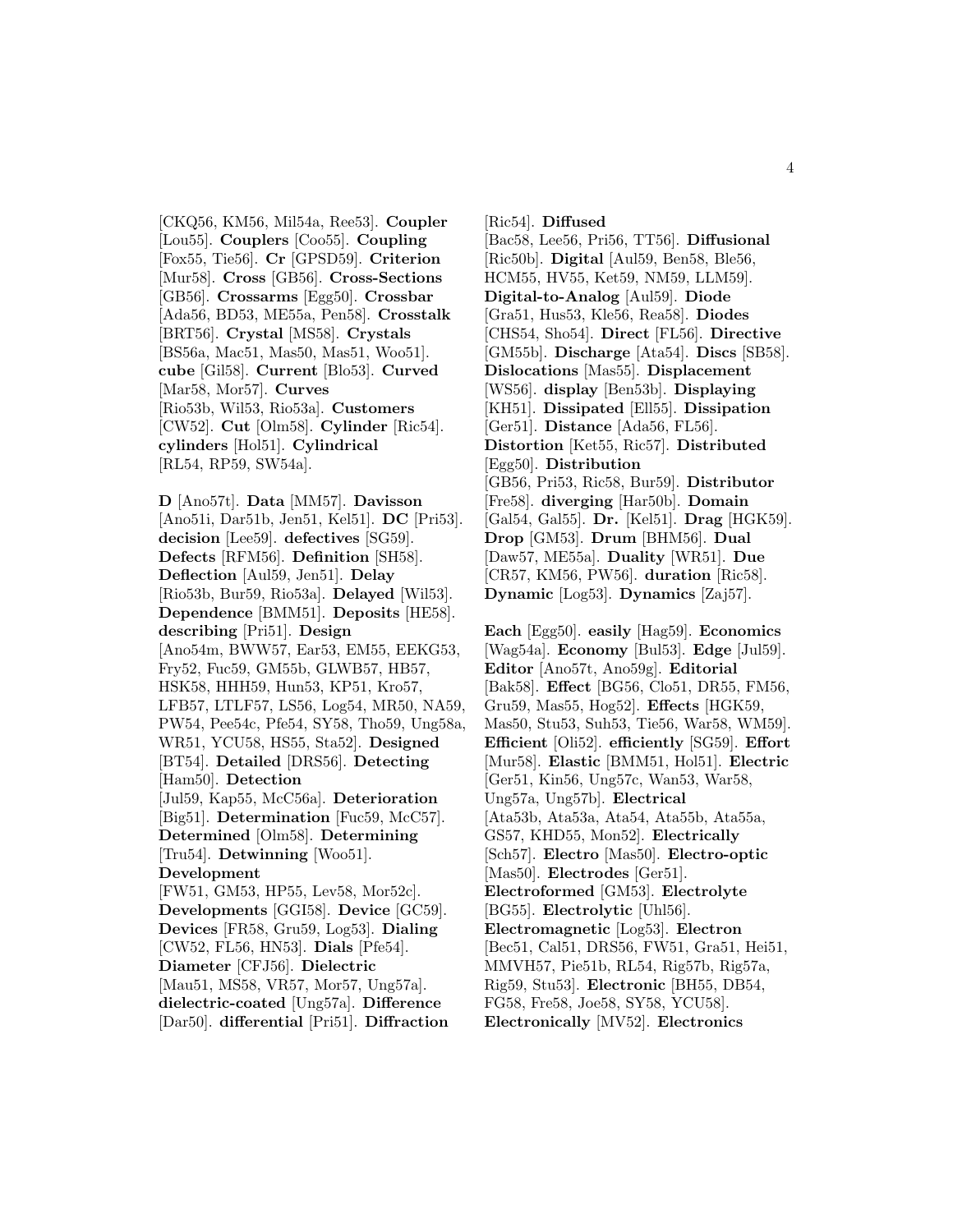[Joe56a]. **Electrons** [Dar53b, Mac51, Pie51a, Sho51, Van50, Pri51]. **Element** [Ban54, Bob57]. **Elements** [GM55a]. **eliminate** [SG59]. **Emerald** [GPSD59]. **Emission** [Bec51]. **Emitter** [TT56]. **Encoding** [Ric50a]. **Encodings** [GM59]. **Energy** [Ell55]. **Engineering** [BT58a, BT58b, BF59, EH57, HE59, Tru54, Uhl55, Wil56]. **English** [Sha51a]. **Entropy** [Sha51a]. **Equalization** [KF53, RL55]. **Equalizer** [BG57]. **Equations** [Sch52, Pri51, Sch55]. **Equilibrium** [Bur59]. **Equipment** [BD53, Joh54, MS57, Wag54b]. **Eroding** [KG58]. **Erosion** [Ata55a, SB59]. **Errata** [Ano57m]. **Error** [Ham50, McC59, Ric50a, Ulr57, Sha59a]. **Error-correcting** [McC59]. **Errors** [OW59]. **Estimation** [Bur58, Log54, Pee54b]. **Evaluation** [Bac58, Col53a, Col53b, Ell59, Van53]. **Evolution** [Mar51, Sha51b, Sha51e, Sha51c, Sha51d]. **Exceptional** [BS56a]. **Exchange** [Ben57b, Sha50, Sha51e]. **Excitation** [RP59]. **Experience** [Col53a]. **experiment** [Sob56]. **Experimental** [BHD59, BHW59, BG57, BHP55, Daw57, Joe56b, Joe58, Kin59c, LMM55, MV52, LLM59]. **Experiments** [BG55, BT54, DeL56, DP58, Har52]. **Exponential** [Wil53, Ben59]. **Expressed** [Mas50]. **Extremely** [BS56b]. **Extrusion** [BHP55]. **Facilities** [Sha51b, Sha51e, Sha51c, Sha51d]. **Factors** [Boz50, Fry52, Gra53, MR50]. **fades** [Ric58]. **Fading** [CJ52, Kay53].

**Faraday** [Hog52]. **Fast** [GB56]. **Features** [Car51, KP51]. **Feed** [Daw57, MS57, TK57]. **Feedback** [Ket55]. **Ferrite** [Gal54, Gal55, SB58, SF59, Sto53]. **Ferrites** [Clo55, FMW55, Row53]. **Ferroelectric** [Woo51]. **Ferromagnetic** [Hog52, VR57]. **Field** [Bec51, BG56, DR55, Pie51a, Pri53,

Rig57b, Rig57a, WS56]. **Fields** [Wan53]. **Fifth** [Ano51j]. **Figure** [Lee58]. **Filament** [Suh53]. **Filled** [SW54a]. **Film** [GPV51]. **Filters** [War58]. **Finite** [Tie56]. **First** [Bak58, Bea58]. **Five** [Mar51]. **Flow** [Van50, Pri51]. **Fluctuation** [Ben57a]. **Fluctuations** [Ric50b, Sle58]. **Flying** [Gal59, HSK58, HHH59, PDH59]. **FM** [BCR55, Ric57, Rut58, Sun59]. **Focused** [RL54]. **Foot** [CFJ56]. **Forces** [MW52]. **Foreword** [Ano53m]. **Form** [Mas50]. **Formal** [McM52a, McM52b]. **Formation** [DRS56]. **Formulae** [Fuc59]. **Forward** [Kle56]. **Four** [Smi58]. **Four-Point** [Smi58]. **Fourth** [Pie50b]. **Frequencies** [De 52, Hog52, MM52, VR57]. **Frequency** [Bab53, BMM51, Bul53, Edw56, Kay53, Lee56, Rea58, SB58, Sha59b, Tho59, TD53, Uhl58, WN54]. **function** [McC56a]. **Functional** [SY58]. **Functions** [Bea58, FPS56, McC56b, Sem58, Zin52]. **Fundamental** [HSK58, Pil52, SB59, Sum54]. **Fundamentals** [Bul57, Sun54a, Sun54b].

**Gain** [Lee58]. **Gallium** [Sha59b]. **Gas** [Tow57]. **Gaseous** [Wan53]. **Gases** [Kis58]. **Gates** [Hus53]. **Gaussian** [Ric58, Sha59a]. **General** [Kel52]. **Generalizations** [Pri57]. **Generalized** [Sch52, Sch55]. **Geometries** [McC57]. **George** [Ano55o]. **Germanium** [Bar50, BB53, BG55, EM55, GB56, HGK59, Lee56, RFM56, Sho51, Suh53, Uhl56, Van50]. **Governor** [Pfe54]. **Gray** [Gil58]. **Grid** [GS58, HCM55]. **Group** [SG59, McC56a]. **Growing** [PW56, Rig57b]. **Grown** [ATS59]. **Guest** [Bak58]. **Guide** [SW54a, WR51]. **Guided** [SW54a, SW54b, SW54c]. **Guided-Wave** [SW54a]. **Gun** [Pie51a]. **Guns** [DRS56]. **Gyrator** [Hog52]. **Gyromagnetic** [Sei57, SF59, SW54a, SW54b, SW54c]. **gyrostatic** [Har50b].

**H.** [Ano59g]. **Habits** [CW52]. **Hall** [Gru59].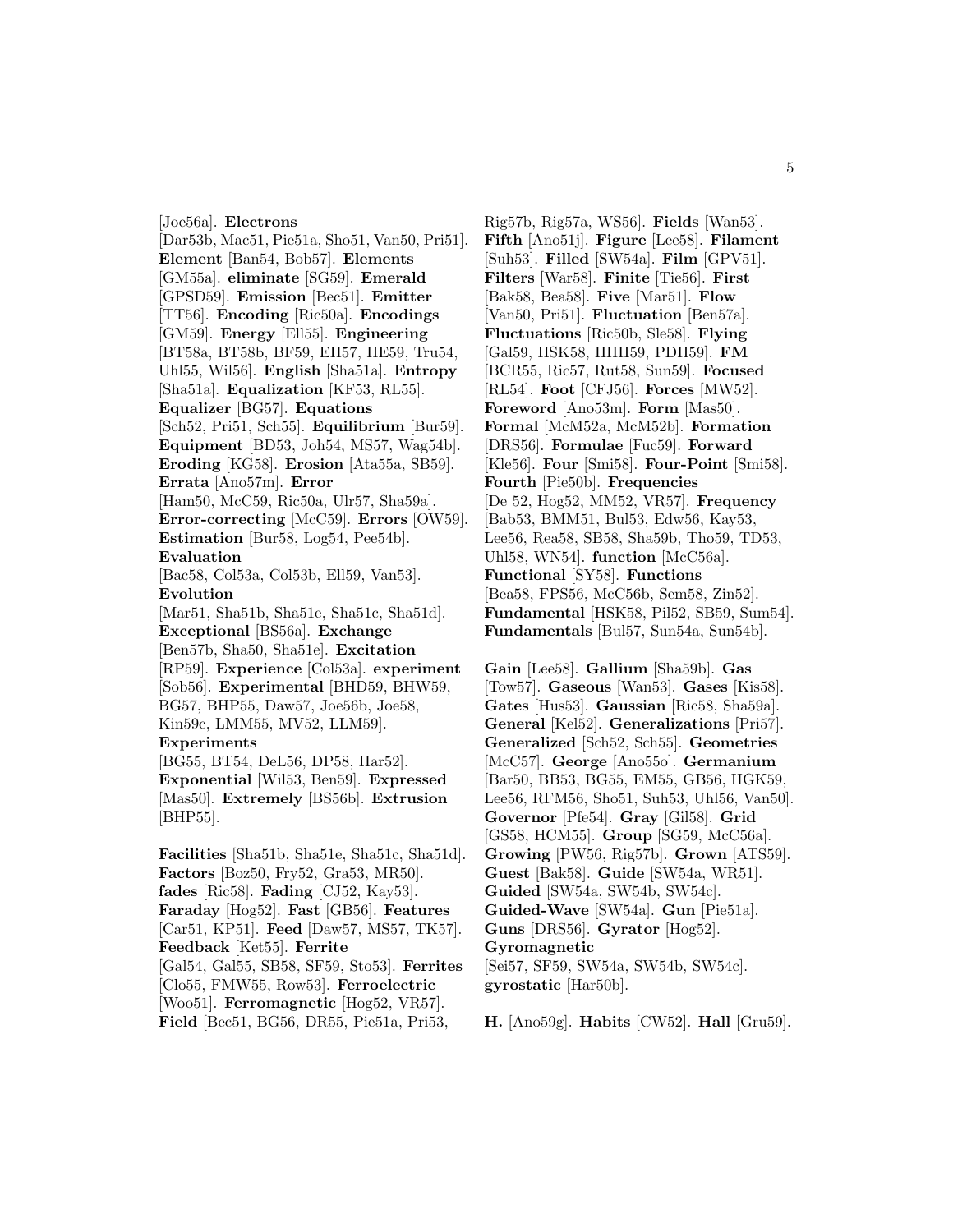**Handling** [OW59]. **Harmonics** [Rig59]. **Haul** [HRR52]. **Heat** [Ger51]. **Helices** [CKQ56]. **Helix** [Lec59, Mar58, MY56, Ros58, SW54b, Ung58b]. **High** [Aul59, De 58, EM55, FG58, GS58, Kay53, Lee56, Mas51, NM59, Rea58, Sha59b, Tho59, VP57]. **High-Frequency** [Lee56, Rea58, Sha59b, Tho59]. **High-Speed** [Aul59, De 58, EM55, FG58, GS58, NM59]. **High-Voltage** [VP57]. **Historical** [KR57]. **holding** [Ben59, Bur59]. **Hole** [Bar50]. **Holes** [Van50, Pri51]. **Horizon** [CHK59, FCH57]. **Hot** [Sho51]. **Human** [PK57]. **Hydraulic** [Rau59, Sch57].

**Ideal** [Sun59]. **Identification** [Pen58]. **Identifiers** [Sch51]. **II** [Ata53a, BT58b, Col53b, Dar53b, Log54, MO53, McM52b, Mor52b, Rig57a, SW54b, Sun54b]. **III** [Ata54, Sha51e, SW54c, Van53]. **Impedance** [GM55a, Kem51, Mer51, MRS54, Wil52, Zin52]. **Implications** [HE59]. **Important** [Fry52]. **Improved** [Ben53a, IT51, Ung58a]. **In-Band** [WN54]. **Including** [NA59, Tie56]. **Incremental** [Woj54]. **Individual** [Gal54, Gal55]. **Inductive** [Ata54, Sha51b, Sha51e, Sha51c, Sha51d]. **Inductors** [Sto53]. **Infinite** [Tho56, Uhl55]. **Influencing** [Fry52]. **Information** [EH57, HV55, Kel56, PK57]. **Inherent** [NA59]. **inhomogeneous** [Mor57]. **Initiation** [Ata53b, Ata55b]. **Inorganic** [Cal51]. **input** [Bur59]. **Inspection** [Mur58]. **Installment** [Pie50c, Pie50d, Pie50b]. **Instantaneous** [Loz51, Mal51, Smi57]. **Insulated** [Win53]. **Insulation** [BD53, KHD55]. **Integrated** [Vau59]. **Interaction** [BH52]. **Interactions** [RFM56]. **Interaxial** [Mau51]. **Interchannel** [BCR55, CR57]. **Interface** [BG55]. **Interference** [Bab53, BCR55, BS56b, CR57]. **Intermodulation** [Bab53]. **Internal** [Pee51]. **Interpretation** [Col53a, Kel56].

**Intertoll** [FPS56, FL56, Hun53, Joh54]. **Intrinsic** [Pri53, Rea56]. **Introduction** [Ano54m, McM52a, McM52b, McR53]. **invariance** [McC56a]. **Inventors** [Ano56m]. **Investigations** [Bec56]. **Ionic** [Ohl52]. **Ionically** [KO52]. **Ions** [Wan53]. **Iron** [Gal54, Gal55]. **Isolator** [WS56]. **isotropic** [Hol51]. **Issue** [Ano50b, Ano50c, Ano50d, Ano50e, Ano51d, Ano51e, Ano51f, Ano51g, Ano51h, Ano52g, Ano52h, Ano52i, Ano52j, Ano52k, Ano52l, Ano53g, Ano53h, Ano53i, Ano53j, Ano53k, Ano53l, Ano54g, Ano54h, Ano54i, Ano54j, Ano54k, Ano54l, Ano55g, Ano55h, Ano55i, Ano55j, Ano55k, Ano55l, Ano56g, Ano56h, Ano56i, Ano56j, Ano56k, Ano56l, Ano57g, Ano57h, Ano57i, Ano57j, Ano57k, Ano57l, Ano58a, Ano58b, Ano58c, Ano58d, Ano58e, Ano58f, Ano59a, Ano59b, Ano59c, Ano59d, Ano59e, Ano59f]. **IV** [Ata55b].

**J** [Ano51i, Dar51b, Kel51]. **J.** [Ano57t]. **Journal** [Ano51a, Ano51b, Ano51c, Ano52a, Ano52b, Ano52c, Ano52d, Ano52e, Ano52f, Ano53a, Ano53b, Ano53c, Ano53d, Ano53e, Ano53f, Ano54a, Ano54b, Ano54c, Ano54d, Ano54e, Ano54f, Ano54n, Ano54o, Ano54p, Ano55a, Ano55b, Ano55c, Ano55d, Ano55e, Ano55f, Ano55p, Ano55q, Ano55r, Ano55s, Ano55t, Ano55u, Ano56a, Ano56b, Ano56c, Ano56d, Ano56e, Ano56f, Ano56n, Ano56o, Ano56p, Ano56q, Ano56r, Ano56s, Ano57a, Ano57b, Ano57c, Ano57d, Ano57e, Ano57f, Ano57n, Ano57o, Ano57p, Ano57q, Ano57r, Ano57s, Ano58g, Ano58h, Ano58i, Ano58j, Ano58k, Ano58l, Ano59h, Ano59i, Ano59j, Ano59k, Ano59l, Ano59m, Ano50f, Ano50g, Ano50h, Ano51k]. **Junction** [CHS54, Ear53, Ear54, EM55, Lec59, ME55b, Pri56, Uhl58].

**Kinematics** [Zaj57]. **Klystron** [CR57, Ree53, Ree55]. **kmc** [Har59, HE59, Ree55].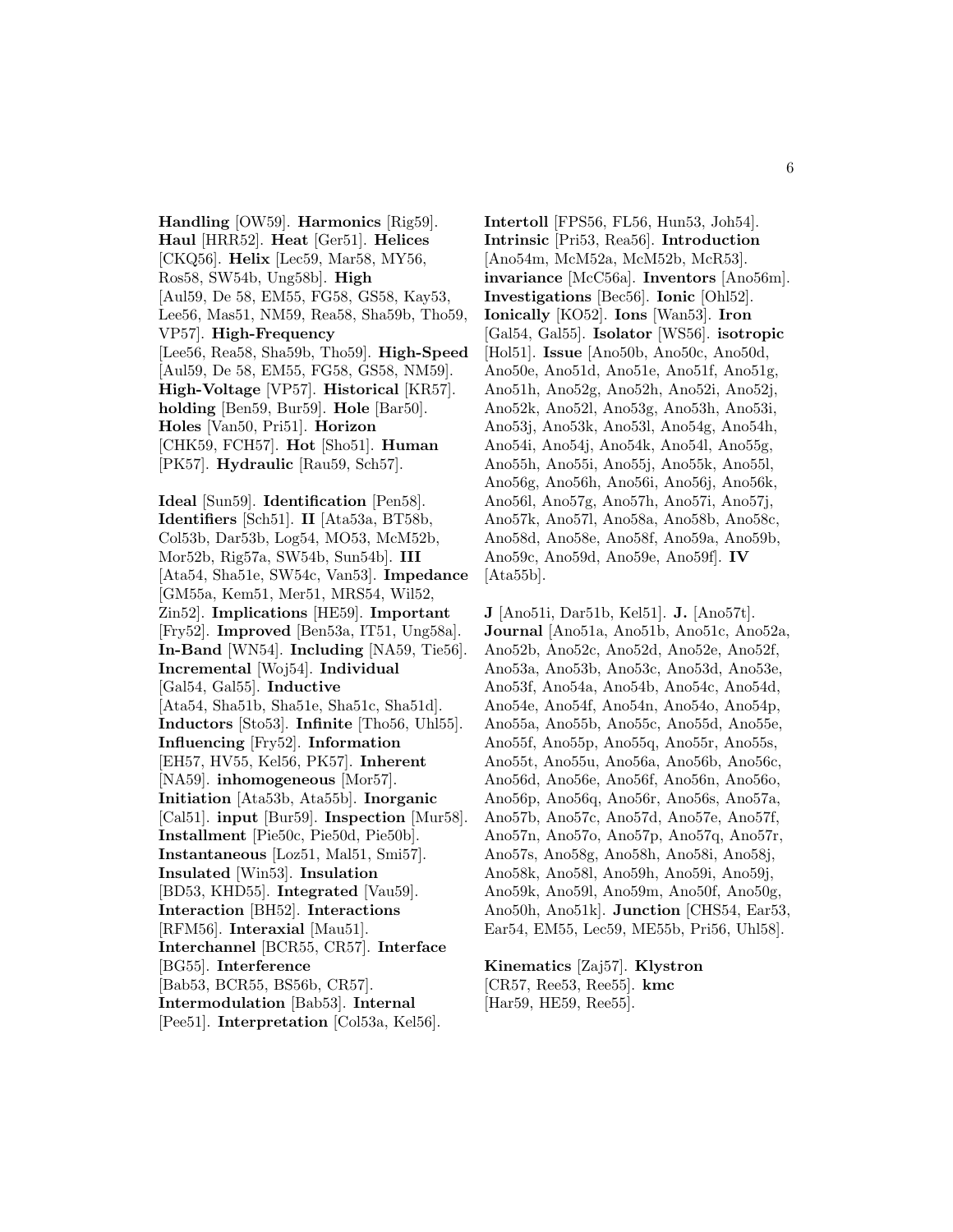**L3** [Ano53m, DKK53, Ear55, EEKG53, GTW53, KF53, Lev58, MLD53, RG53]. **Laboratories** [BHP55, MR50]. **Laboratory** [BHM56, Col53a]. **Laddic** [GC59]. **Laminated** [Clo51, Mor52b, Mor52a, Rai59, Vaa53]. **Large** [Bob57, FR58, Tie56]. **Large-Sized** [Bob57]. **Larynx** [BHD59]. **Law** [Sho51]. **Layers** [Bac58, BS56b]. **Laying** [JLL57, Zaj57]. **least** [Dar58]. **least-squares** [Dar58]. **Length** [GM59]. **Level** [DSDS59, SDSD59]. **Leveling** [BS56a]. **Limit** [Mur58]. **Line** [BD53, FG58, Jac58, Joe56b, Kin59c, MM57, RM58]. **Linear** [Dar58, Har52, Ric50b, McC59]. **Lines** [BRT56, GM55a, Mor52b, Mor52a, Rai59]. **Link** [BWW57, HB57, TK57, GLWB57, LH57, LTLF57, MS57]. **Load** [Hay52]. **Loaded** [Rai58, SF59]. **Loading** [BCR55, Sha51b, Sha51e, Sha51c, Sha51d]. **Loads** [Egg50]. **Local** [BD53, DK55, RL55]. **Logic** [GC59, Ket59, NM59, LLM59]. **Long** [Ada56, Row58]. **Longitudal** [Rig57a]. **Longitudinal** [Hol51, Rig57b]. **Longitudinally** [SB58]. **Loosely** [KM56]. **Loosely-Coupled** [KM56]. **Loss** [FL56, KM56]. **Losses** [BMM51, Clo51]. **Low** [Kin59b, Ree55]. **Low-Voltage** [Ree55].

**Machine** [CS56, FKR53, Ben53b]. **Magnetic** [All53, Boz50, BHM56, BHN55, Dar53a, Dar53b, GC59, PW54, Pie51a, Rig57b, Rig57a, Suh53, VR57]. **Magnetically** [RL54, Wal51]. **Magnetically-Focused** [RL54]. **Magnetization** [Pee54a, SW54b]. **Magnetized** [SB58]. **Maintenance** [FL56]. **Manufacture** [Epp54, GTW53, GM53, LFB57, Qui54, Rob56]. **Manufacturing** [Ear55, Eva58, Han56]. **Many** [Her55]. **Many-Valley** [Her55]. **Marine** [Sno57]. **Maser** [DSDS59]. **Masers** [SDSD59]. **Material** [SDSD59]. **Materials** [Col53a, Sno57, VR57]. **Mathematical**

[Mor52b, Mor52a]. **matrices** [HS55]. **Matter** [Har50a]. **Maxwell** [Sch55]. **mc** [Ric59, LMM56, You52]. **Means** [De 52, Edw56]. **Measure** [Kis58]. **Measured** [Pee54a]. **Measurement** [BT58a, BT58b, BS56b, CH56, Ell55, Epp54, Smi58, VR57]. **Measurements** [BG56, Hay52, Log53, Woj54]. **Measuring** [MW52, OW59, Wag54b]. **Mechanical** [BH52, MM52]. **Mechanism** [Ata55b]. **Mechanisms** [Ata55a, Ric50b]. **mechanized** [Hag59]. **Media** [Sei57, SW54a, SW54b, SW54c]. **Medium** [Kin56, LMM56, Men52, Mil54b, Har50b]. **Medium-Sized** [Kin56]. **Megacycle** [Wil52]. **Memory** [Bob57, HCM55, Sha50]. **Mercury** [BP53]. **Message** [Kin54, Men52]. **Metal** [Hei51, HE58]. **Metallic** [Mac51]. **Metals** [Kis58, Mas55, Mor58]. **Method** [Dar51a, Jul59, KH51, Mea55, OW59]. **Microscope** [Bec51, BS56b]. **Microscopy** [Cal51]. **Microwave** [BM50, De 52, DeL56, Feh57, FMW55, Hin50, Hog52, KH51, Pie54, RSF51, Row53, VR57]. **Microwaves** [CJ52]. **Migration** [KHD55]. **Military** [GGI58]. **Millimeter** [CH56, Sha56]. **Millimicrosecond** [Bec56]. **Minimization** [McC56b]. **Minimum** [Eva58]. **Miscellaneous** [SW54c]. **mm** [Kin56]. **Mobile** [Bul53, You52]. **Mode** [Har50a, KM56, Lec59, Lou55, Ung57c, War58]. **Model** [Ben57b, BHM56, Vau59, Ric58]. **Models** [Ros58]. **Modes** [Fox55, KM56, Sei57, SF59, Hol51]. **Modulated** [Ric57, VP57]. **Modulation** [Goo51, Jen51, Rut58]. **Modulator** [BM50]. **Modulators** [BHN55]. **Molding** [BCS54]. **Monographs** [Ano54n, Ano54o, Ano54p, Ano55p, Ano55q, Ano55r, Ano55s, Ano55t, Ano55u, Ano56n, Ano56o, Ano56p, Ano56q, Ano56r, Ano56s, Ano57n, Ano57o, Ano57p, Ano57q, Ano57r, Ano57s, Ano58g, Ano58h, Ano58i, Ano58j, Ano58k, Ano58l, Ano59h,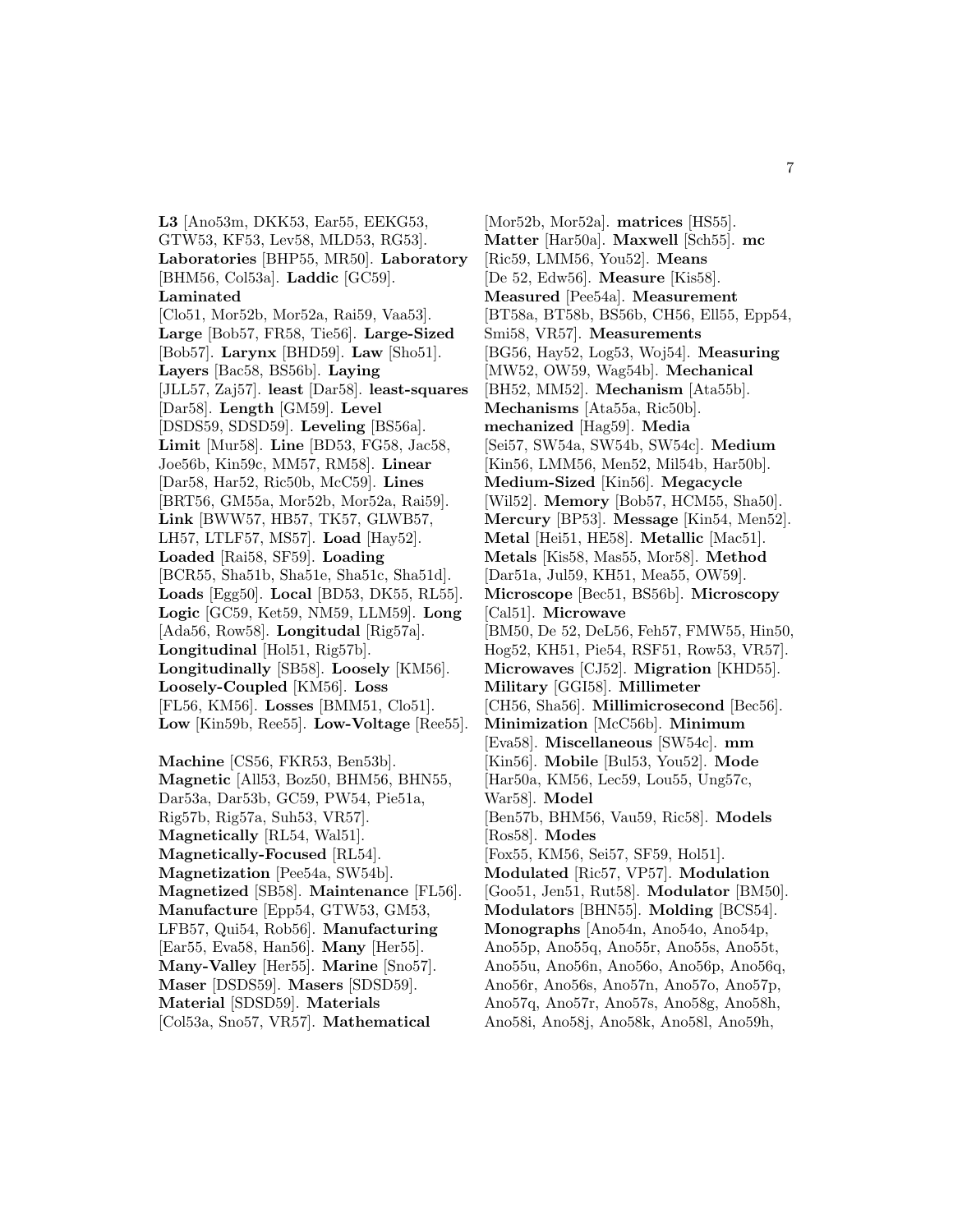Ano59i, Ano59j, Ano59k, Ano59l, Ano59m]. **Motion** [Gal54, Gal55, Har50a, Wan53]. **Multi** [KM56]. **Multi-Mode** [KM56]. **Multicontact** [Raf54]. **Multifrequency** [Blo53]. **Multipaired** [Mau51]. **Multistage** [FR58].

**N** [Ear54, HGK59, Pri56, Uhl58, WP51, Car51, Ear54, KP51]. **N-1** [Car51, KP51]. **N-P-I-N** [Ear54]. **n-Type** [HGK59]. **Narrow** [Loz51]. **Nationwide** [CO52, HN53, Nun52]. **Natural** [Kin59b]. **Nature** [Cut56, She58]. **Necessary** [MO53]. **Negative** [GM55a, Mer51, MRS54, Rea58, Sho54, Ben59]. **Negative-Resistance** [Rea58]. **Net** [FL56]. **Network** [Ban54, BH55, Dar51a, Dar52, Des57, Har59, Sem58, Zin52]. **Networks** [Clo53, CS56, FR58, Kin59a, Lee55, Pri57, Tru54]. **Newfoundland** [BWW57, HB57, TK57]. **Nickel** [BMM51, Gal54, Gal55]. **No** [Pen58]. **Nobel** [Ano56m]. **Noise** [BCR55, Lee58, Mon52, Ric50a, Ric57, Ric50b, Rig57b, Rig57a, Rig59, Sle58, Suh53, Uhl58, Ric58]. **Non** [Clo53, KG58, SW54b, Ulr57, Woj54]. **Non-Binary** [Ulr57]. **Non-Blocking** [Clo53]. **Non-Conductive** [Woj54]. **Non-Eroding** [KG58]. **Non-Reciprocal** [SW54b]. **Nonlinear** [Edw56, Ric57]. **Nonlinearities** [NA59]. **Nonparametric** [SH58]. **Nonstationary** [Bur58]. **Nonuniform** [Jac58]. **Nonuniformities** [Rai59]. **Normal** [Fox55, OW59, Ung57c]. **North** [GLWB57, LH57, LTLF57, MS57]. **Nova** [BWW57, HB57, TK57]. **Nuclear** [Dar53a]. **Number** [Pen58]. **Numbering** [Nun52]. **numerical** [Uhl55].

**O** [EM52]. **Objectives** [Car51]. **Observed** [Kin56]. **Obtaining** [MO53]. **Occurrence** [Bab53]. **Oceanographic** [EH57]. **Office** [Ell59]. **Offices** [BHM56, Pen58]. **Ohm** [Sho51]. **Oil** [Col53a]. **Oil-Type** [Col53a]. **one** [Bur59, SH57]. **Open** [AC54, BRT56].

**Open-Contact** [AC54]. **Open-Wire** [BRT56]. **Operate** [Log54, Pee54b]. **Operated** [Des57, Sch57]. **Operation** [ME55a, Ree55]. **Operational** [FPS56]. **Operator** [FL56]. **optic** [Mas50]. **Optical** [Mas50]. **Optics** [PDH59]. **optimal** [Sha59a]. **Optimum** [Eva58, GM55b, Log54]. **Order** [Wil53]. **Organic** [Big51, GS57, HE58, Sno57]. **Origin** [She58]. **Oscillator** [Blo53, Hin50, NA59]. **Oscilloscope** [BDS58]. **Other** [Ano50g, Ano50h, Ano51k, Hop52, Van50]. **Outdoor** [Col53a]. **Over-All** [MHEG57]. **Oxides** [ATS59, Mor58].

**P** [Ear54, Pri56, Uhl58, WP51, Ear54]. **P-N-I-P** [Ear54]. **Pairs** [Mau51]. **Panel** [Pen58]. **Papers** [Ano51a, Ano51b, Ano51c, Ano52a, Ano52b, Ano52c, Ano52d, Ano52e, Ano52f, Ano53a, Ano53b, Ano53c, Ano53d, Ano53e, Ano53f, Ano54a, Ano54b, Ano54c, Ano54d, Ano54e, Ano54f, Ano54n, Ano54o, Ano54p, Ano55a, Ano55b, Ano55c, Ano55d, Ano55e, Ano55f, Ano55p, Ano55q, Ano55r, Ano55s, Ano55t, Ano55u, Ano56a, Ano56b, Ano56c, Ano56d, Ano56e, Ano56f, Ano56n, Ano56o, Ano56p, Ano56q, Ano56r, Ano56s, Ano57a, Ano57b, Ano57c, Ano57d, Ano57e, Ano57f, Ano57n, Ano57o, Ano57p, Ano57q, Ano57r, Ano57s, Ano58g, Ano58h, Ano58i, Ano58j, Ano58k, Ano58l, Ano59h, Ano59i, Ano59j, Ano59k, Ano59l, Ano59m]. **Parabolic** [CFJ56, Ric54]. **Parallel** [Sem58]. **Paramagnetic** [Feh57, GPSD59, SD59]. **Part** [Ata53b, Ata53a, Ata54, Ata55b, Ata55a, BT58a, BT58b, Col53a, Col53b, Dar53a, Dar53b, Log54, Mal53, MO53, Mor52b, Mor52a, Pee54b, Rig57b, Rig57a, SD59, Sha51e, SW54a, SW54b, SW54c, Van53]. **partial** [Pri51]. **Partially** [SF59]. **Paths** [Gil58]. **Patterns** [GP57, KH51]. **Pavement** [WM59]. **Percussion** [SB59]. **Percussive** [Sum54]. **Perfection** [BS56a].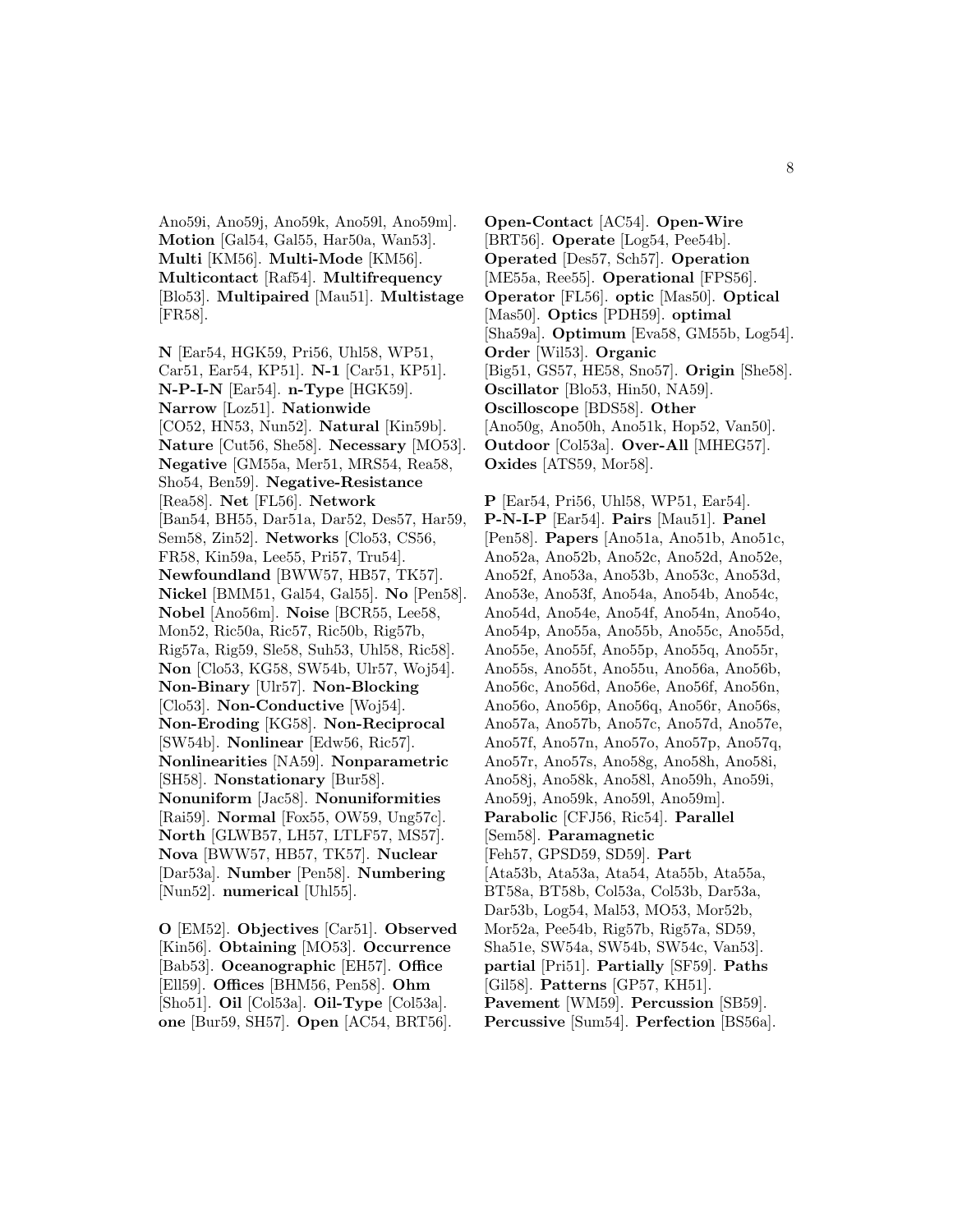#### **Performance**

[AC54, BM50, Kro57, MHEG57, Van53]. **Performing** [GC59]. **Periodically** [Des57]. **Permanence** [MA54]. **Permanent** [MO53]. **Perturbation** [SW54c]. **Phase** [Dar50, Ric57, Tho56]. **Phenomena** [All53, Ata54, Clo55]. **Phenomenon** [Rig57b]. **Philosophy** [YCU58]. **Phonon** [HGK59]. **Phonon-Drag** [HGK59]. **Photo** [BG56]. **Photo-Voltage** [BG56]. **Photoconductivity** [BG56]. **Photoelastic** [Mas50]. **Photoelectric** [KO52]. **Photographic** [KH51]. **Photography** [PDH59]. **Physics** [Ano56m]. **Picture** [Pie54]. **Pierce** [DRS56]. **Piezoelectric** [MS58]. **Pin** [Egg50, Kle56]. **Pipe** [Lec59]. **Pipes** [Kin56]. **Plan** [BCH55, Nun52]. **Plane** [Ric54]. **Planning** [MHEG57]. **Plans** [Mur58, Pil52]. **Plant** [Pil52]. **Plants** [CHS54]. **Plates** [MS58]. **Plot** [Col53a]. **PM** [BCR55]. **Point** [Bar50, BT58a, BT58b, FM56, Sha59b, Smi58]. **Point-Contact** [FM56, Sha59b]. **Poisson** [Bur59, GP57]. **Polar** [BP53]. **Polarization** [Daw57]. **Polyethylene** [Epp54, Win53]. **Polymers** [BH52, Big51, MM52]. **polynomial** [Dar52]. **Polytonic** [LMM55]. **populations** [SH57]. **Position** [Egg50]. **Positioning** [Gal59]. **Potential** [Dar51a]. **potentials** [Uhl55]. **Power** [BT58a, BT58b, CHS54, Cut56, Ell55, LMM56, MS57, Sle58, TK57]. **Power-Feed** [TK57]. **Precious** [HE58]. **Precision** [Ear55]. **Prediction** [Har52, Sha51a, Dar58]. **Presence** [Ric50a]. **Present** [Mor52c]. **Preservatives** [Col53a, Col53b]. **Pressure** [McC57]. **Principle** [Hop52]. **Principles** [Pee54c, Pfe54, Sou50]. **Printed** [Sha51a]. **Private** [MM57]. **Prize** [Ano56m]. **Probabilities** [OW59]. **Probability** [Ric50a, Sha59a]. **Probe** [Smi58]. **Problems** [Sum54, Uhl55]. **process** [Ben59]. **Processes** [SB59]. **Produced** [Ric57]. **Production** [LH57]. **Program**

[Lev58, SY58]. **programming** [McC59]. **programs** [Lee59]. **Propagation** [Bul57, CFJ56, CHK59, De 52, RL54, Rig59, SW54a, SW54b, SW54c, FCH57]. **Properties** [BB53, Her55, KO52, Mas50, MM52, Ohl52, Rob58, Vaa53, VR57, WP51]. **Proposed** [Rea58]. **Protection** [WEP55]. **Publications** [Ano50g, Ano50h, Ano51k]. **Published** [Ano51a, Ano51b, Ano51c, Ano51i, Ano52a, Ano52b, Ano52c, Ano52d, Ano52e, Ano52f, Ano53a, Ano53b, Ano53c, Ano53d, Ano53e, Ano53f, Ano54a, Ano54b, Ano54c, Ano54d, Ano54e, Ano54f, Ano54n, Ano54o, Ano54p, Ano55a, Ano55b, Ano55c, Ano55d, Ano55e, Ano55f, Ano55p, Ano55q, Ano55r, Ano55s, Ano55t, Ano55u, Ano56a, Ano56b, Ano56c, Ano56d, Ano56e, Ano56f, Ano56n, Ano56o, Ano56p, Ano56q, Ano56r, Ano56s, Ano57a, Ano57b, Ano57c, Ano57d, Ano57e, Ano57f, Ano57n, Ano57o, Ano57p, Ano57q, Ano57r, Ano57s, Ano58g, Ano58h, Ano58i, Ano58j, Ano58k, Ano58l, Ano59h, Ano59i, Ano59j, Ano59k, Ano59l, Ano59m]. **Pull** [Pee54a]. **Pulling** [CR57]. **Pulse** [BHN55, Goo51, Sun54a, Sun54b, Sun59, Ten56, Wra56]. **Pulses** [Bec56, De 52, DeL56]. **Pulsing** [Blo53]. **Purpose** [Kel52]. **Pushbutton** [MPW58]. **Pyrolytic** [GPV51].

**Quality** [Boz50, DKK53, GTW53, She58]. **Quantized** [Smi57]. **Quartz** [Kin59b, Mas51].

**Radio** [Bab53, BG57, Bul53, Bul57, Daw57, Har59, HE59, Kay53, LMM56, Ric54, Ric59, RSF51, WEP55, You52, Ric58]. **Random** [GM55b, Rio53b, Sle58, Wil53, Bur59, Rio53a]. **Range** [Hin50, Wil52]. **Rate** [Kel56, PK57]. **Rates** [PK57]. **Rating** [BCH55]. **Ray** [Jen51]. **RC** [Kin59a]. **Reading** [PK57]. **Realizability** [McM52a, McM52b]. **Realization** [Dar50]. **Rebound** [Sum52]. **Received** [CR59].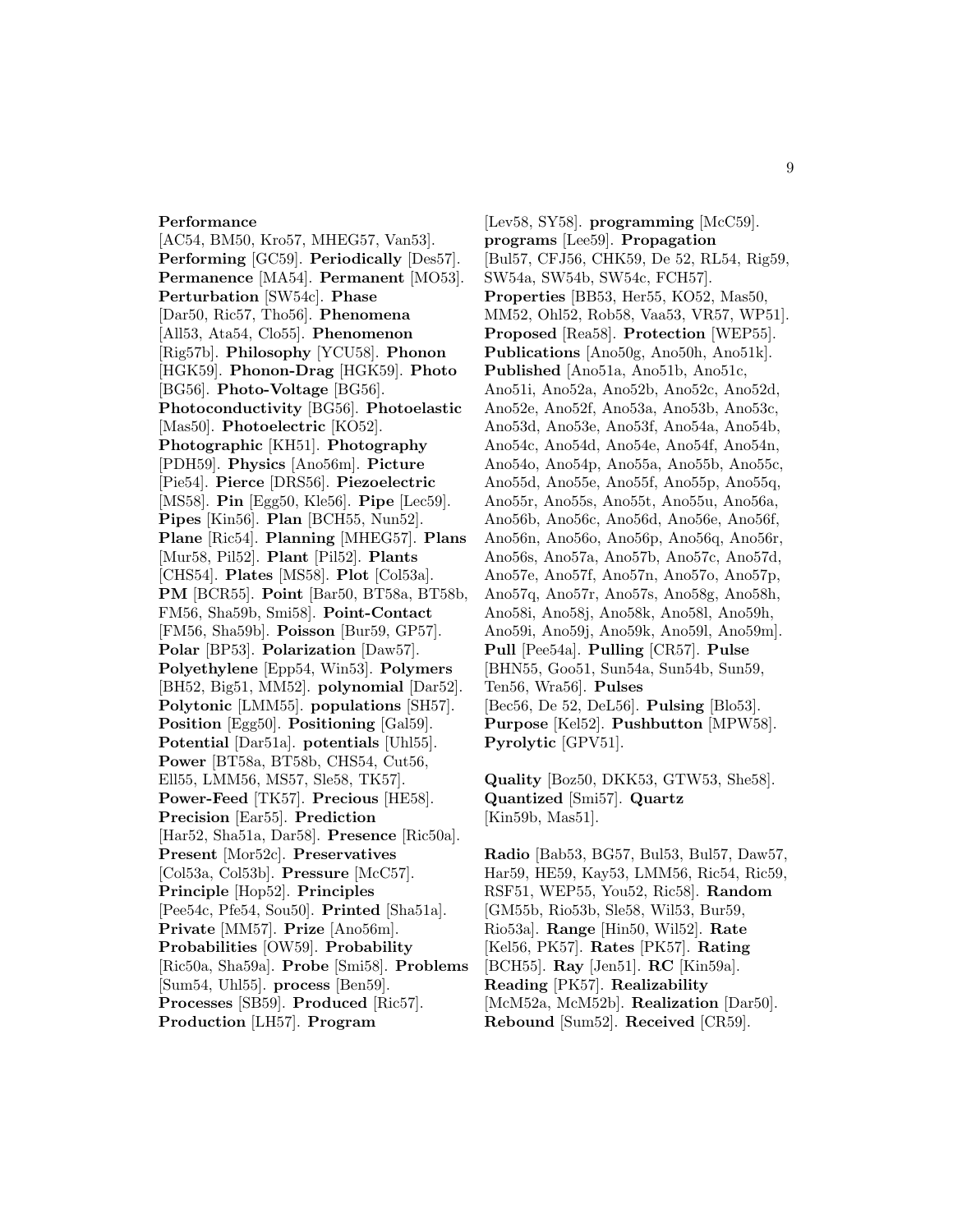**Receiver** [MM51]. **Reciprocal** [SW54b]. **Recorded** [Wal51]. **Recording** [Men52]. **Recovery** [Hei51, Zaj57]. **Rectifier** [VP57]. **Rectifiers** [Gra53, Pri56, Sha56, Sha59b]. **Recurrent** [Hag59]. **reducing** [Sob56]. **Reduction** [Clo51]. **Reed** [HP55]. **Reference** [Col53a]. **Reflection** [Mac51, FCH57, Har50b]. **Reflex** [Ree53, Ree55]. **Regeneration** [DeL56]. **Regenerative** [Ben58, DP58, De 58, Row58, Sun57, Ten56]. **Regenerator** [Wra56]. **Region** [FMW55]. **Regulation** [KF53]. **Relation** [Bar50]. **Relaxation** [Clo55]. **Relay** [BG57, BP53, DB54, Daw57, Han56, HE59, KG58, Kel52, LMM56, Pee51, Pee54c, Qui54, Raf54, RSF51, Sum52, Wag54a, Wag54b, WEP55, HS55]. **Relays** [Ano54m, BCS54, Fry52, HP55, Log54, ME55a, Pee54b, PW54]. **Release** [Pee54c]. **Reliability** [Fry52, Hay52, Sob56]. **Remote** [Joe56b]. **renewal** [Ben59]. **Renne** [Ano59g]. **Repeater** [BWW57, GLWB57, LH57]. **Repeaters** [DP58, De 58, Gil51b, MRS54, Row58, Sun57]. **Replication** [Cal51]. **Representation** [Lee59, Zin52]. **Representativeness** [SH58]. **Reproduction** [Wal51]. **Requirements** [DKK53, GTW53, Sha50, Tru54, Wei57]. **Research** [Ros58, Vau59]. **Resistance** [CS56, Kis58, Rea58, Sho54, Sno57]. **Resistance-Capacitance** [CS56]. **Resistivities** [Smi58]. **Resistors** [GPV51]. **Resolver** [Kro57]. **Resonance** [Dar53a, Dar53b, Feh57, GPSD59, KM56]. **Resonator** [Ree53]. **Results** [Col53a, SW54c, Pri51]. **Resume** [KR57]. **Review** [All53]. **Revised** [BCH55]. **Ring** [MM51]. **Ringing** [MPW58]. **Rotating** [Rig59]. **Round** [Wei57, WM59]. **Route** [JLL57]. **Routing** [Tru54]. **Ruby** [SD59]. **Runs** [Olm58]. **Rural** [BHP57].

**S** [Ano57t, Ano59g]. **Sample**

[Olm58, SH58, SG59]. **Sampling** [Mur58]. **Sapphires** [SD59]. **Saturation** [Cut56]. **Scanner** [FG58]. **Schemes** [Ric50a]. **Scientific** [Dar51b]. **Scotia** [BWW57, HB57, TK57]. **Second** [Pie50c]. **Sections** [GB56, Hei51]. **Selecting** [SH57]. **Selection** [Bab53, JLL57]. **Selective** [CJ52, Kay53]. **Selenium** [Gra53]. **Self** [Hei51, Sun57]. **Self-Recovery** [Hei51]. **Self-Timing** [Sun57]. **Semi** [Tho56, Uhl55]. **semi-conductor** [Uhl55]. **Semi-Infinite** [Tho56]. **Semiconductor** [Her55, Hus53, Pri53, Sho54, YCU58]. **Semiconductors** [Mon52, Van50, Pri51]. **Sensitivity** [Feh57]. **Separation** [Vau59]. **Sequential** [Mea55]. **Series** [Sem58, Dar52]. **Series-Parallel** [Sem58]. **serpentine** [Ung57b]. **Served** [Rio53b, Wil53, Rio53a]. **Service** [BHP57, CO52, MM57, WEP55, Bur59]. **Services** [Men52]. **serving** [Ben59]. **Servo** [Gal59, Ket59]. **Servomechanisms** [Rau59]. **Set** [Ben57b, Ben53a, IT51]. **Seventy** [Ano51j, Mar51]. **Seventy-Fifth** [Ano51j]. **Seventy-Five** [Mar51]. **several** [SH57]. **Shaping** [Uhl56]. **Sheath** [BHP55, Epp54, Woj54]. **Sheaths** [Hop52]. **Sheet** [Smi58]. **Shift** [Ric57]. **Shifts** [SB58]. **Short** [Ata53b, Ata53a, Ata55b, Ata55a, De 52, GM55a, Ger51, HRR52, SB59, Ben53b]. **Short-Haul** [HRR52]. **Shortest** [Pri57]. **Shot** [Uhl58]. **Signal** [Fre58, Kap55, Ric57, Tie56]. **Signal-Detection** [Kap55]. **Signaling** [LMM55, Sle56, WN54]. **Signalling** [Gil52]. **Signals** [Jul59, Kay53, Kre52, Smi57, TD53, Wal51]. **Silicon** [ATS59, Bac58, KO52, Ohl52, Pri56, RFM56, TT56, Uhl56, VP57]. **Silver** [KHD55]. **Simple** [Ben57b]. **Single** [BS56a, Lou55, MS58, WN54]. **Single-Crystal** [MS58]. **Single-Frequency**

[WN54]. **Sized** [Bob57, Kin56]. **Skin**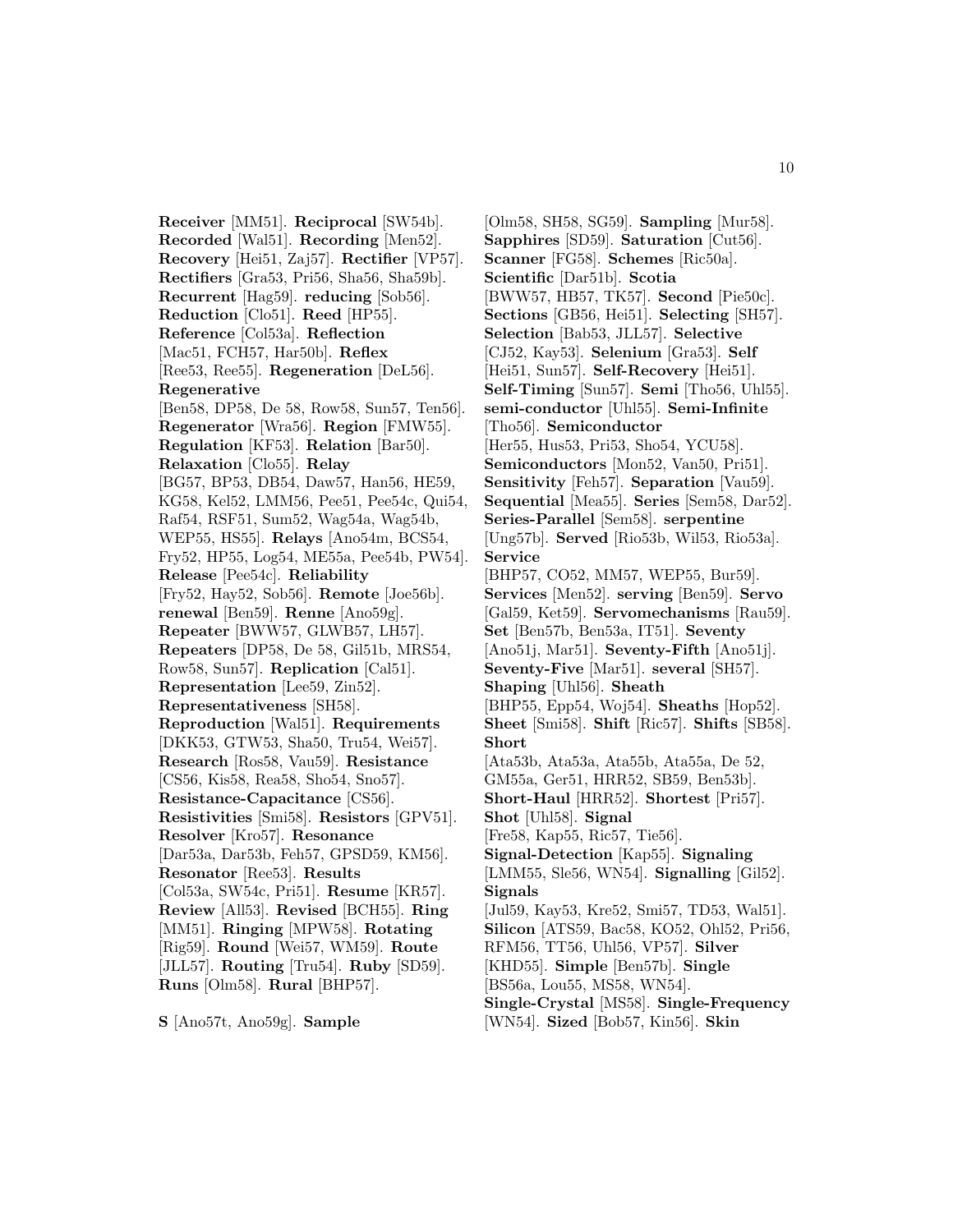[Clo51]. **slabs** [Hol51]. **Slope** [Tho56]. **Slow** [Pee54c]. **Small** [Kin56, SB58]. **smoothing** [Dar58]. **Soil** [Col53a]. **Soil-Block** [Col53a]. **Solderless** [Ell59, Mal53, MO53, MA54, McR53, Van53]. **Solid** [DSDS59, RP59, SDSD59]. **Solid-Cylindrical** [RP59]. **solutions** [Uhl55]. **Solved** [Des57]. **Some** [HE59, KP51, NM59, Pri51, Pri57, Sch51, Sum54, Tho59, WP51]. **Sound** [KH51]. **sources** [Uhl55]. **Space** [KH51, RP59, Rig59, Tie56]. **Space-Charge** [RP59, Rig59]. **Spacing** [Mau51]. **Special** [Col53a]. **Spectra** [BT58a, BT58b, SD59]. **Spectrum** [GPSD59, Rig57b, Rig57a]. **Speech** [CR59, Loz51]. **Speed** [Aul59, De 58, EM55, FG58, GS58, NM59]. **Spot** [Gal59, HSK58, HHH59, PDH59]. **Spring** [BCS54, Qui54]. **squares** [Dar58]. **Stability** [GM55a]. **Stabilization** [ATS59]. **Stable** [Aul59]. **Standards** [Kem51, She58]. **Starting** [Pie51a]. **State** [DSDS59, SDSD59]. **States** [GB56]. **Statistical** [Kay53, Sob56]. **Statistics** [Ben57b, Ben58, Kre52, Lev58]. **Status** [Mor52c]. **Step** [Pen58]. **Step-by** [Pen58]. **Storage** [Aul59, Bob57, HCM55]. **Store** [Gal59, GS58, HSK58, HHH59, PDH59]. **Stored** [SY58]. **Stored-Program** [SY58]. **Straight** [Pie51a]. **Straightening** [BCS54]. **Strains** [Hop52]. **Streams** [Gra51, Pie51b]. **Strength** [Wei57]. **Stress** [MA54]. **Strong** [Wan53]. **Structure** [Mal53, Rea56, LLM59]. **Structures** [Sno57]. **Studies** [Bec51, CFJ56, CHK59, De 52, FKR53, Kap55, Sob56]. **Study** [Clo53, Kay53]. **Subject** [GM55b]. **Submarine** [EH57, Gil51b, LFB57, Zaj57]. **Submerged** [Gil51b]. **Substituted** [SD59]. **Successive** [Des57]. **Sufficient** [Ben57b]. **Suitable** [Bob57]. **Super** [Kay53]. **Super-High** [Kay53]. **Supply** [Blo53]. **Suppression** [Rut58]. **Surface** [Bac58, BS56b, BB53, BG56, FM56]. **Surfaces** [ATS59, GB56, Hop52]. **Sweeping**

[Hin50]. **Swept** [Pri53, Rea56]. **Switch** [Des57, Ell55, Hay52]. **Switches** [HP55, ME55a]. **Switching** [Ada56, And52, Ata53b, Ata53a, Ata54, Ata55b, Ata55a, BH55, BHM56, CO52, Clo53, EM55, FG58, FR58, Fre58, GGI58, Han56, Joe56a, Joe58, Kel52, Lee55, MV52, MW52, Mye52, Raf54, Sch51, SY58, Sem58, Shi52, Tow57, WEP55, YCU58, Gil51a, HS55, LLM59, Lee59, Sta52]. **Symbols** [Ano54q]. **symmetry** [McC56a]. **Synthesis** [Dar51a, Kin59a, NM59, Sem58, Dar52]. **Synthesizing** [Mea55]. **Synthetic** [Kin59b]. **System** [Ada56, Ano50f, Ano50g, Ano50h, Ano51k, Ano53m, BHW59, BG57, BHP57, Car51, DK55, DKK53, Ear55, EM52, EEKG53, FG58, FW51, Gal59, GTW53, HB57, HE59, HHH59, HRR52, JLL57, Joe58, KP51, KF53, Ket59, Kin54, KM56, LFB57, Lev58, LTLF57, LMM55, MV52, MMVH57, MLD53, MHEG57, RG53, RSF51, SY58, TK57, WEP55, YCU58, LLM59, Ano50a, Ano50f, Ano50g, Ano50h, Ano51a, Ano51b, Ano51c, Ano51k, Ano52a, Ano52b, Ano52c, Ano52d, Ano52e, Ano52f, Ano53a, Ano53b, Ano53c, Ano53d, Ano53e, Ano53f, Ano54a, Ano54b, Ano54c, Ano54d, Ano54e, Ano54f, Ano54n, Ano54o, Ano54p, Ano55a, Ano55b, Ano55c, Ano55d, Ano55e, Ano55f, Ano55p, Ano55q, Ano55r, Ano55s, Ano55t, Ano55u, Ano56a, Ano56b, Ano56c, Ano56d]. **System** [Ano56e, Ano56f, Ano56n, Ano56o, Ano56p, Ano56q, Ano56r, Ano56s, Ano57a, Ano57b, Ano57c, Ano57d, Ano57e, Ano57f, Ano57n, Ano57o, Ano57p, Ano57q, Ano57r, Ano57s, Ano58g, Ano58h, Ano58i, Ano58j, Ano58k, Ano58l, Ano59h, Ano59i, Ano59j, Ano59k, Ano59l, Ano59m, Sha51b, Sha51e, Sha51c, Sha51d]. **Systems** [Ata55b, Bab53, BCR55, Ble56, BD53, EH57, Fre58, Har59, Joe56a, Kel52, MA54, Mye52, Raf54, Rut58, Sch51, Shi52, Tow57, Uhl55].

**T** [Ano57t]. **Table** [Bea58]. **Tables**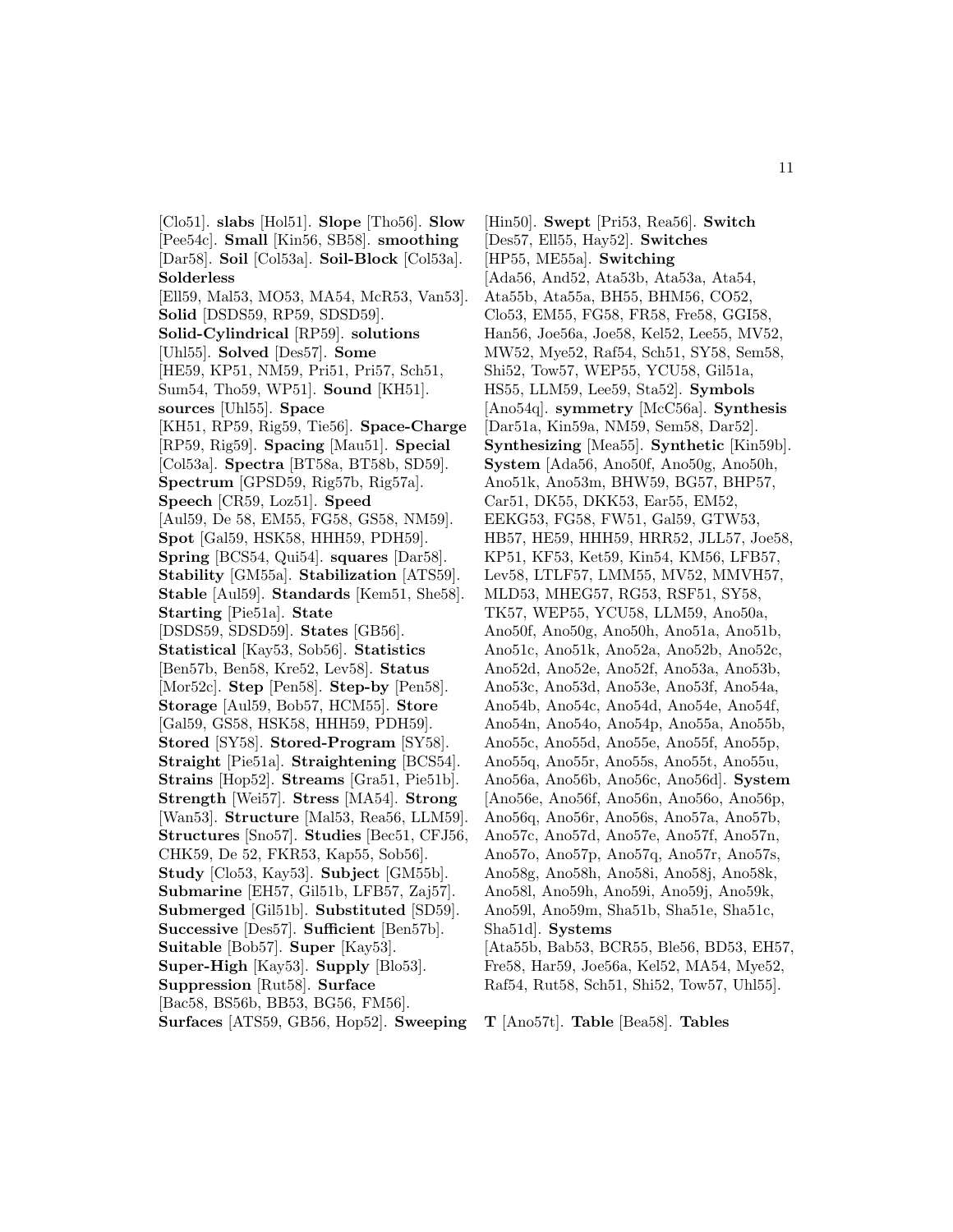[SH58, Tho56]. **Tamping** [WM59]. **Tandem** [Ada56]. **Taper** [Ung58a]. **Tapered** [Coo55, Lou55]. **TASI** [BF59]. **Tchebycheff** [Dar52]. **TD** [BG57, RSF51, WEP55]. **TD-2** [BG57, RSF51, WEP55]. **TE01** [Mar58]. **Technical** [Ano50a, Ano50f, Ano50g, Ano50h, Ano51a, Ano51b, Ano51c, Ano51k, Ano52a, Ano52b, Ano52c, Ano52d, Ano52e, Ano52f, Ano53a, Ano53b, Ano53c, Ano53d, Ano53e, Ano53f, Ano54a, Ano54b, Ano54c, Ano54d, Ano54e, Ano54f, Ano54n, Ano54o, Ano54p, Ano55a, Ano55b, Ano55c, Ano55d, Ano55e, Ano55f, Ano55p, Ano55q, Ano55r, Ano55s, Ano55t, Ano55u, Ano56a, Ano56b, Ano56c, Ano56d, Ano56e, Ano56f, Ano56n, Ano56o, Ano56p, Ano56q, Ano56r, Ano56s, Ano57a, Ano57b, Ano57c, Ano57d, Ano57e, Ano57f, Ano57n, Ano57o, Ano57p, Ano57q, Ano57r, Ano57s, Ano58g, Ano58h, Ano58i, Ano58j, Ano58k, Ano58l, Ano59h, Ano59i, Ano59j, Ano59k, Ano59l, Ano59m]. **Techniques** [Ear55, Feh57, Joe58, MW52, Tru54, Sob56]. **Technology** [Mar51]. **Telegraph** [HRR52]. **Telegraphist** [Sch52, Sch55]. **Telephone** [Ano51j, Ata53b, Ata53a, Ata54, Ata55b, Ata55a, Ben57a, Ben57b, Ben53a, BCH55, BHP55, BH55, Car51, CHS54, CO52, CW52, CR59, FKR53, Gil51b, GM53, Gre58, Hay52, HV55, Hun53, IT51, Joe56a, KP51, Kel52, Mar51, MW52, MRS54, MM57, MR50, MM51, MHEG57, Mye52, Pfe54, Pil52, Raf54, Rio51, Rob56, Sch51, Sha50, Sha51b, Sha51e, Sha51c, Sha51d, Tow57, Wag54a, Win53]. **Television** [Goo51, Har52, Jen51, Jul59, Kre52, RG53, RL55]. **Temperature** [Mas51]. **Temperatures** [Kin59b, Mas51, Pee51]. **Ten** [Bak58]. **Tensor** [Mas50]. **term** [Ben53b]. **terminal** [Gil51a]. **Terminals** [RG53]. **Termination** [Jac58]. **Test** [BD53, Col53a]. **Testing** [CS56, FPS56, Han56, OW59, Rob56, SG59]. **Tests** [Col53a, Rob58, Van53]. **Tetrode** [LS56]. **Their** [Gra53, MA54]. **Theoretical**

[Sun54a, Sun54b]. **Theories** [Wil56]. **Theory** [Ata53b, AC54, Bar50, Ear53, Fuc59, McM52a, McM52b, Mer51, Mil54a, Mor52b, Mor52a, Mor57, Pee54b, Rea56, Ric50b, Suh53, SW54c, Tie56, Ung58b, Van50, FCH57]. **Thermally** [ATS59]. **Thermomagnetic** [HGK59]. **Thickness** [Epp54, Woj54]. **Thicknesses** [Fuc59]. **Thin** [BS56b, Hei51]. **Third** [Pie50d]. **Thirtieth** [Ano52m]. **Three** [Daw57, DSDS59, RM58, SDSD59]. **Three-Conductor** [RM58]. **Three-Level** [DSDS59, SDSD59]. **Throwdown** [FKR53]. **Time** [Log54, Pee54b, Rio51, Sho54, Vau59, Bur59, Sob56]. **Time-Separation** [Vau59]. **times** [Ben59]. **Timing** [DP58, De 58, Row58, Sun57]. **Titanate** [MS58]. **Tolerance** [Eva58]. **Toll** [BHM56, Pil52, Shi52, Wil56]. **Tone** [MPW58]. **Tools** [Mal53]. **Topics** [SW54a, SW54b, SW54c]. **total** [McC56a]. **Traffic** [Ben57a, FKR53, Hay52, Rio51, Tru54, Wil56]. **Transatlantic** [JLL57, KR57, LFB57, MMVH57, MHEG57]. **transcendental** [Zin52]. **Transcribed** [Men52]. **Transfer** [DB54]. **Transformation** [Hel59]. **Transformer** [Lev58]. **Transformers** [Ear55]. **Transient** [Ell55]. **Transistor** [Ano56m, Bak58, Ban54, Ble56, Blo53, DR55, Ear54, FM56, Lee56, LS56, Mor52c, NA59, Ten56, Tho59, WR51]. **Transistorized** [BHD59, Wra56]. **Transistors** [And52, CHS54, Ear53, EM55, ME55b, TT56, WP51]. **Transit** [Sho54]. **Transition** [Mor58]. **Translator** [BT54, BHM56, HN53]. **Translators** [Sch51]. **Transmission** [Ben58, BCH55, Car51, DK55, FPS56, FW51, GM55a, Hei51, HV55, Hun53, Jac58, KM56, Kin59c, MM57, Mor52b, Mor52a, RM58, Rai59, Ric59, RL55, Sou50, Sun54a, Sun54b, Sun59, TD53, Vaa53, War58, You52, Ric58, Ung57a, Ung57b]. **Transport** [Her55]. **Transpositions** [RM58]. **Transversal** [BG57]. **Transverse**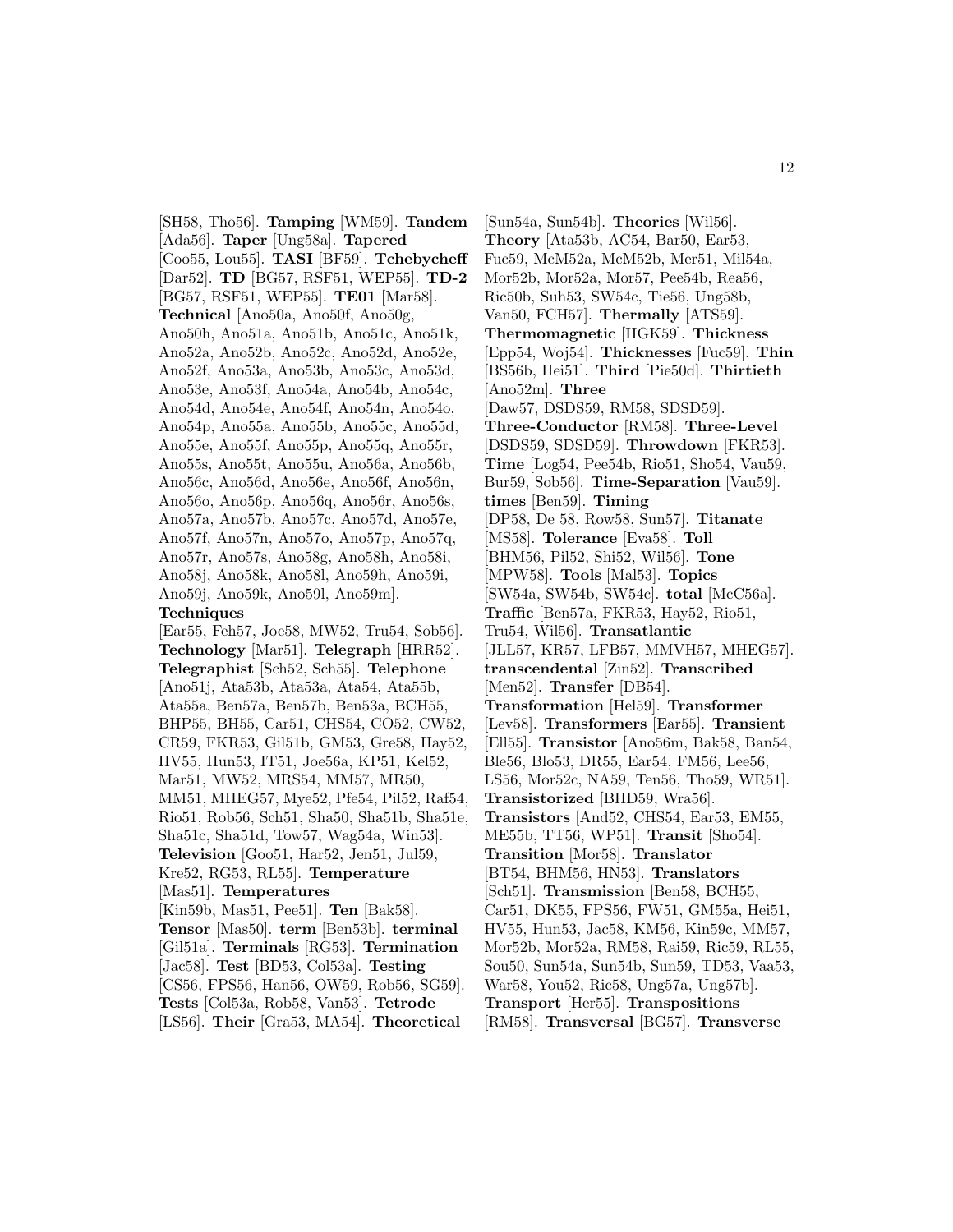#### *REFERENCES* 13

[PW56, SW54b]. **Traveling** [Cut56, DSDS59, LMM56, Pie50a, Pie50c, Pie50d, Pie50b, Tie56]. **Traveling-Wave** [DSDS59, LMM56, Pie50a, Pie50c, Pie50d, Pie50b]. **Treatments** [FM56]. **Triode** [BM50, MR50]. **Triodes** [Ear54]. **Tropospheric** [CHK59]. **Trunk** [FL56, Joh54, Tru54]. **Trunks** [FPS56, Hun53, Ben59]. **Tube** [Aul59, BDS58, Jen51, LMM56]. **Tubes** [Cut56, FW51, HCM55, MMVH57, Pie50a, Pie50c, Pie50d, Pie50b, Pie54, Stu53, TD53, Tow57]. **Tunable** [Ree55]. **Twin** [AC54]. **Twistor** [Bob57]. **Two** [Ric50a]. **Type** [Car51, Col53a, DRS56, EM52, HGK59, Sha56, Vaa53]. **Type-O** [EM52].

**U.S.A.** [Wil56]. **UHF** [Rig57a]. **Ultrasonic** [MM52, Mas55]. **Uniformity** [BS56a]. **Unit** [Tho56]. **Up-Converter** [Lee58]. **Use** [Bec51, Blo53, BS56b, Clo51, Ell59, FG58, SDSD59]. **Used** [Sch51]. **Using** [Jen51, Joe58, Kis58, MM57, Dar52].

**V** [Ata55a]. **Valley** [Her55]. **Valve** [Rau59, Sch57]. **Valve-Controlled** [Rau59]. **Vapors** [GS57]. **Variable** [GM59, Lee58]. **Variable-Capacitance** [Lee58]. **Variable-Length** [GM59]. **Variations** [GM55b]. **Velocities** [PW56]. **Velocity** [Bur58, Coo55]. **Verification** [LLM59]. **Vernier** [Kro57]. **Very** [De 52, Mas51]. **Video** [DK55]. **View** [BT58a, BT58b]. **Visual** [BHW59]. **Voice** [MM57]. **Voltage** [BG56, ME55a, Ree55, VP57]. **Volume** [CR59].

**W** [Bec51]. **W.** [Ano57t]. **Wafer** [Sha56]. **Wafer-Type** [Sha56]. **Wall** [Fuc59]. **Walls** [Gal54, Gal55]. **Warped** [Fox55]. **Wave** [Cut56, DSDS59, Fox55, Kin56, KH51, LMM56, Mar58, Mas55, Mil54a, Pie50a, Pie50c, Pie50d, Pie50b, Pie54, RL54, RP59, Rig59, Sha56, SW54a, SW54b, SW54c,

Tie56, Ung57a, Ung57b]. **Waveguide** [Bec56, Fuc59, Lec59, Mar58, Mil54a, Mil54b, MY56, Sei57, SF59, Sou50, Ung58a, Ung58b, War58, Mor57, Ung57a]. **Waveguides** [Ros58, Sch52]. **Wavelengths** [CH56]. **Waves** [BH52, Pie51b, PW56, Ric54, Ung57c, War58, Har50b, Hol51]. **Wear** [MW52]. **Welding** [Qui54, SB59, Sum54]. **Wide** [Hin50]. **Windings** [Log54, Pee51]. **Wire** [BRT56, BCS54, GM53, Qui54]. **Within** [Mar58]. **Wood** [Col53a, Col53b, Egg50]. **Work** [Dar51b]. **Worked** [Hei51]. **Working** [Wil53]. **Wrapped** [Ell59, Mal53, MO53, MA54, McR53, Van53]. **Writings** [Ano51i].

**Years** [Bak58, Mar51]. **Yield** [Eva58].

**Zero** [Mas51]. **Zeros** [Bea58]. **Zone** [BS56a, Rob58].

# **References**

## **Atalla:1954:TOC**

[AC54] M. M. Atalla and Miss R. E. Cox. Theory of open-contact performance of twin contacts. The Bell System Technical Journal, 33(6):1373–1386, November 1954. CODEN BSTJAN. ISSN 0005- 8580 (print), 2376-7154 (electronic). URL http://bstj.belllabs.com/BSTJ/images/Vol33/ bstj33-6-1373.pdf; http:// www.alcatel-lucent.com/bstj/ vol33-1954/articles/bstj33-6- 1373.pdf.

## **Adam:1956:CTL**

[Ada56] A. O. Adam. Crossbar tandem as a long distance switching system. The Bell System Technical Journal,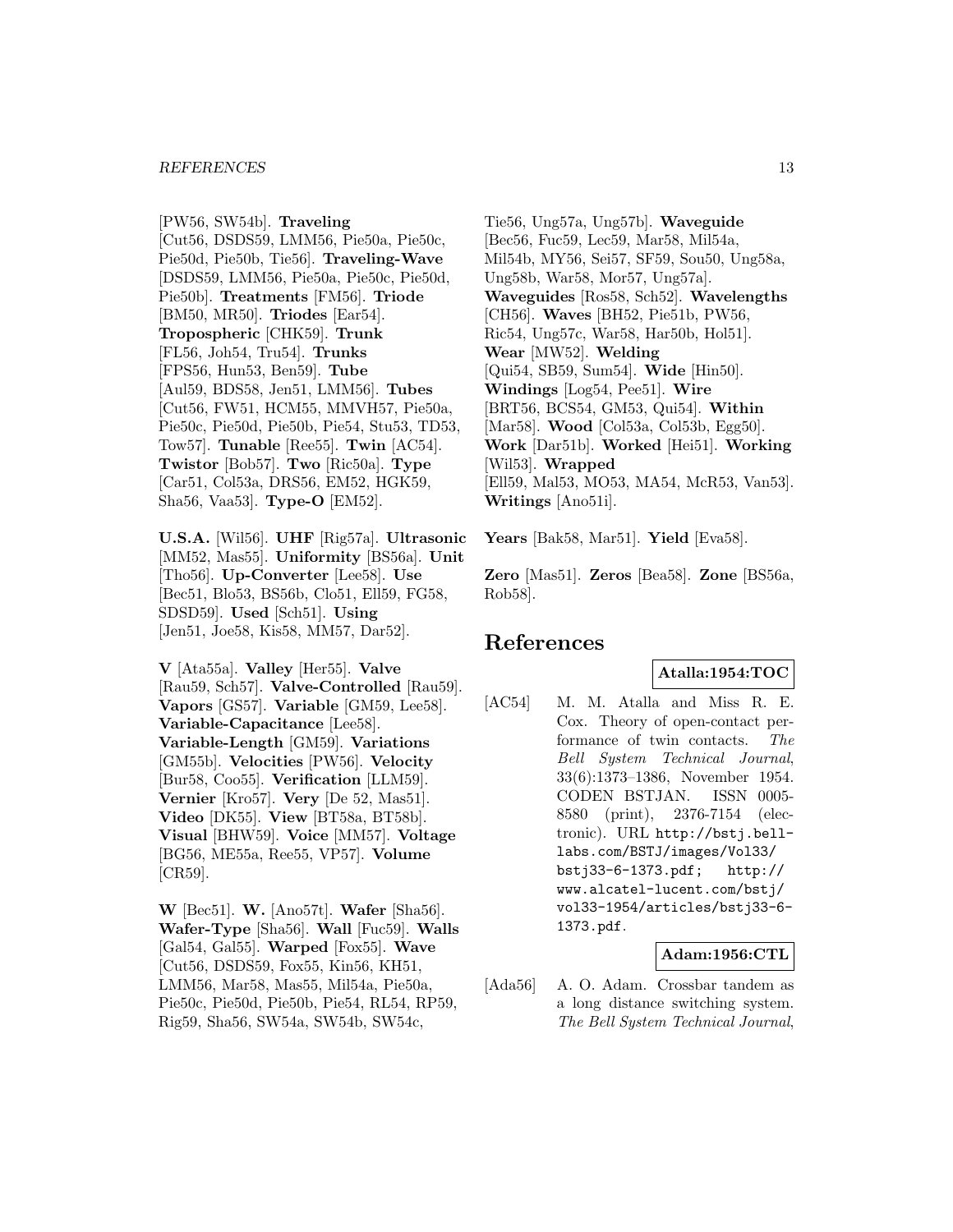35(1):91–108, January 1956. CO-DEN BSTJAN. ISSN 0005-8580 (print), 2376-7154 (electronic). URL http://bstj.bell-labs. com/BSTJ/images/Vol35/bstj35- 1-91.pdf; http://www.alcatellucent.com/bstj/vol35-1956/ articles/bstj35-1-91.pdf.

## **Alley:1953:RNM**

[All53] R. E. Alley, Jr. A review of new magnetic phenomena. The Bell System Technical Journal, 32 (5):1155–1172, September 1953. CODEN BSTJAN. ISSN 0005- 8580 (print), 2376-7154 (electronic). URL http://bstj.belllabs.com/BSTJ/images/Vol32/ bstj32-5-1155.pdf; http:// www.alcatel-lucent.com/bstj/ vol32-1953/articles/bstj32-5- 1155.pdf.

#### **Anderson:1952:TSC**

[And52] A. Eugene Anderson. Transistors in switching circuits. The Bell System Technical Journal, 31(6):1207–1249, November 1952. CODEN BSTJAN. ISSN 0005- 8580 (print), 2376-7154 (electronic). URL http://bstj.belllabs.com/BSTJ/images/Vol31/ bstj31-6-1207.pdf; http:// www.alcatel-lucent.com/bstj/ vol31-1952/articles/bstj31-6- 1207.pdf.

## **Anonymous:1950:ATA**

[Ano50a] Anonymous. Abstracts of technical articles by Bell System authors. The Bell System Technical Journal, 29(1):142–145, January 1950. CODEN BSTJAN. ISSN

0005-8580 (print), 2376-7154 (electronic). URL http://bstj.belllabs.com/BSTJ/images/Vol29/ bstj29-1-142.pdf; http:// www.alcatel-lucent.com/bstj/ vol29-1950/articles/bstj29-1- 142.pdf.

# **Anonymous:1950:CIa**

[Ano50b] Anonymous. Contributors to this issue. The Bell System Technical Journal, 29(1):146, January 1950. CODEN BSTJAN. ISSN 0005-8580 (print), 2376-7154 (electronic). URL http://bstj.belllabs.com/BSTJ/images/Vol29/ bstj29-1-146.pdf; http:// www.alcatel-lucent.com/bstj/ vol29-1950/articles/bstj29-1- 146.pdf.

#### **Anonymous:1950:CIb**

[Ano50c] Anonymous. Contributors to this issue. The Bell System Technical Journal, 29(2):294, April 1950. CODEN BSTJAN. ISSN 0005-8580 (print), 2376-7154 (electronic). URL http://bstj.belllabs.com/BSTJ/images/Vol29/ bstj29-2-294.pdf; http:// www.alcatel-lucent.com/bstj/ vol29-1950/articles/bstj29-2- 294.pdf.

#### **Anonymous:1950:CIc**

[Ano50d] Anonymous. Contributors to this issue. The Bell System Technical Journal, 29(3):468, July 1950. CODEN BSTJAN. ISSN 0005-8580 (print), 2376-7154 (electronic). URL http://bstj.belllabs.com/BSTJ/images/Vol29/ bstj29-3-468.pdf; http://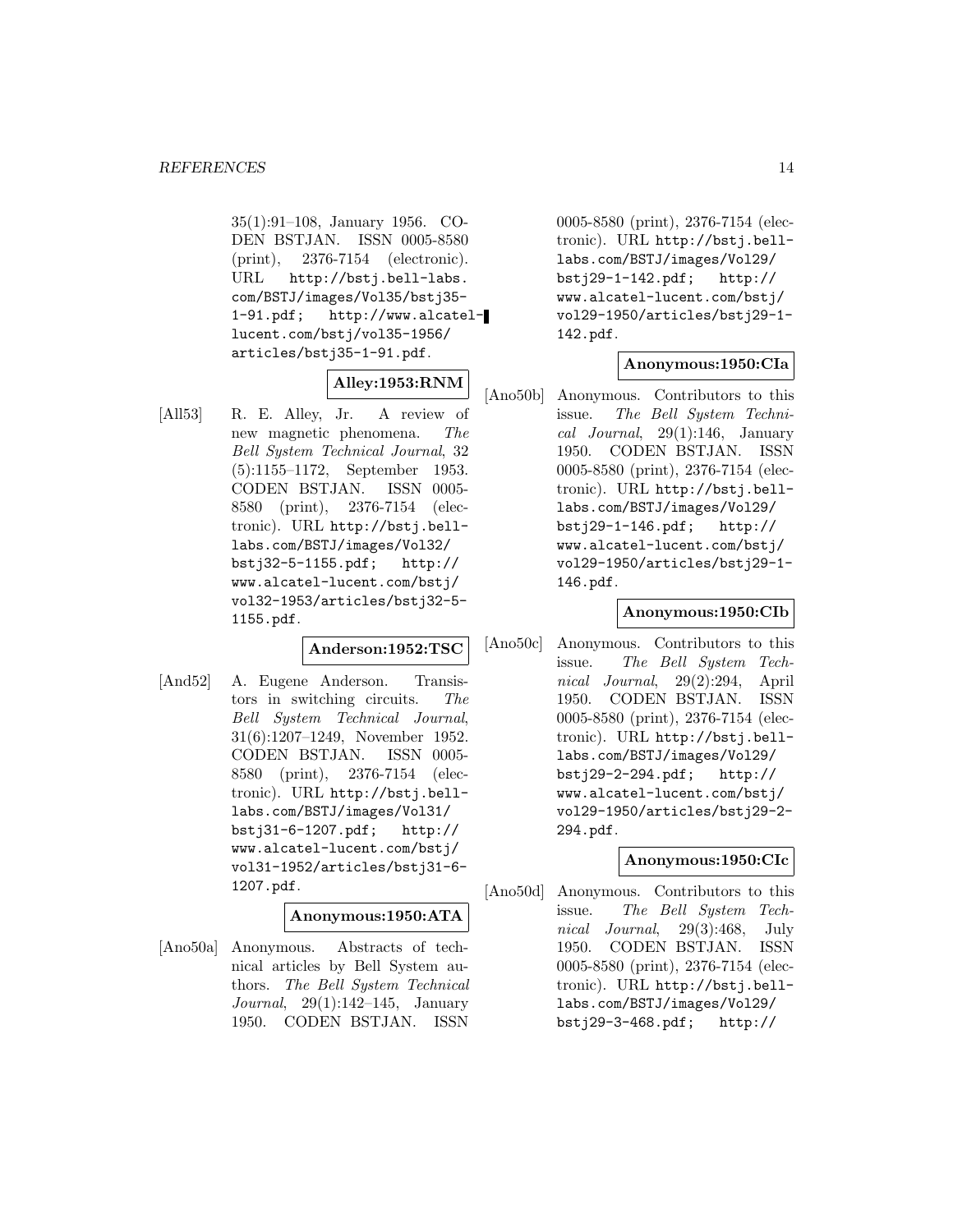www.alcatel-lucent.com/bstj/ vol29-1950/articles/bstj29-3- 468.pdf.

#### **Anonymous:1950:CId**

[Ano50e] Anonymous. Contributors to this issue. The Bell System Technical Journal, 29(4):674–675, October 1950. CODEN BSTJAN. ISSN 0005-8580 (print), 2376-7154 (electronic). URL http://bstj.belllabs.com/BSTJ/images/Vol29/ bstj29-4-674.pdf; http:// www.alcatel-lucent.com/bstj/ vol29-1950/articles/bstj29-4- 674.pdf.

## **Anonymous:1950:TAB**

[Ano50f] Anonymous. Technical articles by Bell System authors not appearing in the Bell System Technical Journal. The Bell System Technical Journal, 29(2):287–293, April 1950. CODEN BSTJAN. ISSN 0005-8580 (print), 2376-7154 (electronic). URL http://bstj.belllabs.com/BSTJ/images/Vol29/ bstj29-2-287.pdf; http:// www.alcatel-lucent.com/bstj/ vol29-1950/articles/bstj29-2- 287.pdf.

## **Anonymous:1950:TPBa**

[Ano50g] Anonymous. Technical publications by Bell System authors other than in the Bell System Technical Journal. The Bell System Technical Journal, 29(3):461–467, July 1950. CODEN BSTJAN. ISSN 0005-8580 (print), 2376-7154 (electronic). URL http://bstj.belllabs.com/BSTJ/images/Vol29/ bstj29-3-461.pdf; http://

www.alcatel-lucent.com/bstj/ vol29-1950/articles/bstj29-3- 461.pdf.

## **Anonymous:1950:TPBb**

[Ano50h] Anonymous. Technical publications by Bell System authors other than in the Bell System Technical Journal. The Bell System Technical Journal, 29(4):672–673, October 1950. CODEN BSTJAN. ISSN 0005-8580 (print), 2376-7154 (electronic). URL http://bstj.belllabs.com/BSTJ/images/Vol29/ bstj29-4-672.pdf; http:// www.alcatel-lucent.com/bstj/ vol29-1950/articles/bstj29-4- 672.pdf.

#### **Anonymous:1951:ABSa**

[Ano51a] Anonymous. Abstracts of Bell System technical papers not published in this journal. The Bell System Technical Journal, 30 (2):473–487, April 1951. CO-DEN BSTJAN. ISSN 0005- 8580 (print), 2376-7154 (electronic). URL http://bstj.belllabs.com/BSTJ/images/Vol30/ bstj30-2-473.pdf; http:// www.alcatel-lucent.com/bstj/ vol30-1951/articles/bstj30-2- 473.pdf.

#### **Anonymous:1951:ABSb**

[Ano51b] Anonymous. Abstracts of Bell System technical papers not published in this journal. The Bell System Technical Journal, 30(3):765–776, July 1951. CO-DEN BSTJAN. ISSN 0005- 8580 (print), 2376-7154 (electronic). URL http://bstj.bell-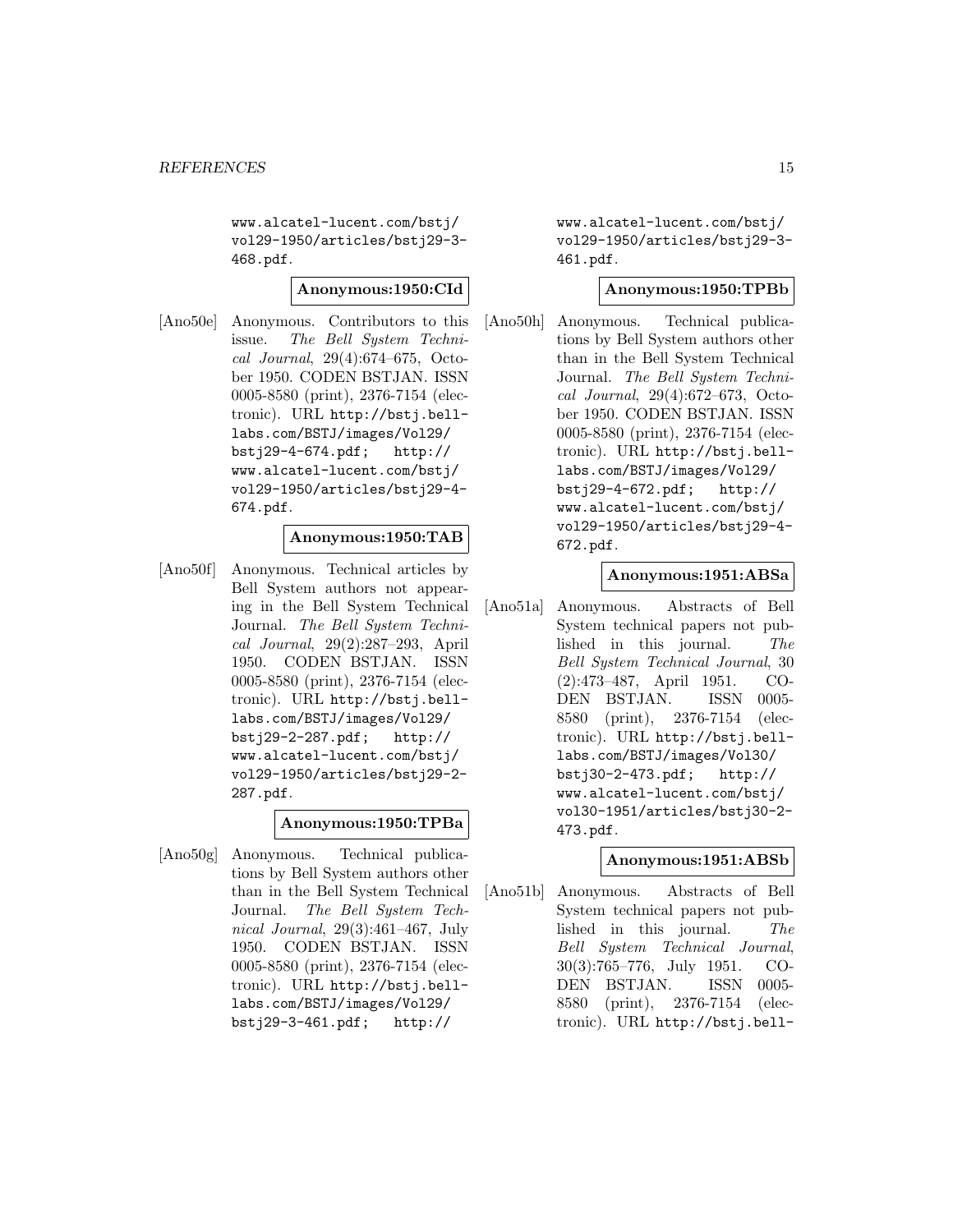labs.com/BSTJ/images/Vol30/ bstj30-3-765.pdf; http:// www.alcatel-lucent.com/bstj/ vol30-1951/articles/bstj30-3- 765.pdf.

#### **Anonymous:1951:ABSc**

[Ano51c] Anonymous. Abstracts of Bell System technical papers not published in this journal. The Bell System Technical Journal, 30(4): 1244–1253, October 1951. CO-DEN BSTJAN. ISSN 0005- 8580 (print), 2376-7154 (electronic). URL http://bstj.belllabs.com/BSTJ/images/Vol30/ bstj30-4-1244.pdf; http:// www.alcatel-lucent.com/bstj/ vol30-1951/articles/bstj30-4- 1244.pdf.

## **Anonymous:1951:CIa**

[Ano51d] Anonymous. Contributors to this issue. The Bell System Technical Journal, 30(1):211–212, January 1951. CODEN BSTJAN. ISSN 0005-8580 (print), 2376-7154 (electronic). URL http://bstj.belllabs.com/BSTJ/images/Vol30/ bstj30-1-211.pdf; http:// www.alcatel-lucent.com/bstj/ vol30-1951/articles/bstj30-1- 211.pdf.

## **Anonymous:1951:CIb**

[Ano51e] Anonymous. Contributors to this issue. The Bell System Technical Journal, 30(2):488–490, April 1951. CODEN BSTJAN. ISSN 0005-8580 (print), 2376-7154 (electronic). URL http://bstj.belllabs.com/BSTJ/images/Vol30/ bstj30-2-488.pdf; http://

www.alcatel-lucent.com/bstj/ vol30-1951/articles/bstj30-2- 488.pdf.

## **Anonymous:1951:CIc**

[Ano51f] Anonymous. Contributors to this issue. The Bell System Technical Journal, 30(3):777–778, July 1951. CODEN BSTJAN. ISSN 0005-8580 (print), 2376-7154 (electronic). URL http://bstj.belllabs.com/BSTJ/images/Vol30/ bstj30-3-777.pdf; http:// www.alcatel-lucent.com/bstj/ vol30-1951/articles/bstj30-3- 777.pdf.

#### **Anonymous:1951:CId**

[Ano51g] Anonymous. Contributors to this issue. The Bell System Technical Journal, 30(4):1038–1040, October 1951. CODEN BSTJAN. ISSN 0005-8580 (print), 2376-7154 (electronic). URL http://bstj.belllabs.com/BSTJ/images/Vol30/ bstj30-4-1038.pdf; http:// www.alcatel-lucent.com/bstj/ vol30-1951/articles/bstj30-4- 1038.pdf.

#### **Anonymous:1951:CIe**

[Ano51h] Anonymous. Contributors to this issue. The Bell System Technical Journal, 30(4):1254–1255, October 1951. CODEN BSTJAN. ISSN 0005-8580 (print), 2376-7154 (electronic). URL http://bstj.belllabs.com/BSTJ/images/Vol30/ bstj30-4-1254.pdf; http:// www.alcatel-lucent.com/bstj/ vol30-1951/articles/bstj30-4- 1254.pdf.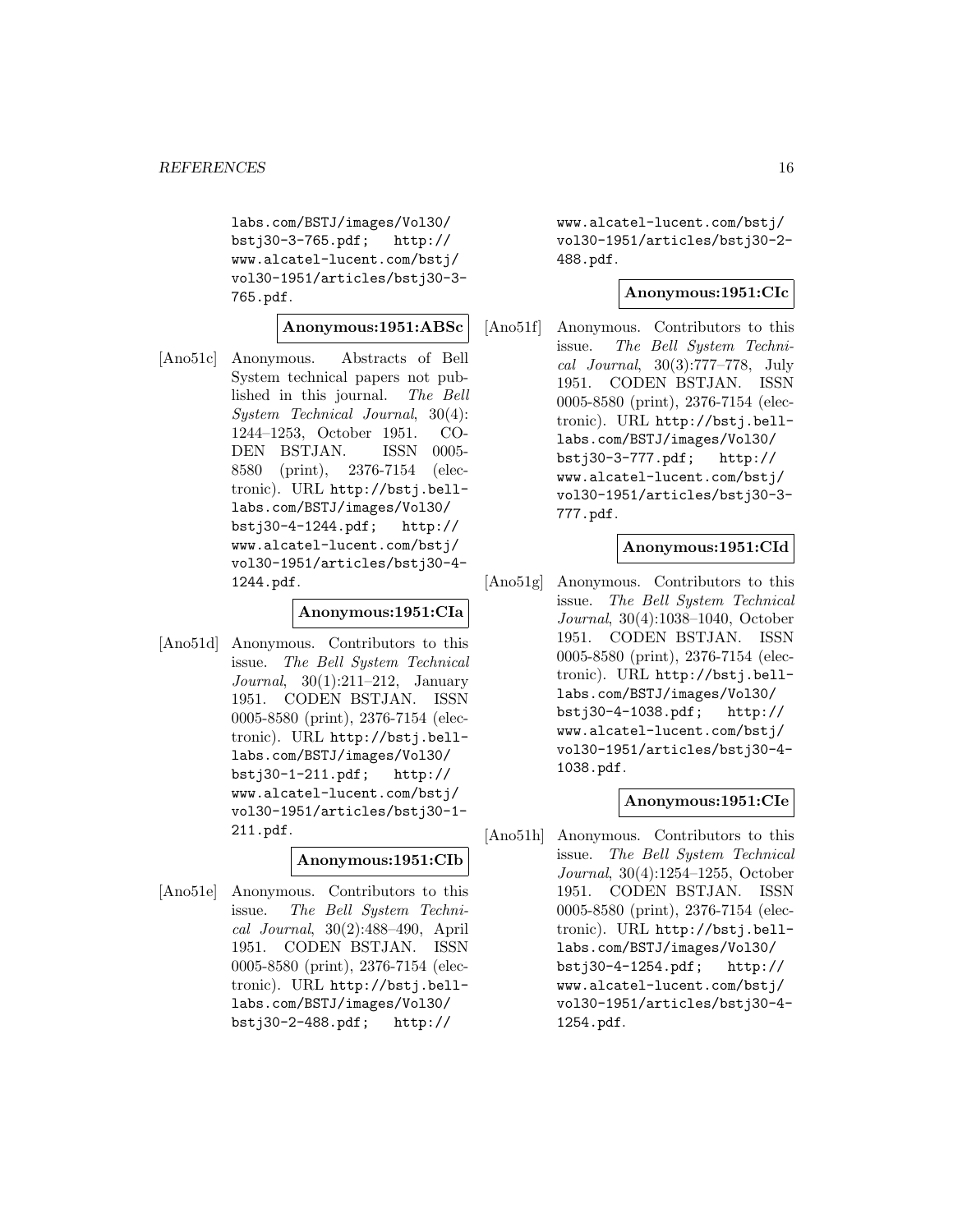#### **Anonymous:1951:PWC**

[Ano51i] Anonymous. Published writings of C. J. Davisson. The Bell System Technical Journal, 30(4): 1035–1037, October 1951. CO-DEN BSTJAN. ISSN 0005- 8580 (print), 2376-7154 (electronic). URL http://bstj.belllabs.com/BSTJ/images/Vol30/ bstj30-4-1035.pdf; http:// www.alcatel-lucent.com/bstj/ vol30-1951/articles/bstj30-4- 1035.pdf.

#### **Anonymous:1951:SFA**

[Ano51j] Anonymous. The seventy-fifth anniversary of the telephone. The Bell System Technical Journal, 30 (2):213–214, April 1951. CO-DEN BSTJAN. ISSN 0005- 8580 (print), 2376-7154 (electronic). URL http://bstj.belllabs.com/BSTJ/images/Vol30/ bstj30-2-213.pdf; http:// www.alcatel-lucent.com/bstj/ vol30-1951/articles/bstj30-2- 213.pdf.

## **Anonymous:1951:TPB**

[Ano51k] Anonymous. Technical publications by Bell System authors other than in the Bell System Technical Journal. The Bell System Technical Journal, 30(1):205–210, January 1951. CODEN BSTJAN. ISSN 0005-8580 (print), 2376-7154 (electronic). URL http://bstj.belllabs.com/BSTJ/images/Vol30/ bstj30-1-205.pdf; http:// www.alcatel-lucent.com/bstj/ vol30-1951/articles/bstj30-1- 205.pdf.

#### **Anonymous:1952:ABSa**

[Ano52a] Anonymous. Abstracts of Bell System technical papers not published in this journal. The Bell System Technical Journal, 31(1): 201–212, January 1952. CO-DEN BSTJAN. ISSN 0005- 8580 (print), 2376-7154 (electronic). URL http://bstj.belllabs.com/BSTJ/images/Vol31/ bstj31-1-201.pdf; http:// www.alcatel-lucent.com/bstj/ vol31-1952/articles/bstj31-1- 201.pdf.

#### **Anonymous:1952:ABSb**

[Ano52b] Anonymous. Abstracts of Bell System technical papers not published in this journal. The Bell System Technical Journal, 31 (2):405–408, March 1952. CO-DEN BSTJAN. ISSN 0005- 8580 (print), 2376-7154 (electronic). URL http://bstj.belllabs.com/BSTJ/images/Vol31/ bstj31-2-405.pdf; http:// www.alcatel-lucent.com/bstj/ vol31-1952/articles/bstj31-2- 405.pdf.

#### **Anonymous:1952:ABSc**

[Ano52c] Anonymous. Abstracts of Bell System technical papers not published in this journal. The Bell System Technical Journal, 31(3):601–607, May 1952. CO-DEN BSTJAN. ISSN 0005- 8580 (print), 2376-7154 (electronic). URL http://bstj.belllabs.com/BSTJ/images/Vol31/ bstj31-3-601.pdf; http:// www.alcatel-lucent.com/bstj/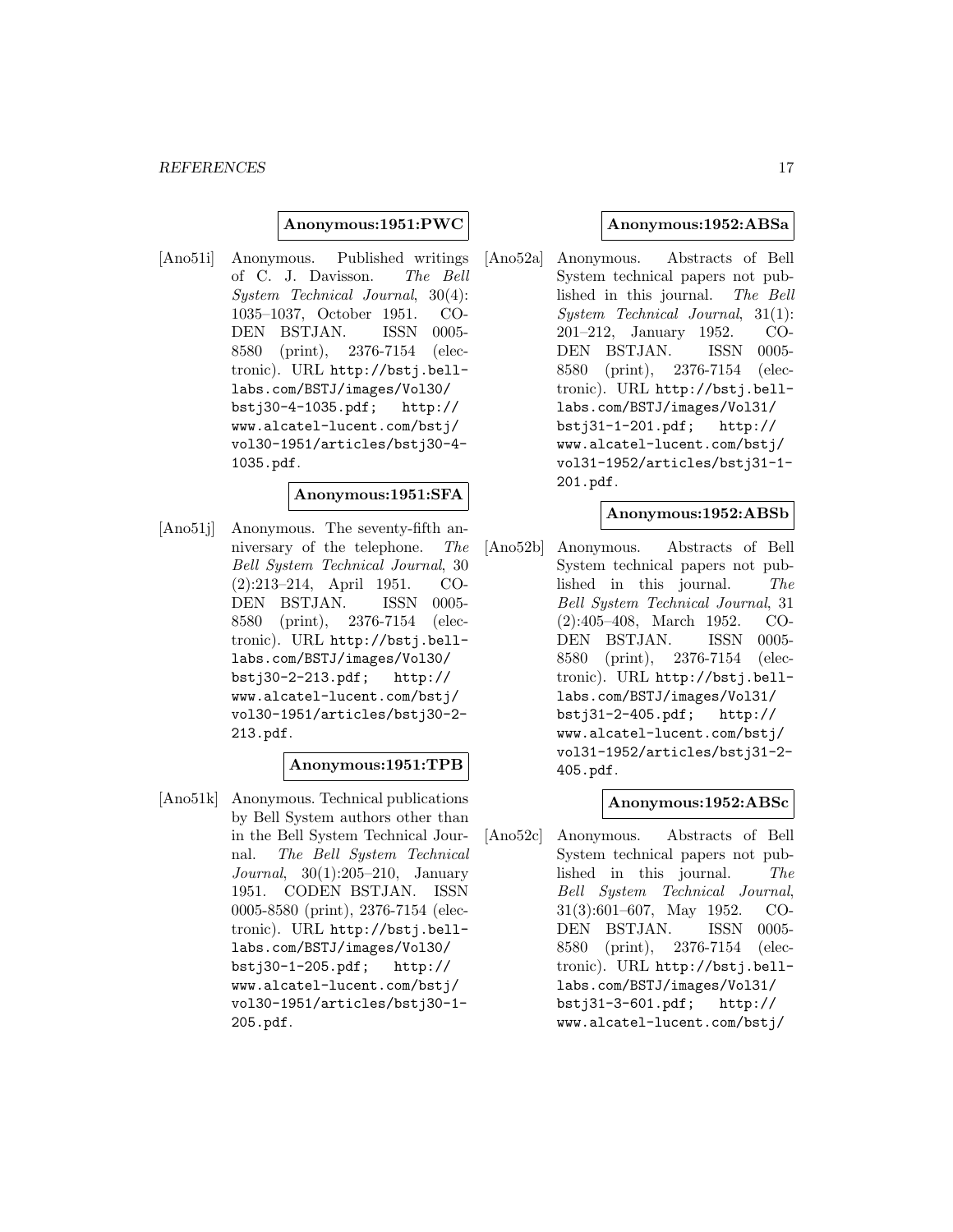vol31-1952/articles/bstj31-3- 601.pdf.

#### **Anonymous:1952:ABSd**

[Ano52d] Anonymous. Abstracts of Bell System technical papers not published in this journal. The Bell System Technical Journal, 31(4):816–819, July 1952. CO-DEN BSTJAN. ISSN 0005- 8580 (print), 2376-7154 (electronic). URL http://bstj.belllabs.com/BSTJ/images/Vol31/ bstj31-4-816.pdf; http:// www.alcatel-lucent.com/bstj/ vol31-1952/articles/bstj31-4- 816.pdf.

#### **Anonymous:1952:ABSe**

[Ano52e] Anonymous. Abstracts of Bell System technical papers not published in this journal. The Bell System Technical Journal, 31(5): 1013–1019, September 1952. CO-DEN BSTJAN. ISSN 0005- 8580 (print), 2376-7154 (electronic). URL http://bstj.belllabs.com/BSTJ/images/Vol31/ bstj31-5-1013.pdf; http:// www.alcatel-lucent.com/bstj/ vol31-1952/articles/bstj31-5- 1013.pdf.

## **Anonymous:1952:ABSf**

[Ano52f] Anonymous. Abstracts of Bell System technical papers not published in this journal. The Bell System Technical Journal, 31(6): 1250–1255, November 1952. CO-DEN BSTJAN. ISSN 0005- 8580 (print), 2376-7154 (electronic). URL http://bstj.belllabs.com/BSTJ/images/Vol31/

bstj31-6-1250.pdf; http:// www.alcatel-lucent.com/bstj/ vol31-1952/articles/bstj31-6- 1250.pdf.

#### **Anonymous:1952:CIa**

[Ano52g] Anonymous. Contributors to this issue. The Bell System Technical Journal, 31(1):213–215, January 1952. CODEN BSTJAN. ISSN 0005-8580 (print), 2376-7154 (electronic). URL http://bstj.belllabs.com/BSTJ/images/Vol31/ bstj31-1-213.pdf; http:// www.alcatel-lucent.com/bstj/ vol31-1952/articles/bstj31-1- 213.pdf.

#### **Anonymous:1952:CIb**

[Ano52h] Anonymous. Contributors to this issue. The Bell System Technical Journal, 31(2):409–410, March 1952. CODEN BSTJAN. ISSN 0005-8580 (print), 2376-7154 (electronic). URL http://bstj.belllabs.com/BSTJ/images/Vol31/ bstj31-2-409.pdf; http:// www.alcatel-lucent.com/bstj/ vol31-1952/articles/bstj31-2- 409.pdf.

#### **Anonymous:1952:CIc**

[Ano52i] Anonymous. Contributors to this issue. The Bell System Technical Journal, 31(3):608–609, May 1952. CODEN BSTJAN. ISSN 0005-8580 (print), 2376-7154 (electronic). URL http://bstj.belllabs.com/BSTJ/images/Vol31/ bstj31-3-608.pdf; http:// www.alcatel-lucent.com/bstj/ vol31-1952/articles/bstj31-3- 608.pdf.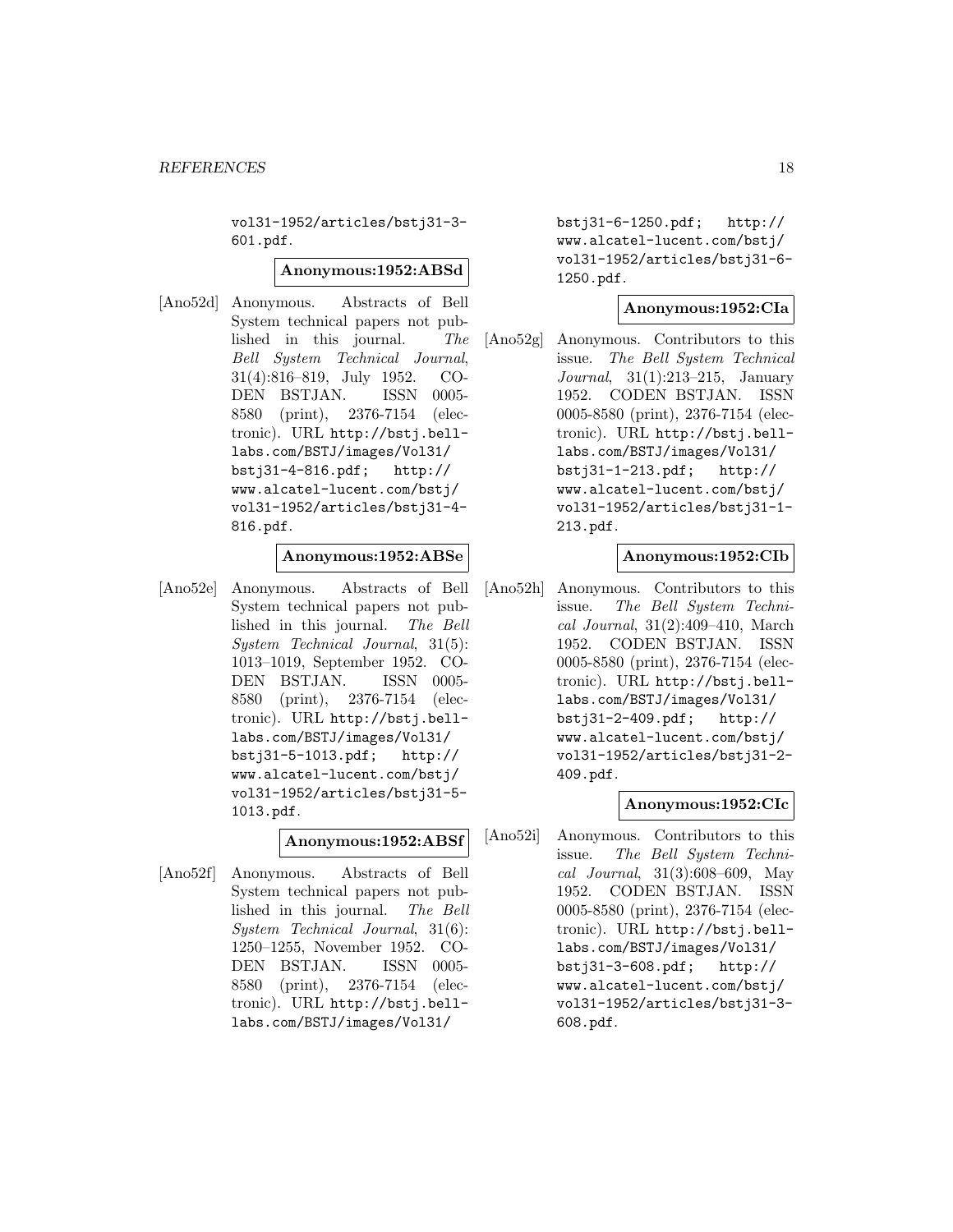#### **Anonymous:1952:CId**

[Ano52j] Anonymous. Contributors to this issue. The Bell System Technical Journal, 31(4):820–822, July 1952. CODEN BSTJAN. ISSN 0005-8580 (print), 2376-7154 (electronic). URL http://bstj.belllabs.com/BSTJ/images/Vol31/ bstj31-4-820.pdf; http:// www.alcatel-lucent.com/bstj/ vol31-1952/articles/bstj31-4- 820.pdf.

#### **Anonymous:1952:CIe**

[Ano52k] Anonymous. Contributors to this issue. The Bell System Technical Journal, 31(5):1020–1022, September 1952. CODEN BSTJAN. ISSN 0005-8580 (print), 2376-7154 (electronic). URL http://bstj.belllabs.com/BSTJ/images/Vol31/ bstj31-5-1020.pdf; http:// www.alcatel-lucent.com/bstj/ vol31-1952/articles/bstj31-5- 1020.pdf.

#### **Anonymous:1952:CIf**

[Ano52l] Anonymous. Contributors to this issue. The Bell System Technical Journal, 31(6):1256–1257, November 1952. CODEN BSTJAN. ISSN 0005-8580 (print), 2376-7154 (electronic). URL http://bstj.belllabs.com/BSTJ/images/Vol31/ bstj31-6-1256.pdf; http:// www.alcatel-lucent.com/bstj/ vol31-1952/articles/bstj31-6- 1256.pdf.

## **Anonymous:1952:TA**

[Ano52m] Anonymous. Thirtieth anniversary. The Bell System Technical Journal, 31(4):611–612, July

1952. CODEN BSTJAN. ISSN 0005-8580 (print), 2376-7154 (electronic). URL http://bstj.belllabs.com/BSTJ/images/Vol31/ bstj31-4-611.pdf; http:// www.alcatel-lucent.com/bstj/ vol31-1952/articles/bstj31-4- 611.pdf.

#### **Anonymous:1953:ABSa**

[Ano53a] Anonymous. Abstracts of Bell System technical papers not published in this journal. The Bell System Technical Journal, 32(1): 255–260, January 1953. CO-DEN BSTJAN. ISSN 0005- 8580 (print), 2376-7154 (electronic). URL http://bstj.belllabs.com/BSTJ/images/Vol32/ bstj32-1-255.pdf; http:// www.alcatel-lucent.com/bstj/ vol32-1953/articles/bstj32-1- 255.pdf.

#### **Anonymous:1953:ABSb**

[Ano53b] Anonymous. Abstracts of Bell System technical papers not published in this journal. The Bell System Technical Journal, 32 (2):506–518, March 1953. CO-DEN BSTJAN. ISSN 0005- 8580 (print), 2376-7154 (electronic). URL http://bstj.belllabs.com/BSTJ/images/Vol32/ bstj32-2-506.pdf; http:// www.alcatel-lucent.com/bstj/ vol32-1953/articles/bstj32-2- 506.pdf.

#### **Anonymous:1953:ABSc**

[Ano53c] Anonymous. Abstracts of Bell System technical papers not published in this journal. The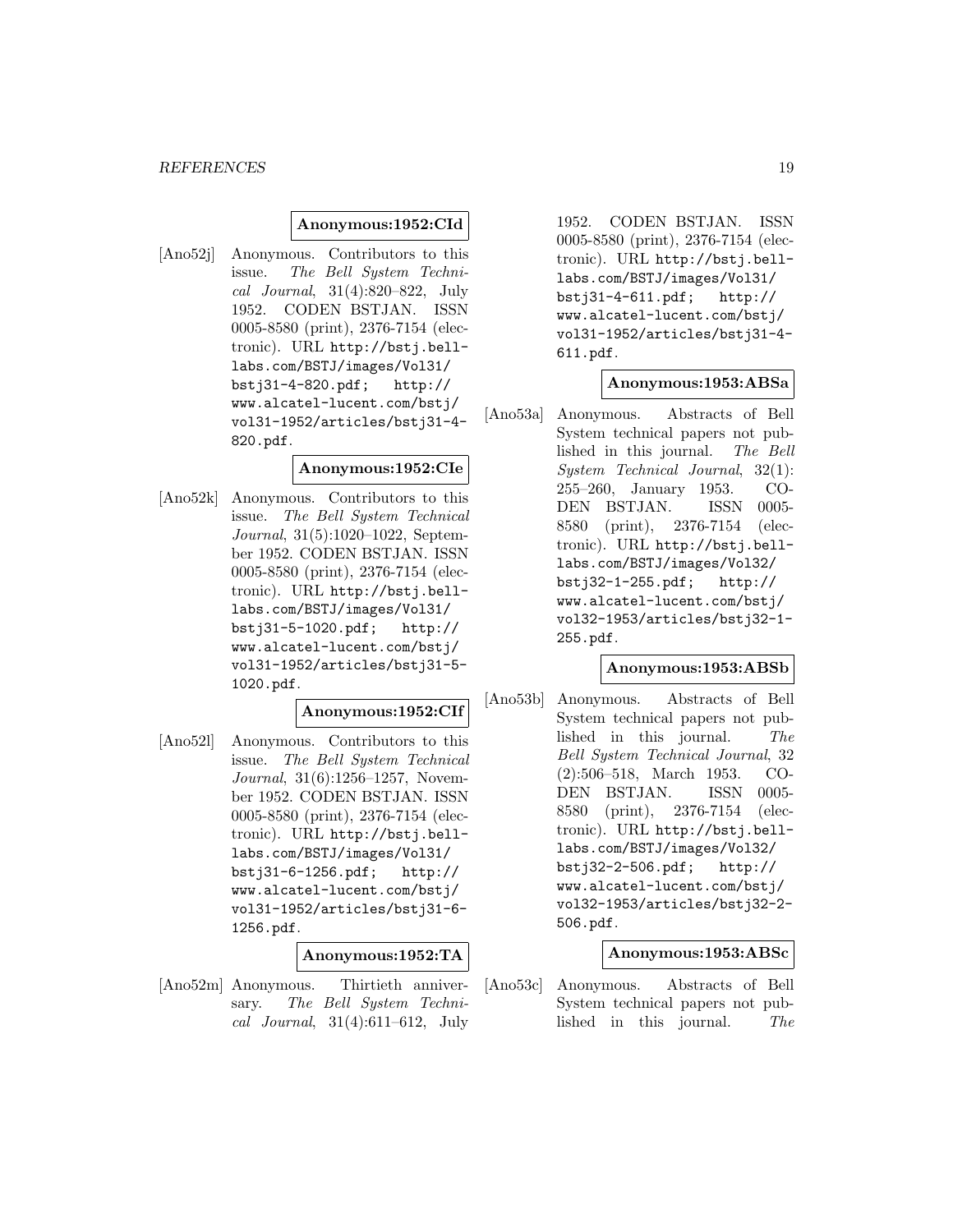Bell System Technical Journal, 32(3):767–774, May 1953. CO-DEN BSTJAN. ISSN 0005- 8580 (print), 2376-7154 (electronic). URL http://bstj.belllabs.com/BSTJ/images/Vol32/ bstj32-3-767.pdf; http:// www.alcatel-lucent.com/bstj/ vol32-1953/articles/bstj32-3- 767.pdf.

## **Anonymous:1953:ABSd**

[Ano53d] Anonymous. Abstracts of Bell System technical papers not published in this journal. The Bell System Technical Journal, 32(4): 1007–1014, July 1953. CO-DEN BSTJAN. ISSN 0005- 8580 (print), 2376-7154 (electronic). URL http://bstj.belllabs.com/BSTJ/images/Vol32/ bstj32-4-1007.pdf; http:// www.alcatel-lucent.com/bstj/ vol32-1953/articles/bstj32-4- 1007.pdf.

#### **Anonymous:1953:ABSe**

[Ano53e] Anonymous. Abstracts of Bell System technical papers not published in this journal. The Bell System Technical Journal, 32(5): 1257–1265, September 1953. CO-DEN BSTJAN. ISSN 0005- 8580 (print), 2376-7154 (electronic). URL http://bstj.belllabs.com/BSTJ/images/Vol32/ bstj32-5-1257.pdf; http:// www.alcatel-lucent.com/bstj/ vol32-1953/articles/bstj32-5- 1257.pdf.

## **Anonymous:1953:ABSf**

[Ano53f] Anonymous. Abstracts of Bell

System technical papers not published in this journal. The Bell System Technical Journal, 32(6): 1507–1513, November 1953. CO-DEN BSTJAN. ISSN 0005- 8580 (print), 2376-7154 (electronic). URL http://bstj.belllabs.com/BSTJ/images/Vol32/ bstj32-6-1507.pdf; http:// www.alcatel-lucent.com/bstj/ vol32-1953/articles/bstj32-6- 1507.pdf.

#### **Anonymous:1953:CIa**

[Ano53g] Anonymous. Contributors to this issue. The Bell System Technical Journal, 32(1):261–263, January 1953. CODEN BSTJAN. ISSN 0005-8580 (print), 2376-7154 (electronic). URL http://bstj.belllabs.com/BSTJ/images/Vol32/ bstj32-1-261.pdf; http:// www.alcatel-lucent.com/bstj/ vol32-1953/articles/bstj32-1- 261.pdf.

#### **Anonymous:1953:CIb**

[Ano53h] Anonymous. Contributors to this issue. The Bell System Technical Journal, 32(2):519–521, March 1953. CODEN BSTJAN. ISSN 0005-8580 (print), 2376-7154 (electronic). URL http://bstj.belllabs.com/BSTJ/images/Vol32/ bstj32-2-519.pdf; http:// www.alcatel-lucent.com/bstj/ vol32-1953/articles/bstj32-2- 519.pdf.

#### **Anonymous:1953:CIc**

[Ano53i] Anonymous. Contributors to this issue. The Bell System Technical Journal, 32(3):775–777, May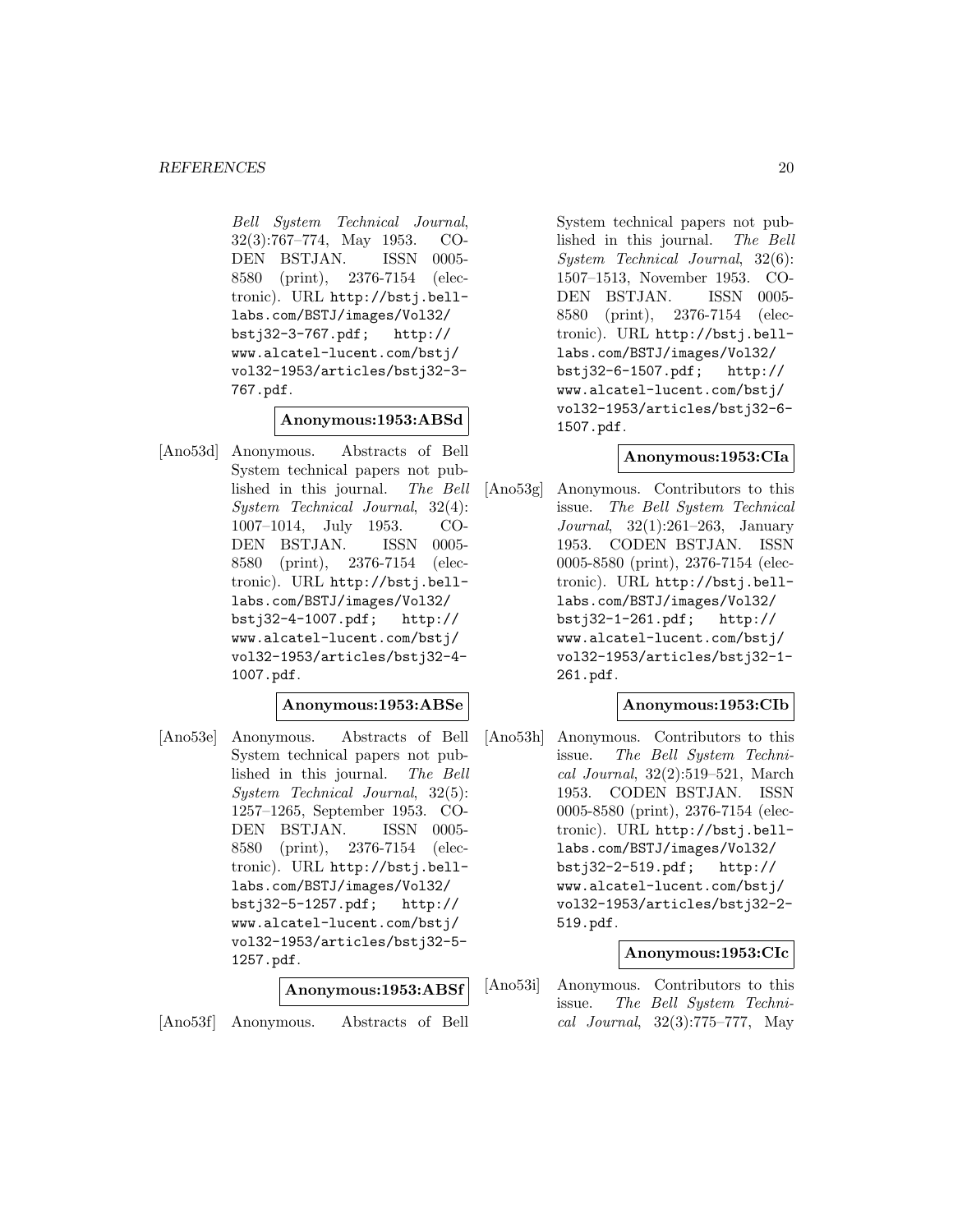1953. CODEN BSTJAN. ISSN 0005-8580 (print), 2376-7154 (electronic). URL http://bstj.belllabs.com/BSTJ/images/Vol32/ bstj32-3-775.pdf; http:// www.alcatel-lucent.com/bstj/ vol32-1953/articles/bstj32-3- 775.pdf.

## **Anonymous:1953:CId**

[Ano53j] Anonymous. Contributors to this issue. The Bell System Technical Journal, 32(4):1015–1018, July 1953. CODEN BSTJAN. ISSN 0005-8580 (print), 2376-7154 (electronic). URL http://bstj.belllabs.com/BSTJ/images/Vol32/ bstj32-4-1015.pdf; http:// www.alcatel-lucent.com/bstj/ vol32-1953/articles/bstj32-4- 1015.pdf.

#### **Anonymous:1953:CIe**

[Ano53k] Anonymous. Contributors to this issue. The Bell System Technical Journal, 32(5):1267–1270, September 1953. CODEN BSTJAN. ISSN 0005-8580 (print), 2376-7154 (electronic). URL http://bstj.belllabs.com/BSTJ/images/Vol32/ bstj32-5-1267.pdf; http:// www.alcatel-lucent.com/bstj/ vol32-1953/articles/bstj32-5- 1267.pdf.

## **Anonymous:1953:CIf**

[Ano53l] Anonymous. Contributors to this issue. The Bell System Technical Journal, 32(6):1515–1517, November 1953. CODEN BSTJAN. ISSN 0005-8580 (print), 2376-7154 (electronic). URL http://bstj.belllabs.com/BSTJ/images/Vol32/

bstj32-6-1515.pdf; http:// www.alcatel-lucent.com/bstj/ vol32-1953/articles/bstj32-6- 1515.pdf.

#### **Anonymous:1953:LCS**

[Ano53m] Anonymous. The L3 coaxial system — foreword. The Bell System Technical Journal, 32(4):779–780, July 1953. CODEN BSTJAN. ISSN 0005-8580 (print), 2376-7154 (electronic). URL http://bstj.belllabs.com/BSTJ/images/Vol32/ bstj32-4-779.pdf; http:// www.alcatel-lucent.com/bstj/ vol32-1953/articles/bstj32-4- 779.pdf.

#### **Anonymous:1954:ABSa**

[Ano54a] Anonymous. Abstracts of Bell System technical papers not published in this journal. The Bell System Technical Journal, 33(1): 260–273, January 1954. CO-DEN BSTJAN. ISSN 0005- 8580 (print), 2376-7154 (electronic). URL http://bstj.belllabs.com/BSTJ/images/Vol33/ bstj33-1-260.pdf; http:// www.alcatel-lucent.com/bstj/ vol33-1954/articles/bstj33-1- 260.pdf.

## **Anonymous:1954:ABSb**

[Ano54b] Anonymous. Abstracts of Bell System technical papers not published in this journal. The Bell System Technical Journal, 33 (2):505–513, March 1954. CO-DEN BSTJAN. ISSN 0005- 8580 (print), 2376-7154 (electronic). URL http://bstj.belllabs.com/BSTJ/images/Vol33/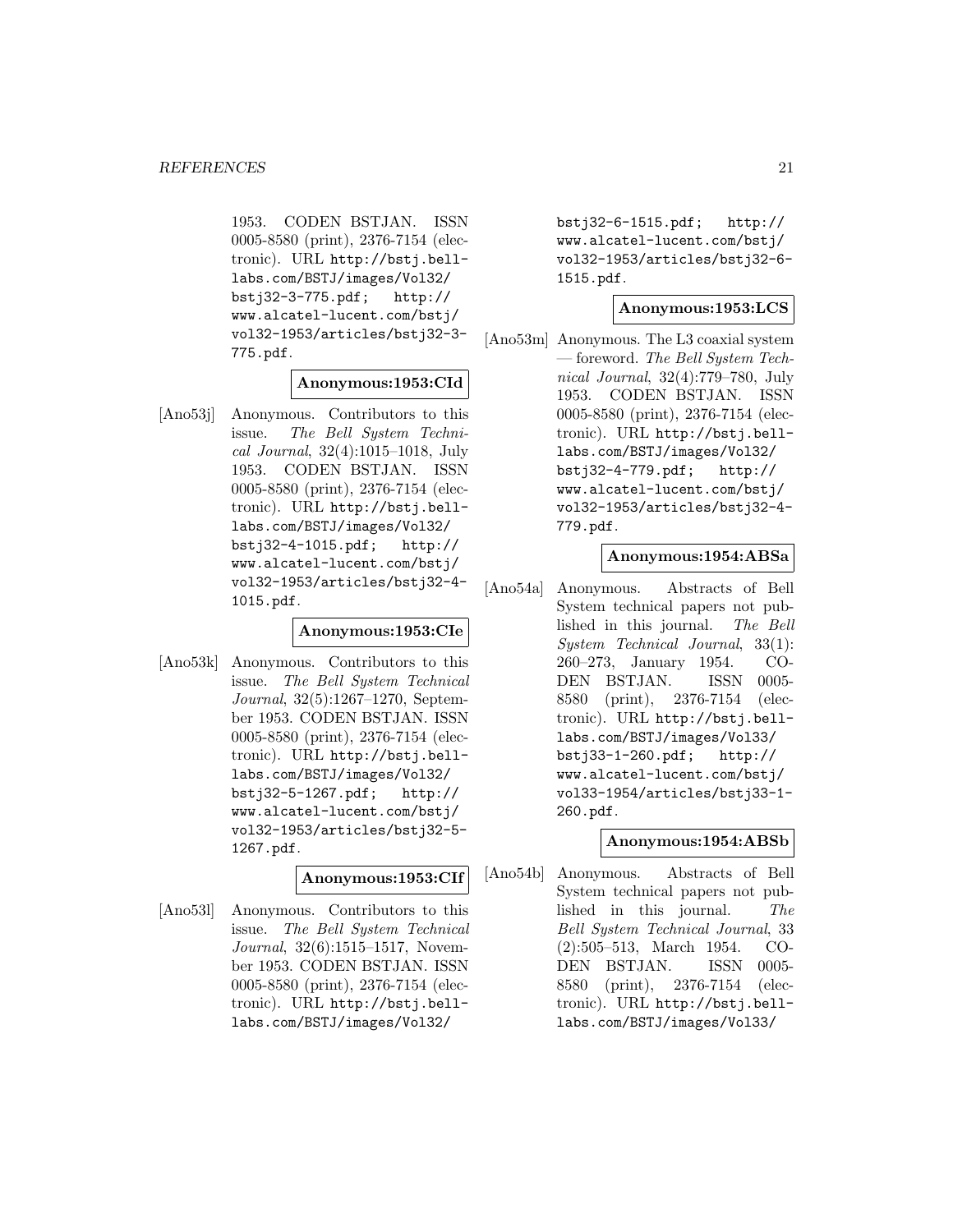bstj33-2-505.pdf; http:// www.alcatel-lucent.com/bstj/ vol33-1954/articles/bstj33-2- 505.pdf.

**Anonymous:1954:BSTa**

[Ano54c] Anonymous. Bell System technical papers not published in this journal. The Bell System Technical Journal, 33(3):789–796, May 1954. CODEN BSTJAN. ISSN 0005-8580 (print), 2376-7154 (electronic). URL http://bstj.belllabs.com/BSTJ/images/Vol33/ bstj33-3-789.pdf; http:// www.alcatel-lucent.com/bstj/ vol33-1954/articles/bstj33-3- 789.pdf.

## **Anonymous:1954:BSTb**

[Ano54d] Anonymous. Bell System technical papers not published in this journal. The Bell System Technical Journal, 33(4):1011–1016, July 1954. CODEN BSTJAN. ISSN 0005-8580 (print), 2376-7154 (electronic). URL http://bstj.belllabs.com/BSTJ/images/Vol33/ bstj33-4-1011.pdf; http:// www.alcatel-lucent.com/bstj/ vol33-1954/articles/bstj33-4- 1011.pdf.

## **Anonymous:1954:BSTc**

[Ano54e] Anonymous. Bell System technical papers not published in this journal. The Bell System Technical Journal, 33(5):1195–1200, September 1954. CODEN BSTJAN. ISSN 0005-8580 (print), 2376-7154 (electronic). URL http://bstj.belllabs.com/BSTJ/images/Vol33/ bstj33-5-1195.pdf; http://

www.alcatel-lucent.com/bstj/ vol33-1954/articles/bstj33-5- 1195.pdf.

## **Anonymous:1954:BSTd**

[Ano54f] Anonymous. Bell System technical papers not published in this journal. The Bell System Technical Journal, 33(6):1387–1391, November 1954. CODEN BSTJAN. ISSN 0005-8580 (print), 2376-7154 (electronic). URL http://bstj.belllabs.com/BSTJ/images/Vol33/ bstj33-6-1387.pdf; http:// www.alcatel-lucent.com/bstj/ vol33-1954/articles/bstj33-6- 1387.pdf.

## **Anonymous:1954:CIa**

[Ano54g] Anonymous. Contributors to this issue. The Bell System Technical Journal, 33(1):274–275, January 1954. CODEN BSTJAN. ISSN 0005-8580 (print), 2376-7154 (electronic). URL http://bstj.belllabs.com/BSTJ/images/Vol33/ bstj33-1-274.pdf; http:// www.alcatel-lucent.com/bstj/ vol33-1954/articles/bstj33-1- 274.pdf.

## **Anonymous:1954:CIb**

[Ano54h] Anonymous. Contributors to this issue. The Bell System Technical Journal, 33(2):514–516, March 1954. CODEN BSTJAN. ISSN 0005-8580 (print), 2376-7154 (electronic). URL http://bstj.belllabs.com/BSTJ/images/Vol33/ bstj33-2-514.pdf; http:// www.alcatel-lucent.com/bstj/ vol33-1954/articles/bstj33-2- 514.pdf.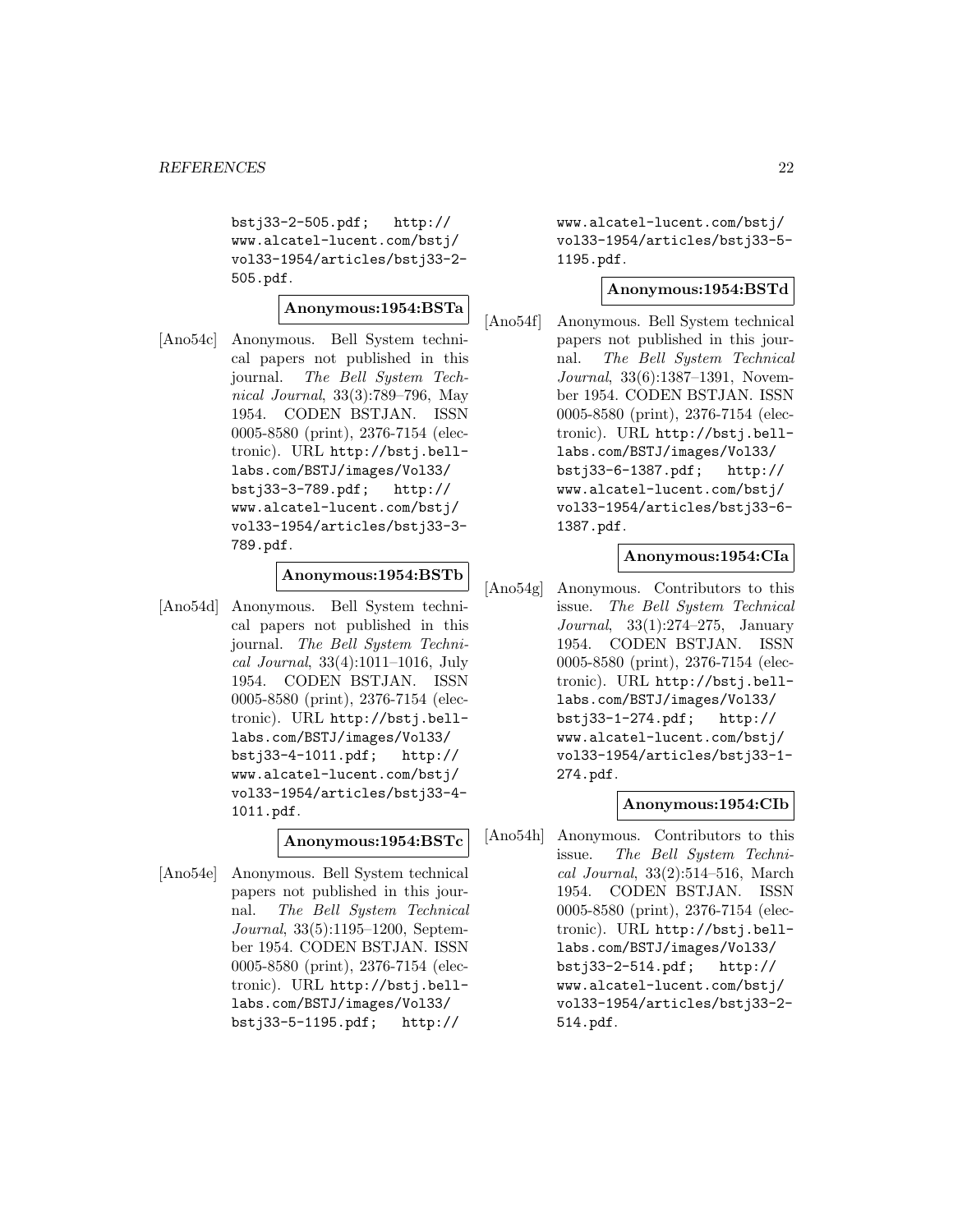#### **Anonymous:1954:CIc**

[Ano54i] Anonymous. Contributors to this issue. The Bell System Technical Journal, 33(3):797–798, May 1954. CODEN BSTJAN. ISSN 0005-8580 (print), 2376-7154 (electronic). URL http://bstj.belllabs.com/BSTJ/images/Vol33/ bstj33-3-797.pdf; http:// www.alcatel-lucent.com/bstj/ vol33-1954/articles/bstj33-3- 797.pdf.

#### **Anonymous:1954:CId**

[Ano54j] Anonymous. Contributors to this issue. The Bell System Technical Journal, 33(4):1019–1022, July 1954. CODEN BSTJAN. ISSN 0005-8580 (print), 2376-7154 (electronic). URL http://bstj.belllabs.com/BSTJ/images/Vol33/ bstj33-4-1019.pdf; http:// www.alcatel-lucent.com/bstj/ vol33-1954/articles/bstj33-4- 1019.pdf.

## **Anonymous:1954:CIe**

[Ano54k] Anonymous. Contributors to this issue. The Bell System Technical Journal, 33(5):1206–1208, September 1954. CODEN BSTJAN. ISSN 0005-8580 (print), 2376-7154 (electronic). URL http://bstj.belllabs.com/BSTJ/images/Vol33/ bstj33-5-1206.pdf; http:// www.alcatel-lucent.com/bstj/ vol33-1954/articles/bstj33-5- 1206.pdf.

#### **Anonymous:1954:CIf**

[Ano54l] Anonymous. Contributors to this issue. The Bell System Technical

Journal, 33(6):1398–1400, November 1954. CODEN BSTJAN. ISSN 0005-8580 (print), 2376-7154 (electronic). URL http://bstj.belllabs.com/BSTJ/images/Vol33/ bstj33-6-1398.pdf; http:// www.alcatel-lucent.com/bstj/ vol33-1954/articles/bstj33-6- 1398.pdf.

#### **Anonymous:1954:DRI**

[Ano54m] Anonymous. Design of relays — introduction. The Bell System Technical Journal, 33(1):1–2, January 1954. CODEN BSTJAN. ISSN 0005-8580 (print), 2376-7154 (electronic). URL http://bstj.belllabs.com/BSTJ/images/Vol33/ bstj33-1-1.pdf; http://www. alcatel-lucent.com/bstj/vol33- 1954/articles/bstj33-1-1.pdf.

#### **Anonymous:1954:RMBa**

[Ano54n] Anonymous. Recent monographs of Bell System technical papers not published in this journal. The Bell System Technical Journal, 33(4):1017–1018, July 1954. CODEN BSTJAN. ISSN 0005- 8580 (print), 2376-7154 (electronic). URL http://bstj.belllabs.com/BSTJ/images/Vol33/ bstj33-4-1017.pdf; http:// www.alcatel-lucent.com/bstj/ vol33-1954/articles/bstj33-4- 1017.pdf.

#### **Anonymous:1954:RMBb**

[Ano54o] Anonymous. Recent monographs of Bell System technical papers not published in this journal. The Bell System Technical Journal, 33(5):1201–1205, September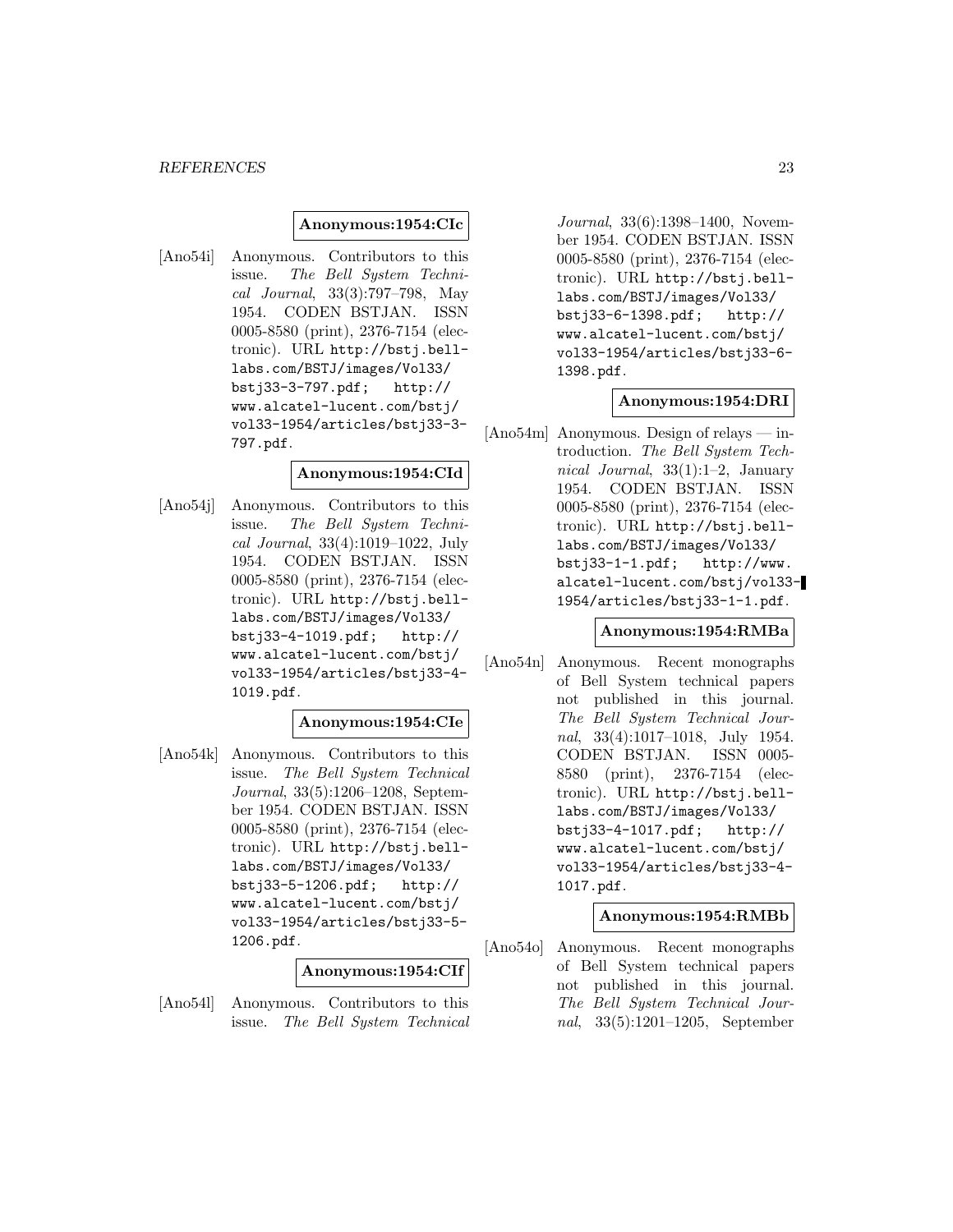1954. CODEN BSTJAN. ISSN 0005-8580 (print), 2376-7154 (electronic). URL http://bstj.belllabs.com/BSTJ/images/Vol33/ bstj33-5-1201.pdf; http:// www.alcatel-lucent.com/bstj/ vol33-1954/articles/bstj33-5- 1201.pdf.

**Anonymous:1954:RMBc**

[Ano54p] Anonymous. Recent monographs of Bell System technical papers not published in this journal. The Bell System Technical Journal, 33(6):1392–1397, November 1954. CODEN BSTJAN. ISSN 0005-8580 (print), 2376-7154 (electronic). URL http://bstj.belllabs.com/BSTJ/images/Vol33/ bstj33-6-1392.pdf; http:// www.alcatel-lucent.com/bstj/ vol33-1954/articles/bstj33-6- 1392.pdf.

#### **Anonymous:1954:S**

[Ano54q] Anonymous. Symbols. The Bell System Technical Journal, 33(1): 257–259, January 1954. CO-DEN BSTJAN. ISSN 0005- 8580 (print), 2376-7154 (electronic). URL http://bstj.belllabs.com/BSTJ/images/Vol33/ bstj33-1-257.pdf; http:// www.alcatel-lucent.com/bstj/ vol33-1954/articles/bstj33-1- 257.pdf.

#### **Anonymous:1955:BSTa**

[Ano55a] Anonymous. Bell System technical papers not published in this journal. The Bell System Technical Journal, 34(1):221–229, January 1955. CODEN BSTJAN. ISSN

0005-8580 (print), 2376-7154 (electronic). URL http://bstj.belllabs.com/BSTJ/images/Vol34/ bstj34-1-221.pdf; http:// www.alcatel-lucent.com/bstj/ vol34-1955/articles/bstj34-1- 221.pdf.

## **Anonymous:1955:BSTb**

[Ano55b] Anonymous. Bell System technical papers not published in this journal. The Bell System Technical Journal, 34(2):443–447, March 1955. CODEN BSTJAN. ISSN 0005-8580 (print), 2376-7154 (electronic). URL http://bstj.belllabs.com/BSTJ/images/Vol34/ bstj34-2-443.pdf; http:// www.alcatel-lucent.com/bstj/ vol34-1955/articles/bstj34-2- 443.pdf.

#### **Anonymous:1955:BSTc**

[Ano55c] Anonymous. Bell System technical papers not published in this journal. The Bell System Technical Journal, 34(3):665–670, May 1955. CODEN BSTJAN. ISSN 0005-8580 (print), 2376-7154 (electronic). URL http://bstj.belllabs.com/BSTJ/images/Vol34/ bstj34-3-665.pdf; http:// www.alcatel-lucent.com/bstj/ vol34-1955/articles/bstj34-3- 665.pdf.

#### **Anonymous:1955:BSTd**

[Ano55d] Anonymous. Bell System technical papers not published in this journal. The Bell System Technical Journal, 34(4):871–875, July 1955. CODEN BSTJAN. ISSN 0005-8580 (print), 2376-7154 (elec-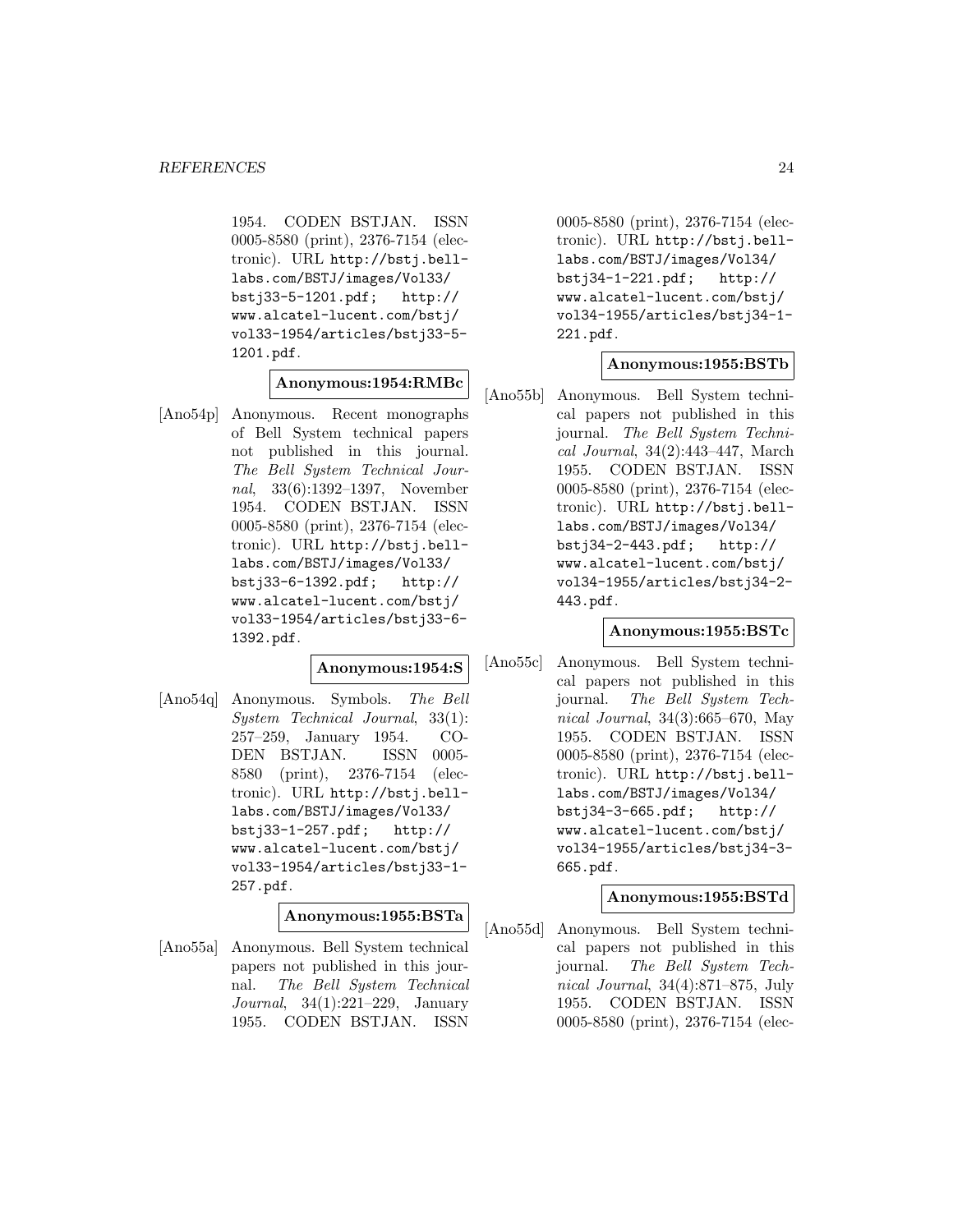tronic). URL http://bstj.belllabs.com/BSTJ/images/Vol34/ bstj34-4-871.pdf; http:// www.alcatel-lucent.com/bstj/ vol34-1955/articles/bstj34-4- 871.pdf.

#### **Anonymous:1955:BSTe**

[Ano55e] Anonymous. Bell System technical papers not published in this journal. The Bell System Technical Journal, 34(5):1103–1108, September 1955. CODEN BSTJAN. ISSN 0005-8580 (print), 2376-7154 (electronic). URL http://bstj.belllabs.com/BSTJ/images/Vol34/ bstj34-5-1103.pdf; http:// www.alcatel-lucent.com/bstj/ vol34-1955/articles/bstj34-5- 1103.pdf.

#### **Anonymous:1955:BSTf**

[Ano55f] Anonymous. Bell System technical papers not published in this journal. The Bell System Technical Journal, 34(6):1317–1322, November 1955. CODEN BSTJAN. ISSN 0005-8580 (print), 2376-7154 (electronic). URL http://bstj.belllabs.com/BSTJ/images/Vol34/ bstj34-6-1317.pdf; http:// www.alcatel-lucent.com/bstj/ vol34-1955/articles/bstj34-6- 1317.pdf.

#### **Anonymous:1955:CIa**

[Ano55g] Anonymous. Contributors to this issue. The Bell System Technical Journal, 34(1):234–236, January 1955. CODEN BSTJAN. ISSN 0005-8580 (print), 2376-7154 (electronic). URL http://bstj.belllabs.com/BSTJ/images/Vol34/

bstj34-1-234.pdf; http:// www.alcatel-lucent.com/bstj/ vol34-1955/articles/bstj34-1- 234.pdf.

#### **Anonymous:1955:CIb**

[Ano55h] Anonymous. Contributors to this issue. The Bell System Technical Journal, 34(2):450–452, March 1955. CODEN BSTJAN. ISSN 0005-8580 (print), 2376-7154 (electronic). URL http://bstj.belllabs.com/BSTJ/images/Vol34/ bstj34-2-450.pdf; http:// www.alcatel-lucent.com/bstj/ vol34-1955/articles/bstj34-2- 450.pdf.

## **Anonymous:1955:CIc**

[Ano55i] Anonymous. Contributors to this issue. The Bell System Technical Journal, 34(3):672–676, May 1955. CODEN BSTJAN. ISSN 0005-8580 (print), 2376-7154 (electronic). URL http://bstj.belllabs.com/BSTJ/images/Vol34/ bstj34-3-672.pdf; http:// www.alcatel-lucent.com/bstj/ vol34-1955/articles/bstj34-3- 672.pdf.

#### **Anonymous:1955:CId**

[Ano55j] Anonymous. Contributors to this issue. The Bell System Technical Journal, 34(4):879–882, July 1955. CODEN BSTJAN. ISSN 0005-8580 (print), 2376-7154 (electronic). URL http://bstj.belllabs.com/BSTJ/images/Vol34/ bstj34-4-879.pdf; http:// www.alcatel-lucent.com/bstj/ vol34-1955/articles/bstj34-4- 879.pdf.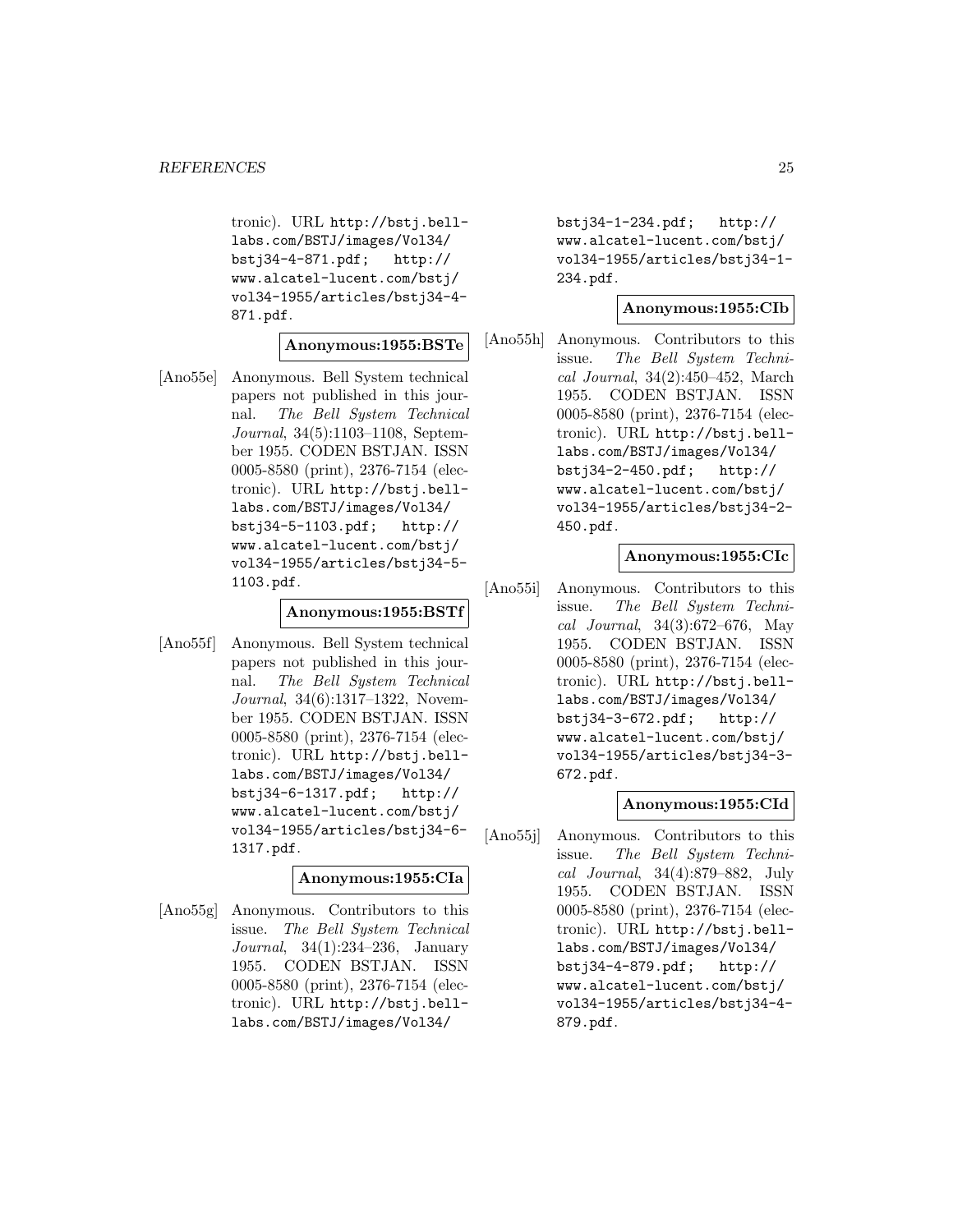#### *REFERENCES* 26

#### **Anonymous:1955:CIe**

[Ano55k] Anonymous. Contributors to this issue. The Bell System Technical Journal, 34(5):1112–1114, September 1955. CODEN BSTJAN. ISSN 0005-8580 (print), 2376-7154 (electronic). URL http://bstj.belllabs.com/BSTJ/images/Vol34/ bstj34-5-1112.pdf; http:// www.alcatel-lucent.com/bstj/ vol34-1955/articles/bstj34-5- 1112.pdf.

## **Anonymous:1955:CIf**

[Ano55l] Anonymous. Contributors to this issue. The Bell System Technical Journal, 34(6):1327–1330, November 1955. CODEN BSTJAN. ISSN 0005-8580 (print), 2376-7154 (electronic). URL http://bstj.belllabs.com/BSTJ/images/Vol34/ bstj34-6-1327.pdf; http:// www.alcatel-lucent.com/bstj/ vol34-1955/articles/bstj34-6- 1327.pdf.

#### **Anonymous:1955:Ca**

[Ano55m] Anonymous. Correction. The Bell System Technical Journal, 34(1):104, January 1955. CO-DEN BSTJAN. ISSN 0005- 8580 (print), 2376-7154 (electronic). URL http://bstj.belllabs.com/BSTJ/images/Vol34/ bstj34-1-104.pdf; http:// www.alcatel-lucent.com/bstj/ vol34-1955/articles/bstj34-1- 104.pdf.

#### **Anonymous:1955:Cb**

[Ano55n] Anonymous. Correction. The Bell System Technical Journal, 34

(5):994, September 1955. CO-DEN BSTJAN. ISSN 0005- 8580 (print), 2376-7154 (electronic). URL http://bstj.belllabs.com/BSTJ/images/Vol34/ bstj34-5-994.pdf; http:// www.alcatel-lucent.com/bstj/ vol34-1955/articles/bstj34-5- 994.pdf.

#### **Anonymous:1955:GC**

[Ano55o] Anonymous. George A. Campbell, 1870 — 1954. The Bell System Technical Journal, 34 (1):1–4, January 1955. CO-DEN BSTJAN. ISSN 0005- 8580 (print), 2376-7154 (electronic). URL http://bstj.belllabs.com/BSTJ/images/Vol34/ bstj34-1-1.pdf; http://www. alcatel-lucent.com/bstj/vol34- 1955/articles/bstj34-1-1.pdf.

## **Anonymous:1955:RMBa**

[Ano55p] Anonymous. Recent monographs of Bell System technical papers not published in this journal. The Bell System Technical Journal, 34(1):230–233, January 1955. CODEN BSTJAN. ISSN 0005- 8580 (print), 2376-7154 (electronic). URL http://bstj.belllabs.com/BSTJ/images/Vol34/ bstj34-1-230.pdf; http:// www.alcatel-lucent.com/bstj/ vol34-1955/articles/bstj34-1- 230.pdf.

#### **Anonymous:1955:RMBb**

[Ano55q] Anonymous. Recent monographs of Bell System technical papers not published in this journal. The Bell System Technical Jour-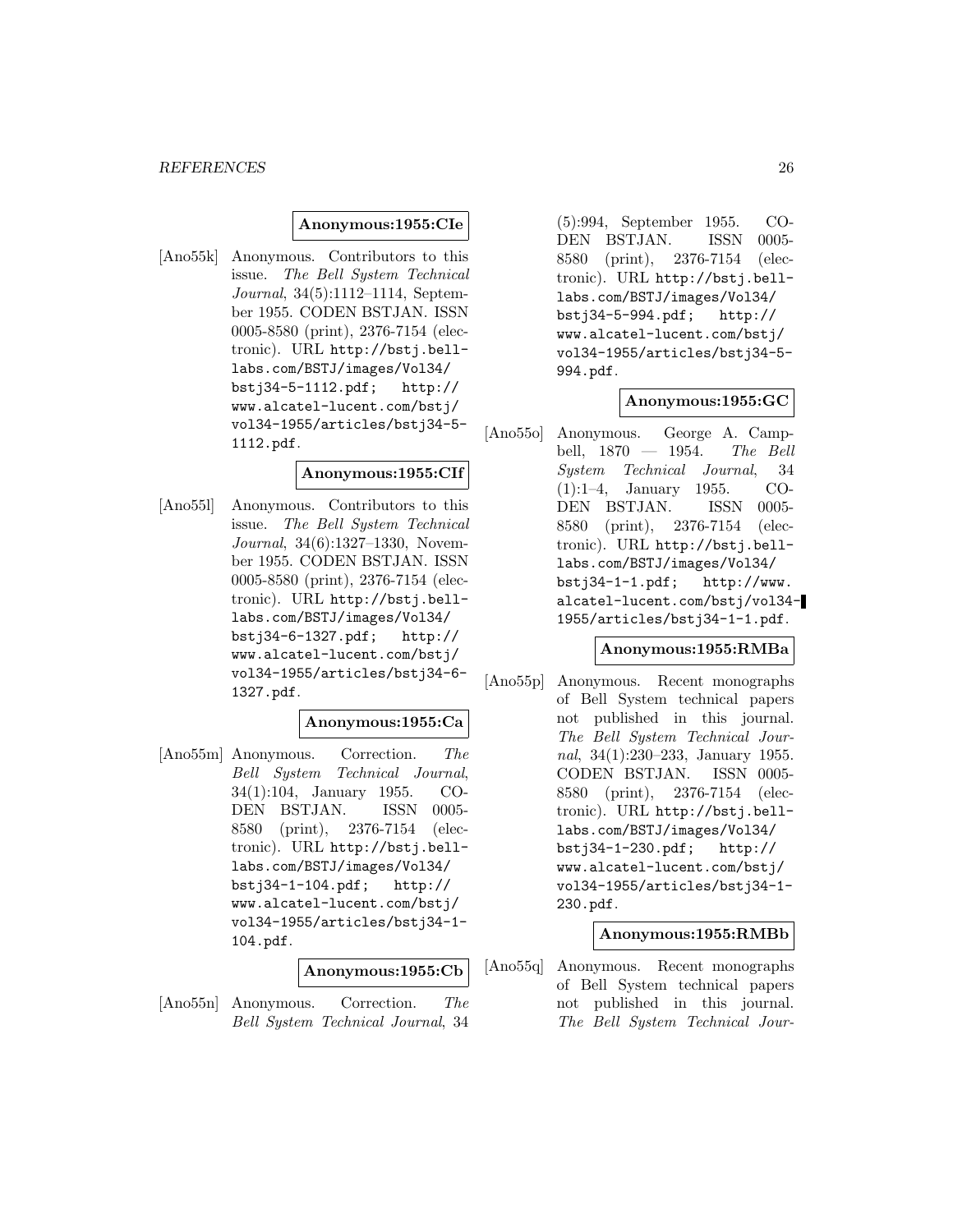nal, 34(2):448–449, March 1955. CODEN BSTJAN. ISSN 0005- 8580 (print), 2376-7154 (electronic). URL http://bstj.belllabs.com/BSTJ/images/Vol34/ bstj34-2-448.pdf; http:// www.alcatel-lucent.com/bstj/ vol34-1955/articles/bstj34-2- 448.pdf.

## **Anonymous:1955:RMBc**

[Ano55r] Anonymous. Recent monographs of Bell System technical papers not published in this journal. The Bell System Technical Journal, 34(3):670–671, May 1955. CODEN BSTJAN. ISSN 0005-8580 (print), 2376-7154 (electronic). URL http://bstj.belllabs.com/BSTJ/images/Vol34/ bstj34-3-670.pdf; http:// www.alcatel-lucent.com/bstj/ vol34-1955/articles/bstj34-3- 670.pdf.

## **Anonymous:1955:RMBd**

[Ano55s] Anonymous. Recent monographs of Bell System technical papers not published in this journal. The Bell System Technical Journal, 34(4):876–878, July 1955. CODEN BSTJAN. ISSN 0005-8580 (print), 2376-7154 (electronic). URL http://bstj.belllabs.com/BSTJ/images/Vol34/ bstj34-4-876.pdf; http:// www.alcatel-lucent.com/bstj/ vol34-1955/articles/bstj34-4- 876.pdf.

**Anonymous:1955:RMBe**

[Ano55t] Anonymous. Recent monographs of Bell System technical papers not published in this journal. The Bell System Technical Journal, 34(5):1109–1111, September 1955. CODEN BSTJAN. ISSN 0005-8580 (print), 2376-7154 (electronic). URL http://bstj.belllabs.com/BSTJ/images/Vol34/ bstj34-5-1109.pdf; http:// www.alcatel-lucent.com/bstj/ vol34-1955/articles/bstj34-5- 1109.pdf.

#### **Anonymous:1955:RMBf**

[Ano55u] Anonymous. Recent monographs of Bell System technical papers not published in this journal. The Bell System Technical Journal, 34(6):1323–1326, November 1955. CODEN BSTJAN. ISSN 0005-8580 (print), 2376-7154 (electronic). URL http://bstj.belllabs.com/BSTJ/images/Vol34/ bstj34-6-1323.pdf; http:// www.alcatel-lucent.com/bstj/ vol34-1955/articles/bstj34-6- 1323.pdf.

## **Anonymous:1956:BSTa**

[Ano56a] Anonymous. Bell System technical papers not published in this journal. The Bell System Technical Journal, 35(1):235–241, January 1956. CODEN BSTJAN. ISSN 0005-8580 (print), 2376-7154 (electronic). URL http://bstj.belllabs.com/BSTJ/images/Vol35/ bstj35-1-235.pdf; http:// www.alcatel-lucent.com/bstj/ vol35-1956/articles/bstj35-1- 235.pdf.

#### **Anonymous:1956:BSTb**

[Ano56b] Anonymous. Bell System techni-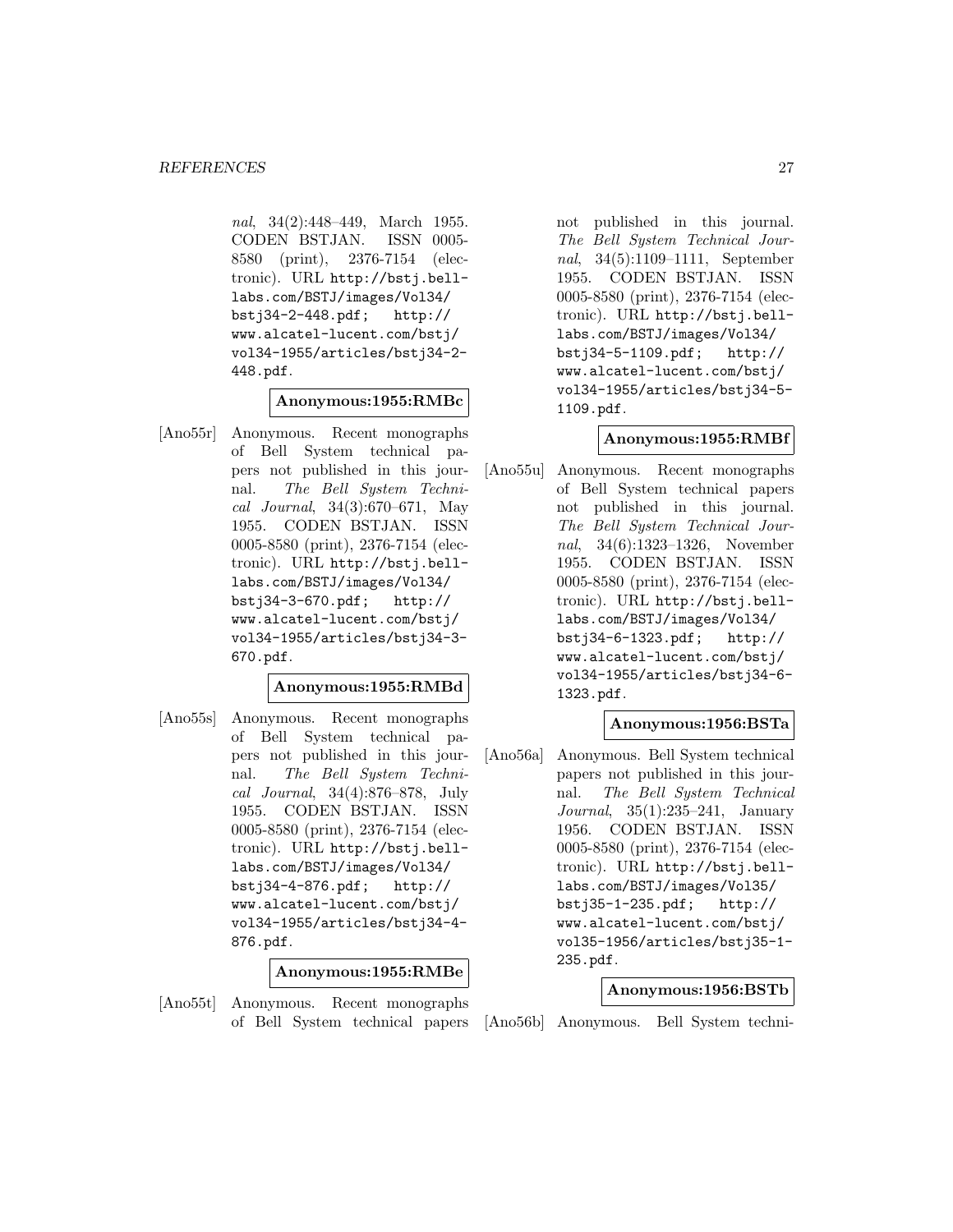cal papers not published in this journal. The Bell System Technical Journal, 35(2):519–526, March 1956. CODEN BSTJAN. ISSN 0005-8580 (print), 2376-7154 (electronic). URL http://bstj.belllabs.com/BSTJ/images/Vol35/ bstj35-2-519.pdf; http:// www.alcatel-lucent.com/bstj/ vol35-1956/articles/bstj35-2- 519.pdf.

## **Anonymous:1956:BSTc**

[Ano56c] Anonymous. Bell System technical papers not published in this journal. The Bell System Technical Journal, 35(3):751–758, May 1956. CODEN BSTJAN. ISSN 0005-8580 (print), 2376-7154 (electronic). URL http://bstj.belllabs.com/BSTJ/images/Vol35/ bstj35-3-751.pdf; http:// www.alcatel-lucent.com/bstj/ vol35-1956/articles/bstj35-3- 751.pdf.

## **Anonymous:1956:BSTd**

[Ano56d] Anonymous. Bell System technical papers not published in this journal. The Bell System Technical Journal, 35(4):973–978, July 1956. CODEN BSTJAN. ISSN 0005-8580 (print), 2376-7154 (electronic). URL http://bstj.belllabs.com/BSTJ/images/Vol35/ bstj35-4-973.pdf; http:// www.alcatel-lucent.com/bstj/ vol35-1956/articles/bstj35-4- 973.pdf.

**Anonymous:1956:BSTe**

[Ano56e] Anonymous. Bell System technical papers not published in this journal. The Bell System Technical Journal, 35(5):1223–1229, September 1956. CODEN BSTJAN. ISSN 0005-8580 (print), 2376-7154 (electronic). URL http://bstj.belllabs.com/BSTJ/images/Vol35/ bstj35-5-1223.pdf; http:// www.alcatel-lucent.com/bstj/ vol35-1956/articles/bstj35-5- 1223.pdf.

#### **Anonymous:1956:BSTf**

[Ano56f] Anonymous. Bell System technical papers not published in this journal. The Bell System Technical Journal, 35(6):1454–1460, November 1956. CODEN BSTJAN. ISSN 0005-8580 (print), 2376-7154 (electronic). URL http://bstj.belllabs.com/BSTJ/images/Vol35/ bstj35-6-1454.pdf; http:// www.alcatel-lucent.com/bstj/ vol35-1956/articles/bstj35-6- 1454.pdf.

## **Anonymous:1956:CIa**

[Ano56g] Anonymous. Contributors to this issue. The Bell System Technical Journal, 35(1):244–247, January 1956. CODEN BSTJAN. ISSN 0005-8580 (print), 2376-7154 (electronic). URL http://bstj.belllabs.com/BSTJ/images/Vol35/ bstj35-1-244.pdf; http:// www.alcatel-lucent.com/bstj/ vol35-1956/articles/bstj35-1- 244.pdf.

**Anonymous:1956:CIb**

[Ano56h] Anonymous. Contributors to this issue. The Bell System Technical Journal, 35(2):531–534, March 1956. CODEN BSTJAN. ISSN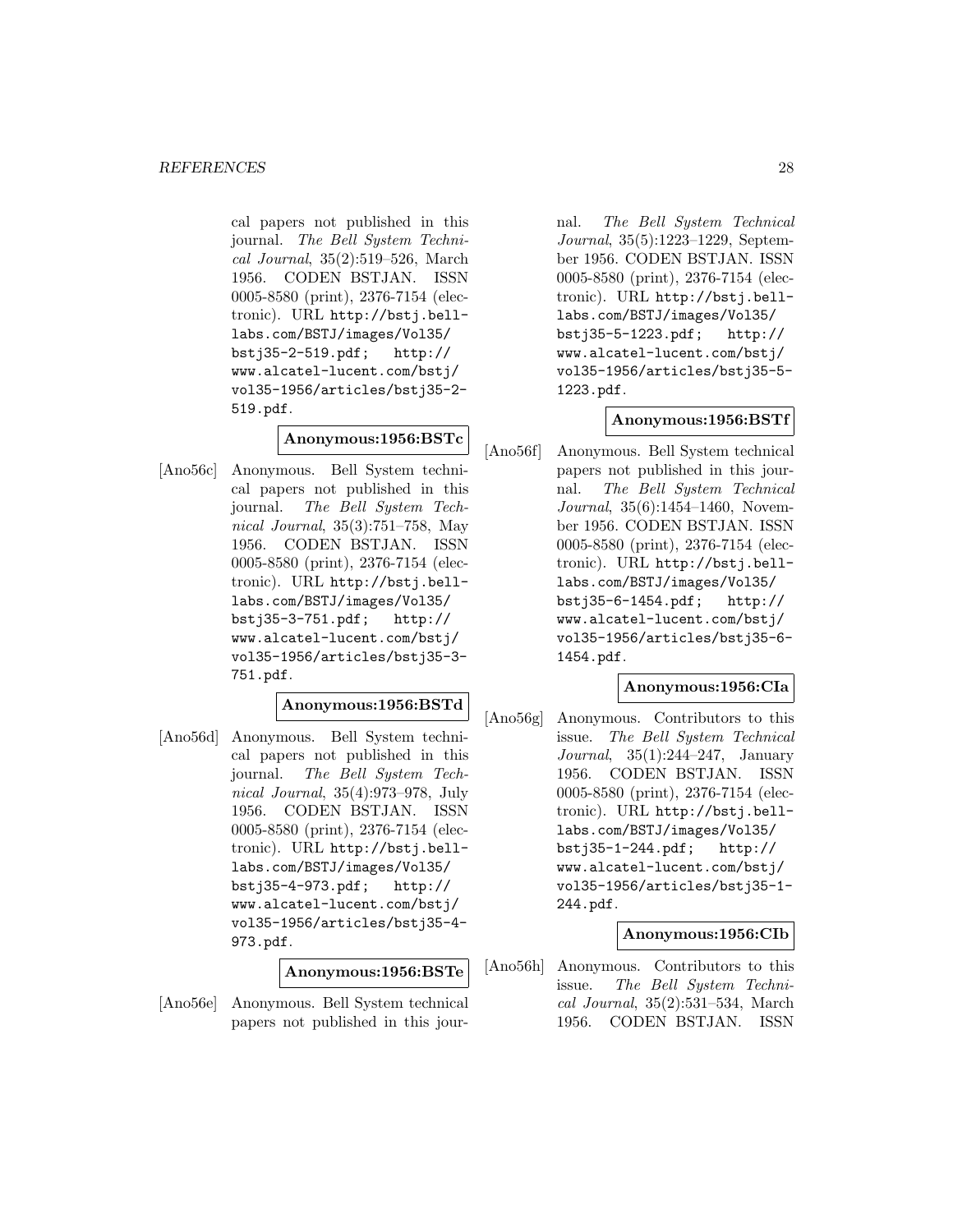0005-8580 (print), 2376-7154 (electronic). URL http://bstj.belllabs.com/BSTJ/images/Vol35/ bstj35-2-531.pdf; http:// www.alcatel-lucent.com/bstj/ vol35-1956/articles/bstj35-2- 531.pdf.

## **Anonymous:1956:CIc**

[Ano56i] Anonymous. Contributors to this issue. The Bell System Technical Journal, 35(3):762–765, May 1956. CODEN BSTJAN. ISSN 0005-8580 (print), 2376-7154 (electronic). URL http://bstj.belllabs.com/BSTJ/images/Vol35/ bstj35-3-762.pdf; http:// www.alcatel-lucent.com/bstj/ vol35-1956/articles/bstj35-3- 762.pdf.

## **Anonymous:1956:CId**

[Ano56j] Anonymous. Contributors to this issue. The Bell System Technical Journal, 35(4):985–989, July 1956. CODEN BSTJAN. ISSN 0005-8580 (print), 2376-7154 (electronic). URL http://bstj.belllabs.com/BSTJ/images/Vol35/ bstj35-4-985.pdf; http:// www.alcatel-lucent.com/bstj/ vol35-1956/articles/bstj35-4- 985.pdf.

## **Anonymous:1956:CIe**

[Ano56k] Anonymous. Contributors to this issue. The Bell System Technical Journal, 35(5):1233–1237, September 1956. CODEN BSTJAN. ISSN 0005-8580 (print), 2376-7154 (electronic). URL http://bstj.belllabs.com/BSTJ/images/Vol35/ bstj35-5-1233.pdf; http://

www.alcatel-lucent.com/bstj/ vol35-1956/articles/bstj35-5- 1233.pdf.

## **Anonymous:1956:CIf**

[Ano56l] Anonymous. Contributors to this issue. The Bell System Technical Journal, 35(6):1465–1466, November 1956. CODEN BSTJAN. ISSN 0005-8580 (print), 2376-7154 (electronic). URL http://bstj.belllabs.com/BSTJ/images/Vol35/ bstj35-6-1465.pdf; http:// www.alcatel-lucent.com/bstj/ vol35-1956/articles/bstj35-6- 1465.pdf.

#### **Anonymous:1956:NPP**

[Ano56m] Anonymous. Nobel Prize in Physics awarded to transistor inventors. The Bell System Technical Journal, 35(6):i–iv, November 1956. CODEN BSTJAN. ISSN 0005-8580 (print), 2376-7154 (electronic). URL http://bstj.belllabs.com/BSTJ/images/Vol35/ bstj35-6-i.pdf; http://www. alcatel-lucent.com/bstj/vol35- 1956/articles/bstj35-6-i.pdf.

## **Anonymous:1956:RMBa**

[Ano56n] Anonymous. Recent monographs of Bell System technical papers not published in this journal. The Bell System Technical Journal, 35(1):242–243, January 1956. CODEN BSTJAN. ISSN 0005- 8580 (print), 2376-7154 (electronic). URL http://bstj.belllabs.com/BSTJ/images/Vol35/ bstj35-1-242.pdf; http:// www.alcatel-lucent.com/bstj/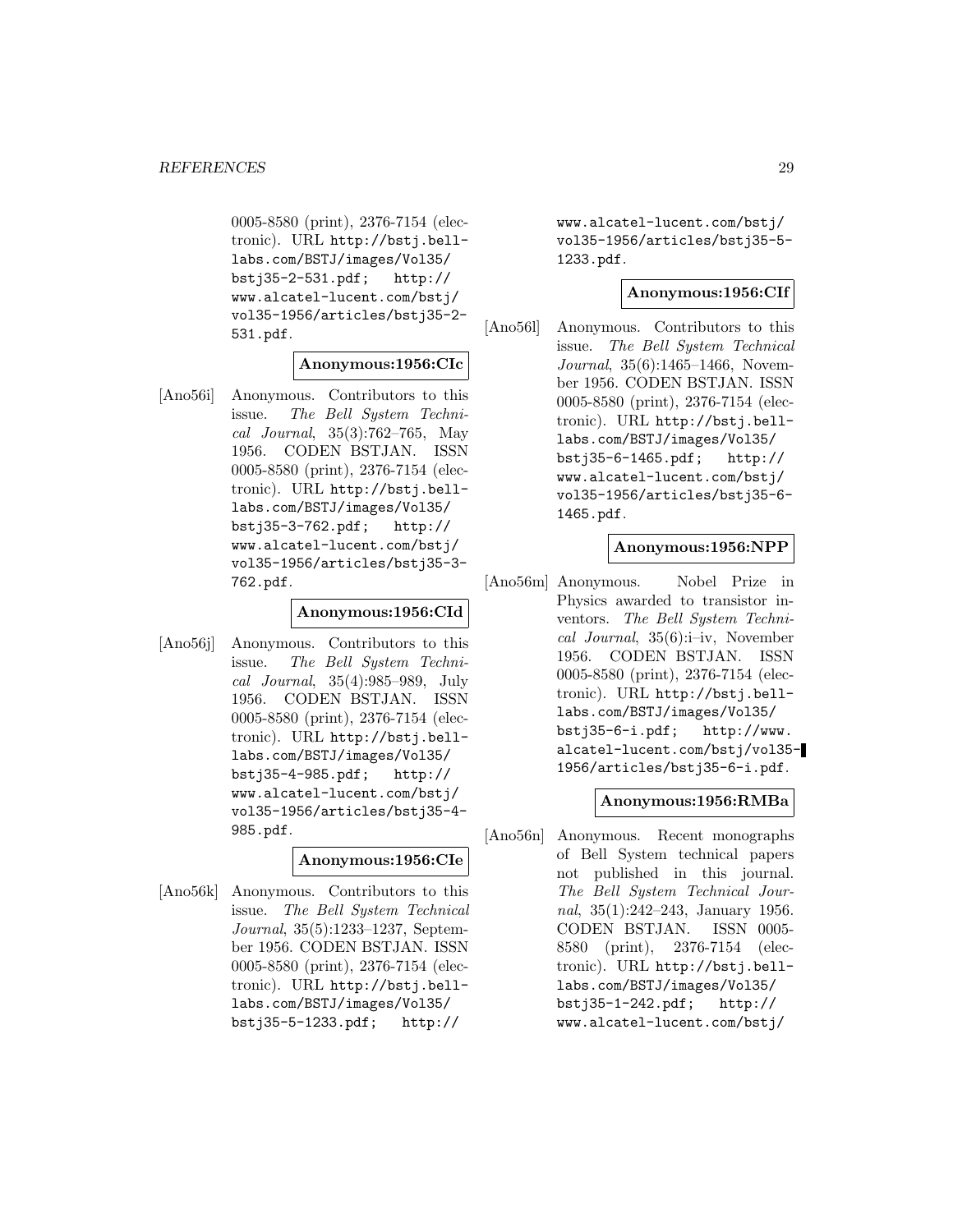vol35-1956/articles/bstj35-1- 242.pdf.

#### **Anonymous:1956:RMBb**

[Ano56o] Anonymous. Recent monographs of Bell System technical papers not published in this journal. The Bell System Technical Journal, 35(2):527–530, March 1956. CODEN BSTJAN. ISSN 0005- 8580 (print), 2376-7154 (electronic). URL http://bstj.belllabs.com/BSTJ/images/Vol35/ bstj35-2-527.pdf; http:// www.alcatel-lucent.com/bstj/ vol35-1956/articles/bstj35-2- 527.pdf.

## **Anonymous:1956:RMBc**

[Ano56p] Anonymous. Recent monographs of Bell System technical papers not published in this journal. The Bell System Technical Journal, 35(3):759–761, May 1956. CODEN BSTJAN. ISSN 0005-8580 (print), 2376-7154 (electronic). URL http://bstj.belllabs.com/BSTJ/images/Vol35/ bstj35-3-759.pdf; http:// www.alcatel-lucent.com/bstj/ vol35-1956/articles/bstj35-3- 759.pdf.

**Anonymous:1956:RMBd**

[Ano56q] Anonymous. Recent monographs of Bell System technical papers not published in this journal. The Bell System Technical Journal, 35(4):979–984, July 1956. CODEN BSTJAN. ISSN 0005-8580 (print), 2376-7154 (electronic). URL http://bstj.belllabs.com/BSTJ/images/Vol35/

bstj35-4-979.pdf; http:// www.alcatel-lucent.com/bstj/ vol35-1956/articles/bstj35-4- 979.pdf.

#### **Anonymous:1956:RMBe**

[Ano56r] Anonymous. Recent monographs of Bell System technical papers not published in this journal. The Bell System Technical Journal, 35(5):1230–1232, September 1956. CODEN BSTJAN. ISSN 0005-8580 (print), 2376-7154 (electronic). URL http://bstj.belllabs.com/BSTJ/images/Vol35/ bstj35-5-1230.pdf; http:// www.alcatel-lucent.com/bstj/ vol35-1956/articles/bstj35-5- 1230.pdf.

#### **Anonymous:1956:RMBf**

[Ano56s] Anonymous. Recent monographs of Bell System technical papers not published in this journal. The Bell System Technical Journal, 35(6):1461–1464, November 1956. CODEN BSTJAN. ISSN 0005-8580 (print), 2376-7154 (electronic). URL http://bstj.belllabs.com/BSTJ/images/Vol35/ bstj35-6-1461.pdf; http:// www.alcatel-lucent.com/bstj/ vol35-1956/articles/bstj35-6- 1461.pdf.

#### **Anonymous:1957:BSTa**

[Ano57a] Anonymous. Bell System technical papers not published in this journal. The Bell System Technical Journal, 36(1):327–334, January 1957. CODEN BSTJAN. ISSN 0005-8580 (print), 2376-7154 (electronic). URL http://bstj.bell-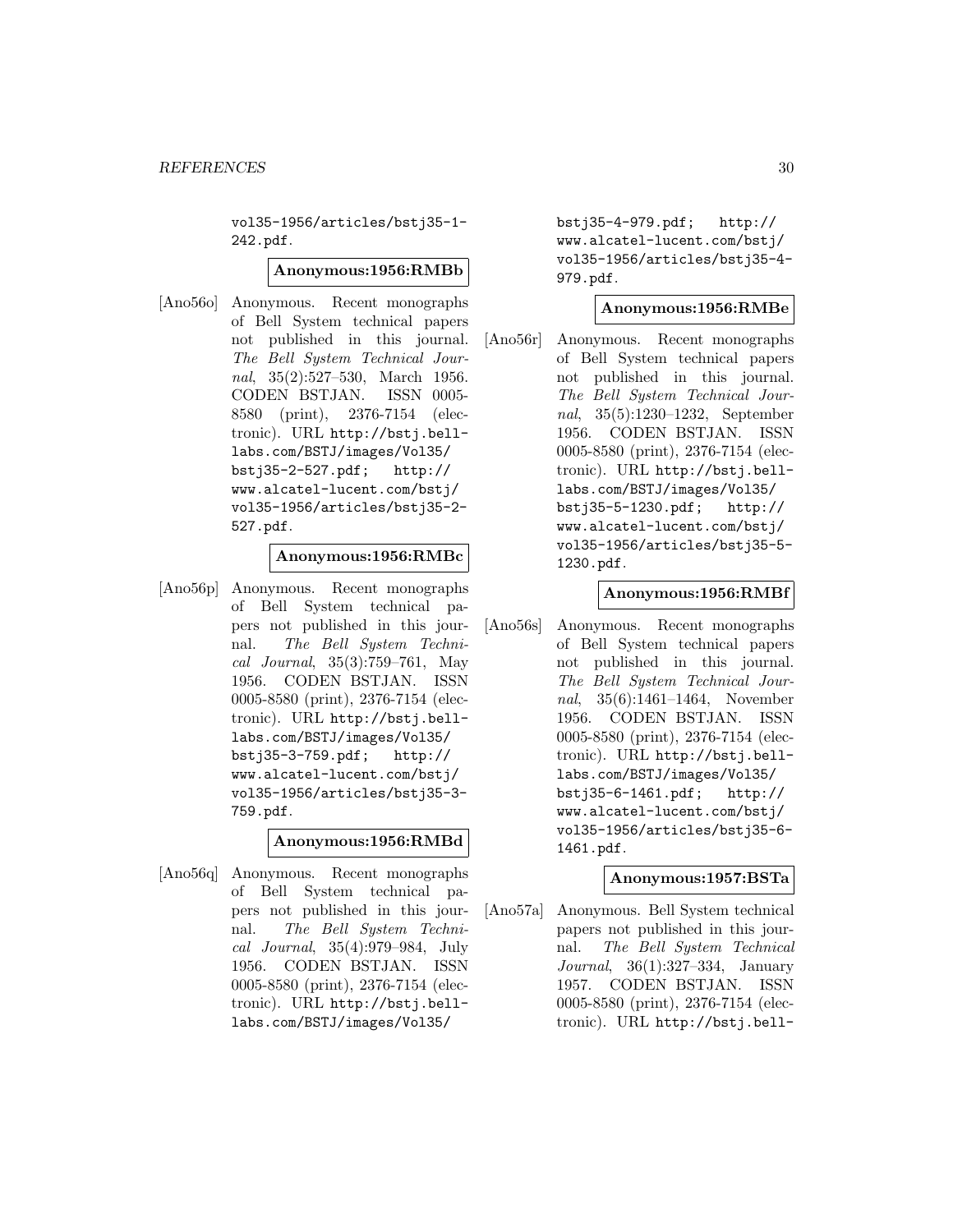labs.com/BSTJ/images/Vol36/ bstj36-1-327.pdf; http:// www.alcatel-lucent.com/bstj/ vol36-1957/articles/bstj36-1- 327.pdf.

#### **Anonymous:1957:BSTb**

[Ano57b] Anonymous. Bell System technical papers not published in this journal. The Bell System Technical Journal, 36(2):577–582, March 1957. CODEN BSTJAN. ISSN 0005-8580 (print), 2376-7154 (electronic). URL http://bstj.belllabs.com/BSTJ/images/Vol36/ bstj36-2-577.pdf; http:// www.alcatel-lucent.com/bstj/ vol36-1957/articles/bstj36-2- 577.pdf.

## **Anonymous:1957:BSTc**

[Ano57c] Anonymous. Bell System technical papers not published in this journal. The Bell System Technical Journal, 36(3):813–822, May 1957. CODEN BSTJAN. ISSN 0005-8580 (print), 2376-7154 (electronic). URL http://bstj.belllabs.com/BSTJ/images/Vol36/ bstj36-3-813.pdf; http:// www.alcatel-lucent.com/bstj/ vol36-1957/articles/bstj36-3- 813.pdf.

## **Anonymous:1957:BSTd**

[Ano57d] Anonymous. Bell System technical papers not published in this journal. The Bell System Technical Journal, 36(4):1035–1042, July 1957. CODEN BSTJAN. ISSN 0005-8580 (print), 2376-7154 (electronic). URL http://bstj.belllabs.com/BSTJ/images/Vol36/

bstj36-4-1035.pdf; http:// www.alcatel-lucent.com/bstj/ vol36-1957/articles/bstj36-4- 1035.pdf.

#### **Anonymous:1957:BSTe**

[Ano57e] Anonymous. Bell System technical papers not published in this journal. The Bell System Technical Journal, 36(5):1308–1313, September 1957. CODEN BSTJAN. ISSN 0005-8580 (print), 2376-7154 (electronic). URL http://bstj.belllabs.com/BSTJ/images/Vol36/ bstj36-5-1308.pdf; http:// www.alcatel-lucent.com/bstj/ vol36-1957/articles/bstj36-5- 1308.pdf.

#### **Anonymous:1957:BSTf**

[Ano57f] Anonymous. Bell System technical papers not published in this journal. The Bell System Technical Journal, 36(6):1501–1507, November 1957. CODEN BSTJAN. ISSN 0005-8580 (print), 2376-7154 (electronic). URL http://bstj.belllabs.com/BSTJ/images/Vol36/ bstj36-6-1501.pdf; http:// www.alcatel-lucent.com/bstj/ vol36-1957/articles/bstj36-6- 1501.pdf.

## **Anonymous:1957:CIa**

[Ano57g] Anonymous. Contributors to this issue. The Bell System Technical Journal, 36(1):338–348, January 1957. CODEN BSTJAN. ISSN 0005-8580 (print), 2376-7154 (electronic). URL http://bstj.belllabs.com/BSTJ/images/Vol36/ bstj36-1-338.pdf; http:// www.alcatel-lucent.com/bstj/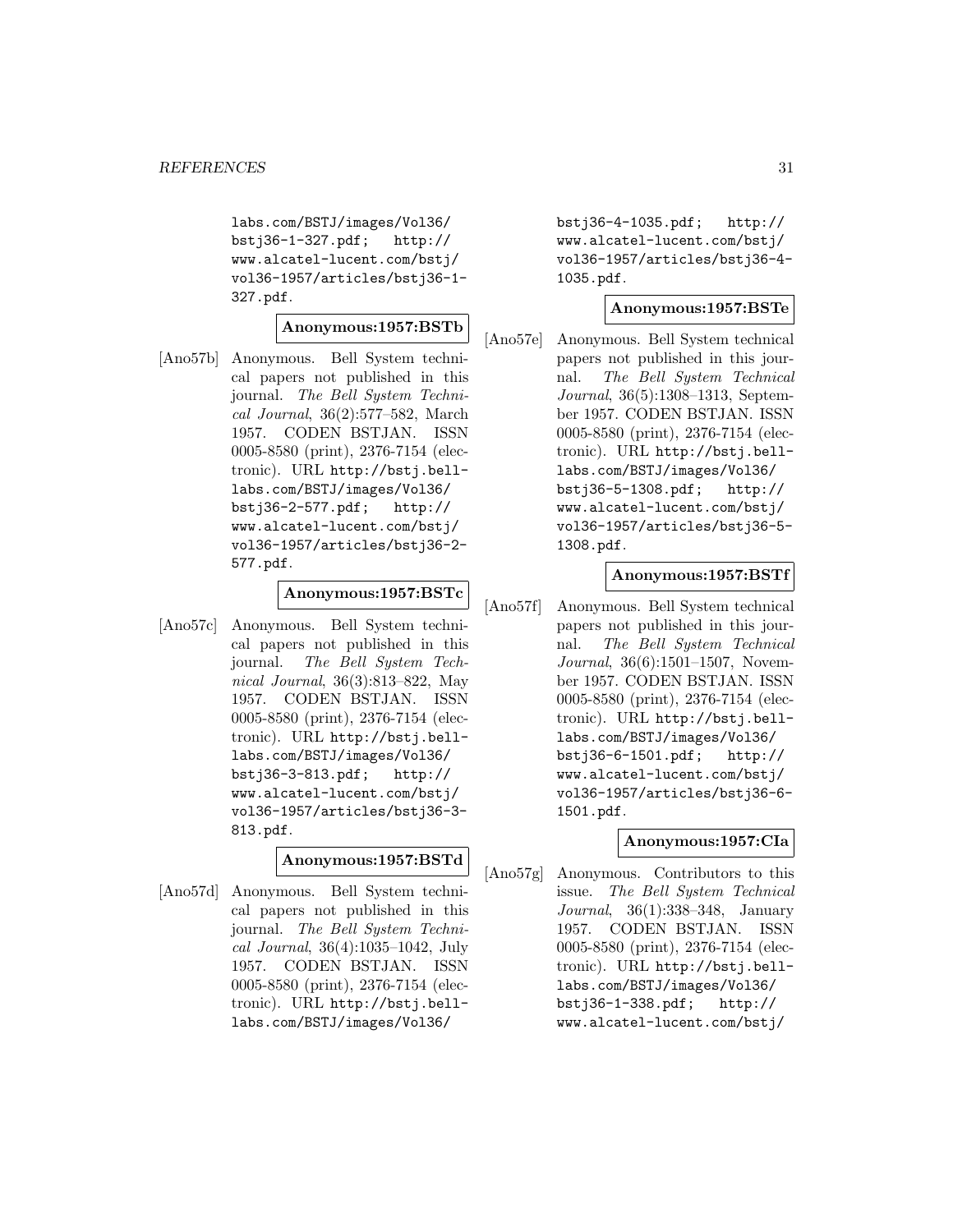vol36-1957/articles/bstj36-1- 338.pdf.

**Anonymous:1957:CIb**

[Ano57h] Anonymous. Contributors to this issue. The Bell System Technical Journal, 36(2):588–591, March 1957. CODEN BSTJAN. ISSN 0005-8580 (print), 2376-7154 (electronic). URL http://bstj.belllabs.com/BSTJ/images/Vol36/ bstj36-2-588.pdf; http:// www.alcatel-lucent.com/bstj/ vol36-1957/articles/bstj36-2- 588.pdf.

# **Anonymous:1957:CIc**

[Ano57i] Anonymous. Contributors to this issue. The Bell System Technical Journal, 36(3):828–830, May 1957. CODEN BSTJAN. ISSN 0005-8580 (print), 2376-7154 (electronic). URL http://bstj.belllabs.com/BSTJ/images/Vol36/ bstj36-3-828.pdf; http:// www.alcatel-lucent.com/bstj/ vol36-1957/articles/bstj36-3- 828.pdf.

## **Anonymous:1957:CId**

[Ano57j] Anonymous. Contributors to this issue. The Bell System Technical Journal, 36(4):1045–1046, July 1957. CODEN BSTJAN. ISSN 0005-8580 (print), 2376-7154 (electronic). URL http://bstj.belllabs.com/BSTJ/images/Vol36/ bstj36-4-1045.pdf; http:// www.alcatel-lucent.com/bstj/ vol36-1957/articles/bstj36-4- 1045.pdf.

## **Anonymous:1957:CIe**

[Ano57k] Anonymous. Contributors to this issue. The Bell System Technical Journal, 36(5):1317–1318, September 1957. CODEN BSTJAN. ISSN 0005-8580 (print), 2376-7154 (electronic). URL http://bstj.belllabs.com/BSTJ/images/Vol36/ bstj36-5-1317.pdf; http:// www.alcatel-lucent.com/bstj/ vol36-1957/articles/bstj36-5- 1317.pdf.

## **Anonymous:1957:CIf**

[Ano57l] Anonymous. Contributors to this issue. The Bell System Technical Journal, 36(6):1511–1513, November 1957. CODEN BSTJAN. ISSN 0005-8580 (print), 2376-7154 (electronic). URL http://bstj.belllabs.com/BSTJ/images/Vol36/ bstj36-6-1511.pdf; http:// www.alcatel-lucent.com/bstj/ vol36-1957/articles/bstj36-6- 1511.pdf.

## **Anonymous:1957:E**

[Ano57m] Anonymous. Errata. The Bell System Technical Journal, 36(2):496, March 1957. CO-DEN BSTJAN. ISSN 0005- 8580 (print), 2376-7154 (electronic). URL http://bstj.belllabs.com/BSTJ/images/Vol36/ bstj36-2-496.pdf; http:// www.alcatel-lucent.com/bstj/ vol36-1957/articles/bstj36-2- 496.pdf. See [FM56] and [LFB57].

#### **Anonymous:1957:RMBa**

[Ano57n] Anonymous. Recent monographs of Bell System technical papers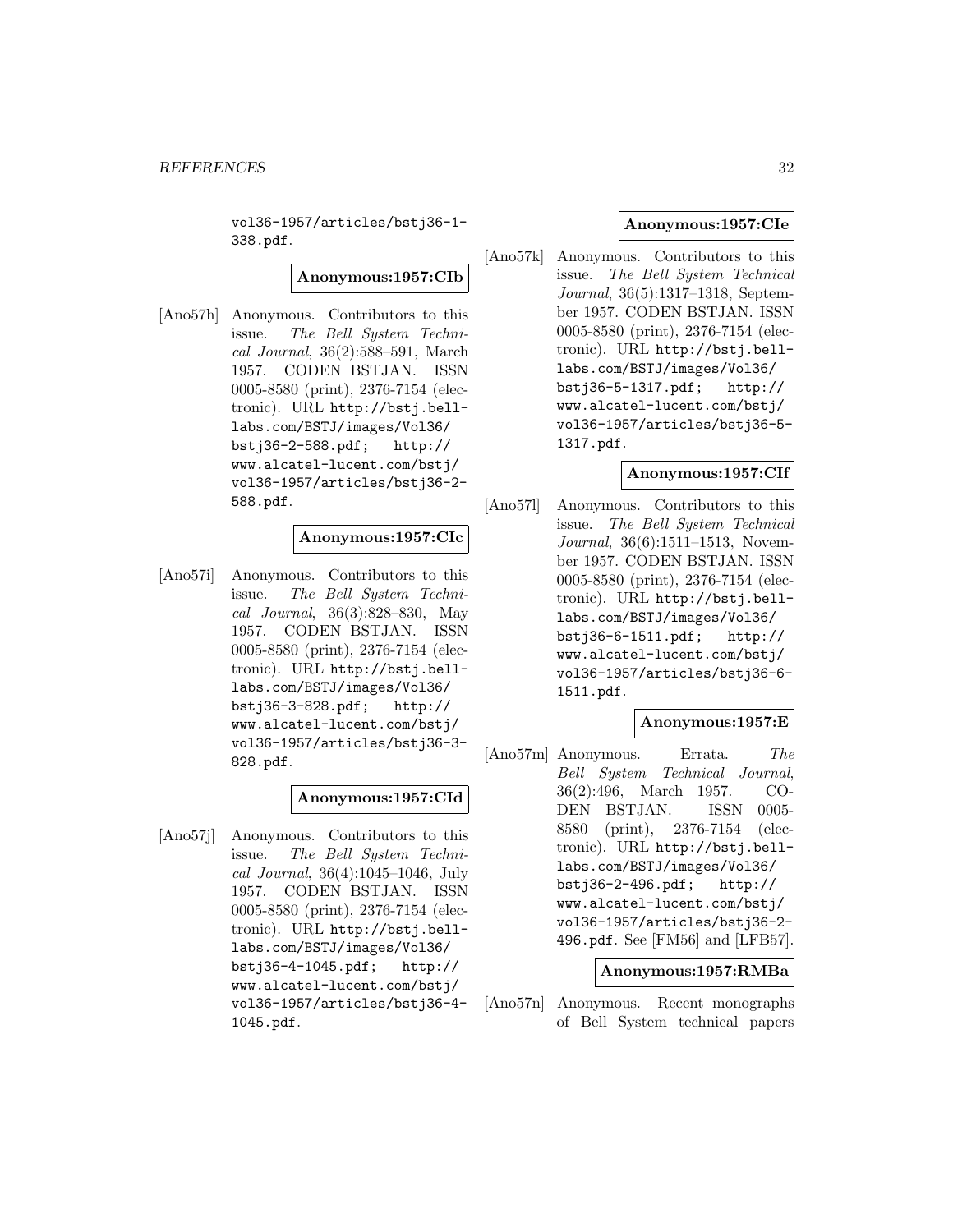not published in this journal. The Bell System Technical Journal, 36(1):335–337, January 1957. CODEN BSTJAN. ISSN 0005- 8580 (print), 2376-7154 (electronic). URL http://bstj.belllabs.com/BSTJ/images/Vol36/ bstj36-1-335.pdf; http:// www.alcatel-lucent.com/bstj/ vol36-1957/articles/bstj36-1- 335.pdf.

## **Anonymous:1957:RMBb**

[Ano57o] Anonymous. Recent monographs of Bell System technical papers not published in this journal. The Bell System Technical Journal, 36(2):583–587, March 1957. CODEN BSTJAN. ISSN 0005- 8580 (print), 2376-7154 (electronic). URL http://bstj.belllabs.com/BSTJ/images/Vol36/ bstj36-2-583.pdf; http:// www.alcatel-lucent.com/bstj/ vol36-1957/articles/bstj36-2- 583.pdf.

#### **Anonymous:1957:RMBc**

[Ano57p] Anonymous. Recent monographs of Bell System technical papers not published in this journal. The Bell System Technical Journal, 36(3):823–827, May 1957. CODEN BSTJAN. ISSN 0005-8580 (print), 2376-7154 (electronic). URL http://bstj.belllabs.com/BSTJ/images/Vol36/ bstj36-3-823.pdf; http:// www.alcatel-lucent.com/bstj/ vol36-1957/articles/bstj36-3- 823.pdf.

## **Anonymous:1957:RMBd**

[Ano57q] Anonymous. Recent monographs of Bell System technical papers not published in this journal. The Bell System Technical Journal, 36(4):1043–1044, July 1957. CODEN BSTJAN. ISSN 0005- 8580 (print), 2376-7154 (electronic). URL http://bstj.belllabs.com/BSTJ/images/Vol36/ bstj36-4-1043.pdf; http:// www.alcatel-lucent.com/bstj/ vol36-1957/articles/bstj36-4- 1043.pdf.

## **Anonymous:1957:RMBe**

[Ano57r] Anonymous. Recent monographs of Bell System technical papers not published in this journal. The Bell System Technical Journal, 36(5):1313–1317, September 1957. CODEN BSTJAN. ISSN 0005-8580 (print), 2376-7154 (electronic). URL http://bstj.belllabs.com/BSTJ/images/Vol36/ bstj36-5-1313.pdf; http:// www.alcatel-lucent.com/bstj/ vol36-1957/articles/bstj36-5- 1313.pdf.

## **Anonymous:1957:RMBf**

[Ano57s] Anonymous. Recent monographs of Bell System technical papers not published in this journal. The Bell System Technical Journal, 36(6):1508–1510, November 1957. CODEN BSTJAN. ISSN 0005-8580 (print), 2376-7154 (electronic). URL http://bstj.belllabs.com/BSTJ/images/Vol36/ bstj36-6-1508.pdf; http:// www.alcatel-lucent.com/bstj/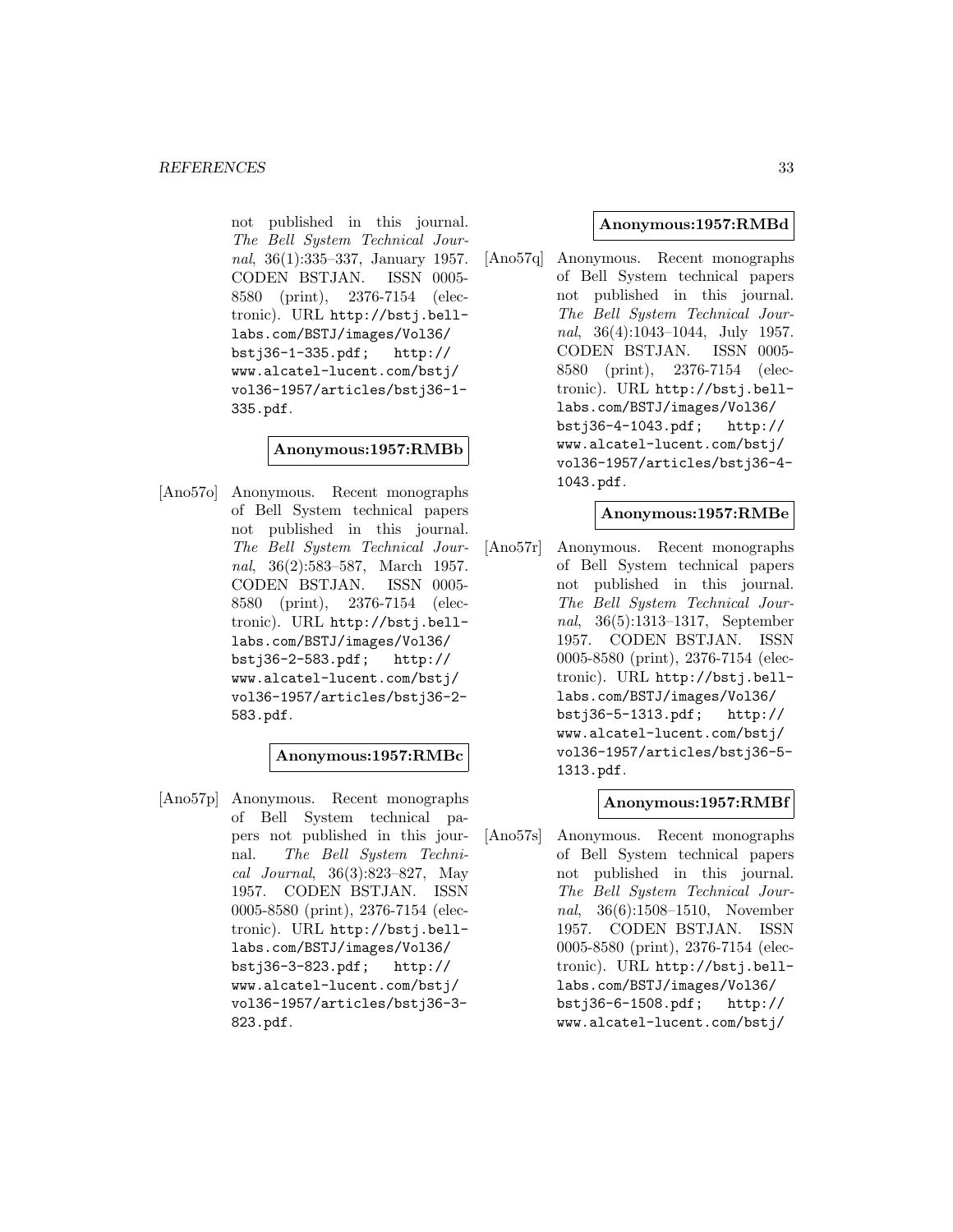vol36-1957/articles/bstj36-6- 1508.pdf.

## **Anonymous:1957:WDB**

[Ano57t] Anonymous. W. D. Bulloch appointed editor of B. S. T. J. The Bell System Technical Journal, 36(3):710, May 1957. CO-DEN BSTJAN. ISSN 0005- 8580 (print), 2376-7154 (electronic). URL http://bstj.belllabs.com/BSTJ/images/Vol36/ bstj36-3-710.pdf; http:// www.alcatel-lucent.com/bstj/ vol36-1957/articles/bstj36-3- 710.pdf.

#### **Anonymous:1958:CIa**

[Ano58a] Anonymous. Contributors to this issue. The Bell System Technical Journal, 37(1):285–288, January 1958. CODEN BSTJAN. ISSN 0005-8580 (print), 2376-7154 (electronic). URL http://bstj.belllabs.com/BSTJ/images/Vol37/ bstj37-1-285.pdf; http:// www.alcatel-lucent.com/bstj/ vol37-1958/articles/bstj37-1- 285.pdf.

#### **Anonymous:1958:CIb**

[Ano58b] Anonymous. Contributors to this issue. The Bell System Technical Journal, 37(2):576–579, March 1958. CODEN BSTJAN. ISSN 0005-8580 (print), 2376-7154 (electronic). URL http://bstj.belllabs.com/BSTJ/images/Vol37/<br>bstj37-2-576.pdf; http://  $bstj37-2-576.pdf;$ www.alcatel-lucent.com/bstj/ vol37-1958/articles/bstj37-2- 576.pdf.

## **Anonymous:1958:CIc**

[Ano58c] Anonymous. Contributors to this issue. The Bell System Technical Journal, 37(3):831–834, May 1958. CODEN BSTJAN. ISSN 0005-8580 (print), 2376-7154 (electronic). URL http://bstj.belllabs.com/BSTJ/images/Vol37/ bstj37-3-831.pdf; http:// www.alcatel-lucent.com/bstj/ vol37-1958/articles/bstj37-3- 831.pdf.

#### **Anonymous:1958:CId**

[Ano58d] Anonymous. Contributors to this issue. The Bell System Technical Journal, 37(4):1088–1090, July 1958. CODEN BSTJAN. ISSN 0005-8580 (print), 2376-7154 (electronic). URL http://bstj.belllabs.com/BSTJ/images/Vol37/ bstj37-4-1088.pdf; http:// www.alcatel-lucent.com/bstj/ vol37-1958/articles/bstj37-4- 1088.pdf.

## **Anonymous:1958:CIe**

[Ano58e] Anonymous. Contributors to this issue. The Bell System Technical Journal, 37(5):1323–1326, September 1958. CODEN BSTJAN. ISSN 0005-8580 (print), 2376-7154 (electronic). URL http://bstj.belllabs.com/BSTJ/images/Vol37/ bstj37-5-1323.pdf; http:// www.alcatel-lucent.com/bstj/ vol37-1958/articles/bstj37-5- 1323.pdf.

#### **Anonymous:1958:CIf**

[Ano58f] Anonymous. Contributors to this issue. The Bell System Technical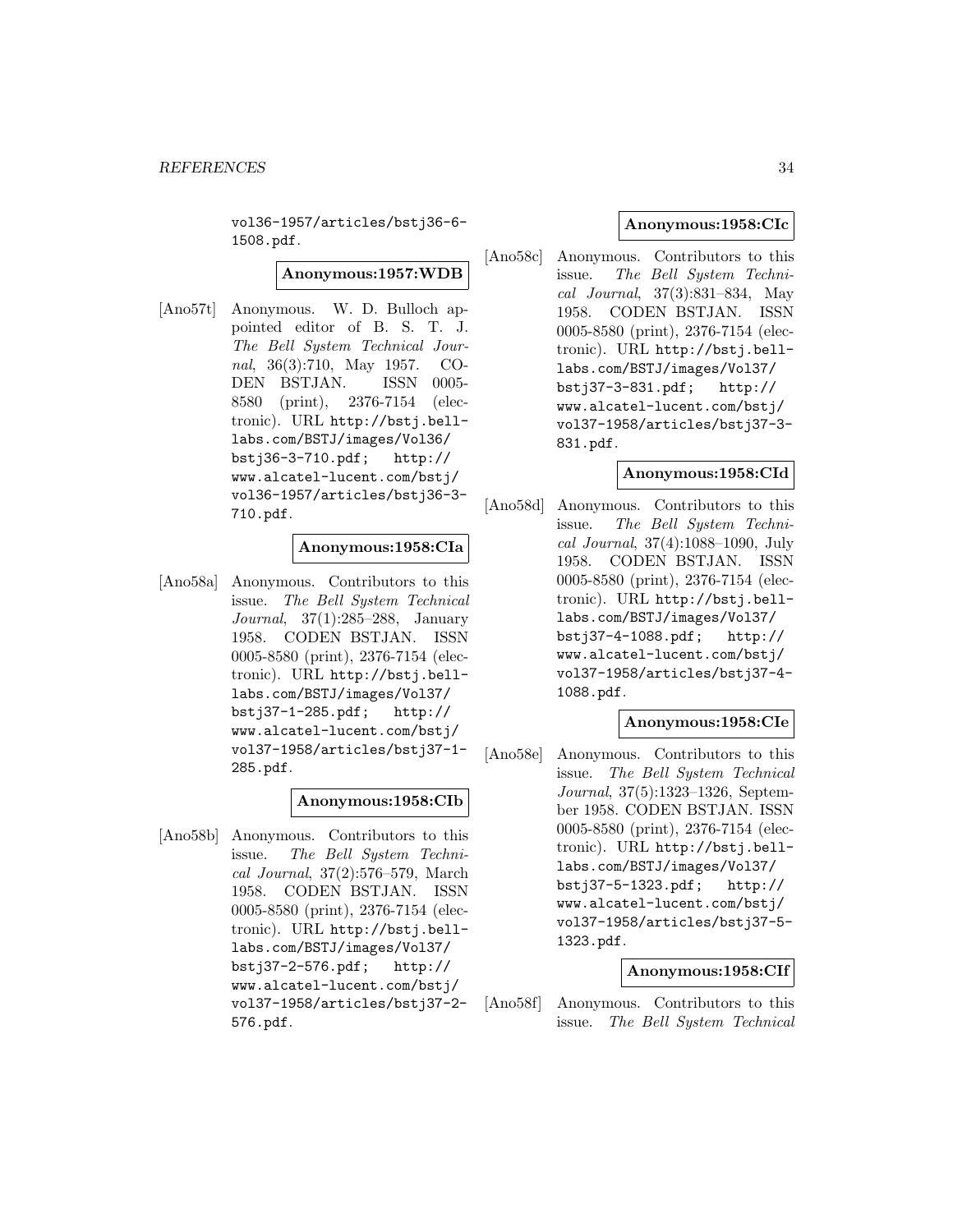Journal, 37(6):1670–1672, November 1958. CODEN BSTJAN. ISSN 0005-8580 (print), 2376-7154 (electronic). URL http://bstj.belllabs.com/BSTJ/images/Vol37/ bstj37-6-1670.pdf; http:// www.alcatel-lucent.com/bstj/ vol37-1958/articles/bstj37-6- 1670.pdf.

## **Anonymous:1958:RMBa**

[Ano58g] Anonymous. Recent monographs of Bell System technical papers not published in this journal. The Bell System Technical Journal, 37(1):283–285, January 1958. CODEN BSTJAN. ISSN 0005- 8580 (print), 2376-7154 (electronic). URL http://bstj.belllabs.com/BSTJ/images/Vol37/ bstj37-1-283.pdf; http:// www.alcatel-lucent.com/bstj/ vol37-1958/articles/bstj37-1- 283.pdf.

## **Anonymous:1958:RMBb**

[Ano58h] Anonymous. Recent monographs of Bell System technical papers not published in this journal. The Bell System Technical Journal, 37(2):571–575, March 1958. CODEN BSTJAN. ISSN 0005- 8580 (print), 2376-7154 (electronic). URL http://bstj.belllabs.com/BSTJ/images/Vol37/ bstj37-2-571.pdf; http:// www.alcatel-lucent.com/bstj/ vol37-1958/articles/bstj37-2- 571.pdf.

**Anonymous:1958:RMBc**

[Ano58i] Anonymous. Recent monographs of Bell System technical papers not published in this journal. The Bell System Technical Journal, 37(3):827–830, May 1958. CODEN BSTJAN. ISSN 0005-8580 (print), 2376-7154 (electronic). URL http://bstj.belllabs.com/BSTJ/images/Vol37/ bstj37-3-827.pdf; http:// www.alcatel-lucent.com/bstj/ vol37-1958/articles/bstj37-3- 827.pdf.

#### **Anonymous:1958:RMBd**

[Ano58j] Anonymous. Recent monographs of Bell System technical papers not published in this journal. The Bell System Technical Journal, 37(4):1085–1087, July 1958. CODEN BSTJAN. ISSN 0005- 8580 (print), 2376-7154 (electronic). URL http://bstj.belllabs.com/BSTJ/images/Vol37/ bstj37-4-1085.pdf; http:// www.alcatel-lucent.com/bstj/ vol37-1958/articles/bstj37-4- 1085.pdf.

## **Anonymous:1958:RMBe**

[Ano58k] Anonymous. Recent monographs of Bell System technical papers not published in this journal. The Bell System Technical Journal, 37(5):1319–1322, September 1958. CODEN BSTJAN. ISSN 0005-8580 (print), 2376-7154 (electronic). URL http://bstj.belllabs.com/BSTJ/images/Vol37/ bstj37-5-1319.pdf; http:// www.alcatel-lucent.com/bstj/ vol37-1958/articles/bstj37-5- 1319.pdf.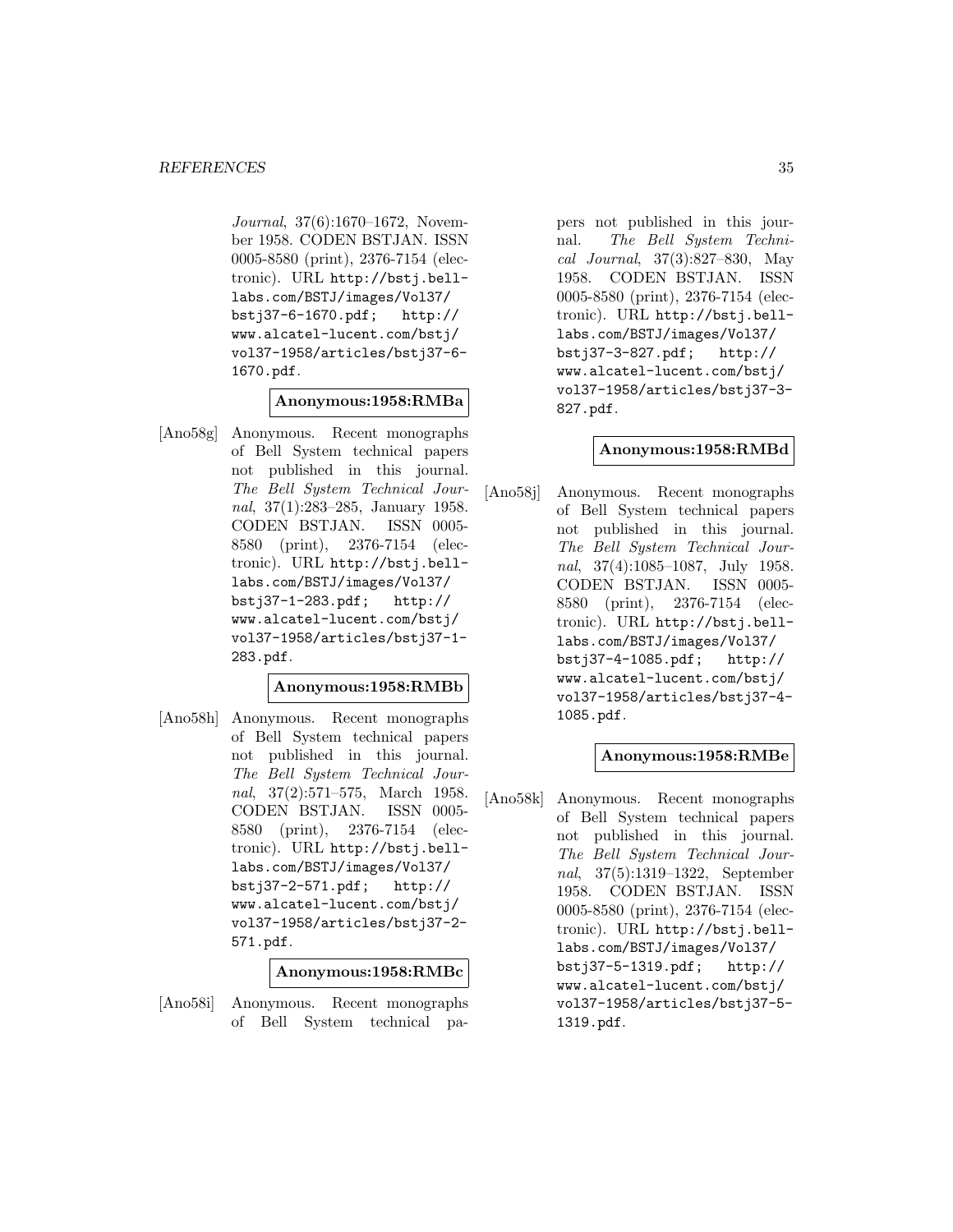#### **Anonymous:1958:RMBf**

[Ano58l] Anonymous. Recent monographs of Bell System technical papers not published in this journal. The Bell System Technical Journal, 37(6):1663–1669, November 1958. CODEN BSTJAN. ISSN 0005-8580 (print), 2376-7154 (electronic). URL http://bstj.belllabs.com/BSTJ/images/Vol37/ bstj37-6-1663.pdf; http:// www.alcatel-lucent.com/bstj/ vol37-1958/articles/bstj37-6- 1663.pdf.

## **Anonymous:1959:CIa**

[Ano59a] Anonymous. Contributors to this issue. The Bell System Technical Journal, 38(1):300–304, January 1959. CODEN BSTJAN. ISSN 0005-8580 (print), 2376-7154 (electronic). URL http://bstj.belllabs.com/BSTJ/images/Vol38/ bstj38-1-300.pdf; http:// www.alcatel-lucent.com/bstj/ vol38-1959/articles/bstj38-1- 300.pdf.

## **Anonymous:1959:CIb**

[Ano59b] Anonymous. Contributors to this issue. The Bell System Technical Journal, 38(2):606–610, March 1959. CODEN BSTJAN. ISSN 0005-8580 (print), 2376-7154 (electronic). URL http://bstj.belllabs.com/BSTJ/images/Vol38/ bstj38-2-606.pdf; http:// www.alcatel-lucent.com/bstj/ vol38-1959/articles/bstj38-2- 606.pdf.

## **Anonymous:1959:CIc**

[Ano59c] Anonymous. Contributors to this issue. The Bell System Technical Journal, 38(3):905–907, May 1959. CODEN BSTJAN. ISSN 0005-8580 (print), 2376-7154 (electronic). URL http://bstj.belllabs.com/BSTJ/images/Vol38/ bstj38-3-905.pdf; http:// www.alcatel-lucent.com/bstj/ vol38-1959/articles/bstj38-3- 905.pdf.

#### **Anonymous:1959:CId**

[Ano59d] Anonymous. Contributors to this issue. The Bell System Technical Journal, 38(4):1065–1066, July 1959. CODEN BSTJAN. ISSN 0005-8580 (print), 2376-7154 (electronic). URL http://bstj.belllabs.com/BSTJ/images/Vol38/ bstj38-4-1065.pdf; http:// www.alcatel-lucent.com/bstj/ vol38-1959/articles/bstj38-4- 1065.pdf.

## **Anonymous:1959:CIe**

[Ano59e] Anonymous. Contributors to this issue. The Bell System Technical Journal, 38(5):1335–1336, September 1959. CODEN BSTJAN. ISSN 0005-8580 (print), 2376-7154 (electronic). URL http://bstj.belllabs.com/BSTJ/images/Vol38/ bstj38-5-1335.pdf; http:// www.alcatel-lucent.com/bstj/ vol38-1959/articles/bstj38-5- 1335.pdf.

## **Anonymous:1959:CIf**

[Ano59f] Anonymous. Contributors to this issue. The Bell System Technical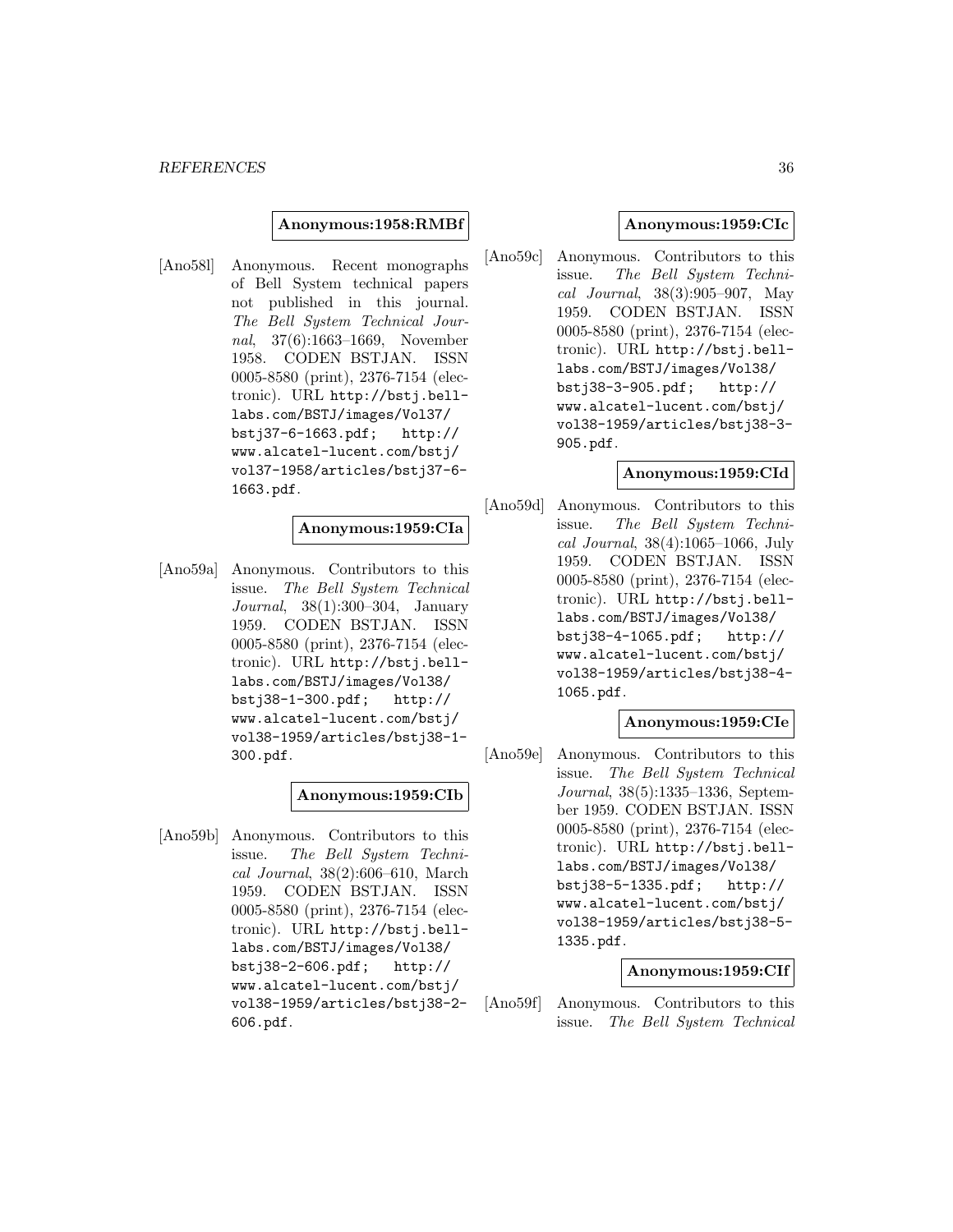Journal, 38(6):1601–1603, November 1959. CODEN BSTJAN. ISSN 0005-8580 (print), 2376-7154 (electronic). URL http://bstj.belllabs.com/BSTJ/images/Vol38/ bstj38-6-1601.pdf; http:// www.alcatel-lucent.com/bstj/ vol38-1959/articles/bstj38-6- 1601.pdf.

### **Anonymous:1959:HRN**

[Ano59g] Anonymous. H. S. Renne is new editor of B.S.T.J. The Bell System Technical Journal, 38(1):18, January 1959. CO-DEN BSTJAN. ISSN 0005-8580 (print), 2376-7154 (electronic). URL http://bstj.bell-labs. com/BSTJ/images/Vol38/bstj38- 1-18.pdf; http://www.alcatellucent.com/bstj/vol38-1959/ articles/bstj38-1-18.pdf.

### **Anonymous:1959:RMBa**

[Ano59h] Anonymous. Recent monographs of Bell System technical papers not published in this journal. The Bell System Technical Journal, 38(1):297–299, January 1959. CODEN BSTJAN. ISSN 0005- 8580 (print), 2376-7154 (electronic). URL http://bstj.belllabs.com/BSTJ/images/Vol38/ bstj38-1-297.pdf; http:// www.alcatel-lucent.com/bstj/ vol38-1959/articles/bstj38-1- 297.pdf.

#### **Anonymous:1959:RMBb**

[Ano59i] Anonymous. Recent monographs of Bell System technical papers not published in this journal. The Bell System Technical Journal, 38(2):603–605, March 1959. CODEN BSTJAN. ISSN 0005- 8580 (print), 2376-7154 (electronic). URL http://bstj.belllabs.com/BSTJ/images/Vol38/ bstj38-2-603.pdf; http:// www.alcatel-lucent.com/bstj/ vol38-1959/articles/bstj38-2- 603.pdf.

### **Anonymous:1959:RMBc**

[Ano59j] Anonymous. Recent monographs of Bell System technical papers not published in this journal. The Bell System Technical Journal, 38(3):899–904, May 1959. CODEN BSTJAN. ISSN 0005-8580 (print), 2376-7154 (electronic). URL http://bstj.belllabs.com/BSTJ/images/Vol38/ bstj38-3-899.pdf; http:// www.alcatel-lucent.com/bstj/ vol38-1959/articles/bstj38-3- 899.pdf.

### **Anonymous:1959:RMBd**

[Ano59k] Anonymous. Recent monographs of Bell System technical papers not published in this journal. The Bell System Technical Journal, 38(4):1061–1064, July 1959. CODEN BSTJAN. ISSN 0005- 8580 (print), 2376-7154 (electronic). URL http://bstj.belllabs.com/BSTJ/images/Vol38/ bstj38-4-1061.pdf; http:// www.alcatel-lucent.com/bstj/ vol38-1959/articles/bstj38-4- 1061.pdf.

### **Anonymous:1959:RMBe**

[Ano59l] Anonymous. Recent monographs of Bell System technical papers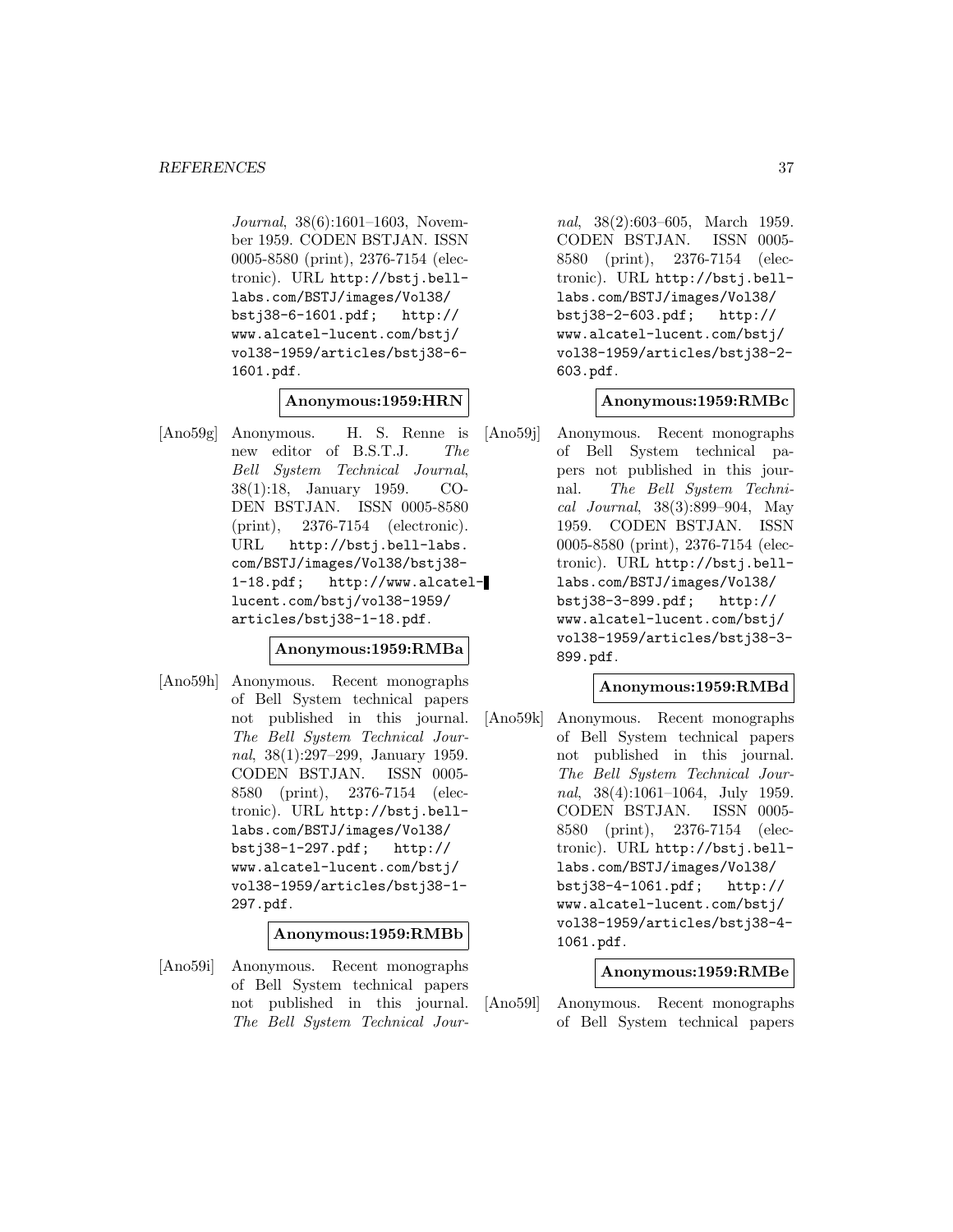not published in this journal. The Bell System Technical Journal, 38(5):1331–1334, September 1959. CODEN BSTJAN. ISSN 0005-8580 (print), 2376-7154 (electronic). URL http://bstj.belllabs.com/BSTJ/images/Vol38/ bstj38-5-1331.pdf; http:// www.alcatel-lucent.com/bstj/ vol38-1959/articles/bstj38-5- 1331.pdf.

#### **Anonymous:1959:RMBf**

[Ano59m] Anonymous. Recent monographs of Bell System technical papers not published in this journal. The Bell System Technical Journal, 38(6):1595–1600, November 1959. CODEN BSTJAN. ISSN 0005-8580 (print), 2376-7154 (electronic). URL http://bstj.belllabs.com/BSTJ/images/Vol38/ bstj38-6-1595.pdf; http:// www.alcatel-lucent.com/bstj/ vol38-1959/articles/bstj38-6- 1595.pdf.

# **Atalla:1953:AECb**

[Ata53a] M. M. Atalla. Arcing of electrical contacts in telephone switching circuits  $-$  Part II  $-$  characteristics of the short arc. The Bell System Technical Journal, 32(6):1493–1506, November 1953. CODEN BSTJAN. ISSN 0005- 8580 (print), 2376-7154 (electronic). URL http://bstj.belllabs.com/BSTJ/images/Vol32/ bstj32-6-1493.pdf; http:// www.alcatel-lucent.com/bstj/ vol32-1953/articles/bstj32-6- 1493.pdf.

# **Atalla:1953:AECa**

[Ata53b] M. M. Atalla. Arcing of electrical contacts in telephone switching circuits: Part  $I$  — theory of the initiation of the short arc. The Bell System Technical Journal, 32(5):1231–1244, September 1953. CODEN BSTJAN. ISSN 0005-8580 (print), 2376-7154 (electronic). URL http://bstj.belllabs.com/BSTJ/images/Vol32/ bstj32-5-1231.pdf; http:// www.alcatel-lucent.com/bstj/ vol32-1953/articles/bstj32-5- 1231.pdf.

### **Atalla:1954:AEC**

[Ata54] M. M. Atalla. Arcing of electrical contacts in telephone switching circuits: Part III — discharge phenomena on break of inductive circuits. The Bell System Technical Journal, 33(3):535–558, May 1954. CODEN BSTJAN. ISSN 0005-8580 (print), 2376-7154 (electronic). URL http://bstj.belllabs.com/BSTJ/images/Vol33/ bstj33-3-535.pdf; http:// www.alcatel-lucent.com/bstj/ vol33-1954/articles/bstj33-3- 535.pdf.

### **Atalla:1955:AECb**

[Ata55a] M. M. Atalla. Arcing of electrical contacts in telephone switching circuits: Part V — mechanisms of the short arc and erosion of contacts. The Bell System Technical Journal, 34(5):1081–1102, September 1955. CODEN BSTJAN. ISSN 0005-8580 (print), 2376-7154 (electronic). URL http://bstj.belllabs.com/BSTJ/images/Vol34/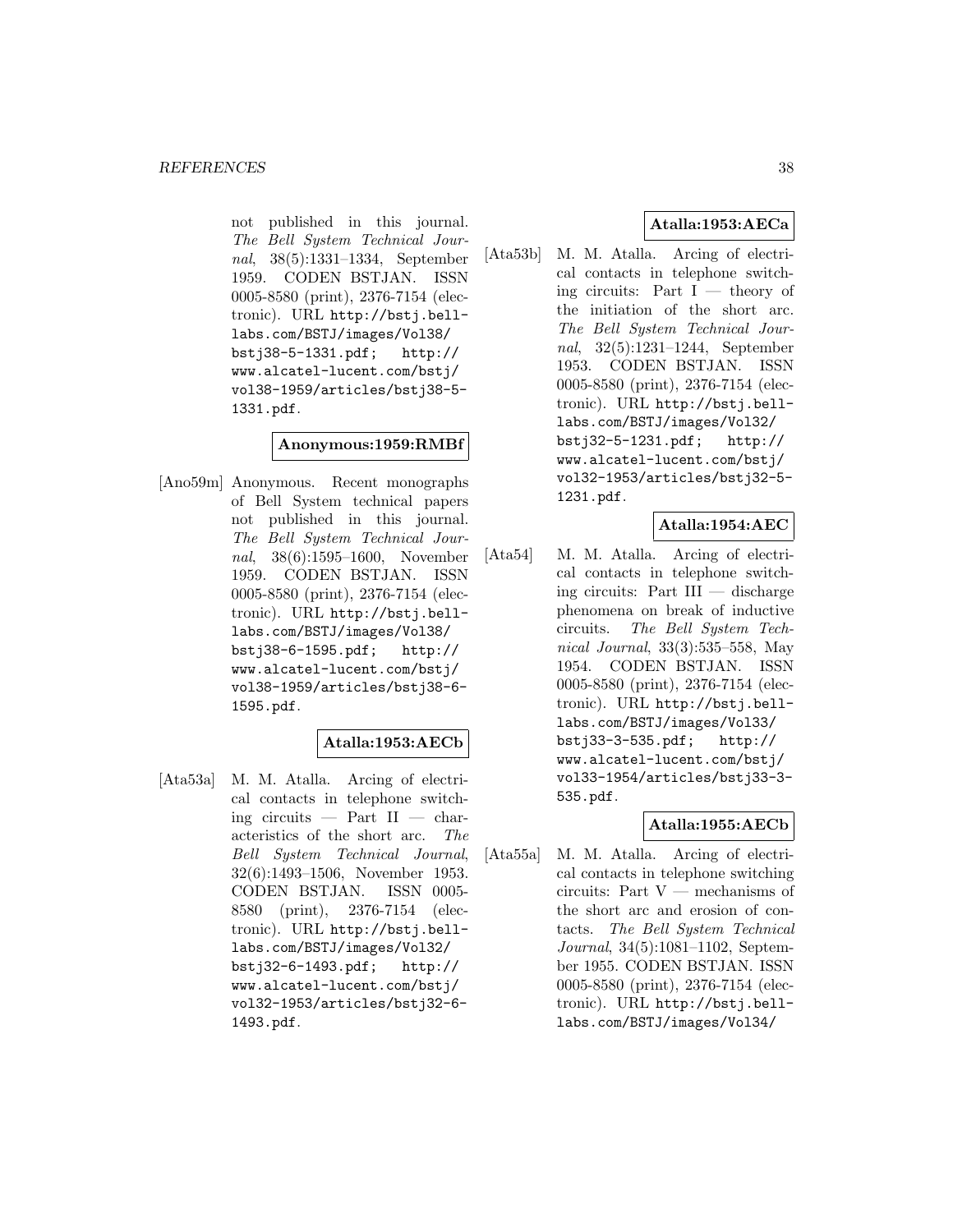bstj34-5-1081.pdf; http:// www.alcatel-lucent.com/bstj/ vol34-1955/articles/bstj34-5- 1081.pdf.

# **Atalla:1955:AECa**

[Ata55b] M. M. Atalla. Arcing of electrical contacts in telephone switching systems: Part IV — mechanism of the initiation of the short arc. The Bell System Technical Journal, 34(1):203–220, January 1955. CODEN BSTJAN. ISSN 0005-8580 (print), 2376-7154 (electronic). URL http://bstj.belllabs.com/BSTJ/images/Vol34/ bstj34-1-203.pdf; http:// www.alcatel-lucent.com/bstj/ vol34-1955/articles/bstj34-1- 203.pdf.

### **Atalla:1959:SSS**

[ATS59] M. M. Atalla, E. Tannenbaum, and E. J. Scheibner. Stabilization of silicon surfaces by thermally grown oxides. The Bell System Technical Journal, 38(3):749–783, May 1959. CODEN BSTJAN. ISSN 0005-8580 (print), 2376-7154 (electronic). URL http://bstj.belllabs.com/BSTJ/images/Vol38/ bstj38-3-749.pdf; http:// www.alcatel-lucent.com/bstj/ vol38-1959/articles/bstj38-3- 749.pdf.

# **Ault:1959:SHS**

[Aul59] C. F. Ault. Stable high-speed digital-to-analog conversion for storage tube deflection. The Bell System Technical Journal, 38 (2):445–465, March 1959. CO-DEN BSTJAN. ISSN 00058580 (print), 2376-7154 (electronic). URL http://bstj.belllabs.com/BSTJ/images/Vol38/ bstj38-2-445.pdf; http:// www.alcatel-lucent.com/bstj/ vol38-1959/articles/bstj38-2- 445.pdf.

### **Babcock:1953:IIR**

[Bab53] Wallace C. Babcock. Intermodulation interference in radio systems: Frequency of occurrence and control by channel selection. The Bell System Technical Journal, 32 (1):63–73, January 1953. CO-DEN BSTJAN. ISSN 0005-8580 (print), 2376-7154 (electronic). URL http://bstj.bell-labs. com/BSTJ/images/Vol32/bstj32- 1-63.pdf; http://www.alcatellucent.com/bstj/vol32-1953/ articles/bstj32-1-63.pdf.

### **Backenstoss:1958:ESC**

[Bac58] Gerhard Backenstoss. Evaluation of the surface concentration of diffused layers in silicon. The Bell System Technical Journal, 37(3):699–710, May 1958. CODEN BSTJAN. ISSN 0005-8580 (print), 2376-7154 (electronic). URL http://bstj.belllabs.com/BSTJ/images/Vol37/ bstj37-3-699.pdf; http:// www.alcatel-lucent.com/bstj/ vol37-1958/articles/bstj37-3- 699.pdf.

# **Baker:1958:FTY**

[Bak58] W. O. Baker. The first ten years of the transistor: A guest editorial. The Bell System Technical Journal, 37(5):i–vi, September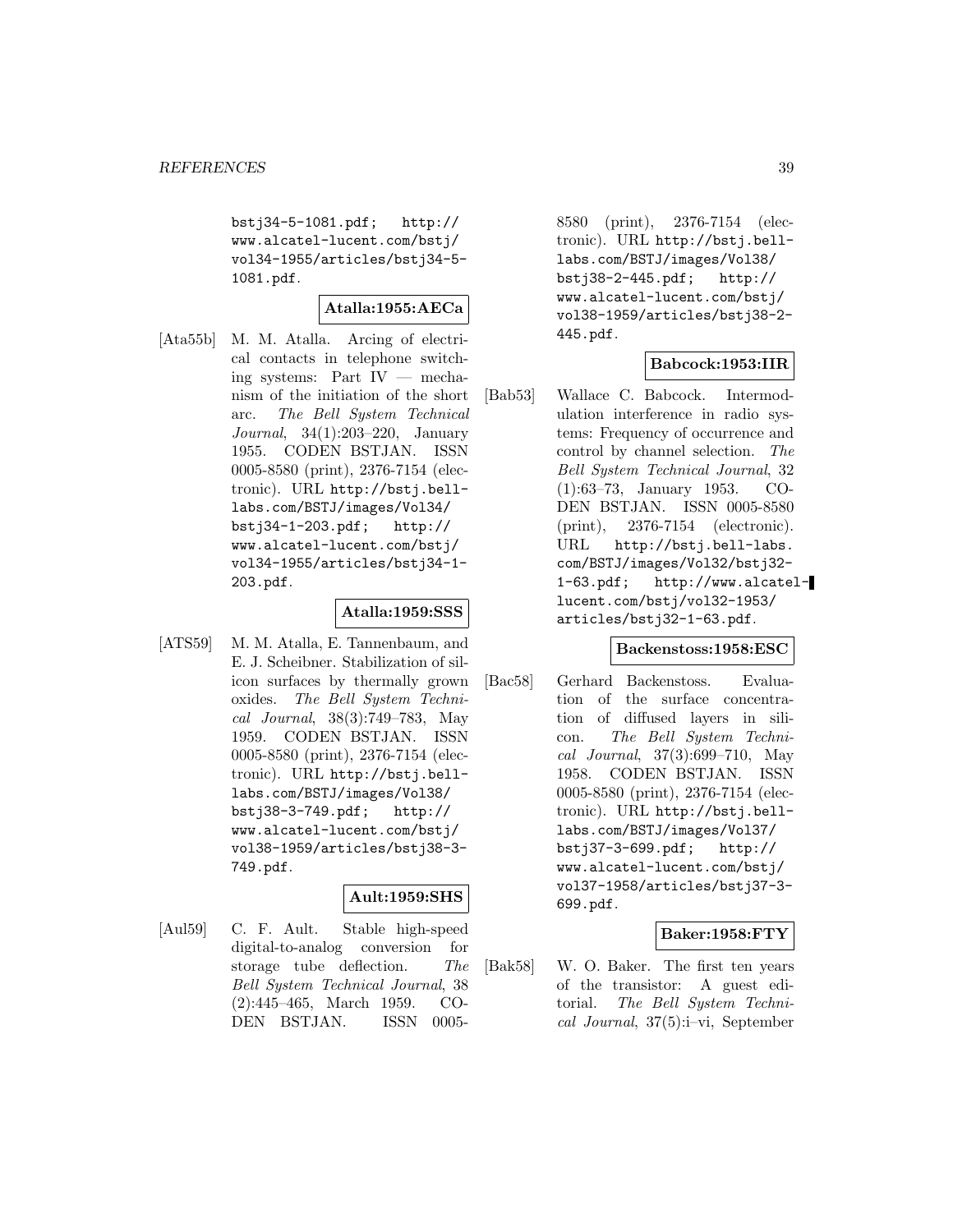1958. CODEN BSTJAN. ISSN 0005-8580 (print), 2376-7154 (electronic). URL http://bstj.belllabs.com/BSTJ/images/Vol37/ bstj37-5-i.pdf; http://www. alcatel-lucent.com/bstj/vol37- 1958/articles/bstj37-5-i.pdf.

# **Bangert:1954:TNE**

[Ban54] J. T. Bangert. The transistor as a network element. The Bell System Technical Journal, 33 (2):329–352, March 1954. CO-DEN BSTJAN. ISSN 0005- 8580 (print), 2376-7154 (electronic). URL http://bstj.belllabs.com/BSTJ/images/Vol33/ bstj33-2-329.pdf; http:// www.alcatel-lucent.com/bstj/ vol33-1954/articles/bstj33-2- 329.pdf.

### **Bardeen:1950:TRB**

[Bar50] J. Bardeen. Theory of relation between hole concentration and characteristics of germanium point contacts. The Bell System Technical Journal, 29(4):469–495, October 1950. CODEN BSTJAN. ISSN 0005-8580 (print), 2376-7154 (electronic). URL http://bstj.belllabs.com/BSTJ/images/Vol29/ bstj29-4-469.pdf; http:// www.alcatel-lucent.com/bstj/ vol29-1950/articles/bstj29-4- 469.pdf.

### **Brattain:1953:SPG**

[BB53] Walter H. Brattain and John Bardeen. Surface properties of germanium. The Bell System Technical Journal, 32(1):1–41, January 1953. CODEN BSTJAN. ISSN

0005-8580 (print), 2376-7154 (electronic). URL http://bstj.belllabs.com/BSTJ/images/Vol32/ bstj32-1-1.pdf; http://www. alcatel-lucent.com/bstj/vol32- 1953/articles/bstj32-1-1.pdf.

### **Blye:1955:RTT**

[BCH55] P. W. Blye, O. H. Coolidge, and H. R. Huntley. A revised telephone transmission rating plan. The Bell System Technical Journal, 34(3):453-472, May 1955. CODEN BSTJAN. ISSN 0005- 8580 (print), 2376-7154 (electronic). URL http://bstj.belllabs.com/BSTJ/images/Vol34/ bstj34-3-453.pdf; http:// www.alcatel-lucent.com/bstj/ vol34-1955/articles/bstj34-3- 453.pdf.

### **Bennett:1955:IIF**

[BCR55] W. R. Bennett, H. E. Curtis, and S. O. Rice. Interchannel interference in FM and PM systems under noise loading conditions. The Bell System Technical Journal, 34(3):601–636, May 1955. CODEN BSTJAN. ISSN 0005-8580 (print), 2376-7154 (electronic). URL http://bstj.belllabs.com/BSTJ/images/Vol34/ bstj34-3-601.pdf; http:// www.alcatel-lucent.com/bstj/ vol34-1955/articles/bstj34-3- 601.pdf.

### **Brunner:1954:WSM**

[BCS54] A. J. Brunner, H. E. Cosson, and R. W. Strickland. Wire straightening and molding for wire spring relays. The Bell System Techni-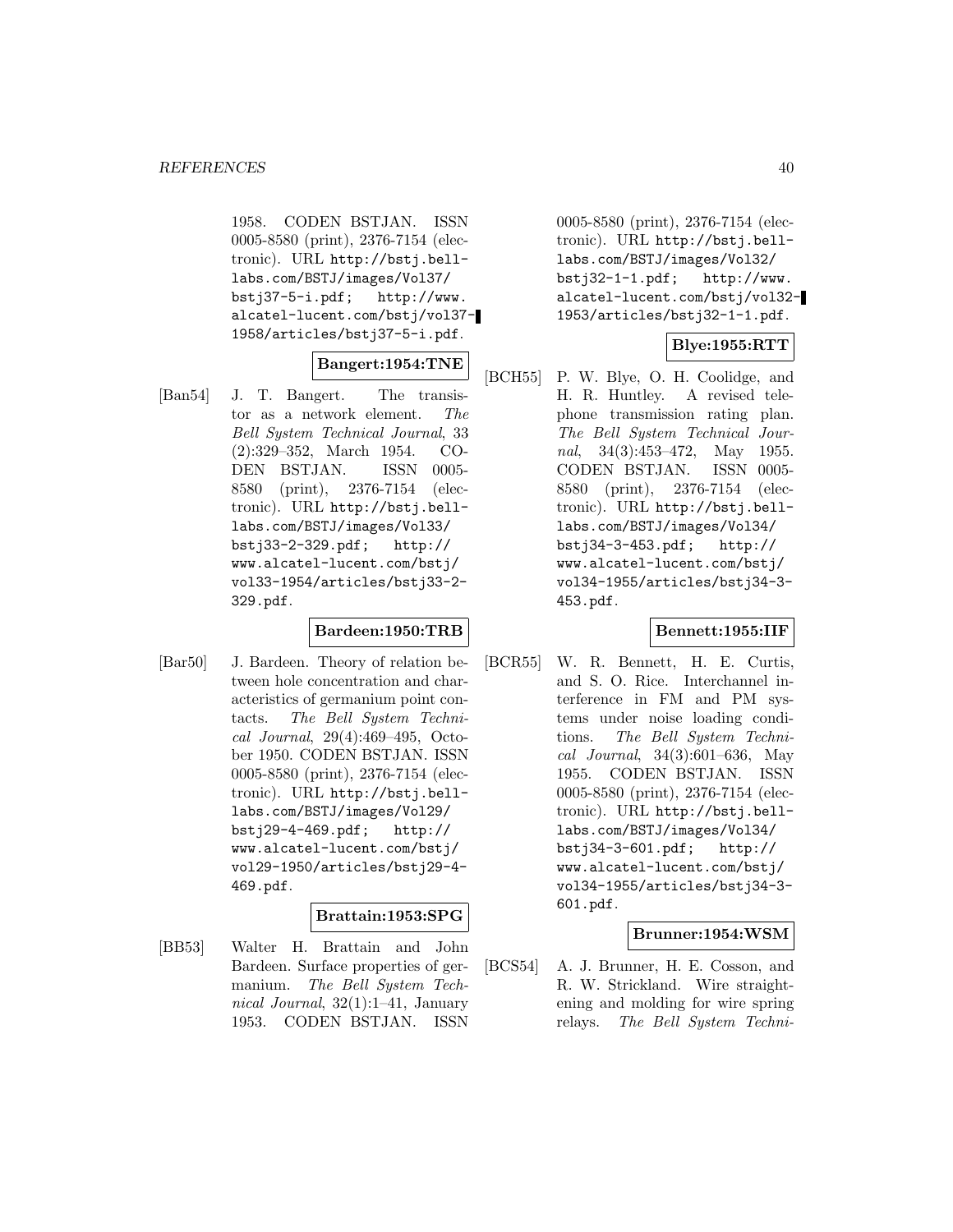cal Journal, 33(4):859–884, July 1954. CODEN BSTJAN. ISSN 0005-8580 (print), 2376-7154 (electronic). URL http://bstj.belllabs.com/BSTJ/images/Vol33/ bstj33-4-859.pdf; http:// www.alcatel-lucent.com/bstj/ vol33-1954/articles/bstj33-4- 859.pdf.

# **Burns:1953:ALI**

[BD53] R. W. Burns and J. W. Dehn. Automatic line insulation test equipment for local crossbar systems. The Bell System Technical Journal, 32(3):627–646, May 1953. CODEN BSTJAN. ISSN 0005-8580 (print), 2376-7154 (electronic). URL http://bstj.belllabs.com/BSTJ/images/Vol32/ bstj32-3-627.pdf; http:// www.alcatel-lucent.com/bstj/ vol32-1953/articles/bstj32-3- 627.pdf.

### **Brangaccio:1958:BOT**

[BDS58] D. J. Brangaccio, A. F. Dietrich, and J. W. Sullivan. Broadband oscilloscope tube. The Bell System Technical Journal, 37 (2):447–460, March 1958. CO-DEN BSTJAN. ISSN 0005- 8580 (print), 2376-7154 (electronic). URL http://bstj.belllabs.com/BSTJ/images/Vol37/ bstj37-2-447.pdf; http:// www.alcatel-lucent.com/bstj/ vol37-1958/articles/bstj37-2- 447.pdf.

### **Beattie:1958:TFZ**

[Bea58] Curtis L. Beattie. Table of first 700 zeros of Bessel functions —  $J_l(x)$ 

and  $J_l'(x)$ . The Bell System Technical Journal, 37(3):689–697, May 1958. CODEN BSTJAN. ISSN 0005-8580 (print), 2376-7154 (electronic). URL http://bstj.belllabs.com/BSTJ/images/Vol37/ bstj37-3-689.pdf; http:// www.alcatel-lucent.com/bstj/ vol37-1958/articles/bstj37-3- 689.pdf.

### **Becker:1951:UFE**

[Bec51] J. A. Becker. The use of the field emission electron microscope in absorption studies of W on W and Ba on W. The Bell System Technical Journal, 30(4):907–932, October 1951. CODEN BSTJAN. ISSN 0005-8580 (print), 2376-7154 (electronic). URL http://bstj.belllabs.com/BSTJ/images/Vol30/ bstj30-4-907.pdf; http:// www.alcatel-lucent.com/bstj/ vol30-1951/articles/bstj30-4- 907.pdf.

### **Beck:1956:WIM**

[Bec56] A. C. Beck. Waveguide investigations with millimicrosecond pulses. The Bell System Technical Journal, 35(1):35–65, January 1956. CO-DEN BSTJAN. ISSN 0005-8580 (print), 2376-7154 (electronic). URL http://bstj.bell-labs. com/BSTJ/images/Vol35/bstj35- 1-35.pdf; http://www.alcatellucent.com/bstj/vol35-1956/ articles/bstj35-1-35.pdf.

### **Bennett:1953:ICT**

[Ben53a] A. F. Bennett. An improved circuit for the telephone set. The Bell System Technical Journal,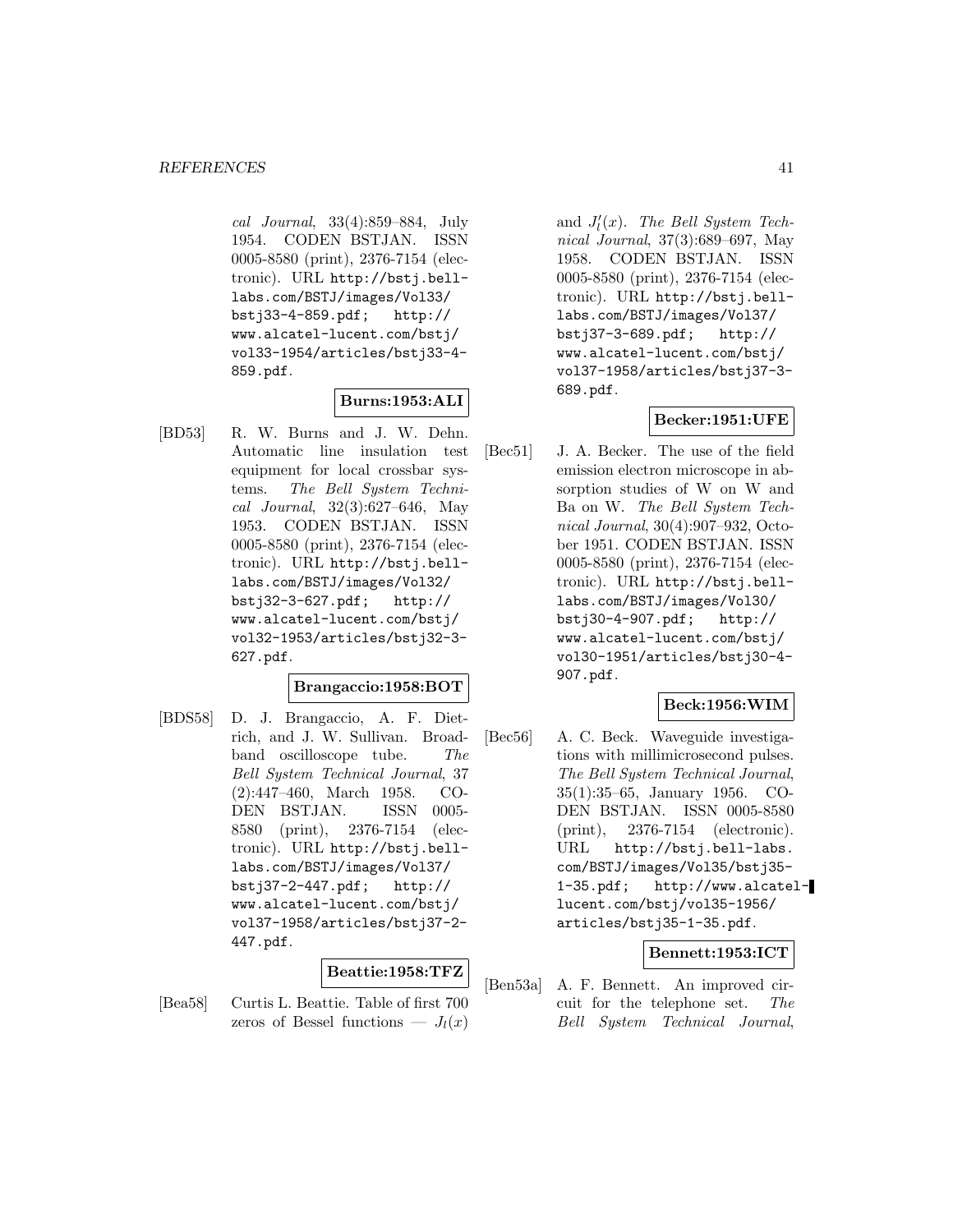32(3):611–626, May 1953. CO-DEN BSTJAN. ISSN 0005- 8580 (print), 2376-7154 (electronic). URL http://bstj.belllabs.com/BSTJ/images/Vol32/ bstj32-3-611.pdf; http:// www.alcatel-lucent.com/bstj/ vol32-1953/articles/bstj32-3- 611.pdf.

### **Bennett:1953:CMC**

[Ben53b] W. R. Bennett. The correlatograph. A machine for continuous display of short term correlation. The Bell System Technical Journal, 32(5):1173–1185, September 1953. CODEN BSTJAN. ISSN 0005-8580 (print), 2376-7154 (electronic). URL http://bstj.belllabs.com/BSTJ/images/Vol32/ bstj32-5-1173.pdf; http:// www.alcatel-lucent.com/bstj/ vol32-1953/articles/bstj32-5- 1173.pdf.

### **Benes:1957:FTT**

[Ben57a] V. E. Beneš. Fluctuation of telephone traffic. The Bell System Technical Journal, 36 (4):965–973, July 1957. CO-DEN BSTJAN. ISSN 0005- 8580 (print), 2376-7154 (electronic). URL http://bstj.belllabs.com/BSTJ/images/Vol36/ bstj36-4-965.pdf; http:// www.alcatel-lucent.com/bstj/ vol36-1957/articles/bstj36-4- 965.pdf.

#### **Benes:1957:SSS**

[Ben57b] V. E. Beneš. A sufficient set of statistics for a simple telephone exchange model. The

Bell System Technical Journal, 36(4):939–964, July 1957. CO-DEN BSTJAN. ISSN 0005- 8580 (print), 2376-7154 (electronic). URL http://bstj.belllabs.com/BSTJ/images/Vol36/ bstj36-4-939.pdf; http:// www.alcatel-lucent.com/bstj/ vol36-1957/articles/bstj36-4- 939.pdf.

### **Bennett:1958:SRD**

[Ben58] W. R. Bennett. Statistics of regenerative digital transmission. The Bell System Technical Journal, 37(6):1501–1542, November 1958. CODEN BSTJAN. ISSN 0005-8580 (print), 2376-7154 (electronic). URL http://bstj.belllabs.com/BSTJ/images/Vol37/ bstj37-6-1501.pdf; http:// www.alcatel-lucent.com/bstj/ vol37-1958/articles/bstj37-6- 1501.pdf.

#### **Benes:1959:TNE**

[Ben59] Václav E. Beneš. On trunks with negative exponential holding times serving a renewal process. The Bell System Technical Journal, 38(1):211–258, January 1959. CODEN BSTJAN. ISSN 0005-8580 (print), 2376-7154 (electronic). URL http://bstj.belllabs.com/BSTJ/images/Vol38/ bstj38-1-211.pdf; http:// www.alcatel-lucent.com/bstj/ vol38-1959/articles/bstj38-1- 211.pdf.

### **Bullington:1959:EAT**

[BF59] K. Bullington and J. M. Fraser. Engineering aspects of TASI. The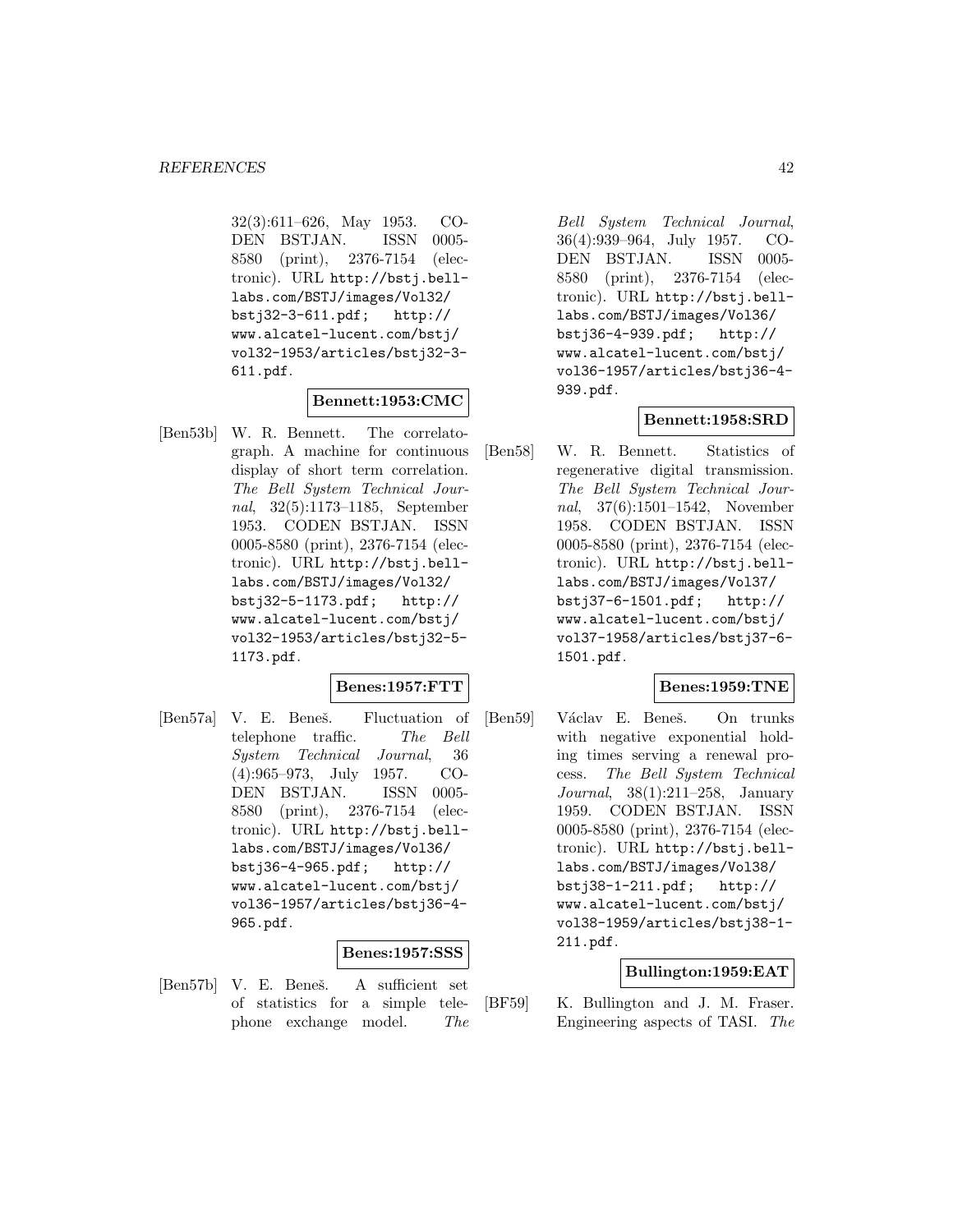Bell System Technical Journal, 38 (2):353–364, March 1959. CO-DEN BSTJAN. ISSN 0005- 8580 (print), 2376-7154 (electronic). URL http://bstj.belllabs.com/BSTJ/images/Vol38/ bstj38-2-353.pdf; http:// www.alcatel-lucent.com/bstj/ vol38-1959/articles/bstj38-2- 353.pdf.

### **Brattain:1955:EIB**

[BG55] W. H. Brattain and C. G. B. Garrett. Experiments on the interface between germanium and an electrolyte. The Bell System Technical Journal, 34(1):129–176, January 1955. CODEN BSTJAN. ISSN 0005-8580 (print), 2376-7154 (electronic). URL http://bstj.belllabs.com/BSTJ/images/Vol34/ bstj34-1-129.pdf; http:// www.alcatel-lucent.com/bstj/ vol34-1955/articles/bstj34-1- 129.pdf.

### **Brattain:1956:CMF**

[BG56] W. H. Brattain and C. G. B. Garrett. Combined measurements of field effect, surface photovoltage and photoconductivity. The Bell System Technical Journal, 35(5):1019–1040, September 1956. CODEN BSTJAN. ISSN 0005-8580 (print), 2376-7154 (electronic). URL http://bstj.belllabs.com/BSTJ/images/Vol35/ bstj35-5-1019.pdf; http:// www.alcatel-lucent.com/bstj/ vol35-1956/articles/bstj35-5- 1019.pdf.

### **Bellows:1957:ETE**

[BG57] B. C. Bellows and R. S. Graham. Experimental transversal equalizer for TD-2 radio relay system. The Bell System Technical Journal, 36(6):1429–1450, November 1957. CODEN BSTJAN. ISSN 0005-8580 (print), 2376-7154 (electronic). URL http://bstj.belllabs.com/BSTJ/images/Vol36/ bstj36-6-1429.pdf; http:// www.alcatel-lucent.com/bstj/ vol36-1957/articles/bstj36-6- 1429.pdf.

### **Baker:1952:IPM**

[BH52] W. O. Baker and J. H. Heiss. Interaction of polymers and mechanical waves. The Bell System Technical Journal, 31(2):306–356, March 1952. CODEN BSTJAN. ISSN 0005-8580 (print), 2376-7154 (electronic). URL http://bstj.belllabs.com/BSTJ/images/Vol31/ bstj31-2-306.pdf; http:// www.alcatel-lucent.com/bstj/ vol31-1952/articles/bstj31-2- 306.pdf.

# **Brewer:1955:TSN**

[BH55] S. T. Brewer and G. Hecht. A telephone switching network and its electronic controls. The Bell System Technical Journal, 34 (2):361–402, March 1955. CO-DEN BSTJAN. ISSN 0005- 8580 (print), 2376-7154 (electronic). URL http://bstj.belllabs.com/BSTJ/images/Vol34/ bstj34-2-361.pdf; http:// www.alcatel-lucent.com/bstj/ vol34-1955/articles/bstj34-2- 361.pdf.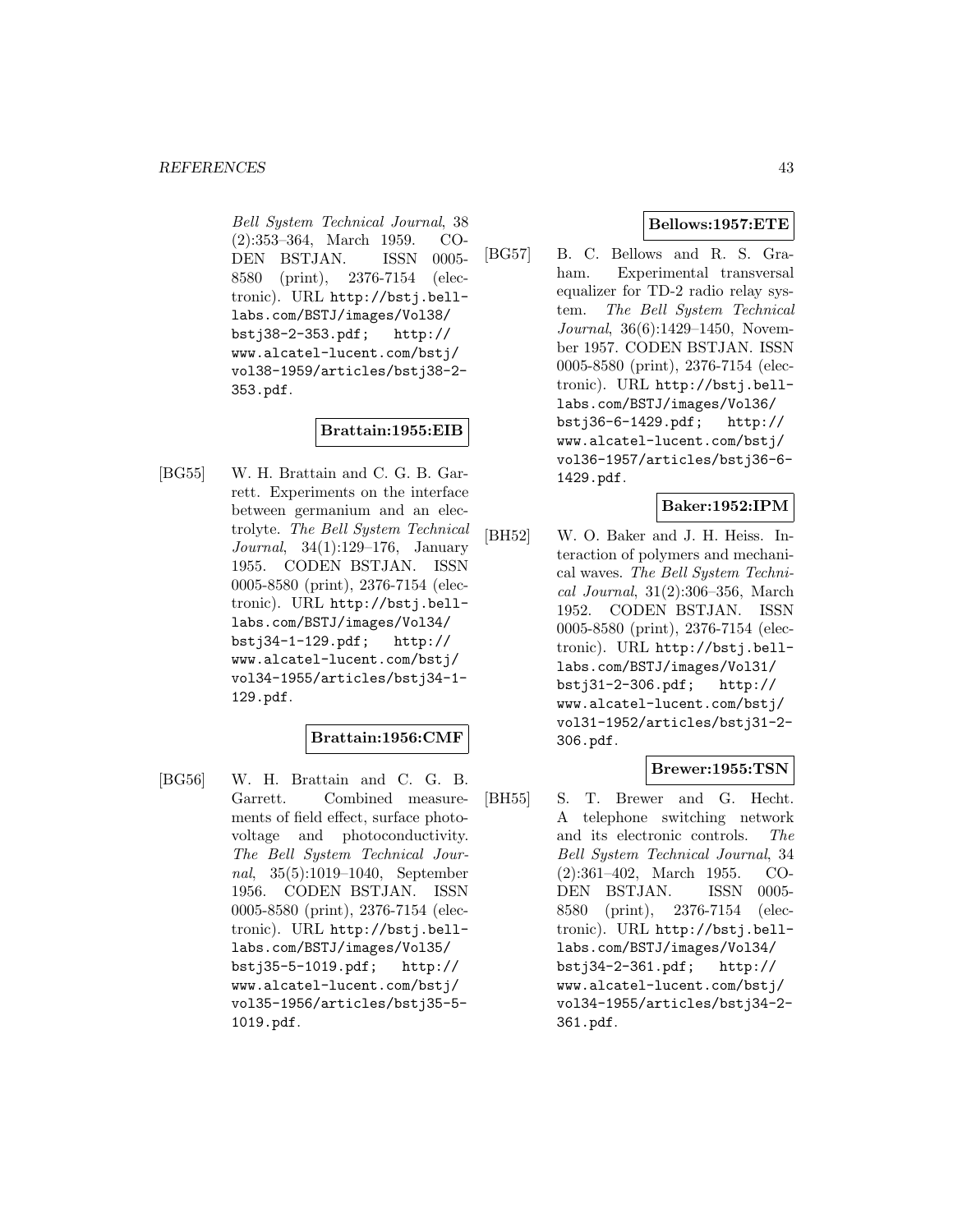## **Barney:1959:ETA**

[BHD59] H. L. Barney, F. E. Haworth, and H. K. Dunn. An experimental transistorized artificial larynx. The Bell System Technical Journal, 38(6):1337–1356, November 1959. CODEN BSTJAN. ISSN 0005-8580 (print), 2376-7154 (electronic). URL http://bstj.belllabs.com/BSTJ/images/Vol38/ bstj38-6-1337.pdf; http:// www.alcatel-lucent.com/bstj/ vol38-1959/articles/bstj38-6- 1337.pdf.

### **Buhrendorf:1956:LMM**

[BHM56] F. G. Buhrendorf, H. A. Henning, and O. J. Murphy. A laboratory model magnetic drum translator for toll switching offices. The Bell System Technical Journal, 35(3):707–745, May 1956. CODEN BSTJAN. ISSN 0005-8580 (print), 2376-7154 (electronic). URL http://bstj.belllabs.com/BSTJ/images/Vol35/ bstj35-3-707.pdf; http:// www.alcatel-lucent.com/bstj/ vol35-1956/articles/bstj35-3- 707.pdf.

# **Busch:1955:MPM**

[BHN55] K. J. Busch, A. D. Hasley, and Carl Neitzert. Magnetic pulse modulators. The Bell System Technical Journal, 34(5):943–993, September 1955. CODEN BSTJAN. ISSN 0005-8580 (print), 2376-7154 (electronic). URL http://bstj.belllabs.com/BSTJ/images/Vol34/ bstj34-5-943.pdf; http:// www.alcatel-lucent.com/bstj/

vol34-1955/articles/bstj34-5- 943.pdf.

#### **Bouton:1955:EEA**

[BHP55] G. M. Bouton, J. H. Heiss, and G. S. Phipps. Experimental extrusion of aluminum cable sheath at Bell Telephone Laboratories. The Bell System Technical Journal, 34(3):529–561, May 1955. CODEN BSTJAN. ISSN 0005-8580 (print), 2376-7154 (electronic). URL http://bstj.belllabs.com/BSTJ/images/Vol34/ bstj34-3-529.pdf; http:// www.alcatel-lucent.com/bstj/ vol34-1955/articles/bstj34-3- 529.pdf.

### **Boyd:1957:NCS**

[BHP57] R. C. Boyd, J. D. Howard, Jr., and L. Pedersen. A new carrier system for rural service. The Bell System Technical Journal, 36 (2):349–390, March 1957. CO-DEN BSTJAN. ISSN 0005- 8580 (print), 2376-7154 (electronic). URL http://bstj.belllabs.com/BSTJ/images/Vol36/ bstj36-2-349.pdf; http:// www.alcatel-lucent.com/bstj/ vol36-1957/articles/bstj36-2- 349.pdf.

### **Becker:1959:EVC**

[BHW59] F. K. Becker, J. R. Hefele, and W. T. Wintringham. An experimental visual communication system. The Bell System Technical Journal, 38(1):141–176, January 1959. CODEN BSTJAN. ISSN 0005-8580 (print), 2376-7154 (electronic). URL http://bstj.bell-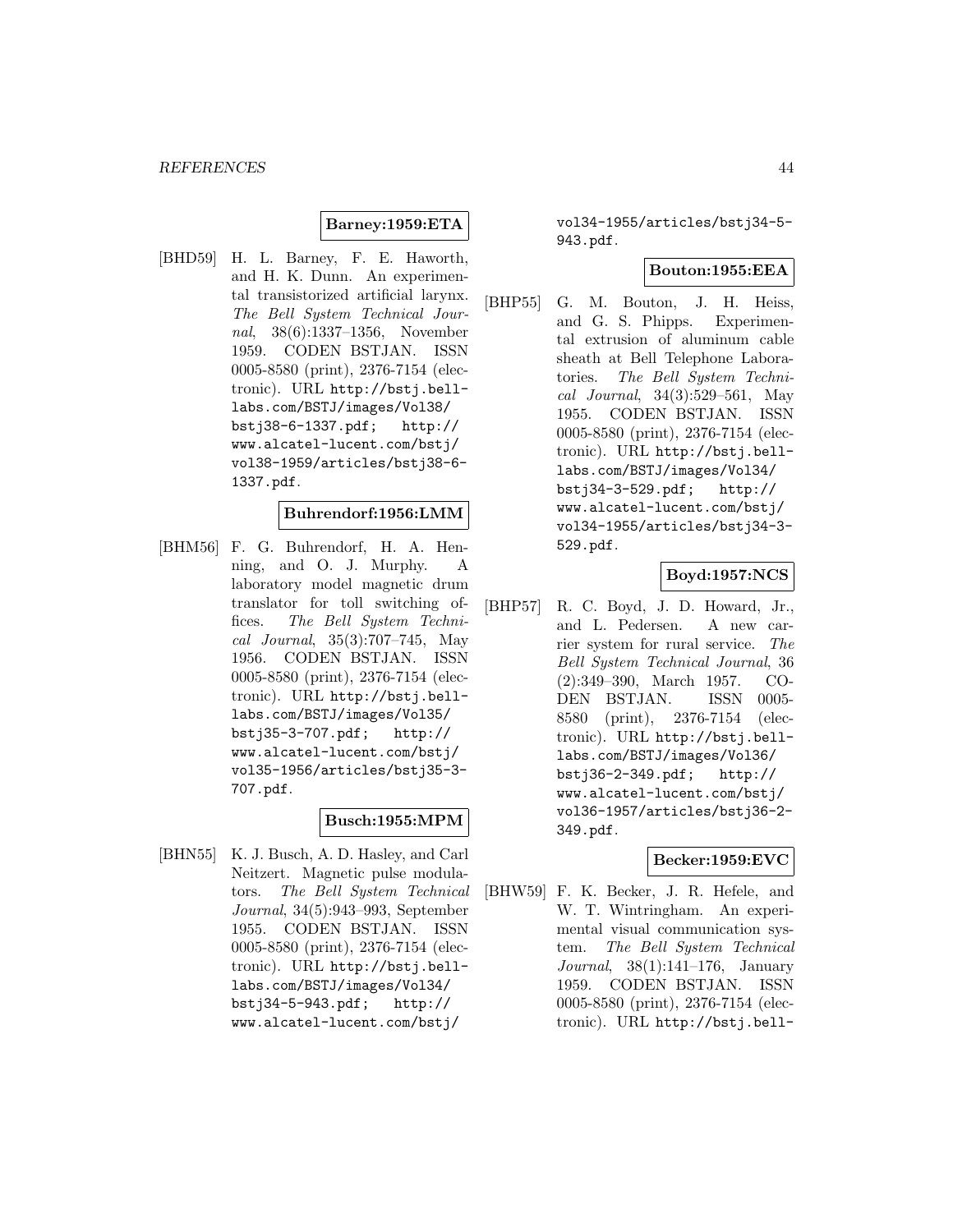labs.com/BSTJ/images/Vol38/ bstj38-1-141.pdf; http:// www.alcatel-lucent.com/bstj/ vol38-1959/articles/bstj38-1- 141.pdf.

# **Biggs:1951:DOP**

[Big51] B. S. Biggs. Deterioration of organic polymers. The Bell System Technical Journal, 30(4): 1078–1102, October 1951. CO-DEN BSTJAN. ISSN 0005- 8580 (print), 2376-7154 (electronic). URL http://bstj.belllabs.com/BSTJ/images/Vol30/ bstj30-4-1078.pdf; http:// www.alcatel-lucent.com/bstj/ vol30-1951/articles/bstj30-4- 1078.pdf.

### **Blecher:1956:TCA**

[Ble56] Franklin H. Blecher. Transistor circuits for analog and digital systems. The Bell System Technical Journal, 35(2):295–332, March 1956. CODEN BSTJAN. ISSN 0005-8580 (print), 2376-7154 (electronic). URL http://bstj.belllabs.com/BSTJ/images/Vol35/ bstj35-2-295.pdf; http:// www.alcatel-lucent.com/bstj/ vol35-1956/articles/bstj35-2- 295.pdf.

# **Blount:1953:TOU**

[Blo53] F. E. Blount. Transistor oscillator for use in multifrequency pulsing current supply. The Bell System Technical Journal, 32(6): 1313–1331, November 1953. CO-DEN BSTJAN. ISSN 0005- 8580 (print), 2376-7154 (electronic). URL http://bstj.belllabs.com/BSTJ/images/Vol32/ bstj32-6-1313.pdf; http:// www.alcatel-lucent.com/bstj/ vol32-1953/articles/bstj32-6- 1313.pdf.

### **Bowen:1950:NMT**

[BM50] A. E. Bowen and W. W. Mumford. A new microwave triode: Its performance as a modulator and as an amplifier. The Bell System Technical Journal, 29(4):531–552, October 1950. CODEN BSTJAN. ISSN 0005-8580 (print), 2376-7154 (electronic). URL http://bstj.belllabs.com/BSTJ/images/Vol29/ bstj29-4-531.pdf; http:// www.alcatel-lucent.com/bstj/ vol29-1950/articles/bstj29-4- 531.pdf.

### **Bozorth:1951:FDE**

[BMM51] R. M. Bozorth, W. P. Mason, and H. J. McSkimin. Frequency dependence of elastic constants and losses in nickel. The Bell System Technical Journal, 30(4):970–989, October 1951. CODEN BSTJAN. ISSN 0005-8580 (print), 2376-7154 (electronic). URL http://bstj.belllabs.com/BSTJ/images/Vol30/ bstj30-4-970.pdf; http:// www.alcatel-lucent.com/bstj/ vol30-1951/articles/bstj30-4- 970.pdf.

### **Bobeck:1957:NSE**

[Bob57] Andrew H. Bobeck. A new storage element suitable for large-sized memory arrays — the twistor. The Bell System Technical Journal, 36(6):1319–1340, November 1957. CODEN BSTJAN. ISSN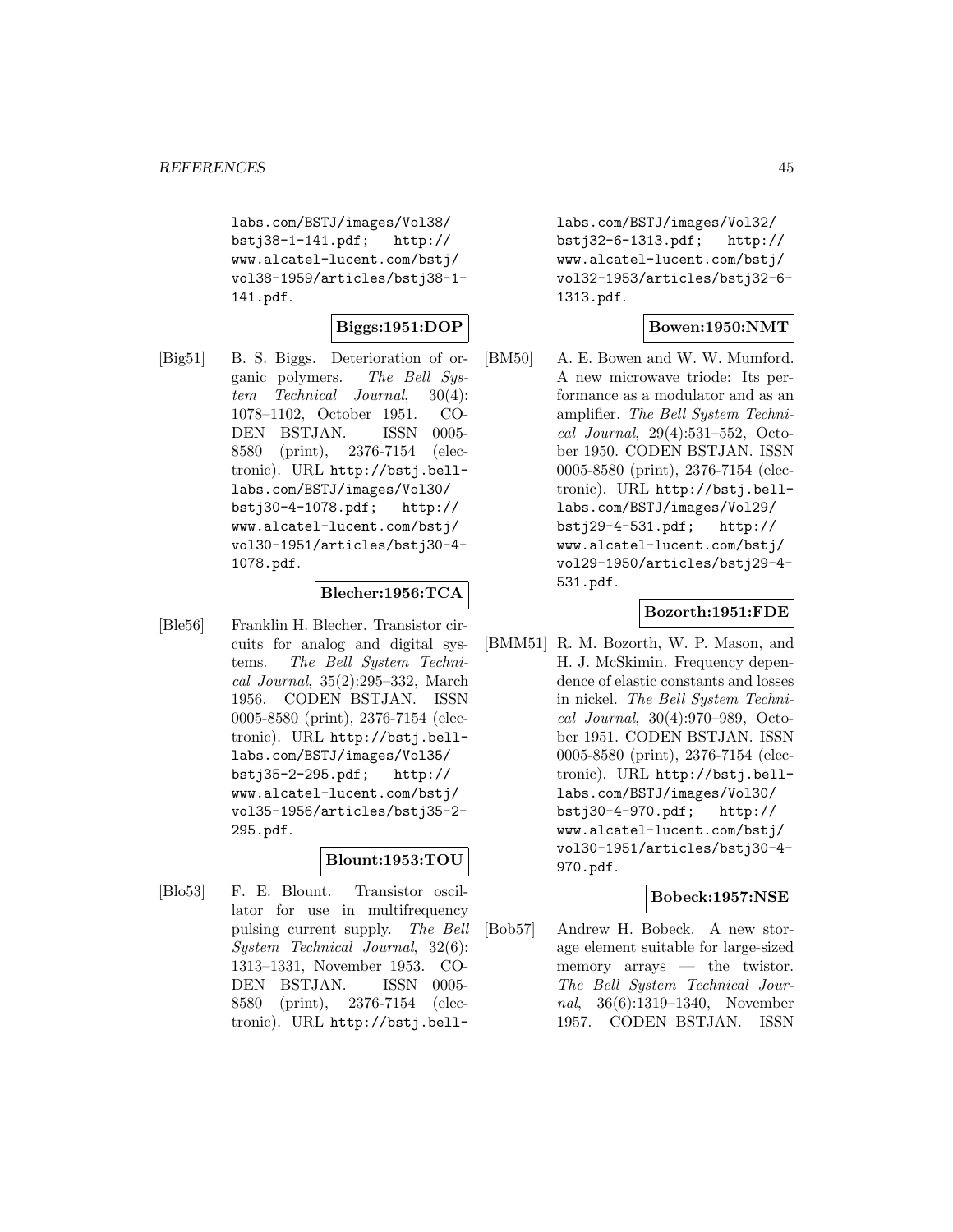0005-8580 (print), 2376-7154 (electronic). URL http://bstj.belllabs.com/BSTJ/images/Vol36/ bstj36-6-1319.pdf; http:// www.alcatel-lucent.com/bstj/ vol36-1957/articles/bstj36-6- 1319.pdf.

# **Bozorth:1950:FAM**

[Boz50] R. M. Bozorth. Factors affecting magnetic quality. The Bell System Technical Journal, 29 (2):251–286, April 1950. CO-DEN BSTJAN. ISSN 0005- 8580 (print), 2376-7154 (electronic). URL http://bstj.belllabs.com/BSTJ/images/Vol29/ bstj29-2-251.pdf; http:// www.alcatel-lucent.com/bstj/ vol29-1950/articles/bstj29-2- 251.pdf.

# **Brown:1953:BPM**

[BP53] J. T. L. Brown and C. E. Pollard. Balanced polar mercury contact relay. The Bell System Technical Journal, 32(6):1393–1411, November 1953. CODEN BSTJAN. ISSN 0005-8580 (print), 2376-7154 (electronic). URL http://bstj.belllabs.com/BSTJ/images/Vol32/ bstj32-6-1393.pdf; http:// www.alcatel-lucent.com/bstj/ vol32-1953/articles/bstj32-6- 1393.pdf.

### **Babcock:1956:COW**

[BRT56] W. C. Babcock, Esther Rentrop, and C. S. Thaeler. Crosstalk on open-wire lines. The Bell System Technical Journal, 35(2): 515–518, March 1956. CO-DEN BSTJAN. ISSN 00058580 (print), 2376-7154 (electronic). URL http://bstj.belllabs.com/BSTJ/images/Vol35/ bstj35-2-515.pdf; http:// www.alcatel-lucent.com/bstj/ vol35-1956/articles/bstj35-2- 515.pdf.

# **Bennett:1956:SCE**

[BS56a] D. C. Bennett and B. Sawyer. Single crystals of exceptional perfection and uniformity by zone leveling. The Bell System Technical Journal, 35(3):637–660, May 1956. CODEN BSTJAN. ISSN 0005-8580 (print), 2376-7154 (electronic). URL http://bstj.belllabs.com/BSTJ/images/Vol35/ bstj35-3-637.pdf; http:// www.alcatel-lucent.com/bstj/ vol35-1956/articles/bstj35-3- 637.pdf.

### **Bond:1956:UIM**

[BS56b] W. L. Bond and F. M. Smits. The use of an interference microscope for measurement of extremely thin surface layers. The Bell System Technical Journal, 35 (5):1209–1221, September 1956. CODEN BSTJAN. ISSN 0005- 8580 (print), 2376-7154 (electronic). URL http://bstj.belllabs.com/BSTJ/images/Vol35/ bstj35-5-1209.pdf; http:// www.alcatel-lucent.com/bstj/ vol35-1956/articles/bstj35-5- 1209.pdf.

### **Brown:1954:ADE**

[BT54] C. B. Brown and M. E. Terry. The application of designed experiments to the card transla-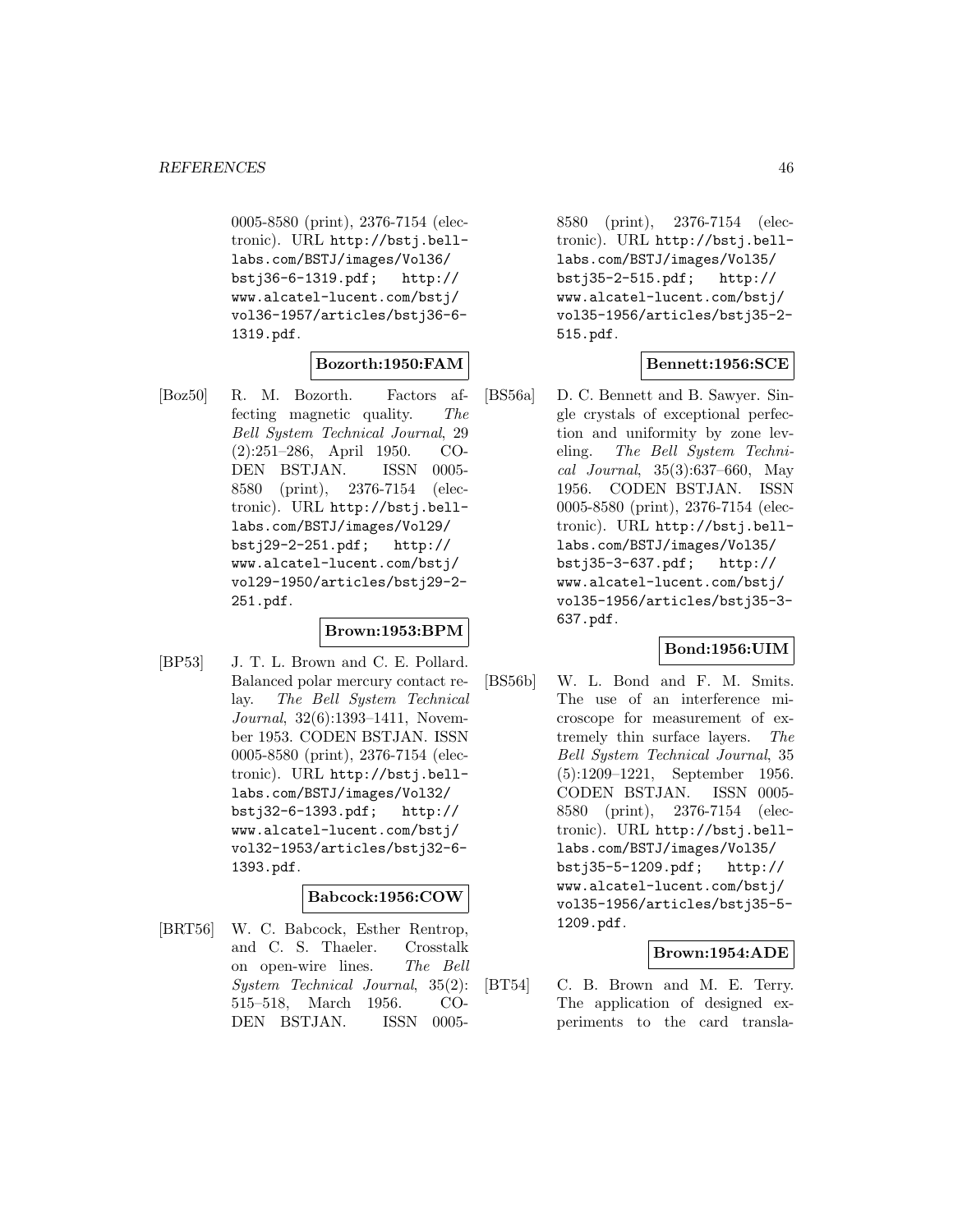tor. The Bell System Technical Journal, 33(2):369–398, March 1954. CODEN BSTJAN. ISSN 0005-8580 (print), 2376-7154 (electronic). URL http://bstj.belllabs.com/BSTJ/images/Vol33/ bstj33-2-369.pdf; http:// www.alcatel-lucent.com/bstj/ vol33-1954/articles/bstj33-2- 369.pdf.

### **Blackman:1958:MPSa**

[BT58a] R. B. Blackman and J. W. Tukey. The measurement of power spectra from the point of view of communications engineering — Part I. The Bell System Technical Journal, 37(1):185–282, January 1958. CODEN BSTJAN. ISSN 0005-8580 (print), 2376-7154 (electronic). URL http://bstj.belllabs.com/BSTJ/images/Vol37/<br>bstj37-1-185.pdf; http://  $bstj37-1-185.pdf;$ www.alcatel-lucent.com/bstj/ vol37-1958/articles/bstj37-1- 185.pdf.

### **Blackman:1958:MPSb**

[BT58b] R. B. Blackman and J. W. Tukey. The measurement of power spectra from the point of view of communications engineering — Part II. The Bell System Technical Journal, 37(2):485–569, March 1958. CODEN BSTJAN. ISSN 0005-8580 (print), 2376-7154 (electronic). URL http://bstj.belllabs.com/BSTJ/images/Vol37/ bstj37-2-485.pdf; http:// www.alcatel-lucent.com/bstj/ vol37-1958/articles/bstj37-2- 485.pdf.

### **Bullington:1953:FEM**

[Bul53] Kenneth Bullington. Frequency economy in mobile radio bands. The Bell System Technical Journal, 32(1):42–62, January 1953. CO-DEN BSTJAN. ISSN 0005-8580 (print), 2376-7154 (electronic). URL http://bstj.bell-labs. com/BSTJ/images/Vol32/bstj32- 1-42.pdf; http://www.alcatellucent.com/bstj/vol32-1953/ articles/bstj32-1-42.pdf.

### **Bullington:1957:RPF**

[Bul57] Kenneth Bullington. Radio propagation fundamentals. The Bell System Technical Journal, 36 (3):593–626, May 1957. CO-DEN BSTJAN. ISSN 0005- 8580 (print), 2376-7154 (electronic). URL http://bstj.belllabs.com/BSTJ/images/Vol36/ bstj36-3-593.pdf; http:// www.alcatel-lucent.com/bstj/ vol36-1957/articles/bstj36-3- 593.pdf.

# **Burford:1958:NVE**

[Bur58] T. M. Burford. Nonstationary velocity estimation. The Bell System Technical Journal, 37 (4):1009–1021, July 1958. CO-DEN BSTJAN. ISSN 0005- 8580 (print), 2376-7154 (electronic). URL http://bstj.belllabs.com/BSTJ/images/Vol37/ bstj37-4-1009.pdf; http:// www.alcatel-lucent.com/bstj/ vol37-1958/articles/bstj37-4- 1009.pdf.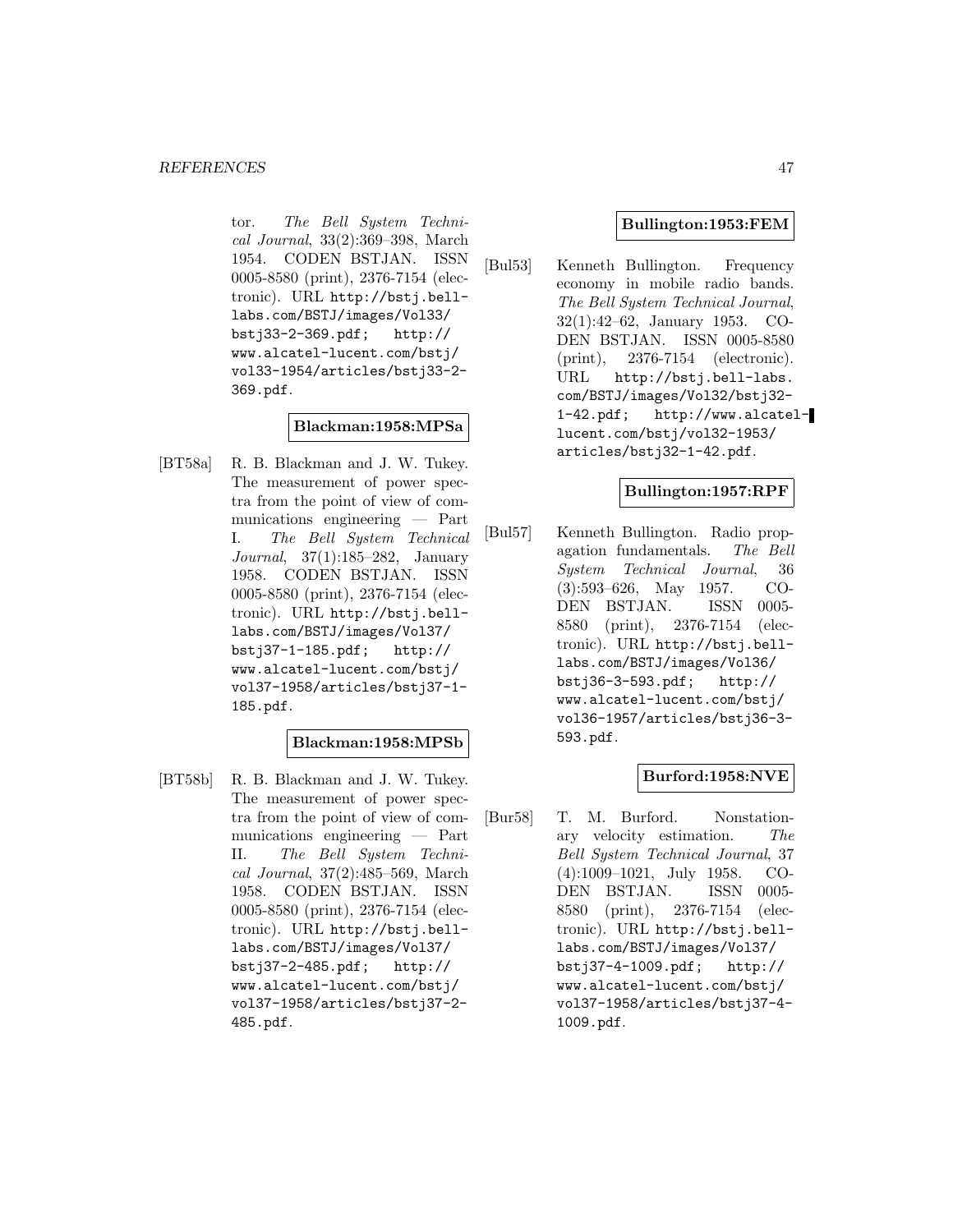### **Burke:1959:EDD**

[Bur59] Paul J. Burke. Equilibrium delay distribution for one channel with constant holding time, Poisson input and random service. The Bell System Technical Journal, 38(4):1021–1031, July 1959. CODEN BSTJAN. ISSN 0005-8580 (print), 2376-7154 (electronic). URL http://bstj.belllabs.com/BSTJ/images/Vol38/ bstj38-4-1021.pdf; http:// www.alcatel-lucent.com/bstj/ vol38-1959/articles/bstj38-4- 1021.pdf.

### **Brockbank:1957:RDN**

[BWW57] R. A. Brockbank, D. C. Walker, and V. G. Welsby. Repeater design for the Newfoundland–Nova Scotia link. The Bell System Technical Journal, 36(1):245–276, January 1957. CODEN BSTJAN. ISSN 0005-8580 (print), 2376-7154 (electronic). URL http://bstj.belllabs.com/BSTJ/images/Vol36/ bstj36-1-245.pdf; http:// www.alcatel-lucent.com/bstj/ vol36-1957/articles/bstj36-1- 245.pdf.

# **Calbick:1951:IRE**

[Cal51] C. J. Calbick. Inorganic replication in electron microscopy. The Bell System Technical Journal, 30 (4):798–824, October 1951. CO-DEN BSTJAN. ISSN 0005- 8580 (print), 2376-7154 (electronic). URL http://bstj.belllabs.com/BSTJ/images/Vol30/ bstj30-4-798.pdf; http:// www.alcatel-lucent.com/bstj/

vol30-1951/articles/bstj30-4- 798.pdf.

### **Caruthers:1951:TCT**

[Car51] R. S. Caruthers. The type N-1 carrier telephone system: Objectives and transmission features. The Bell System Technical Journal, 30(1):1–32, January 1951. CODEN BSTJAN. ISSN 0005- 8580 (print), 2376-7154 (electronic). URL http://bstj.belllabs.com/BSTJ/images/Vol30/ bstj30-1-1.pdf; http://www. alcatel-lucent.com/bstj/vol30- 1951/articles/bstj30-1-1.pdf.

### **Crawford:1956:FDP**

[CFJ56] A. B. Crawford, H. T. Friis, and W. C. Jakes, Jr. A 60-foot diameter parabolic antenna for propagation studies. The Bell System Technical Journal, 35(5):1199–1208, September 1956. CODEN BSTJAN. ISSN 0005-8580 (print), 2376-7154 (electronic). URL http://bstj.belllabs.com/BSTJ/images/Vol35/ bstj35-5-1199.pdf; http:// www.alcatel-lucent.com/bstj/ vol35-1956/articles/bstj35-5- 1199.pdf.

### **Crawford:1956:MAA**

[CH56] A. B. Crawford and D. C. Hogg. Measurement of atmospheric attenuation at millimeter wavelengths. The Bell System Technical Journal, 35(4):907–916, July 1956. CODEN BSTJAN. ISSN 0005-8580 (print), 2376-7154 (electronic). URL http://bstj.belllabs.com/BSTJ/images/Vol35/ bstj35-4-907.pdf; http://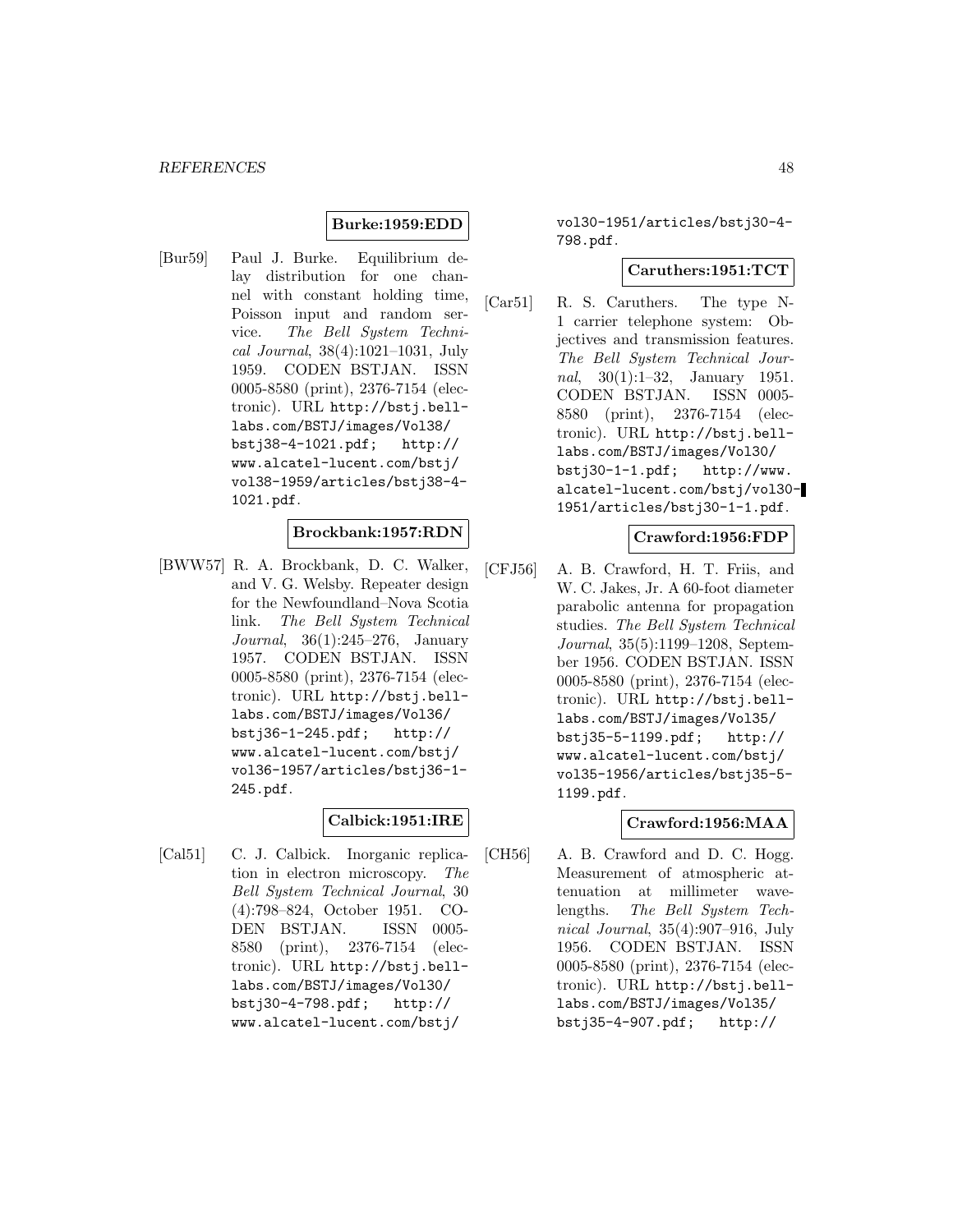www.alcatel-lucent.com/bstj/ vol35-1956/articles/bstj35-4- 907.pdf.

#### **Crawford:1959:STP**

[CHK59] A. B. Crawford, D. C. Hogg, and W. H. Kummer. Studies in tropospheric propagation beyond the horizon. The Bell System Technical Journal, 38(5):1067–1178, September 1959. CODEN BSTJAN. ISSN 0005-8580 (print), 2376-7154 (electronic). URL http://bstj.belllabs.com/BSTJ/images/Vol38/ bstj38-5-1067.pdf; http:// www.alcatel-lucent.com/bstj/ vol38-1959/articles/bstj38-5- 1067.pdf.

## **Chase:1954:TJD**

[CHS54] F. H. Chase, B. H. Hamilton, and D. H. Smith. Transistors and junction diodes in telephone power plants. The Bell System Technical Journal, 33(4):827–858, July 1954. CODEN BSTJAN. ISSN 0005-8580 (print), 2376-7154 (electronic). URL http://bstj.belllabs.com/BSTJ/images/Vol33/ bstj33-4-827.pdf; http:// www.alcatel-lucent.com/bstj/ vol33-1954/articles/bstj33-4- 827.pdf.

### **Crawford:1952:SFM**

[CJ52] A. B. Crawford and W. C. Jakes, Jr. Selective fading of microwaves. The Bell System Technical Journal, 31(1):68–90, January 1952. CO-DEN BSTJAN. ISSN 0005-8580 (print), 2376-7154 (electronic). URL http://bstj.bell-labs. com/BSTJ/images/Vol31/bstj311-68.pdf; http://www.alcatellucent.com/bstj/vol31-1952/ articles/bstj31-1-68.pdf.

### **Cook:1956:CH**

[CKQ56] J. S. Cook, R. Kompfner, and C. F. Quate. Coupled helices. The Bell System Technical Journal, 35(1):127–178, January 1956. CODEN BSTJAN. ISSN 0005- 8580 (print), 2376-7154 (electronic). URL http://bstj.belllabs.com/BSTJ/images/Vol35/ bstj35-1-127.pdf; http:// www.alcatel-lucent.com/bstj/ vol35-1956/articles/bstj35-1- 127.pdf.

### **Clogston:1951:RSE**

[Clo51] A. M. Clogston. Reduction of skin effect losses by the use of laminated conductors. The Bell System Technical Journal, 30(3):491–529, July 1951. CODEN BSTJAN. ISSN 0005-8580 (print), 2376-7154 (electronic). URL http://bstj.belllabs.com/BSTJ/images/Vol30/ bstj30-3-491.pdf; http:// www.alcatel-lucent.com/bstj/ vol30-1951/articles/bstj30-3- 491.pdf.

# **Clos:1953:SNB**

[Clo53] Charles Clos. A study of nonblocking switching networks. The Bell System Technical Journal, 32 (2):406–424, March 1953. CO-DEN BSTJAN. ISSN 0005- 8580 (print), 2376-7154 (electronic). URL http://bstj.belllabs.com/BSTJ/images/Vol32/ bstj32-2-406.pdf; http:// www.alcatel-lucent.com/bstj/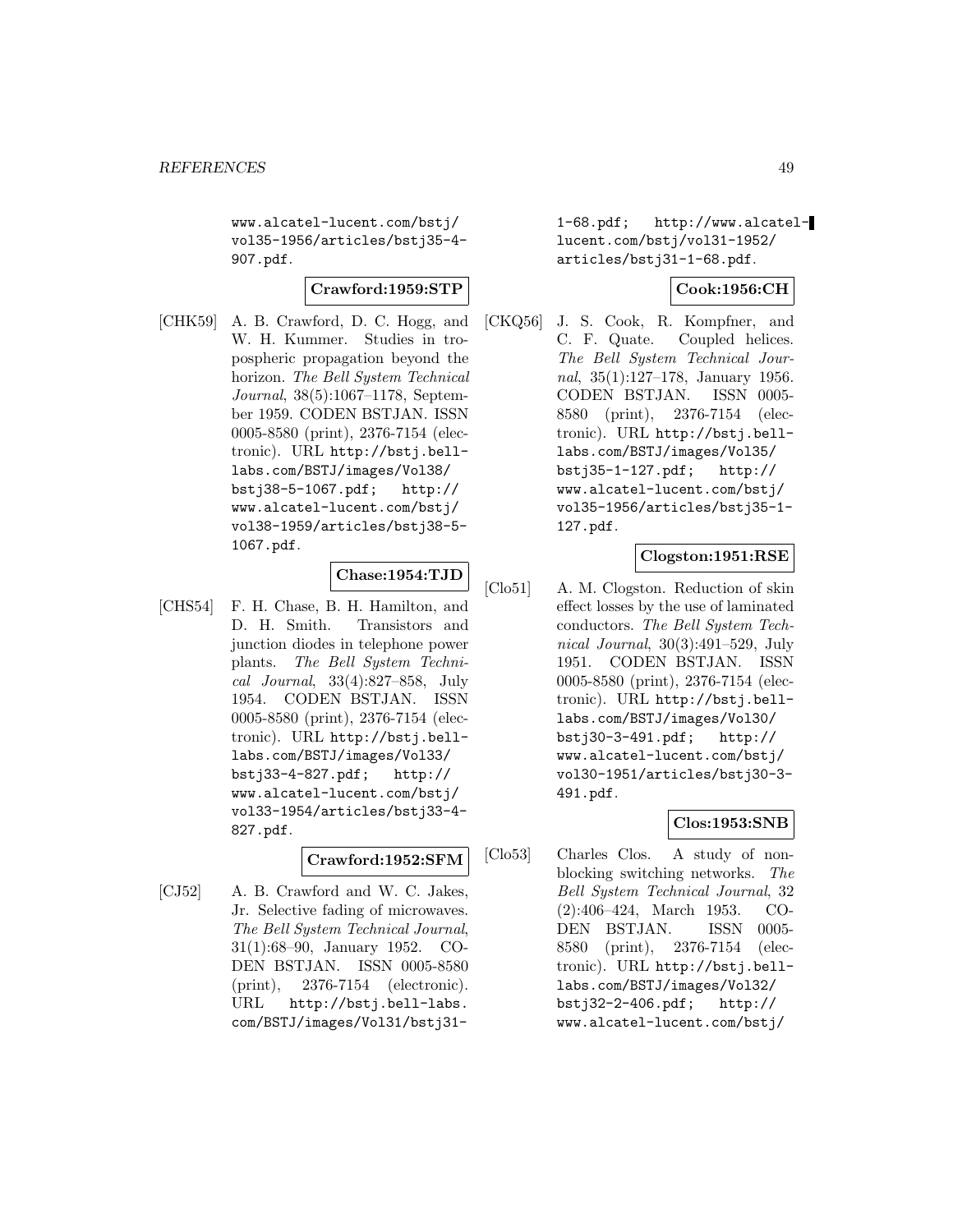vol32-1953/articles/bstj32-2- 406.pdf.

#### **Clogston:1955:RPF**

[Clo55] A. M. Clogston. Relaxation phenomena in ferrites. The Bell System Technical Journal, 34 (4):739–760, July 1955. CO-DEN BSTJAN. ISSN 0005- 8580 (print), 2376-7154 (electronic). URL http://bstj.belllabs.com/BSTJ/images/Vol34/ bstj34-4-739.pdf; http:// www.alcatel-lucent.com/bstj/ vol34-1955/articles/bstj34-4- 739.pdf.

### **Clark:1952:ASN**

[CO52] A. B. Clark and H. S. Osborne. Automatic switching for nationwide telephone service. The Bell System Technical Journal, 31(5): 823–831, September 1952. CO-DEN BSTJAN. ISSN 0005- 8580 (print), 2376-7154 (electronic). URL http://bstj.belllabs.com/BSTJ/images/Vol31/ bstj31-5-823.pdf; http:// www.alcatel-lucent.com/bstj/ vol31-1952/articles/bstj31-5- 823.pdf.

### **Colley:1953:EWPa**

[Col53a] Reginald H. Colley. The evaluation of wood preservatives: Part I — interpretation and correlation of the results of laboratory soil-block tests and outdoor test plot experience, with special reference to oil-type materials. The Bell System Technical Journal, 32(1):120–169, January 1953. CODEN BSTJAN. ISSN

0005-8580 (print), 2376-7154 (electronic). URL http://bstj.belllabs.com/BSTJ/images/Vol32/ bstj32-1-120.pdf; http:// www.alcatel-lucent.com/bstj/ vol32-1953/articles/bstj32-1- 120.pdf.

## **Colley:1953:EWPb**

[Col53b] Reginald H. Colley. The evaluation of wood preservatives: Part II. The Bell System Technical Journal, 32(2):425–505, March 1953. CODEN BSTJAN. ISSN 0005-8580 (print), 2376-7154 (electronic). URL http://bstj.belllabs.com/BSTJ/images/Vol32/ bstj32-2-425.pdf; http:// www.alcatel-lucent.com/bstj/ vol32-1953/articles/bstj32-2- 425.pdf.

### **Cook:1955:TVC**

[Coo55] J. S. Cook. Tapered velocity couplers. The Bell System Technical Journal, 34(4):807–822, July 1955. CODEN BSTJAN. ISSN 0005-8580 (print), 2376-7154 (electronic). URL http://bstj.belllabs.com/BSTJ/images/Vol34/ bstj34-4-807.pdf; http:// www.alcatel-lucent.com/bstj/ vol34-1955/articles/bstj34-4- 807.pdf.

# **Curtis:1957:IID**

[CR57] H. E. Curtis and S. O. Rice. Interchannel interference due to klystron pulling. The Bell System Technical Journal, 36(3):645–652, May 1957. CODEN BSTJAN. ISSN 0005-8580 (print), 2376-7154 (electronic). URL http://bstj.bell-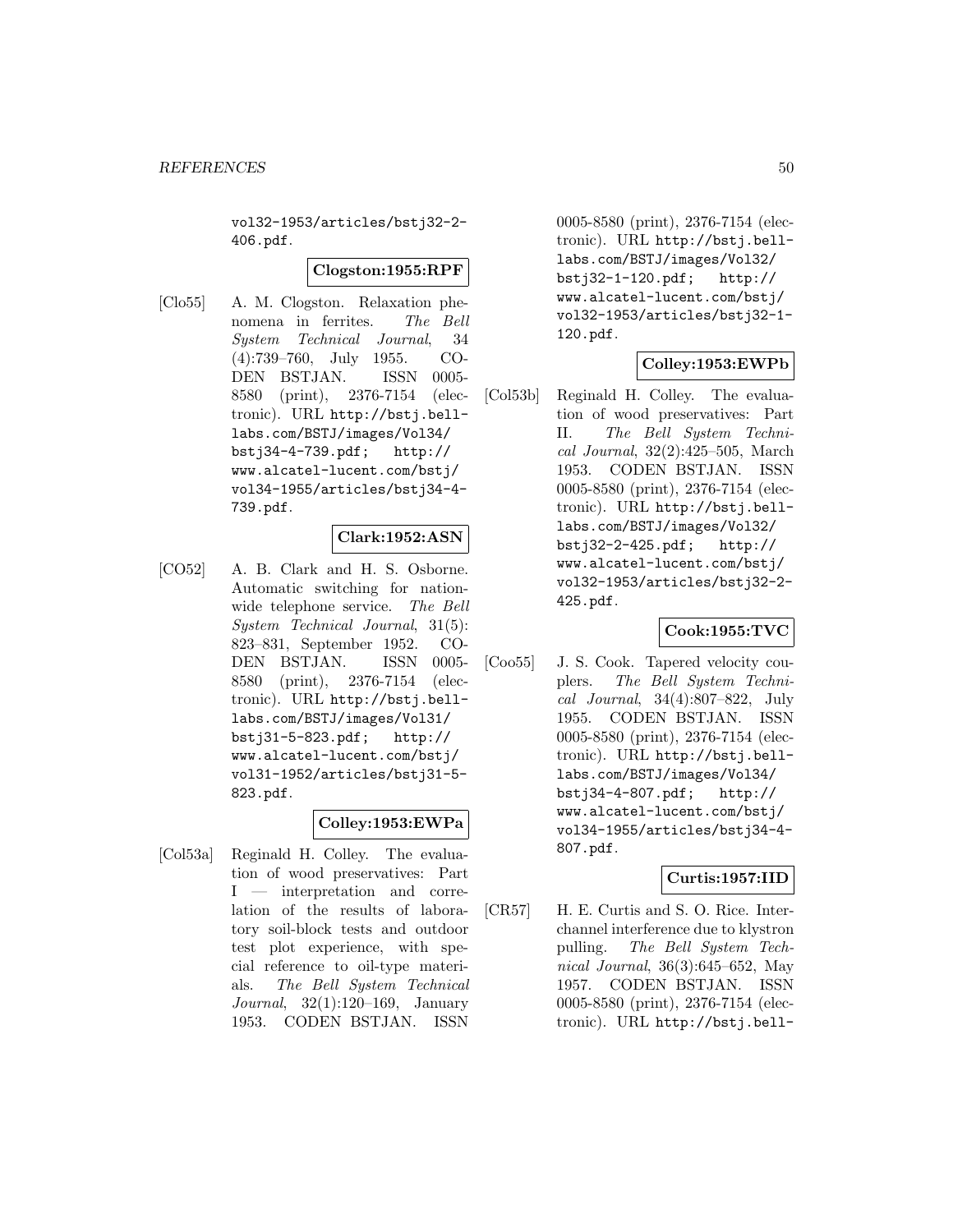labs.com/BSTJ/images/Vol36/ bstj36-3-645.pdf; http:// www.alcatel-lucent.com/bstj/ vol36-1957/articles/bstj36-3- 645.pdf.

### **Coolidge:1959:ART**

[CR59] O. H. Coolidge and G. C. Reier. An appraisal of received telephone speech volume. The Bell System Technical Journal, 38 (3):877–897, May 1959. CO-DEN BSTJAN. ISSN 0005- 8580 (print), 2376-7154 (electronic). URL http://bstj.belllabs.com/BSTJ/images/Vol38/ bstj38-3-877.pdf; http:// www.alcatel-lucent.com/bstj/ vol38-1959/articles/bstj38-3- 877.pdf.

### **Cole:1956:AMT**

[CS56] C. C. Cole and H. R. Shillington. Automatic machine for testing capacitors and resistancecapacitance networks. The Bell System Technical Journal, 35(5): 1179–1198, September 1956. CO-DEN BSTJAN. ISSN 0005- 8580 (print), 2376-7154 (electronic). URL http://bstj.belllabs.com/BSTJ/images/Vol35/ bstj35-5-1179.pdf; http:// www.alcatel-lucent.com/bstj/ vol35-1956/articles/bstj35-5- 1179.pdf.

### **Cutler:1956:NPS**

[Cut56] C. C. Cutler. The nature of power saturation in traveling wave tubes. The Bell System Technical Journal, 35(4):841–876, July 1956. CODEN BSTJAN. ISSN

0005-8580 (print), 2376-7154 (electronic). URL http://bstj.belllabs.com/BSTJ/images/Vol35/ bstj35-4-841.pdf; http:// www.alcatel-lucent.com/bstj/ vol35-1956/articles/bstj35-4- 841.pdf.

# **Clos:1952:DHT**

[CW52] Charles Clos and Roger I. Wilkinson. Dialing habits of telephone customers. The Bell System Technical Journal, 31(1): 32–67, January 1952. CO-DEN BSTJAN. ISSN 0005-8580 (print), 2376-7154 (electronic). URL http://bstj.bell-labs. com/BSTJ/images/Vol31/bstj31- 1-32.pdf; http://www.alcatellucent.com/bstj/vol31-1952/ articles/bstj31-1-32.pdf.

### **Darlington:1950:RCP**

[Dar50] Sidney Darlington. Realization of a constant phase difference. The Bell System Technical Journal, 29 (1):94–104, January 1950. CO-DEN BSTJAN. ISSN 0005-8580 (print), 2376-7154 (electronic). URL http://bstj.bell-labs. com/BSTJ/images/Vol29/bstj29- 1-94.pdf; http://www.alcatellucent.com/bstj/vol29-1950/ articles/bstj29-1-94.pdf.

### **Darlington:1951:PAM**

[Dar51a] Sidney Darlington. The potential analogue method of network synthesis. The Bell System Technical Journal, 30(2):315–365, April 1951. CODEN BSTJAN. ISSN 0005-8580 (print), 2376-7154 (electronic). URL http://bstj.bell-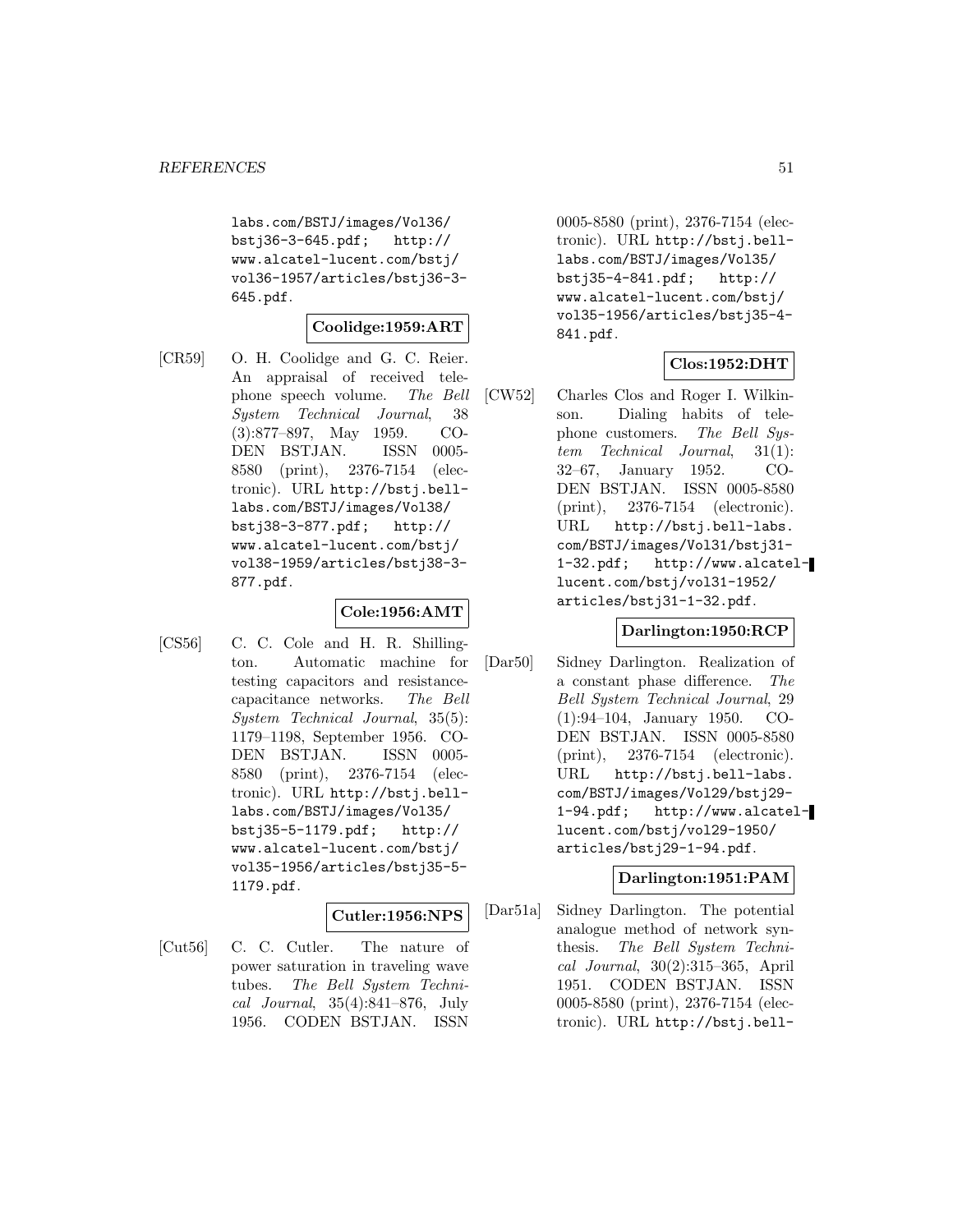labs.com/BSTJ/images/Vol30/ bstj30-2-315.pdf; http:// www.alcatel-lucent.com/bstj/ vol30-1951/articles/bstj30-2- 315.pdf.

#### **Darrow:1951:SWC**

[Dar51b] Karl K. Darrow. The scientific work of C. J. Davisson. The Bell System Technical Journal, 30 (4):786–797, October 1951. CO-DEN BSTJAN. ISSN 0005- 8580 (print), 2376-7154 (electronic). URL http://bstj.belllabs.com/BSTJ/images/Vol30/ bstj30-4-786.pdf; http:// www.alcatel-lucent.com/bstj/ vol30-1951/articles/bstj30-4- 786.pdf.

### **Darlington:1952:NSU**

[Dar52] Sidney Darlington. Network synthesis using Tchebycheff polynomial series. The Bell System Technical Journal, 31(4):613–665, July 1952. CODEN BSTJAN. ISSN 0005-8580 (print), 2376-7154 (electronic). URL http://bstj.belllabs.com/BSTJ/images/Vol31/ bstj31-4-613.pdf; http:// www.alcatel-lucent.com/bstj/ vol31-1952/articles/bstj31-4- 613.pdf.

### **Darrow:1953:MRPa**

[Dar53a] Karl K. Darrow. Magnetic resonance: Part  $I$  — nuclear magnetic resonance. The Bell System Technical Journal, 32(1): 74–99, January 1953. CO-DEN BSTJAN. ISSN 0005-8580 (print), 2376-7154 (electronic). URL http://bstj.bell-labs.

com/BSTJ/images/Vol32/bstj32- 1-74.pdf; http://www.alcatellucent.com/bstj/vol32-1953/ articles/bstj32-1-74.pdf.

### **Darrow:1953:MRPb**

[Dar53b] Karl K. Darrow. Magnetic resonance: Part II — magnetic resonance of electrons. The Bell System Technical Journal, 32(2): 384–405, March 1953. CO-DEN BSTJAN. ISSN 0005- 8580 (print), 2376-7154 (electronic). URL http://bstj.belllabs.com/BSTJ/images/Vol32/ bstj32-2-384.pdf; http:// www.alcatel-lucent.com/bstj/ vol32-1953/articles/bstj32-2- 384.pdf.

### **Darlington:1958:LLS**

[Dar58] Sidney Darlington. Linear leastsquares smoothing and prediction, with applications. The Bell System Technical Journal, 37 (5):1221–1294, September 1958. CODEN BSTJAN. ISSN 0005- 8580 (print), 2376-7154 (electronic). URL http://bstj.belllabs.com/BSTJ/images/Vol37/ bstj37-5-1221.pdf; http:// www.alcatel-lucent.com/bstj/ vol37-1958/articles/bstj37-5- 1221.pdf.

### **Dawson:1957:EDP**

[Daw57] R. W. Dawson. An experimental dual polarization antenna feed for three radio relay bands. The Bell System Technical Journal, 36(2):391–408, March 1957. CODEN BSTJAN. ISSN 0005- 8580 (print), 2376-7154 (elec-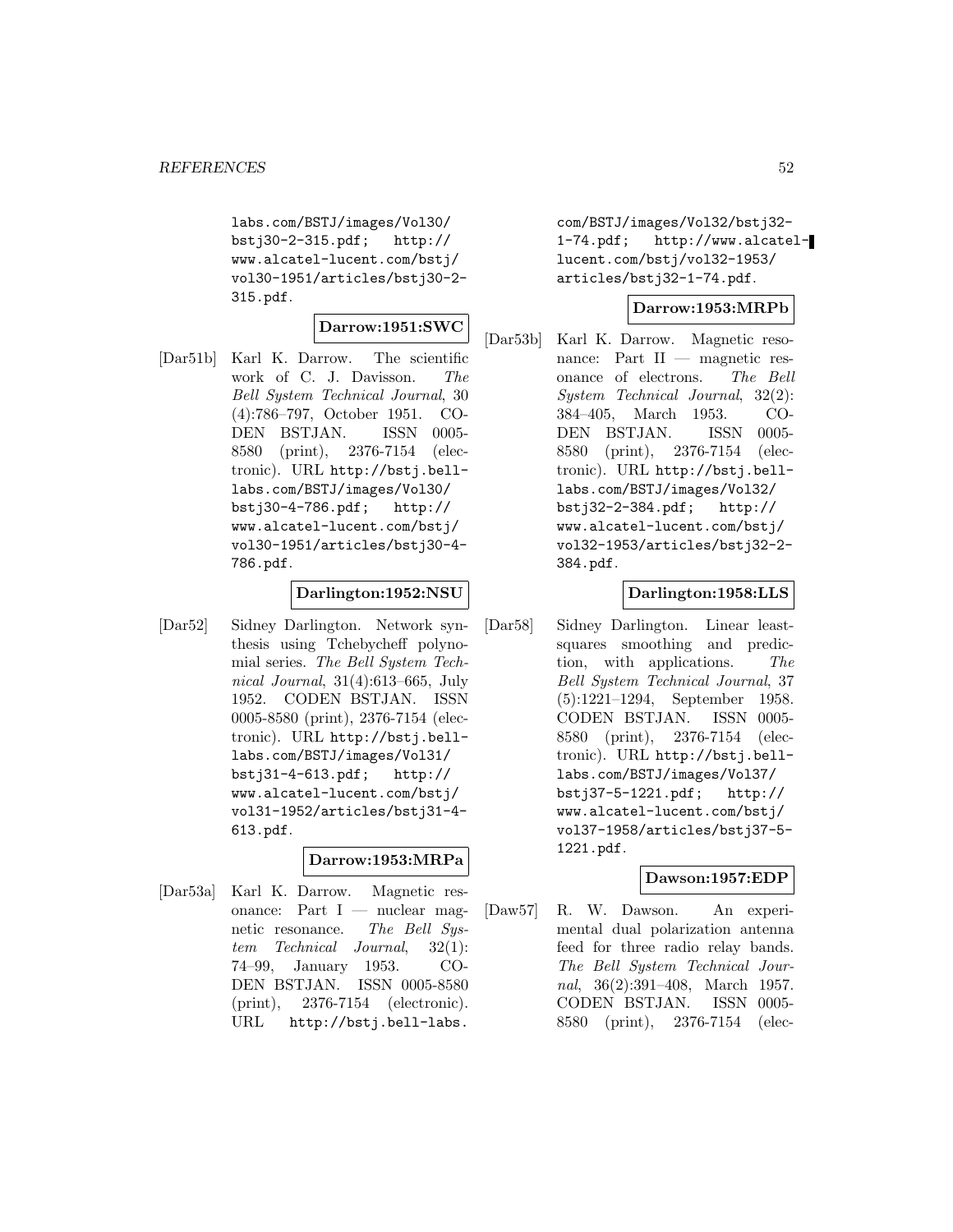tronic). URL http://bstj.belllabs.com/BSTJ/images/Vol36/ bstj36-2-391.pdf; http:// www.alcatel-lucent.com/bstj/ vol36-1957/articles/bstj36-2- 391.pdf.

### **Davis:1954:ERT**

[DB54] T. E. Davis and A. L. Blaha. Electronic relay transfer. The Bell System Technical Journal, 33(4):925–938, July 1954. CO-DEN BSTJAN. ISSN 0005- 8580 (print), 2376-7154 (electronic). URL http://bstj.belllabs.com/BSTJ/images/Vol33/ bstj33-4-925.pdf; http:// www.alcatel-lucent.com/bstj/ vol33-1954/articles/bstj33-4- 925.pdf.

### **DeLange:1952:PSM**

[De 52] O. E. De Lange. Propagation studies at microwave frequencies by means of very short pulses. The Bell System Technical Journal, 31 (1):91–103, January 1952. CO-DEN BSTJAN. ISSN 0005-8580 (print), 2376-7154 (electronic). URL http://bstj.bell-labs. com/BSTJ/images/Vol31/bstj31- 1-91.pdf; http://www.alcatellucent.com/bstj/vol31-1952/ articles/bstj31-1-91.pdf.

### **DeLange:1958:THS**

[De 58] O. E. De Lange. The timing of high-speed regenerative repeaters. The Bell System Technical Journal, 37(6):1455–1486, November 1958. CODEN BSTJAN. ISSN 0005-8580 (print), 2376-7154 (electronic). URL http://bstj.belllabs.com/BSTJ/images/Vol37/ bstj37-6-1455.pdf; http:// www.alcatel-lucent.com/bstj/ vol37-1958/articles/bstj37-6- 1455.pdf.

### **DeLange:1956:ERB**

[DeL56] O. E. DeLange. Experiments on the regeneration of binary microwave pulses. The Bell System Technical Journal, 35(1): 67–90, January 1956. CO-DEN BSTJAN. ISSN 0005-8580 (print), 2376-7154 (electronic). URL http://bstj.bell-labs. com/BSTJ/images/Vol35/bstj35- 1-67.pdf; http://www.alcatellucent.com/bstj/vol35-1956/ articles/bstj35-1-67.pdf.

# **Desoer:1957:NCP**

[Des57] C. A. Desoer. A network containing a periodically operated switch solved by successive approximations. The Bell System Technical Journal, 36(6):1403–1428, November 1957. CODEN BSTJAN. ISSN 0005-8580 (print), 2376-7154 (electronic). URL http://bstj.belllabs.com/BSTJ/images/Vol36/ bstj36-6-1403.pdf; http:// www.alcatel-lucent.com/bstj/ vol36-1957/articles/bstj36-6- 1403.pdf.

### **Doba:1955:NLV**

[DK55] Stephen Doba, Jr. and A. Robert Kolding. A new local video transmission system. The Bell System Technical Journal, 34 (4):677–712, July 1955. CO-DEN BSTJAN. ISSN 0005- 8580 (print), 2376-7154 (elec-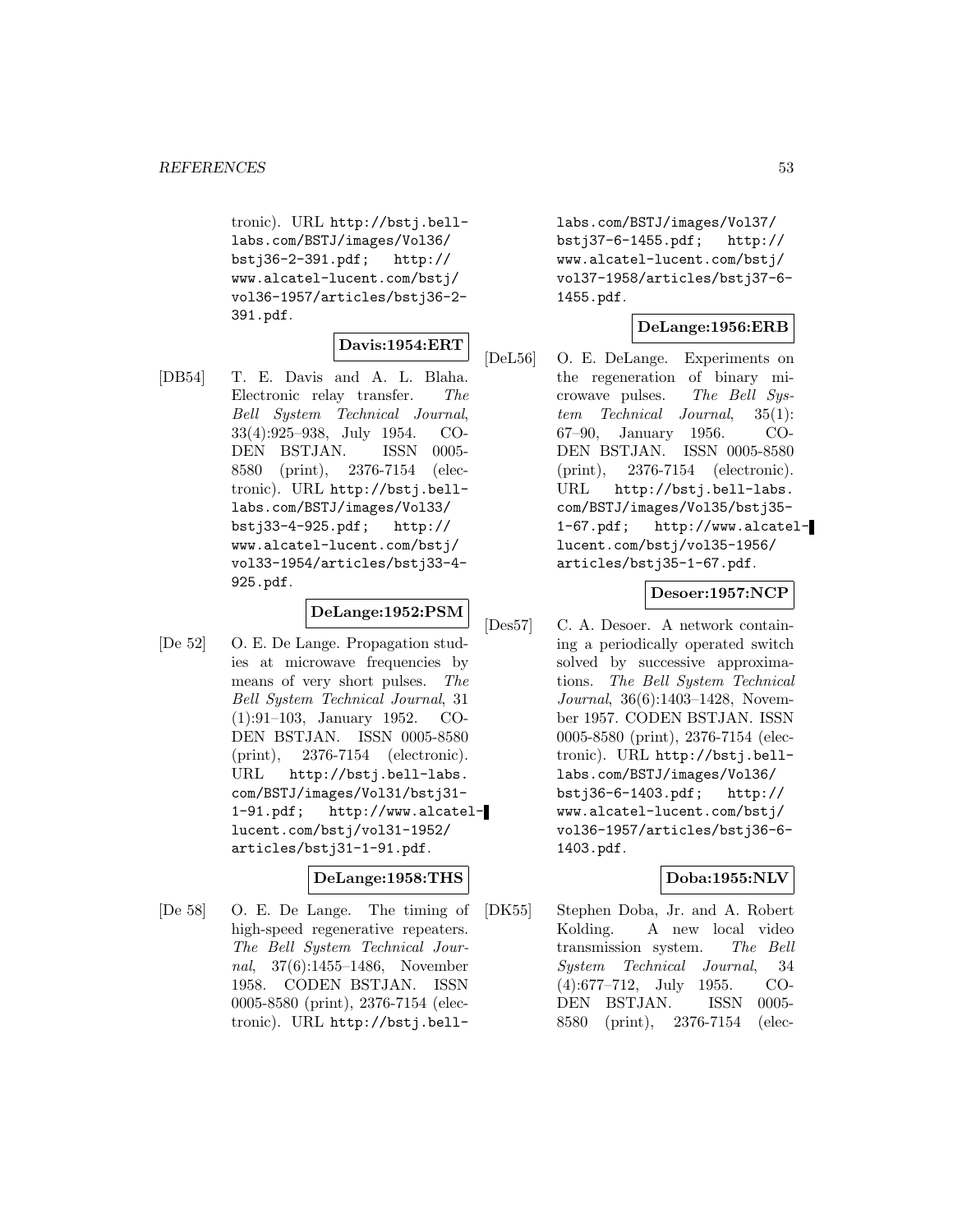tronic). URL http://bstj.belllabs.com/BSTJ/images/Vol34/ bstj34-4-677.pdf; http:// www.alcatel-lucent.com/bstj/ vol34-1955/articles/bstj34-4- 677.pdf.

#### **Dodge:1953:LCS**

[DKK53] H. F. Dodge, B. J. Kinsburg, and M. K. Kruger. The L3 coaxial system: Quality control requirements. The Bell System Technical Journal, 32(4):943–967, July 1953. CODEN BSTJAN. ISSN 0005-8580 (print), 2376-7154 (electronic). URL http://bstj.belllabs.com/BSTJ/images/Vol32/ bstj32-4-943.pdf; http:// www.alcatel-lucent.com/bstj/ vol32-1953/articles/bstj32-4- 943.pdf.

### **DeLange:1958:ETR**

[DP58] O. E. De Lange and M. Pustelnyk. Experiments on the timing of regenerative repeaters. The Bell System Technical Journal, 37(6):1487–1500, November 1958. CODEN BSTJAN. ISSN 0005- 8580 (print), 2376-7154 (electronic). URL http://bstj.belllabs.com/BSTJ/images/Vol37/ bstj37-6-1487.pdf; http:// www.alcatel-lucent.com/bstj/ vol37-1958/articles/bstj37-6- 1487.pdf.

### **Dacey:1955:FET**

[DR55] G. C. Dacey and I. M. Ross. The field effect transistor. The Bell System Technical Journal, 34(6):1149–1189, November 1955. CODEN BSTJAN. ISSN 00058580 (print), 2376-7154 (electronic). URL http://bstj.belllabs.com/BSTJ/images/Vol34/ bstj34-6-1149.pdf; http:// www.alcatel-lucent.com/bstj/ vol34-1955/articles/bstj34-6- 1149.pdf.

# **Danielson:1956:DAB**

[DRS56] W. E. Danielson, J. L. Rosenfeld, and J. A. Saloom. A detailed analysis of beam formation with electron guns of the Pierce type. The Bell System Technical Journal, 35(2):375–420, March 1956. CODEN BSTJAN. ISSN 0005-8580 (print), 2376-7154 (electronic). URL http://bstj.belllabs.com/BSTJ/images/Vol35/ bstj35-2-375.pdf; http:// www.alcatel-lucent.com/bstj/ vol35-1956/articles/bstj35-2- 375.pdf.

### **DeGrasse:1959:TLS**

[DSDS59] R. W. DeGrasse, E. O. Schulz-DuBois, and H. E. D. Scovil. The three-level solid state travelingwave maser. The Bell System Technical Journal, 38(2): 305–334, March 1959. CO-DEN BSTJAN. ISSN 0005- 8580 (print), 2376-7154 (electronic). URL http://bstj.belllabs.com/BSTJ/images/Vol38/ bstj38-2-305.pdf; http:// www.alcatel-lucent.com/bstj/ vol38-1959/articles/bstj38-2- 305.pdf.

### **Early:1953:DTJ**

[Ear53] J. M. Early. Design theory of junction transistors. The Bell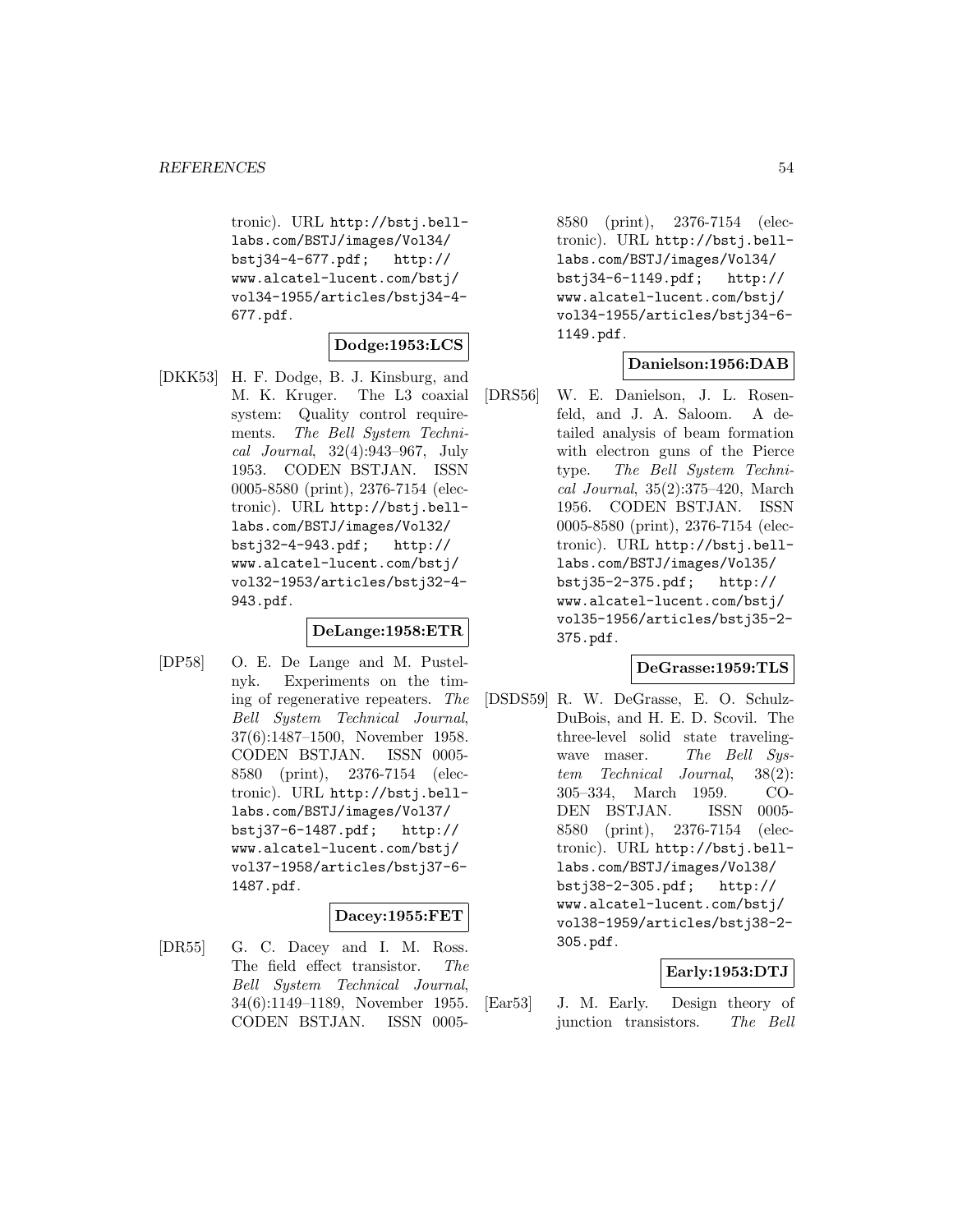System Technical Journal, 32(6): 1271–1312, November 1953. CO-DEN BSTJAN. ISSN 0005- 8580 (print), 2376-7154 (electronic). URL http://bstj.belllabs.com/BSTJ/images/Vol32/ bstj32-6-1271.pdf; http:// www.alcatel-lucent.com/bstj/ vol32-1953/articles/bstj32-6- 1271.pdf.

# **Early:1954:PPP**

[Ear54] J. M. Early. P-N-I-P and N-P-I-N junction transistor triodes. The Bell System Technical Journal, 33(3):517–533, May 1954. CODEN BSTJAN. ISSN 0005- 8580 (print), 2376-7154 (electronic). URL http://bstj.belllabs.com/BSTJ/images/Vol33/ bstj33-3-517.pdf; http:// www.alcatel-lucent.com/bstj/ vol33-1954/articles/bstj33-3- 517.pdf.

# **Earle:1955:NMT**

[Ear55] Norman E. Earle. New manufacturing techniques for precision transformers for the L3 coaxial carrier system. The Bell System Technical Journal, 34(2):291–307, March 1955. CODEN BSTJAN. ISSN 0005-8580 (print), 2376-7154 (electronic). URL http://bstj.belllabs.com/BSTJ/images/Vol34/ bstj34-2-291.pdf; http:// www.alcatel-lucent.com/bstj/ vol34-1955/articles/bstj34-2- 291.pdf.

### **Edwards:1956:FCM**

[Edw56] C. F. Edwards. Frequency conversion by means of a nonlinear admittance. The Bell System Technical Journal, 35(6):1403–1416, November 1956. CODEN BSTJAN. ISSN 0005-8580 (print), 2376-7154 (electronic). URL http://bstj.belllabs.com/BSTJ/images/Vol35/ bstj35-6-1403.pdf; http:// www.alcatel-lucent.com/bstj/ vol35-1956/articles/bstj35-6- 1403.pdf.

#### **Elmendorf:1953:LCS**

[EEKG53] C. H. Elmendorf, R. D. Ehrbar, R. H. Klie, and A. J. Grossman. The L3 coaxial system: System design. The Bell System Technical Journal, 32(4):781–832, July 1953. CODEN BSTJAN. ISSN 0005-8580 (print), 2376-7154 (electronic). URL http://bstj.belllabs.com/BSTJ/images/Vol32/ bstj32-4-781.pdf; http:// www.alcatel-lucent.com/bstj/ vol32-1953/articles/bstj32-4- 781.pdf.

### **Eggleston:1950:CCL**

[Egg50] Richard C. Eggleston. Conversion of concentrated loads on wood crossarms to loads distributed at each pin position. The Bell System Technical Journal, 29(1): 105–116, January 1950. CO-DEN BSTJAN. ISSN 0005- 8580 (print), 2376-7154 (electronic). URL http://bstj.belllabs.com/BSTJ/images/Vol29/ bstj29-1-105.pdf; http:// www.alcatel-lucent.com/bstj/ vol29-1950/articles/bstj29-1- 105.pdf.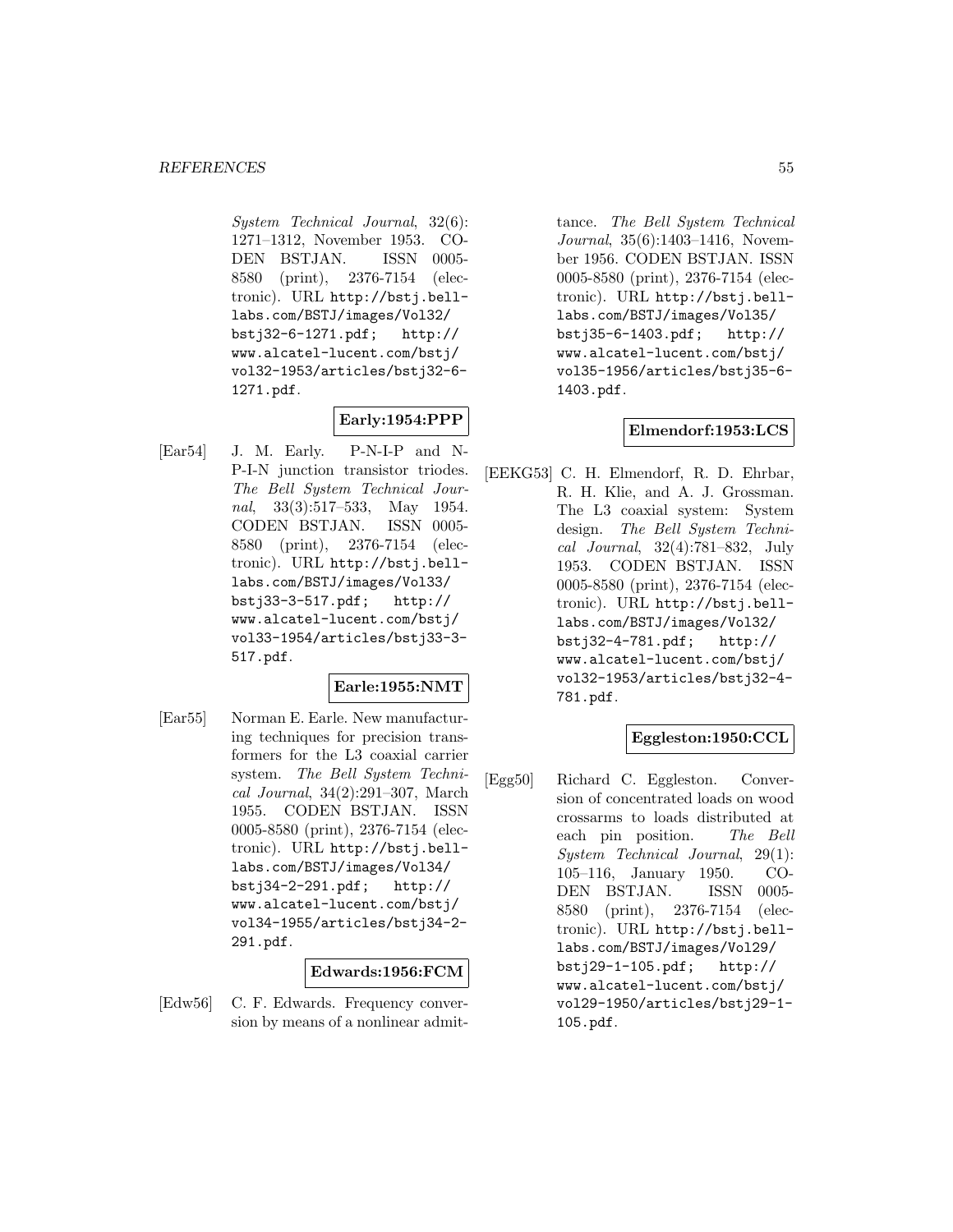### **Elmendorf:1957:OIE**

[EH57] C. H. Elmendorf and Bruce C. Heezen. Oceanographic information for engineering submarine cable systems. The Bell System Technical Journal, 36(5): 1047–1093, September 1957. CO-DEN BSTJAN. ISSN 0005- 8580 (print), 2376-7154 (electronic). URL http://bstj.belllabs.com/BSTJ/images/Vol36/ bstj36-5-1047.pdf; http:// www.alcatel-lucent.com/bstj/ vol36-1957/articles/bstj36-5- 1047.pdf.

### **Ellwood:1955:MTP**

[Ell55] W. B. Ellwood. The measurement of the transient power and energy dissipated in closing switch contacts. The Bell System Technical Journal, 34(6):1191–1223, November 1955. CODEN BSTJAN. ISSN 0005-8580 (print), 2376-7154 (electronic). URL http://bstj.belllabs.com/BSTJ/images/Vol34/ bstj34-6-1191.pdf; http:// www.alcatel-lucent.com/bstj/ vol34-1955/articles/bstj34-6- 1191.pdf.

### **Elliott:1959:ESW**

[Ell59] S. J. Elliott. Evaluation of solderless wrapped connections for central office use. The Bell System Technical Journal, 38(4): 1033–1059, July 1959. CO-DEN BSTJAN. ISSN 0005- 8580 (print), 2376-7154 (electronic). URL http://bstj.belllabs.com/BSTJ/images/Vol38/ bstj38-4-1033.pdf; http:// www.alcatel-lucent.com/bstj/

vol38-1959/articles/bstj38-4- 1033.pdf.

### **Edwards:1952:TCS**

[EM52] Paul G. Edwards and L. R. Montfort. The type-O carrier system. The Bell System Technical Journal, 31(4):688–723, July 1952. CODEN BSTJAN. ISSN 0005-8580 (print), 2376-7154 (electronic). URL http://bstj.belllabs.com/BSTJ/images/Vol31/ bstj31-4-688.pdf; http:// www.alcatel-lucent.com/bstj/ vol31-1952/articles/bstj31-4- 688.pdf.

### **Ebers:1955:DAJ**

[EM55] J. J. Ebers and S. L. Miller. Design of alloyed junction germanium transistors for high-speed switching. The Bell System Technical Journal, 34(4):761–781, July 1955. CODEN BSTJAN. ISSN 0005-8580 (print), 2376-7154 (electronic). URL http://bstj.belllabs.com/BSTJ/images/Vol34/ bstj34-4-761.pdf; http:// www.alcatel-lucent.com/bstj/ vol34-1955/articles/bstj34-4- 761.pdf.

### **Eppler:1954:TMC**

[Epp54] W. T. Eppler. Thickness measurement and control in the manufacture of polyethylene cable sheath. The Bell System Technical Journal, 33(3):559–577, May 1954. CODEN BSTJAN. ISSN 0005-8580 (print), 2376-7154 (electronic). URL http://bstj.belllabs.com/BSTJ/images/Vol33/ bstj33-3-559.pdf; http://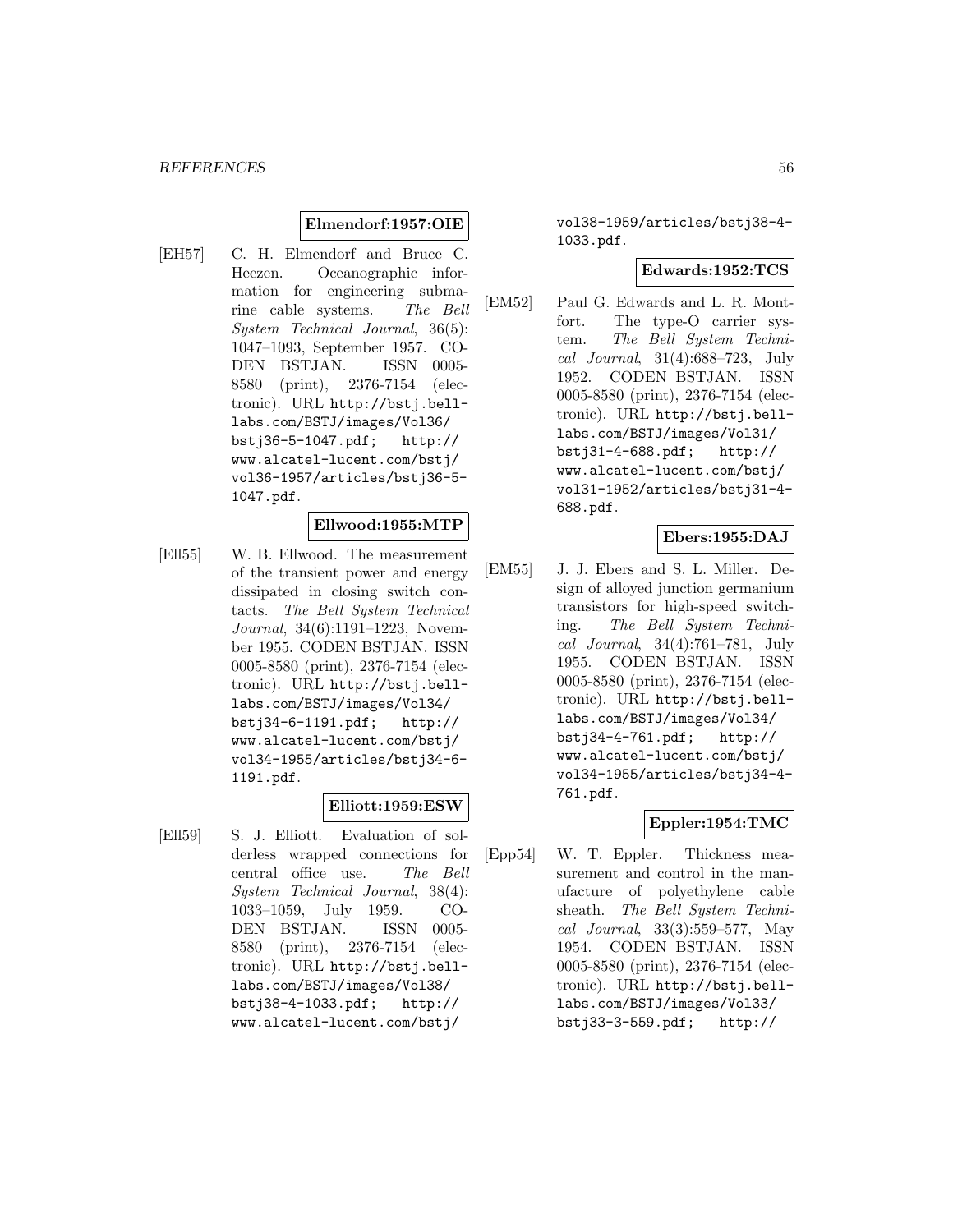www.alcatel-lucent.com/bstj/ vol33-1954/articles/bstj33-3- 559.pdf.

### **Evans:1958:OTA**

[Eva58] David H. Evans. Optimum tolerance assignment to yield minimum manufacturing cost. The Bell System Technical Journal, 37 (2):461–484, March 1958. CO-DEN BSTJAN. ISSN 0005- 8580 (print), 2376-7154 (electronic). URL http://bstj.belllabs.com/BSTJ/images/Vol37/ bstj37-2-461.pdf; http:// www.alcatel-lucent.com/bstj/ vol37-1958/articles/bstj37-2- 461.pdf.

### **Friis:1957:RTP**

[FCH57] H. T. Friis, A. B. Crawford, and D. C. Hogg. A reflection theory for propagation beyond the horizon. The Bell System Technical Journal, 36(3):627–644, May 1957. CODEN BSTJAN. ISSN 0005-8580 (print), 2376-7154 (electronic). URL http://bstj.belllabs.com/BSTJ/images/Vol36/ bstj36-3-627.pdf; http:// www.alcatel-lucent.com/bstj/ vol36-1957/articles/bstj36-3- 627.pdf.

# **Feher:1957:SCM**

[Feh57] G. Feher. Sensitivity considerations in microwave paramagnetic resonance absorption techniques. The Bell System Technical Journal, 36(2):449–484, March 1957. CODEN BSTJAN. ISSN 0005-8580 (print), 2376-7154 (electronic). URL http://bstj.belllabs.com/BSTJ/images/Vol36/ bstj36-2-449.pdf; http:// www.alcatel-lucent.com/bstj/ vol36-1957/articles/bstj36-2- 449.pdf.

### **Feiner:1958:HSL**

[FG58] A. Feiner and L. F. Goeller, Jr. A high-speed line scanner for use in an electronic switching system. The Bell System Technical Journal, 37(6):1383–1403, November 1958. CODEN BSTJAN. ISSN 0005-8580 (print), 2376-7154 (electronic). URL http://bstj.belllabs.com/BSTJ/images/Vol37/ bstj37-6-1383.pdf; http:// www.alcatel-lucent.com/bstj/ vol37-1958/articles/bstj37-6- 1383.pdf.

### **Frost:1953:TMT**

[FKR53] G. R. Frost, William Keister, and Alistair E. Ritchie. A throwdown machine for telephone traffic studies. The Bell System Technical Journal, 32(2):292–359, March 1953. CODEN BSTJAN. ISSN 0005-8580 (print), 2376-7154 (electronic). URL http://bstj.belllabs.com/BSTJ/images/Vol32/ bstj32-2-292.pdf; http:// www.alcatel-lucent.com/bstj/ vol32-1953/articles/bstj32-2- 292.pdf.

### **Felder:1956:ITN**

[FL56] H. H. Felder and E. N. Little. Intertoll trunk net loss maintenance under operator distance and direct distance dialing. The Bell System Technical Journal, 35(4):955–972, July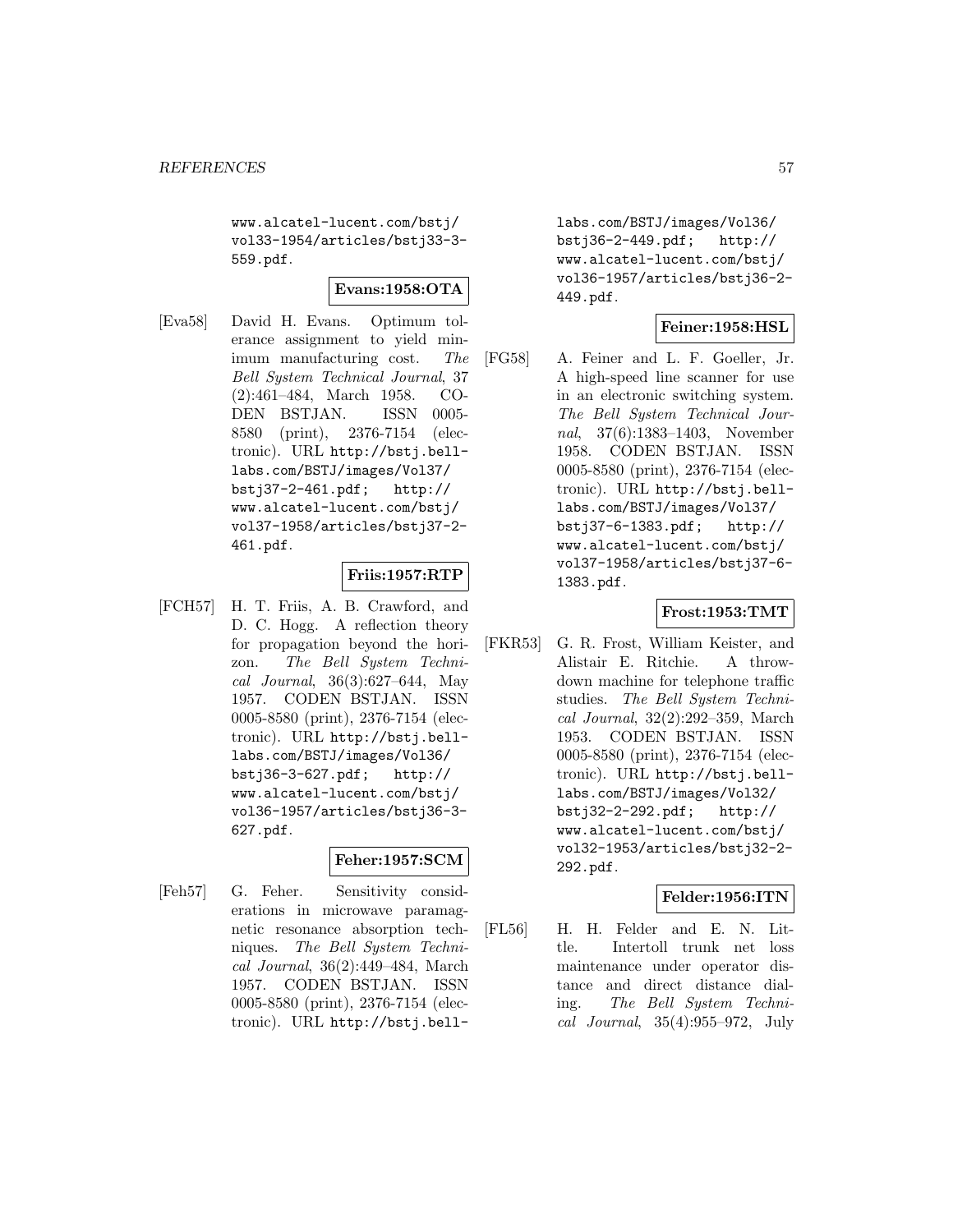1956. CODEN BSTJAN. ISSN 0005-8580 (print), 2376-7154 (electronic). URL http://bstj.belllabs.com/BSTJ/images/Vol35/ bstj35-4-955.pdf; http:// www.alcatel-lucent.com/bstj/ vol35-1956/articles/bstj35-4- 955.pdf.

### **Forster:1956:EST**

[FM56] J. H. Forster and L. E. Miller. The effect of surface treatments on point-contact transistor characteristics. The Bell System Technical Journal, 35(4):767–811, July 1956. CODEN BSTJAN. ISSN 0005-8580 (print), 2376-7154 (electronic). URL http://bstj.belllabs.com/BSTJ/images/Vol35/ bstj35-4-767.pdf; http:// www.alcatel-lucent.com/bstj/ vol35-1956/articles/bstj35-4- 767.pdf. See erratum [Ano57m].

# **Fox:1955:BAF**

[FMW55] A. G. Fox, S. E. Miller, and M. T. Weiss. Behavior and applications of ferrites in the microwave region. The Bell System Technical Journal,  $34(1):5-103$ , January 1955. CODEN BSTJAN. ISSN 0005-8580 (print), 2376-7154 (electronic). URL http://bstj.belllabs.com/BSTJ/images/Vol34/ bstj34-1-5.pdf; http://www. alcatel-lucent.com/bstj/vol34- 1955/articles/bstj34-1-5.pdf.

#### **Fox:1955:WCW**

[Fox55] A. G. Fox. Wave coupling by warped normal modes. The Bell System Technical Journal, 34(4):823–852, July 1955. CO-

DEN BSTJAN. ISSN 0005- 8580 (print), 2376-7154 (electronic). URL http://bstj.belllabs.com/BSTJ/images/Vol34/ bstj34-4-823.pdf; http:// www.alcatel-lucent.com/bstj/ vol34-1955/articles/bstj34-4- 823.pdf.

### **Felder:1956:ATT**

[FPS56] H. H. Felder, A. J. Pascarella, and H. F. Shoffstall. Automatic testing of transmission and operational functions of intertoll trunks. The Bell System Technical Journal, 35(4):927–954, July 1956. CODEN BSTJAN. ISSN 0005-8580 (print), 2376-7154 (electronic). URL http://bstj.belllabs.com/BSTJ/images/Vol35/ bstj35-4-927.pdf; http:// www.alcatel-lucent.com/bstj/ vol35-1956/articles/bstj35-4- 927.pdf.

### **Feldman:1958:ABD**

[FR58] T. Feldman and J. W. Rieke. Application of breakdown devices to large multistage switching networks. The Bell System Technical Journal, 37(6):1421–1453, November 1958. CODEN BSTJAN. ISSN 0005-8580 (print), 2376-7154 (electronic). URL http://bstj.belllabs.com/BSTJ/images/Vol37/ bstj37-6-1421.pdf; http:// www.alcatel-lucent.com/bstj/ vol37-1958/articles/bstj37-6- 1421.pdf.

### **Freimanis:1958:SDE**

[Fre58] L. Freimanis. A signal distributor for electronic switching sys-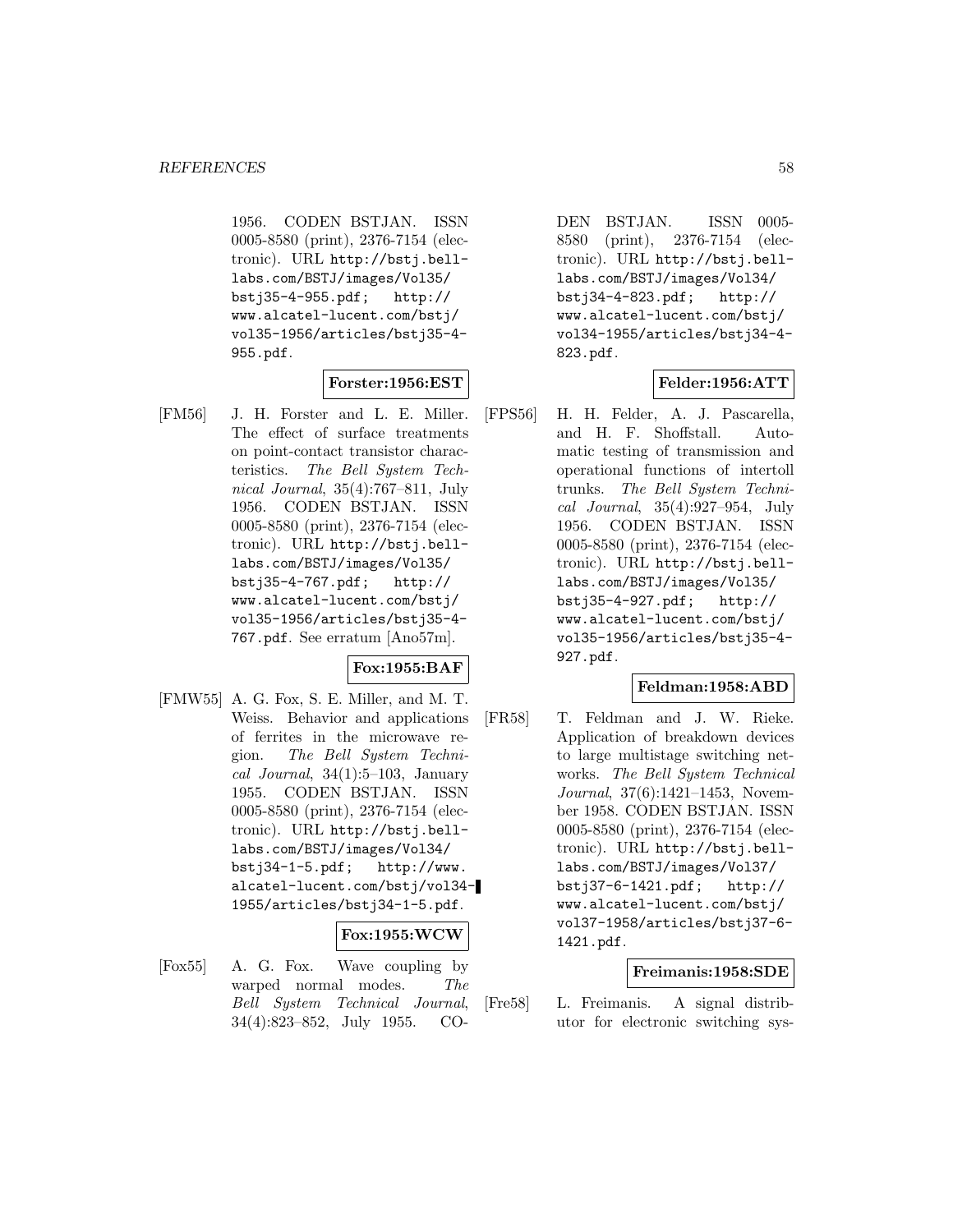tems. The Bell System Technical Journal, 37(6):1405–1419, November 1958. CODEN BSTJAN. ISSN 0005-8580 (print), 2376-7154 (electronic). URL http://bstj.belllabs.com/BSTJ/images/Vol37/ bstj37-6-1405.pdf; http:// www.alcatel-lucent.com/bstj/ vol37-1958/articles/bstj37-6- 1405.pdf.

# **Fry:1952:IDF**

[Fry52] J. R. Fry. Important design factors influencing reliability of relays. The Bell System Technical Journal, 31(5):976–998, September 1952. CODEN BSTJAN. ISSN 0005-8580 (print), 2376-7154 (electronic). URL http://bstj.belllabs.com/BSTJ/images/Vol31/ bstj31-5-976.pdf; http:// www.alcatel-lucent.com/bstj/ vol31-1952/articles/bstj31-5- 976.pdf.

# **Fuchs:1959:WBD**

[Fuc59] F. J. Fuchs, Jr. Waveguide bending design analysis: Theory of bending and formulae for determination of wall thicknesses. The Bell System Technical Journal, 38(6):1457–1484, November 1959. CODEN BSTJAN. ISSN 0005-8580 (print), 2376-7154 (electronic). URL http://bstj.belllabs.com/BSTJ/images/Vol38/ bstj38-6-1457.pdf; http:// www.alcatel-lucent.com/bstj/ vol38-1959/articles/bstj38-6- 1457.pdf.

### **Ford:1951:DET**

[FW51] G. T. Ford and E. J. Walsh. The

development of electron tubes for a new coaxial transmission system. The Bell System Technical Journal, 30(4):1103–1128, October 1951. CODEN BSTJAN. ISSN 0005-8580 (print), 2376-7154 (electronic). URL http://bstj.belllabs.com/BSTJ/images/Vol30/ bstj30-4-1103.pdf; http:// www.alcatel-lucent.com/bstj/ vol30-1951/articles/bstj30-4- 1103.pdf.

# **Galt:1954:MID**

[Gal54] J. K. Galt. Motion of individual domain walls in a nickel–iron ferrite. The Bell System Technical Journal, 33(5):1023–1054, September 1954. CODEN BSTJAN. ISSN 0005-8580 (print), 2376-7154 (electronic). URL http://bstj.belllabs.com/BSTJ/images/Vol33/ bstj33-5-1023.pdf; http:// www.alcatel-lucent.com/bstj/ vol33-1954/articles/bstj33-5- 1023.pdf.

# **Galt:1955:MID**

[Gal55] J. K. Galt. Motion of individual domain walls in a nickel–iron ferrite. The Bell System Technical Journal, 34(2):439–441, March 1955. CODEN BSTJAN. ISSN 0005-8580 (print), 2376-7154 (electronic). URL http://bstj.belllabs.com/BSTJ/images/Vol34/ bstj34-2-439.pdf; http:// www.alcatel-lucent.com/bstj/ vol34-1955/articles/bstj34-2- 439.pdf.

# **Gallaher:1959:BPS**

[Gal59] L. E. Gallaher. Beam-positioning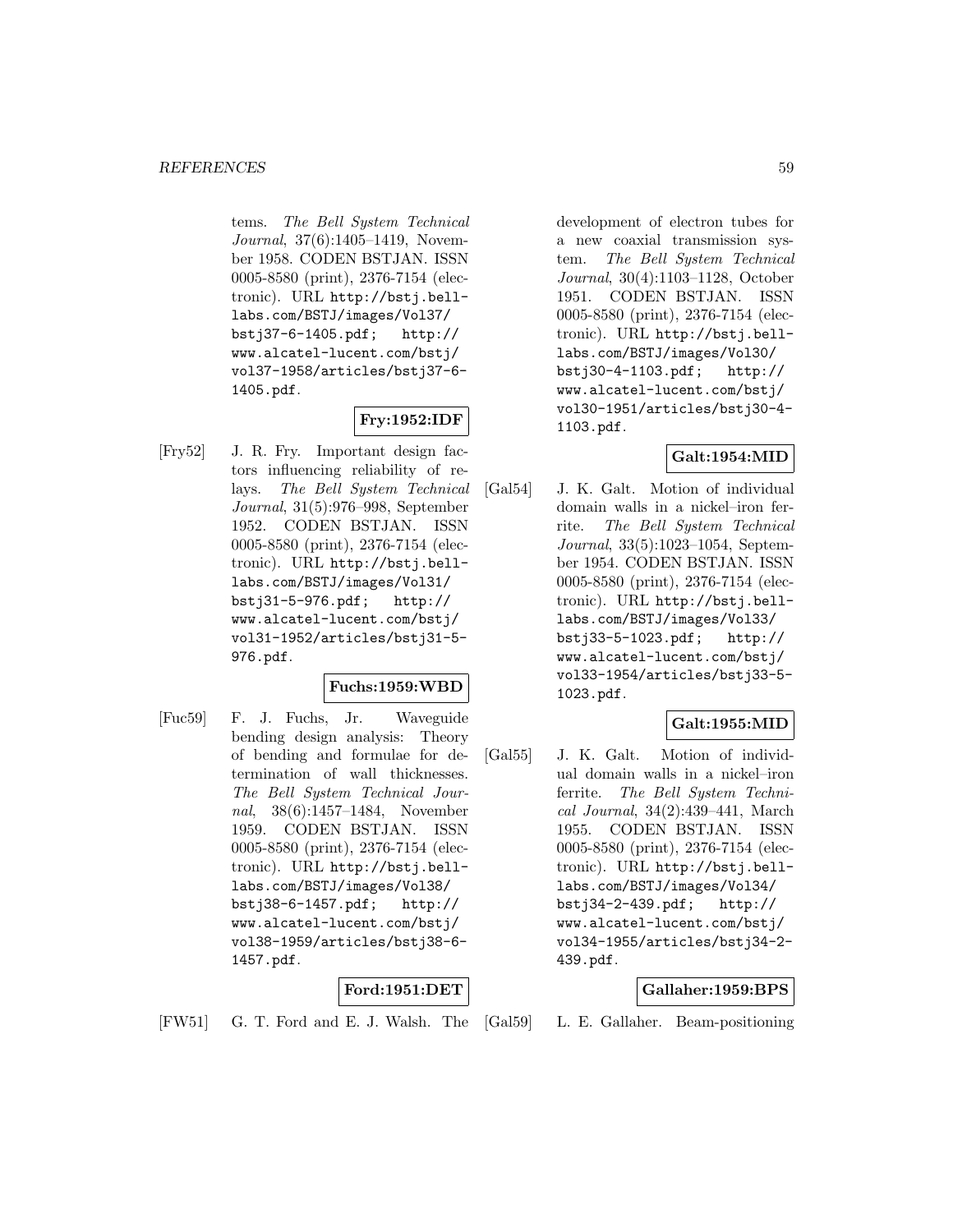servo system for the flying spot store. The Bell System Technical Journal, 38(2):425–444, March 1959. CODEN BSTJAN. ISSN 0005-8580 (print), 2376-7154 (electronic). URL http://bstj.belllabs.com/BSTJ/images/Vol38/ bstj38-2-425.pdf; http:// www.alcatel-lucent.com/bstj/ vol38-1959/articles/bstj38-2- 425.pdf.

### **Garrett:1956:DCS**

[GB56] C. G. B. Garrett and W. H. Brattain. Distribution and crosssections of fast states on germanium surfaces. The Bell System Technical Journal, 35(5):1041– 1058, September 1956. CO-DEN BSTJAN. ISSN 0005- 8580 (print), 2376-7154 (electronic). URL http://bstj.belllabs.com/BSTJ/images/Vol35/ bstj35-5-1041.pdf; http:// www.alcatel-lucent.com/bstj/ vol35-1956/articles/bstj35-5- 1041.pdf.

# **Gianola:1959:LMD**

[GC59] U. F. Gianola and T. H. Crowley. The laddic — A magnetic device for performing logic. The Bell System Technical Journal, 38 (1):45–72, January 1959. CO-DEN BSTJAN. ISSN 0005-8580 (print), 2376-7154 (electronic). URL http://bstj.bell-labs. com/BSTJ/images/Vol38/bstj38- 1-45.pdf; http://www.alcatellucent.com/bstj/vol38-1959/ articles/bstj38-1-45.pdf.

## **Germer:1951:HDE**

[Ger51] L. H. Germer. Heat dissipation at the electrodes of a short electric arc. The Bell System Technical Journal, 30(4):933–944, October 1951. CODEN BSTJAN. ISSN 0005-8580 (print), 2376-7154 (electronic). URL http://bstj.belllabs.com/BSTJ/images/Vol30/ bstj30-4-933.pdf; http:// www.alcatel-lucent.com/bstj/ vol30-1951/articles/bstj30-4- 933.pdf.

### **Gilmore:1958:NDM**

[GGI58] A. C. Gilmore, P. R. Gray, and W. S. Irvine. New developments in military switching. The Bell System Technical Journal, 37(2):375–400, March 1958. CODEN BSTJAN. ISSN 0005-8580 (print), 2376-7154 (electronic). URL http://bstj.belllabs.com/BSTJ/images/Vol37/ bstj37-2-375.pdf; http:// www.alcatel-lucent.com/bstj/ vol37-1958/articles/bstj37-2- 375.pdf.

# **Gilbert:1951:TSC**

[Gil51a] E. N. Gilbert. N-terminal switching circuits. The Bell System Technical Journal, 30(3):668–688, July 1951. CODEN BSTJAN. ISSN 0005-8580 (print), 2376-7154 (electronic). URL http://bstj.belllabs.com/BSTJ/images/Vol30/ bstj30-3-668.pdf; http:// www.alcatel-lucent.com/bstj/ vol30-1951/articles/bstj30-3- 668.pdf.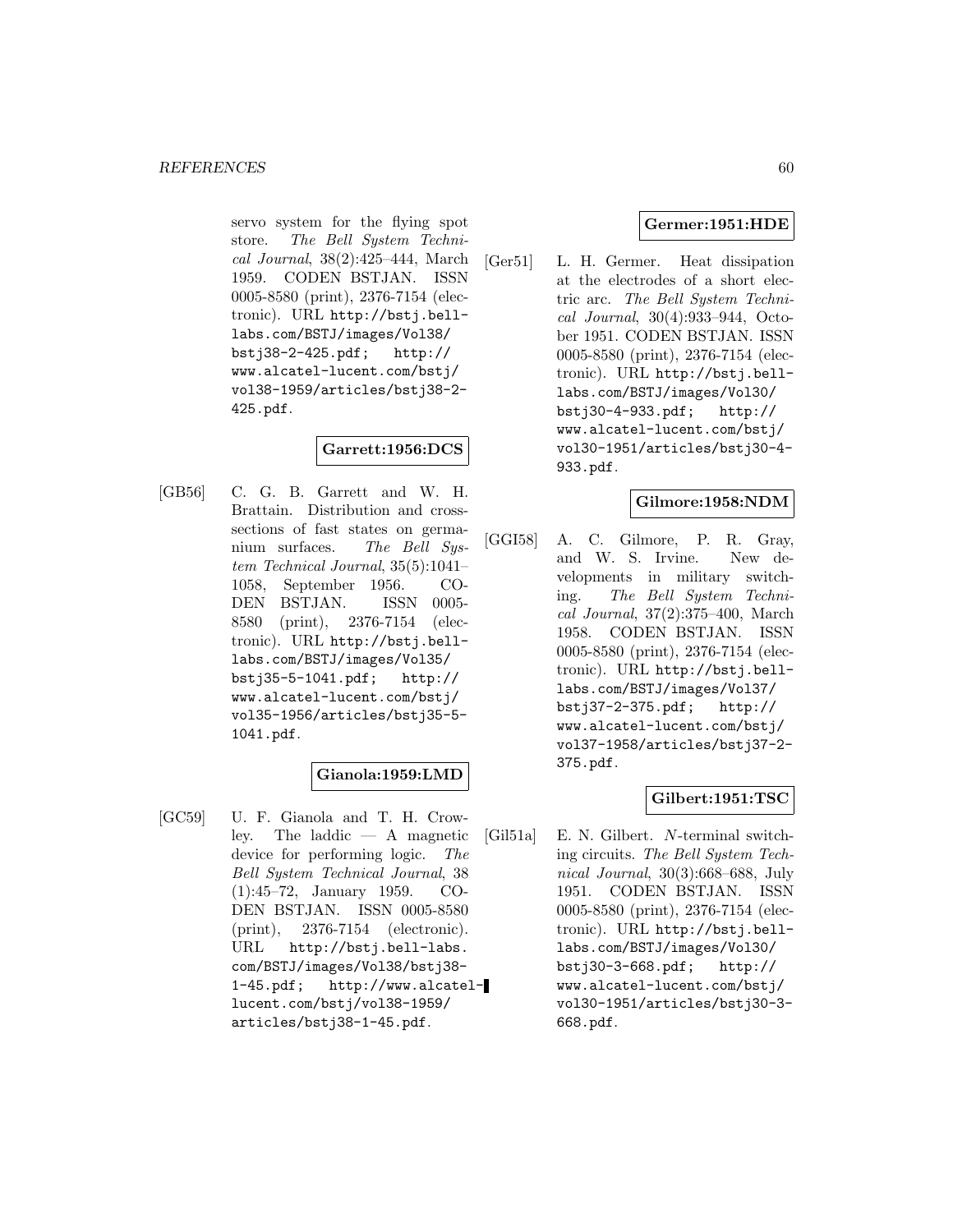### **Gilbert:1951:STC**

[Gil51b] J. J. Gilbert. A submarine telephone cable with submerged repeaters. The Bell System Technical Journal, 30 (1):65–87, January 1951. CO-DEN BSTJAN. ISSN 0005-8580 (print), 2376-7154 (electronic). URL http://bstj.bell-labs. com/BSTJ/images/Vol30/bstj30- 1-65.pdf; http://www.alcatellucent.com/bstj/vol30-1951/ articles/bstj30-1-65.pdf.

#### **Gilbert:1952:CSA**

[Gil52] E. N. Gilbert. A comparison of signalling alphabets. The Bell System Technical Journal, 31(3):504–522, May 1952. CO-DEN BSTJAN. ISSN 0005- 8580 (print), 2376-7154 (electronic). URL http://bstj.belllabs.com/BSTJ/images/Vol31/ bstj31-3-504.pdf; http:// www.alcatel-lucent.com/bstj/ vol31-1952/articles/bstj31-3- 504.pdf.

### **Gilbert:1958:GCP**

[Gil58] E. N. Gilbert. Gray codes and paths on the n-cube. The Bell System Technical Journal, 37(3):815–826, May 1958. CO-DEN BSTJAN. ISSN 0005- 8580 (print), 2376-7154 (electronic). URL http://bstj.belllabs.com/BSTJ/images/Vol37/ bstj37-3-815.pdf; http:// www.alcatel-lucent.com/bstj/ vol37-1958/articles/bstj37-3- 815.pdf.

#### **Gleichmann:1957:RDN**

[GLWB57] T. F. Gleichmann, A. H. Lince, M. C. Wooley, and F. J. Braga. Repeater design for the North Atlantic Link. The Bell System Technical Journal, 36(1): 69–101, January 1957. CO-DEN BSTJAN. ISSN 0005-8580 (print), 2376-7154 (electronic). URL http://bstj.bell-labs. com/BSTJ/images/Vol36/bstj36- 1-69.pdf; http://www.alcatellucent.com/bstj/vol36-1957/ articles/bstj36-1-69.pdf.

### **Gray:1953:DME**

[GM53] A. N. Gray and G. E. Murray. Development and manufacture of electroformed conductor for telephone drop wire. The Bell System Technical Journal, 32 (5):1099–1135, September 1953. CODEN BSTJAN. ISSN 0005- 8580 (print), 2376-7154 (electronic). URL http://bstj.belllabs.com/BSTJ/images/Vol32/ bstj32-5-1099.pdf; http:// www.alcatel-lucent.com/bstj/ vol32-1953/articles/bstj32-5- 1099.pdf.

### **Gammie:1955:SNI**

[GM55a] J. Gammie and J. L. Merrill, Jr. Stability of negative impedance elements in short transmission lines. The Bell System Technical Journal, 34(2):333–360, March 1955. CODEN BSTJAN. ISSN 0005-8580 (print), 2376-7154 (electronic). URL http://bstj.belllabs.com/BSTJ/images/Vol34/ bstj34-2-333.pdf; http:// www.alcatel-lucent.com/bstj/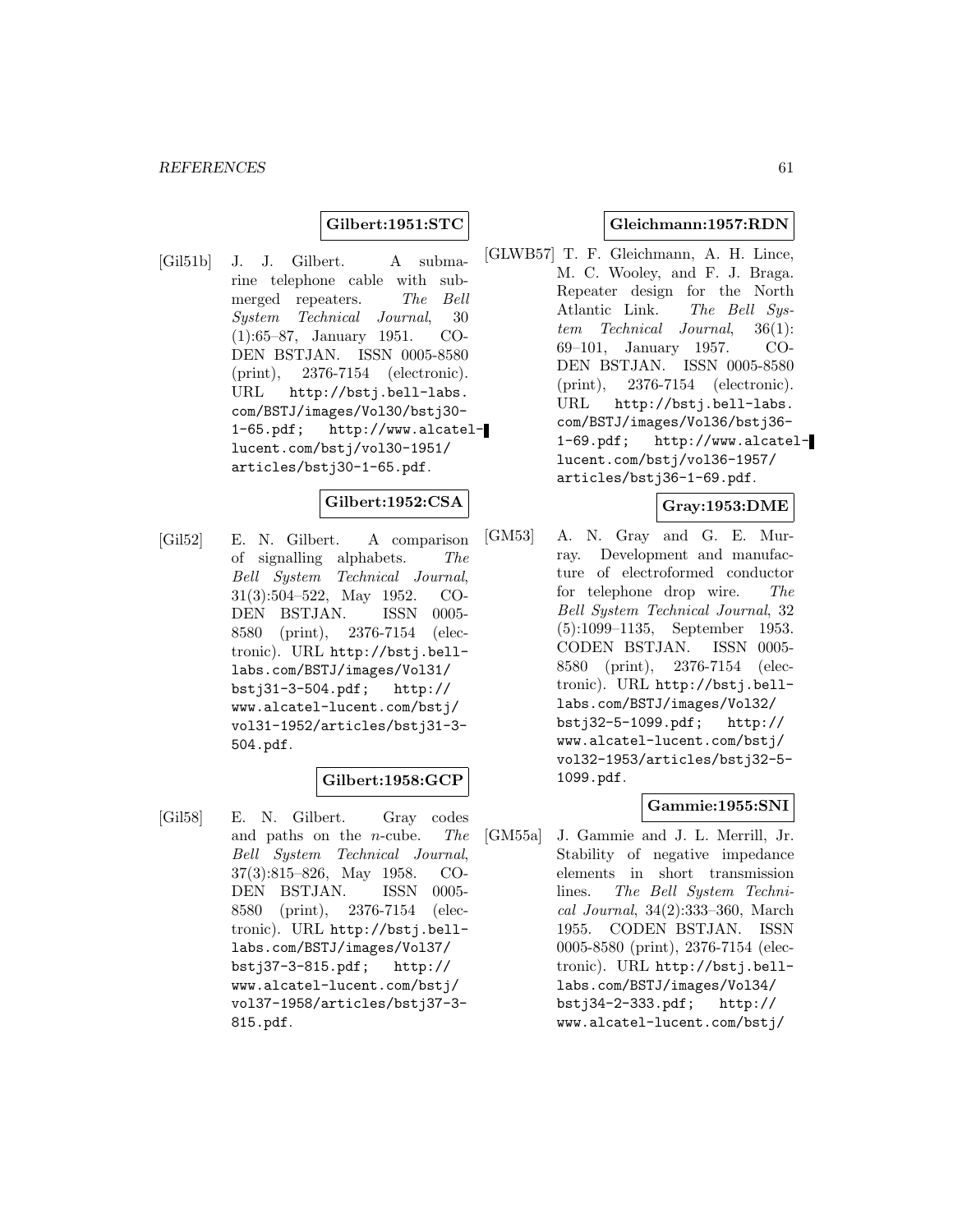vol34-1955/articles/bstj34-2- 333.pdf.

### **Gilbert:1955:ODD**

[GM55b] E. N. Gilbert and S. P. Morgan. Optimum design of directive antenna arrays subject to random variations. The Bell System Technical Journal, 34(3):637–663, May 1955. CODEN BSTJAN. ISSN 0005-8580 (print), 2376-7154 (electronic). URL http://bstj.belllabs.com/BSTJ/images/Vol34/ bstj34-3-637.pdf; http:// www.alcatel-lucent.com/bstj/ vol34-1955/articles/bstj34-3- 637.pdf.

# **Gilbert:1959:VLB**

[GM59] E. N. Gilbert and E. F. Moore. Variable-length binary encodings. The Bell System Technical Journal, 38(4):933–967, July 1959. CODEN BSTJAN. ISSN 0005- 8580 (print), 2376-7154 (electronic). URL http://bstj.belllabs.com/BSTJ/images/Vol38/ bstj38-4-933.pdf; http:// www.alcatel-lucent.com/bstj/ vol38-1959/articles/bstj38-4- 933.pdf.

# **Goodall:1951:TPC**

[Goo51] W. M. Goodall. Television by pulse code modulation. The Bell System Technical Journal, 30 (1):33–49, January 1951. CO-DEN BSTJAN. ISSN 0005-8580 (print), 2376-7154 (electronic). URL http://bstj.bell-labs. com/BSTJ/images/Vol30/bstj30- 1-33.pdf; http://www.alcatellucent.com/bstj/vol30-1951/ articles/bstj30-1-33.pdf.

### **Gilbert:1957:CPP**

[GP57] E. N. Gilbert and H. O. Pollak. Coincidences in Poisson patterns. The Bell System Technical Journal, 36(4):1005–1033, July 1957. CODEN BSTJAN. ISSN 0005-8580 (print), 2376-7154 (electronic). URL http://bstj.belllabs.com/BSTJ/images/Vol36/ bstj36-4-1005.pdf; http:// www.alcatel-lucent.com/bstj/ vol36-1957/articles/bstj36-4- 1005.pdf.

### **Geusic:1959:PRS**

[GPSD59] J. E. Geusic, Martin Peter, and E. O. Schulz-DuBois. Paramagnetic resonance spectrum of Cr+++ in emerald. The Bell System Technical Journal, 38(1):291–296, January 1959. CODEN BSTJAN. ISSN 0005-8580 (print), 2376-7154 (electronic). URL http://bstj.belllabs.com/BSTJ/images/Vol38/ bstj38-1-291.pdf; http:// www.alcatel-lucent.com/bstj/ vol38-1959/articles/bstj38-1- 291.pdf.

### **Grisdale:1951:PFR**

[GPV51] R. O. Grisdale, A. C. Pfister, and W. Van Roosbroeck. Pyrolytic film resistors: Carbon and borocarbon. The Bell System Technical Journal, 30(2):271–314, April 1951. CODEN BSTJAN. ISSN 0005-8580 (print), 2376-7154 (electronic). URL http://bstj.belllabs.com/BSTJ/images/Vol30/ bstj30-2-271.pdf; http://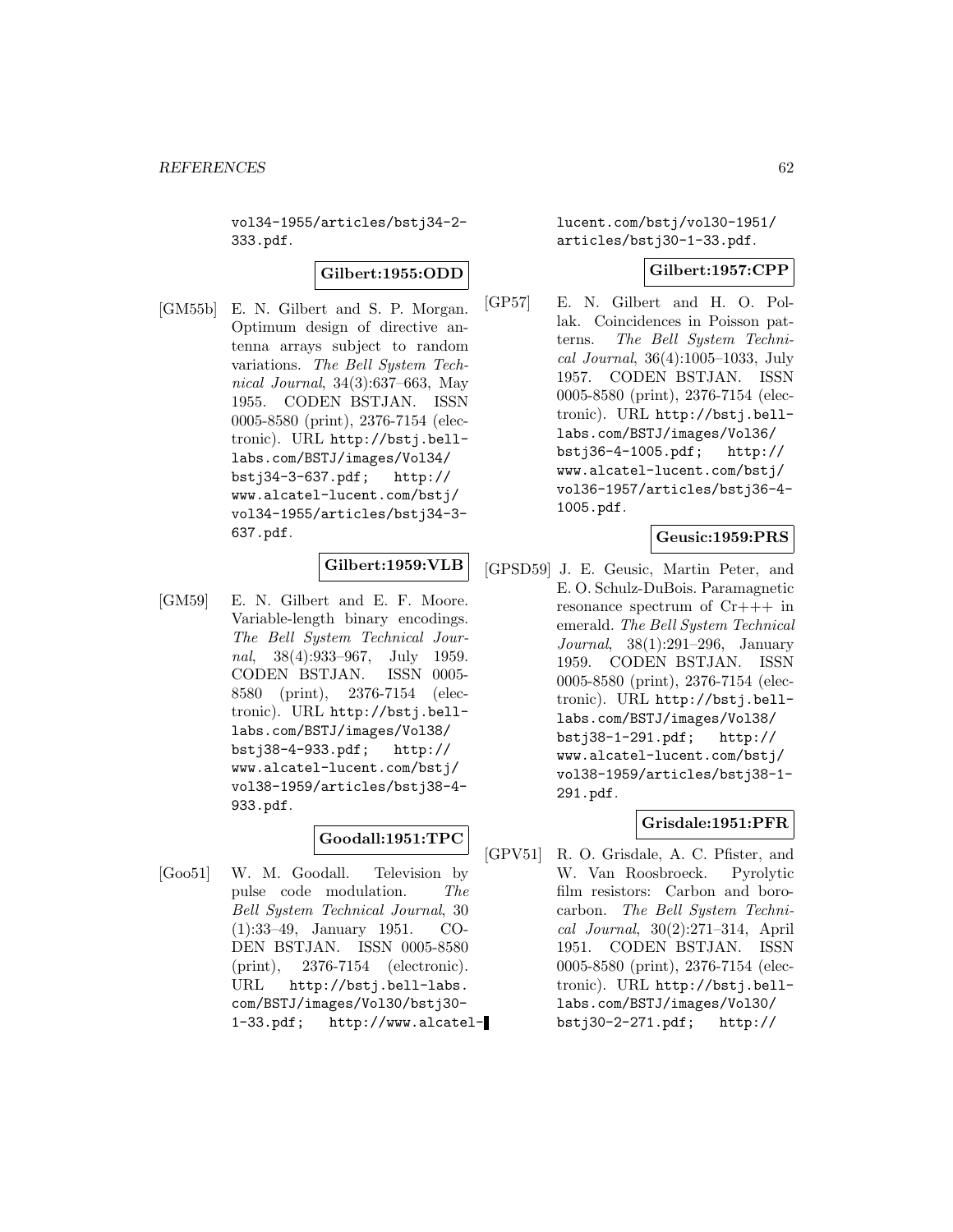www.alcatel-lucent.com/bstj/ vol30-1951/articles/bstj30-2- 271.pdf.

# **Gray:1951:ESD**

[Gra51] Frank Gray. Electron streams in a diode. The Bell System Technical Journal, 30(4):830–854, October 1951. CODEN BSTJAN. ISSN 0005-8580 (print), 2376-7154 (electronic). URL http://bstj.belllabs.com/BSTJ/images/Vol30/ bstj30-4-830.pdf; http:// www.alcatel-lucent.com/bstj/ vol30-1951/articles/bstj30-4- 830.pdf.

### **Gramels:1953:SRF**

[Gra53] J. Gramels. Selenium rectifiers– factors in their application. The Bell System Technical Journal, 32(6):1469–1492, November 1953. CODEN BSTJAN. ISSN 0005- 8580 (print), 2376-7154 (electronic). URL http://bstj.belllabs.com/BSTJ/images/Vol32/ bstj32-6-1469.pdf; http:// www.alcatel-lucent.com/bstj/ vol32-1953/articles/bstj32-6- 1469.pdf.

# **Green:1958:T**

[Gre58] E. I. Green. Telephone. The Bell System Technical Journal, 37 (2):289–338, March 1958. CO-DEN BSTJAN. ISSN 0005- 8580 (print), 2376-7154 (electronic). URL http://bstj.belllabs.com/BSTJ/images/Vol37/ bstj37-2-289.pdf; http:// www.alcatel-lucent.com/bstj/ vol37-1958/articles/bstj37-2- 289.pdf.

## **Grubbs:1959:HED**

[Gru59] W. J. Grubbs. Hall effect devices. The Bell System Technical Journal, 38(3):853–876, May 1959. CODEN BSTJAN. ISSN 0005-8580 (print), 2376-7154 (electronic). URL http://bstj.belllabs.com/BSTJ/images/Vol38/ bstj38-3-853.pdf; http:// www.alcatel-lucent.com/bstj/ vol38-1959/articles/bstj38-3- 853.pdf.

### **Germer:1957:AEC**

[GS57] L. H. Germer and J. L. Smith. Activation of electrical contacts by organic vapors. The Bell System Technical Journal, 36 (3):769–812, May 1957. CO-DEN BSTJAN. ISSN 0005- 8580 (print), 2376-7154 (electronic). URL http://bstj.belllabs.com/BSTJ/images/Vol36/ bstj36-3-769.pdf; http:// www.alcatel-lucent.com/bstj/ vol36-1957/articles/bstj36-3- 769.pdf.

### **Greenwood:1958:HSB**

[GS58] T. S. Greenwood and R. E. Staehler. A high-speed barrier grid store. The Bell System Technical Journal, 37(5):1195–1220, September 1958. CODEN BSTJAN. ISSN 0005-8580 (print), 2376-7154 (electronic). URL http://bstj.belllabs.com/BSTJ/images/Vol37/ bstj37-5-1195.pdf; http:// www.alcatel-lucent.com/bstj/ vol37-1958/articles/bstj37-5- 1195.pdf.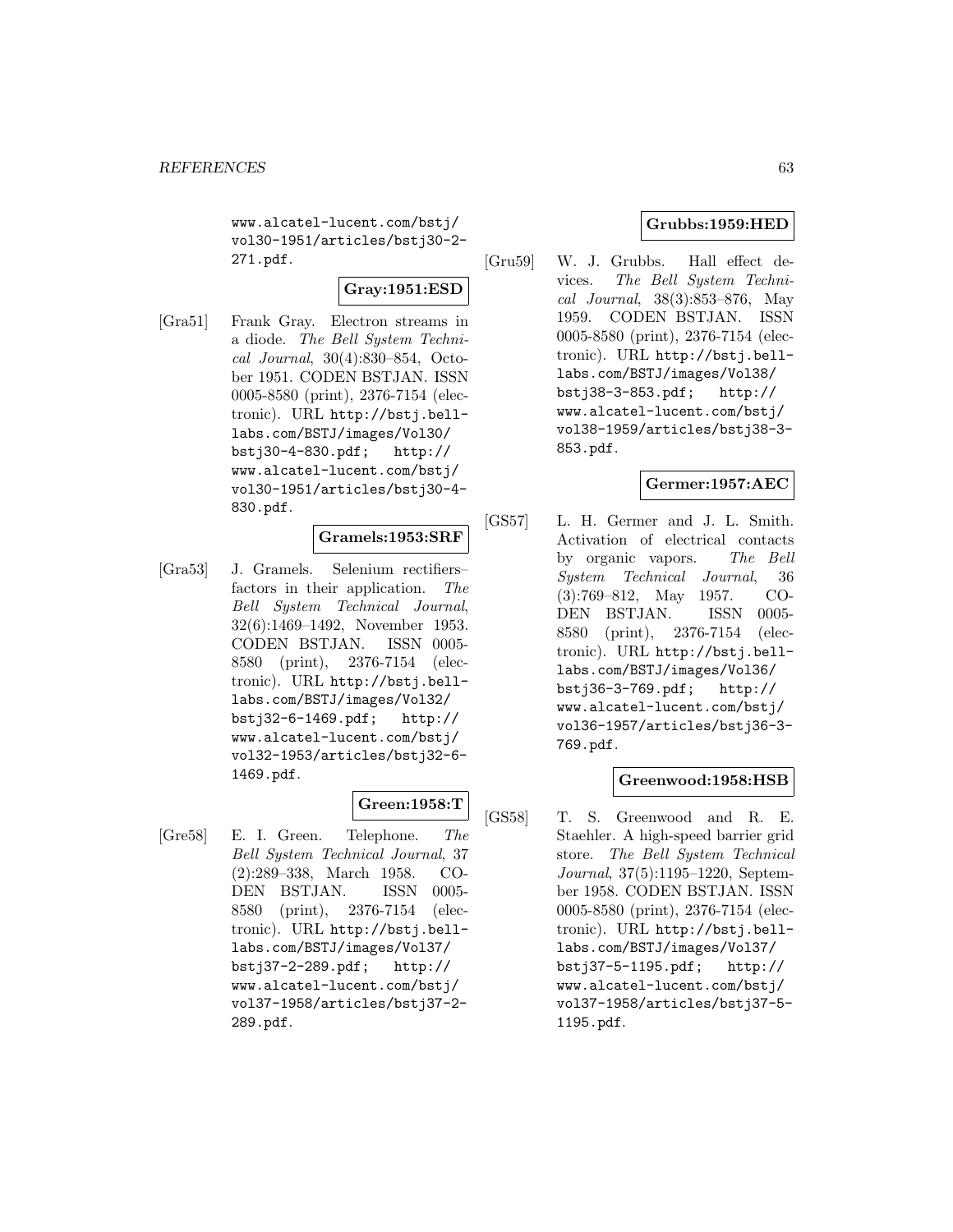## **Garrett:1953:LCS**

[GTW53] R. F. Garrett, T. L. Tuffnell, and R. A. Waddell. The L3 coaxial system: Application of quality control requirements in the manufacture of components. The Bell System Technical Journal, 32(4):969–1005, July 1953. CODEN BSTJAN. ISSN 0005- 8580 (print), 2376-7154 (electronic). URL http://bstj.belllabs.com/BSTJ/images/Vol32/ bstj32-4-969.pdf; http:// www.alcatel-lucent.com/bstj/ vol32-1953/articles/bstj32-4- 969.pdf.

### **Hagelbarger:1959:RCE**

[Hag59] D. W. Hagelbarger. Recurrent codes: easily mechanized, burstcorrecting, binary codes. The Bell System Technical Journal, 38(4):969–984, July 1959. CO-DEN BSTJAN. ISSN 0005- 8580 (print), 2376-7154 (electronic). URL http://bstj.belllabs.com/BSTJ/images/Vol38/ bstj38-4-969.pdf; http:// www.alcatel-lucent.com/bstj/ vol38-1959/articles/bstj38-4- 969.pdf.

#### **Hamming:1950:EDE**

[Ham50] R. W. Hamming. Error detecting and error correcting codes. The Bell System Technical Journal, 29(2):147–160, April 1950. CODEN BSTJAN. ISSN 0005- 8580 (print), 2376-7154 (electronic). URL http://bstj.belllabs.com/BSTJ/images/Vol29/ bstj29-2-147.pdf; http:// www.alcatel-lucent.com/bstj/

vol29-1950/articles/bstj29-2- 147.pdf.

#### **Hansen:1956:AMT**

[Han56] L. D. Hansen. Automatic manufacturing testing of relay switching circuits. The Bell System Technical Journal, 35(5):1155–1178, September 1956. CODEN BSTJAN. ISSN 0005-8580 (print), 2376-7154 (electronic). URL http://bstj.belllabs.com/BSTJ/images/Vol35/ bstj35-5-1155.pdf; http:// www.alcatel-lucent.com/bstj/ vol35-1956/articles/bstj35-5- 1155.pdf.

### **Hartley:1950:MMM**

[Har50a] R. V. L. Hartley. Matter, A mode of motion. The Bell System Technical Journal, 29(3):350–368, July 1950. CODEN BSTJAN. ISSN 0005-8580 (print), 2376-7154 (electronic). URL http://bstj.belllabs.com/BSTJ/images/Vol29/ bstj29-3-350.pdf; http:// www.alcatel-lucent.com/bstj/ vol29-1950/articles/bstj29-3- 350.pdf.

#### **Hartley:1950:RDW**

[Har50b] R. V. L. Hartley. The reflection of diverging waves by a gyrostatic medium. The Bell System Technical Journal, 29(3):369–389, July 1950. CODEN BSTJAN. ISSN 0005-8580 (print), 2376-7154 (electronic). URL http://bstj.belllabs.com/BSTJ/images/Vol29/ bstj29-3-369.pdf; http:// www.alcatel-lucent.com/bstj/ vol29-1950/articles/bstj29-3- 369.pdf.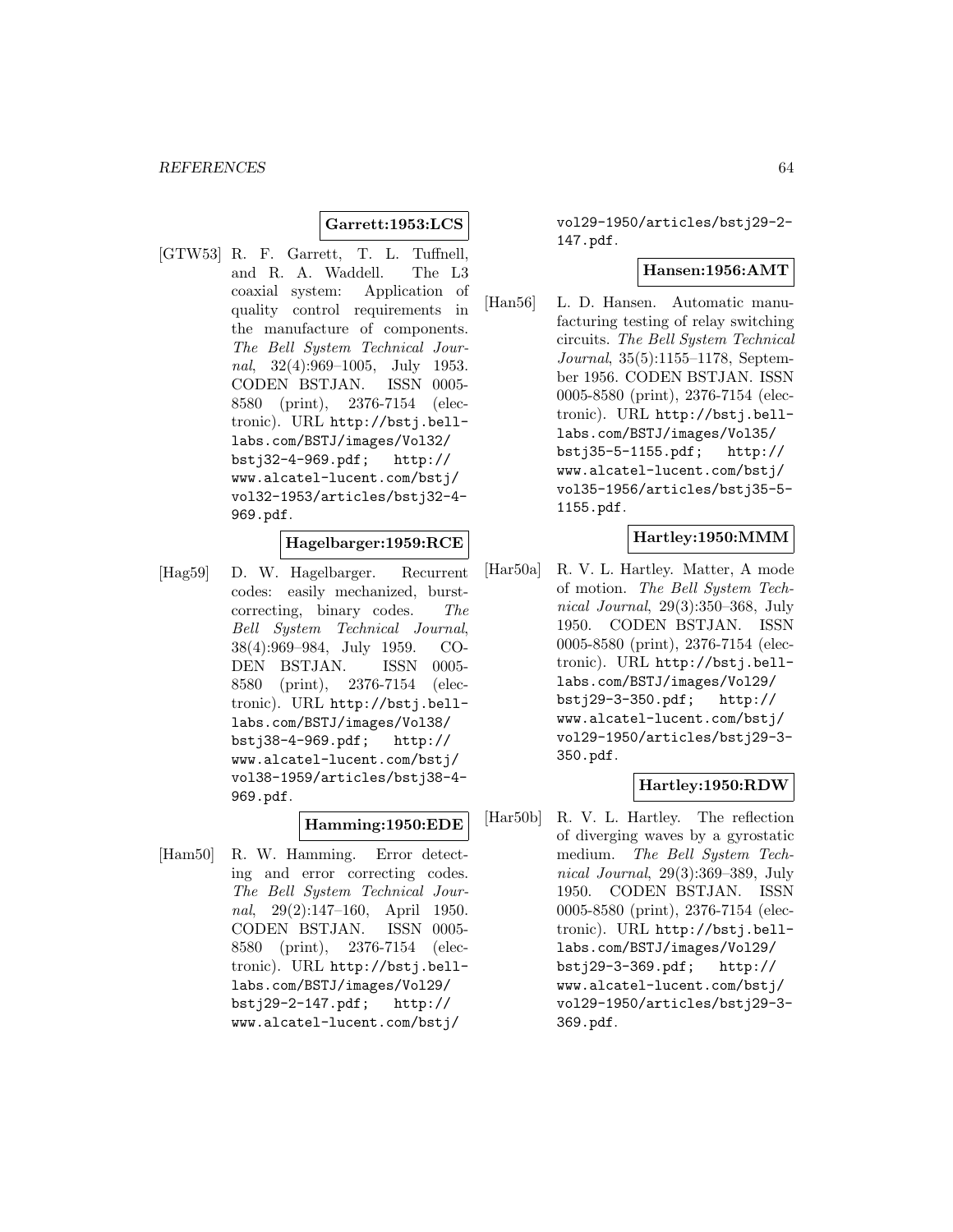### **Harrison:1952:ELP**

[Har52] C. W. Harrison. Experiments with linear prediction in television. The Bell System Technical Journal, 31(4):764–783, July 1952. CODEN BSTJAN. ISSN 0005-8580 (print), 2376-7154 (electronic). URL http://bstj.belllabs.com/BSTJ/images/Vol31/ bstj31-4-764.pdf; http:// www.alcatel-lucent.com/bstj/ vol31-1952/articles/bstj31-4- 764.pdf.

### **Harkless:1959:NCR**

[Har59] Earl T. Harkless. A network for combining radio systems at 4, 6 and 11 kmc. The Bell System Technical Journal, 38(5):1253–1267, September 1959. CODEN BSTJAN. ISSN 0005-8580 (print), 2376-7154 (electronic). URL http://bstj.belllabs.com/BSTJ/images/Vol38/ bstj38-5-1253.pdf; http:// www.alcatel-lucent.com/bstj/ vol38-1959/articles/bstj38-5- 1253.pdf.

#### **Hayward:1952:RTT**

[Hay52] W. S. Hayward, Jr. The reliability of telephone traffic load measurements by switch counts. The Bell System Technical Journal, 31(2):357–377, March 1952. CODEN BSTJAN. ISSN 0005- 8580 (print), 2376-7154 (electronic). URL http://bstj.belllabs.com/BSTJ/images/Vol31/ bstj31-2-357.pdf; http:// www.alcatel-lucent.com/bstj/ vol31-1952/articles/bstj31-2- 357.pdf.

### **Halsey:1957:SDN**

[HB57] R. J. Halsey and J. F. Bampton. System design for the Newfoundland–Nova Scotia link. The Bell System Technical Journal, 36(1):217–244, January 1957. CODEN BSTJAN. ISSN 0005- 8580 (print), 2376-7154 (electronic). URL http://bstj.belllabs.com/BSTJ/images/Vol36/ bstj36-1-217.pdf; http:// www.alcatel-lucent.com/bstj/ vol36-1957/articles/bstj36-1- 217.pdf.

#### **Hines:1955:DMB**

[HCM55] M. E. Hines, M. Chruney, and J. A. McCarthy. Digital memory in barrier-grid storage tubes. The Bell System Technical Journal, 34(6):1241–1264, November 1955. CODEN BSTJAN. ISSN 0005-8580 (print), 2376-7154 (electronic). URL http://bstj.belllabs.com/BSTJ/images/Vol34/ bstj34-6-1241.pdf; http:// www.alcatel-lucent.com/bstj/ vol34-1955/articles/bstj34-6- 1241.pdf.

### **Hermance:1958:ODP**

[HE58] H. W. Hermance and T. F. Egan. Organic deposits on precious metal contacts. The Bell System Technical Journal, 37(3):739–776, May 1958. CODEN BSTJAN. ISSN 0005-8580 (print), 2376-7154 (electronic). URL http://bstj.belllabs.com/BSTJ/images/Vol37/ bstj37-3-739.pdf; http:// www.alcatel-lucent.com/bstj/ vol37-1958/articles/bstj37-3- 739.pdf.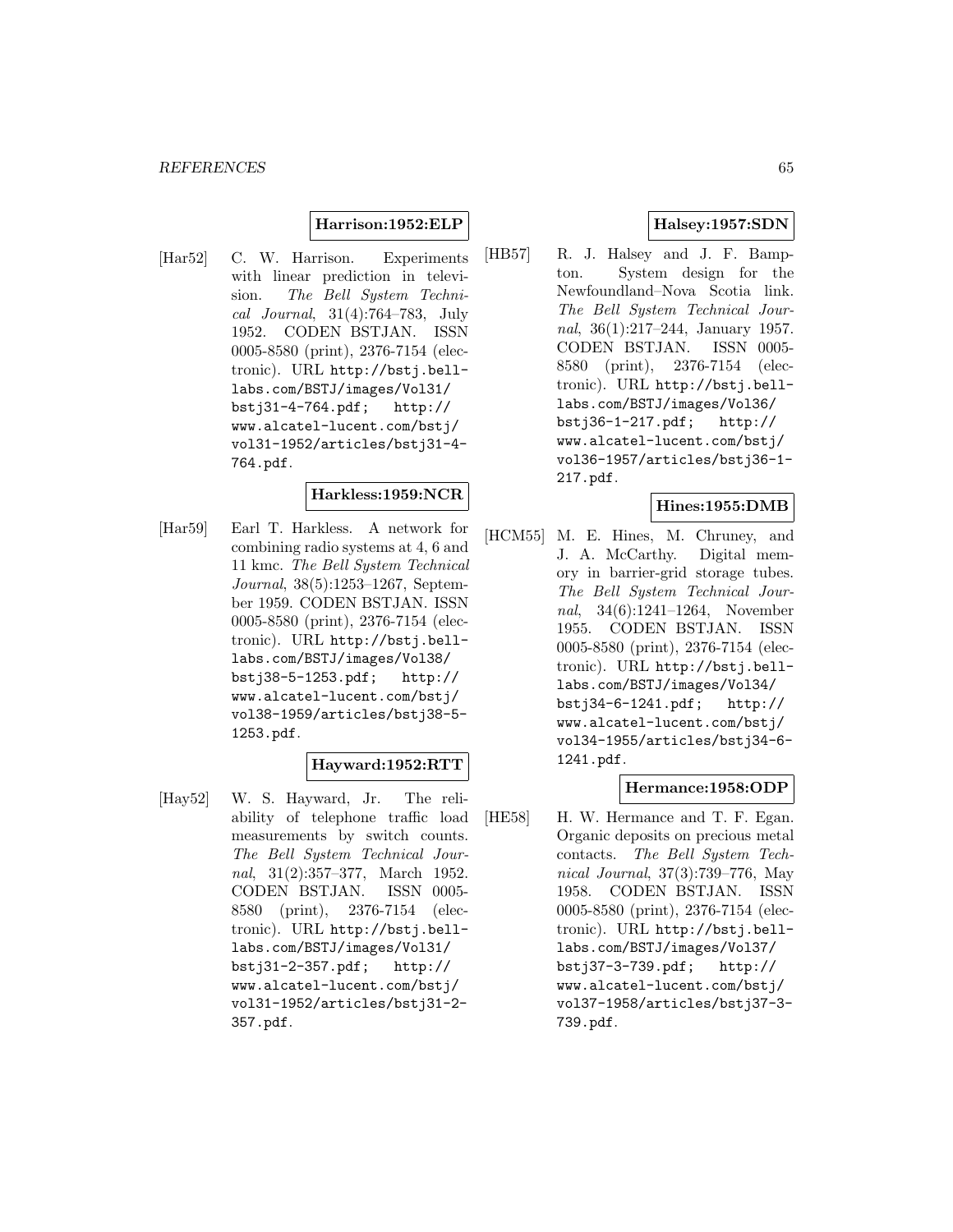## **Hathaway:1959:RAK**

[HE59] S. D. Hathaway and H. W. Evans. Radio attenuation at 11 kmc and some implications affecting relay system engineering. The Bell System Technical Journal, 38 (1):73–97, January 1959. CO-DEN BSTJAN. ISSN 0005-8580 (print), 2376-7154 (electronic). URL http://bstj.bell-labs. com/BSTJ/images/Vol38/bstj38- 1-73.pdf; http://www.alcatellucent.com/bstj/vol38-1959/ articles/bstj38-1-73.pdf.

### **Heidenreich:1951:ETT**

[Hei51] R. D. Heidenreich. Electron transmission through thin metal sections with application to selfrecovery in cold worked aluminum. The Bell System Technical Journal, 30(4):867–887, October 1951. CODEN BSTJAN. ISSN 0005- 8580 (print), 2376-7154 (electronic). URL http://bstj.belllabs.com/BSTJ/images/Vol30/ bstj30-4-867.pdf; http:// www.alcatel-lucent.com/bstj/ vol30-1951/articles/bstj30-4- 867.pdf.

### **Helm:1959:T**

[Hel59] H. A. Helm. The Z transformation. The Bell System Technical Journal, 38(1):177–196, January 1959. CODEN BSTJAN. ISSN 0005-8580 (print), 2376-7154 (electronic). URL http://bstj.belllabs.com/BSTJ/images/Vol38/<br>bstj38-1-177.pdf; http://  $bstj38-1-177.pdf;$ www.alcatel-lucent.com/bstj/ vol38-1959/articles/bstj38-1- 177.pdf.

# **Herring:1955:TPM**

[Her55] Conyers Herring. Transport properties of a many-valley semiconductor. The Bell System Technical Journal, 34(2):237–290, March 1955. CODEN BSTJAN. ISSN 0005-8580 (print), 2376-7154 (electronic). URL http://bstj.belllabs.com/BSTJ/images/Vol34/ bstj34-2-237.pdf; http:// www.alcatel-lucent.com/bstj/ vol34-1955/articles/bstj34-2- 237.pdf.

### **Herring:1959:APD**

[HGK59] C. Herring, T. H. Geballe, and J. E. Kunzler. Analysis of phonon-drag thermomagnetic effects in n-type germanium. The Bell System Technical Journal, 38(3):657–747, May 1959. CODEN BSTJAN. ISSN 0005-8580 (print), 2376-7154 (electronic). URL http://bstj.belllabs.com/BSTJ/images/Vol38/ bstj38-3-657.pdf; http:// www.alcatel-lucent.com/bstj/ vol38-1959/articles/bstj38-3- 657.pdf.

# **Hoover:1959:SDF**

[HHH59] C. W. Hoover, Jr., G. Haugk, and D. R. Herriott. System design of the flying spot store. The Bell System Technical Journal, 38(2):365–401, March 1959. CODEN BSTJAN. ISSN 0005- 8580 (print), 2376-7154 (electronic). URL http://bstj.belllabs.com/BSTJ/images/Vol38/ bstj38-2-365.pdf; http:// www.alcatel-lucent.com/bstj/ vol38-1959/articles/bstj38-2- 365.pdf.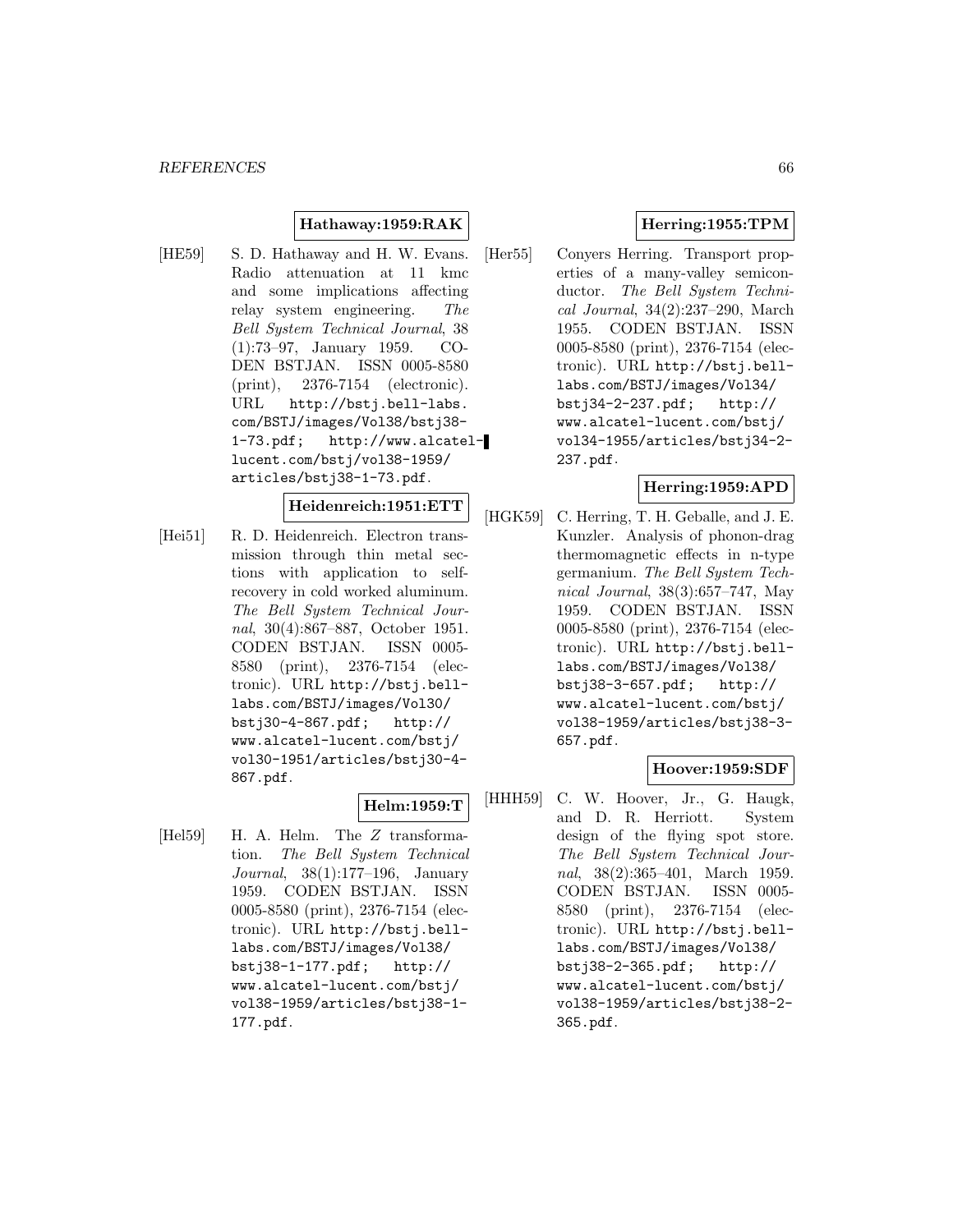## **Hines:1950:WRM**

[Hin50] M. E. Hines. A wide range microwave sweeping oscillator. The Bell System Technical Journal, 29 (4):553–559, October 1950. CO-DEN BSTJAN. ISSN 0005- 8580 (print), 2376-7154 (electronic). URL http://bstj.belllabs.com/BSTJ/images/Vol29/ bstj29-4-553.pdf; http:// www.alcatel-lucent.com/bstj/ vol29-1950/articles/bstj29-4- 553.pdf.

### **Hampton:1953:CTN**

[HN53] L. N. Hampton and J. B. Newsom. The card translator for nationwide dialing. The Bell System Technical Journal, 32(5):1037–1098, September 1953. CODEN BSTJAN. ISSN 0005-8580 (print), 2376-7154 (electronic). URL http://bstj.belllabs.com/BSTJ/images/Vol32/ bstj32-5-1037.pdf; http:// www.alcatel-lucent.com/bstj/ vol32-1953/articles/bstj32-5- 1037.pdf.

# **Hogan:1952:FFE**

[Hog52] C. L. Hogan. The ferromagnetic Faraday Effect at microwave frequencies and its applications: The microwave gyrator. The Bell System Technical Journal, 31 (1):1–31, January 1952. CO-DEN BSTJAN. ISSN 0005- 8580 (print), 2376-7154 (electronic). URL http://bstj.belllabs.com/BSTJ/images/Vol31/ bstj31-1-1.pdf; http://www. alcatel-lucent.com/bstj/vol31- 1952/articles/bstj31-1-1.pdf.

# **Holden:1951:LME**

[Hol51] A. N. Holden. Longitudinal modes of elastic waves in isotropic cylinders and slabs. The Bell System Technical Journal, 30(4): 956–969, October 1951. CO-DEN BSTJAN. ISSN 0005- 8580 (print), 2376-7154 (electronic). URL http://bstj.belllabs.com/BSTJ/images/Vol30/ bstj30-4-956.pdf; http:// www.alcatel-lucent.com/bstj/ vol30-1951/articles/bstj30-4- 956.pdf.

### **Hopkins:1952:PSC**

[Hop52] I. L. Hopkins. Principle strains in cable sheaths and other buckled surfaces. The Bell System Technical Journal, 31(3):523–529, May 1952. CODEN BSTJAN. ISSN 0005-8580 (print), 2376-7154 (electronic). URL http://bstj.belllabs.com/BSTJ/images/Vol31/ bstj31-3-523.pdf; http:// www.alcatel-lucent.com/bstj/ vol31-1952/articles/bstj31-3- 523.pdf.

# **Hovgaard:1955:DRS**

[HP55] O. M. Hovgaard and G. E. Perreault. Development of reed switches and relays. The Bell System Technical Journal, 34(2): 309–332, March 1955. CO-DEN BSTJAN. ISSN 0005- 8580 (print), 2376-7154 (electronic). URL http://bstj.belllabs.com/BSTJ/images/Vol34/ bstj34-2-309.pdf; http:// www.alcatel-lucent.com/bstj/ vol34-1955/articles/bstj34-2- 309.pdf.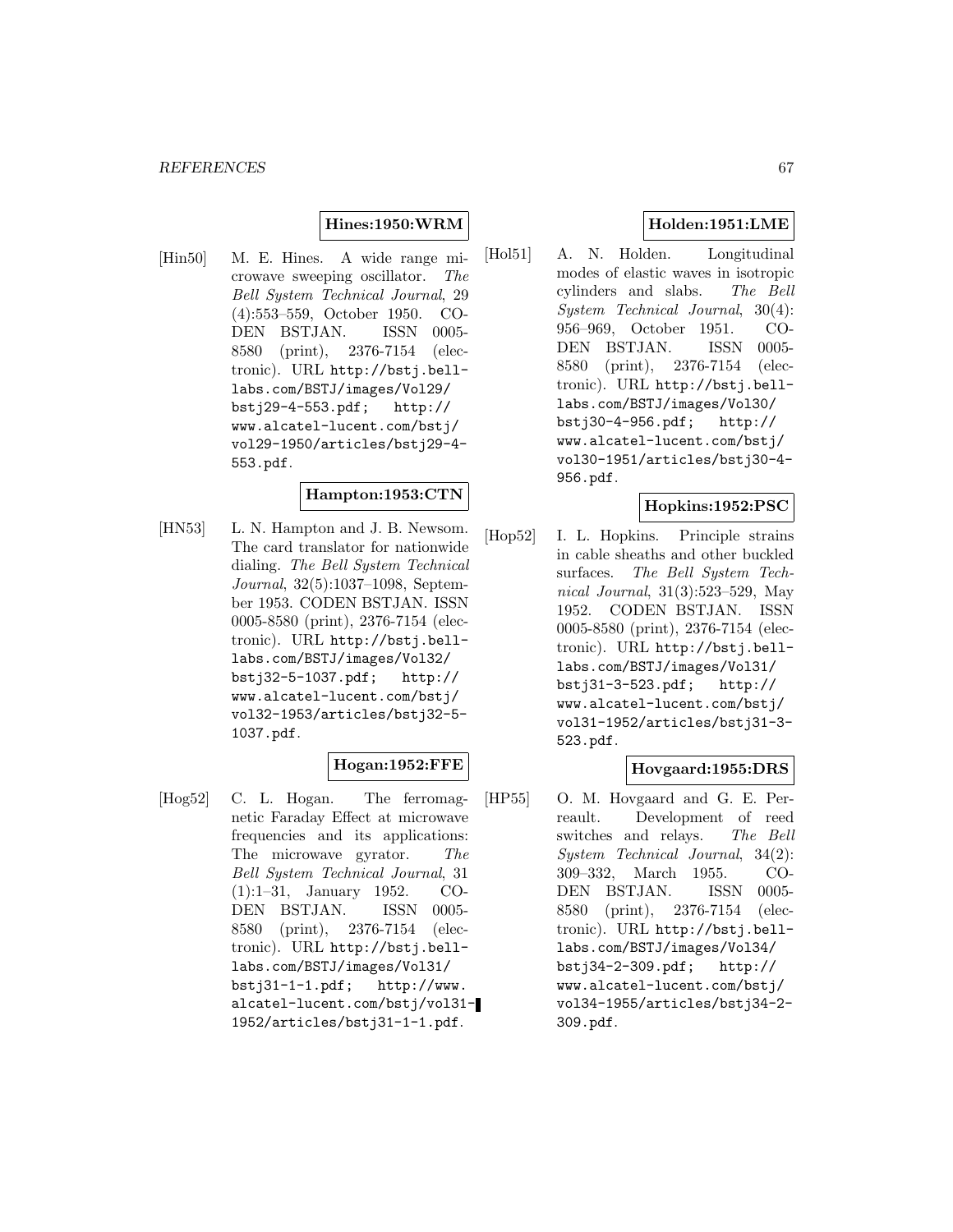### **Hysko:1952:CTS**

[HRR52] J. L. Hysko, W. T. Rea, and L. C. Roberts. A carrier telegraph system for short-haul applications. The Bell System Technical Journal, 31(4):666–687, July 1952. CODEN BSTJAN. ISSN 0005-8580 (print), 2376-7154 (electronic). URL http://bstj.belllabs.com/BSTJ/images/Vol31/ bstj31-4-666.pdf; http:// www.alcatel-lucent.com/bstj/ vol31-1952/articles/bstj31-4- 666.pdf.

### **Hohn:1955:BMD**

[HS55] Franz E. Hohn and L. Robert Schissler. Boolean matrices and the design of combinational relay switching circuits. The Bell System Technical Journal, 34(1): 177–202, January 1955. CO-DEN BSTJAN. ISSN 0005- 8580 (print), 2376-7154 (electronic). URL http://bstj.belllabs.com/BSTJ/images/Vol34/ bstj34-1-177.pdf; http:// www.alcatel-lucent.com/bstj/ vol34-1955/articles/bstj34-1- 177.pdf.

### **Hoover:1958:FCD**

[HSK58] C. W. Hoover, Jr., R. E. Staehler, and R. W. Ketchledge. Fundamental concepts in the design of the flying spot store. The Bell System Technical Journal, 37 (5):1161–1194, September 1958. CODEN BSTJAN. ISSN 0005- 8580 (print), 2376-7154 (electronic). URL http://bstj.belllabs.com/BSTJ/images/Vol37/ bstj37-5-1161.pdf; http://

www.alcatel-lucent.com/bstj/ vol37-1958/articles/bstj37-5- 1161.pdf.

# **Huntley:1953:TDI**

[Hun53] H. R. Huntley. Transmission design of intertoll telephone trunks. The Bell System Technical Journal, 32(5):1019–1036, September 1953. CODEN BSTJAN. ISSN 0005-8580 (print), 2376-7154 (electronic). URL http://bstj.belllabs.com/BSTJ/images/Vol32/ bstj32-5-1019.pdf; http:// www.alcatel-lucent.com/bstj/ vol32-1953/articles/bstj32-5- 1019.pdf.

### **Hussey:1953:SDG**

[Hus53] Luther W. Hussey. Semiconductor diode gates. The Bell System Technical Journal, 32(5): 1137–1154, September 1953. CO-DEN BSTJAN. ISSN 0005- 8580 (print), 2376-7154 (electronic). URL http://bstj.belllabs.com/BSTJ/images/Vol32/ bstj32-5-1137.pdf; http:// www.alcatel-lucent.com/bstj/ vol32-1953/articles/bstj32-5- 1137.pdf.

### **Horton:1955:TDI**

[HV55] A. W. Horton, Jr. and H. E. Vaughan. Transmission of digital information over telephone circuits. The Bell System Technical Journal, 34(3):511–528, May 1955. CODEN BSTJAN. ISSN 0005-8580 (print), 2376-7154 (electronic). URL http://bstj.belllabs.com/BSTJ/images/Vol34/ bstj34-3-511.pdf; http://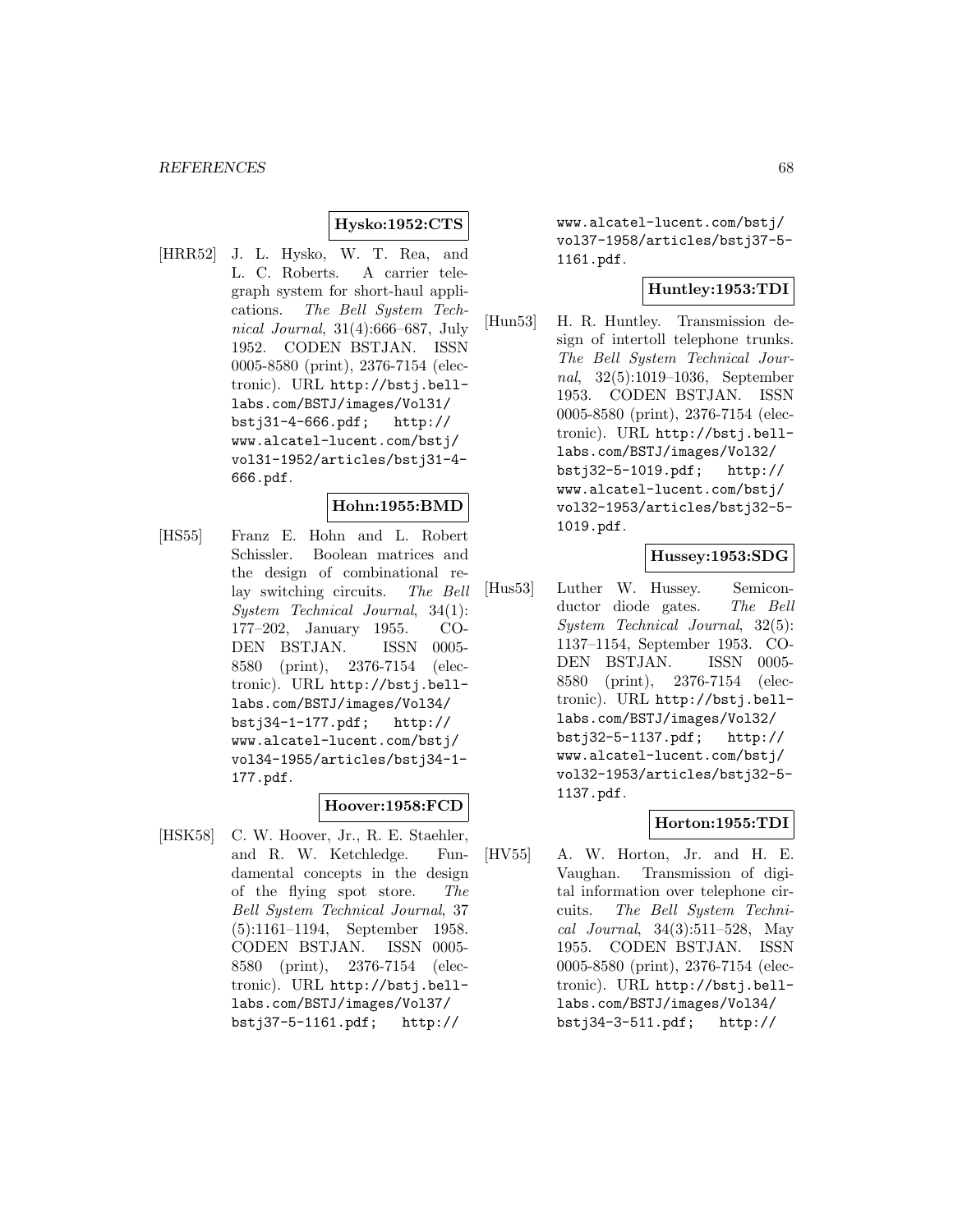www.alcatel-lucent.com/bstj/ vol34-1955/articles/bstj34-3- 511.pdf.

# **Inglis:1951:ITS**

[IT51] A. H. Inglis and W. L. Tuffnell. An improved telephone set. The Bell System Technical Journal, 30 (2):239–270, April 1951. CO-DEN BSTJAN. ISSN 0005- 8580 (print), 2376-7154 (electronic). URL http://bstj.belllabs.com/BSTJ/images/Vol30/ bstj30-2-239.pdf; http:// www.alcatel-lucent.com/bstj/ vol30-1951/articles/bstj30-2- 239.pdf.

### **Jacobs:1958:NTL**

[Jac58] Ira Jacobs. The nonuniform transmission line as a broadband termination. The Bell System Technical Journal, 37(4):913–924, July 1958. CODEN BSTJAN. ISSN 0005-8580 (print), 2376-7154 (electronic). URL http://bstj.belllabs.com/BSTJ/images/Vol37/ bstj37-4-913.pdf; http:// www.alcatel-lucent.com/bstj/ vol37-1958/articles/bstj37-4- 913.pdf.

### **Jensen:1951:DCR**

[Jen51] A. G. Jensen. The Davisson cathode ray television tube using deflection modulation. The Bell System Technical Journal, 30 (4):855–866, October 1951. CO-DEN BSTJAN. ISSN 0005- 8580 (print), 2376-7154 (electronic). URL http://bstj.belllabs.com/BSTJ/images/Vol30/ bstj30-4-855.pdf; http://

www.alcatel-lucent.com/bstj/ vol30-1951/articles/bstj30-4- 855.pdf.

### **Jack:1957:RSC**

[JLL57] J. S. Jack, Capt. W. H. Leech, and H. A. Lewis. Route selection and cable laying for the transatlantic cable system. The Bell System Technical Journal, 36 (1):293–326, January 1957. CO-DEN BSTJAN. ISSN 0005- 8580 (print), 2376-7154 (electronic). URL http://bstj.belllabs.com/BSTJ/images/Vol36/ bstj36-1-293.pdf; http:// www.alcatel-lucent.com/bstj/ vol36-1957/articles/bstj36-1- 293.pdf.

### **Joel:1956:ETS**

[Joe56a] A. E. Joel. Electronics in telephone switching systems. The Bell System Technical Journal, 35(5):991–1018, September 1956. CODEN BSTJAN. ISSN 0005- 8580 (print), 2376-7154 (electronic). URL http://bstj.belllabs.com/BSTJ/images/Vol35/ bstj35-5-991.pdf; http:// www.alcatel-lucent.com/bstj/ vol35-1956/articles/bstj35-5- 991.pdf.

### **Joel:1956:ERC**

[Joe56b] A. E. Joel, Jr. An experimental remote controlled line concentrator. The Bell System Technical Journal, 35(2):249–293, March 1956. CODEN BSTJAN. ISSN 0005-8580 (print), 2376-7154 (electronic). URL http://bstj.belllabs.com/BSTJ/images/Vol35/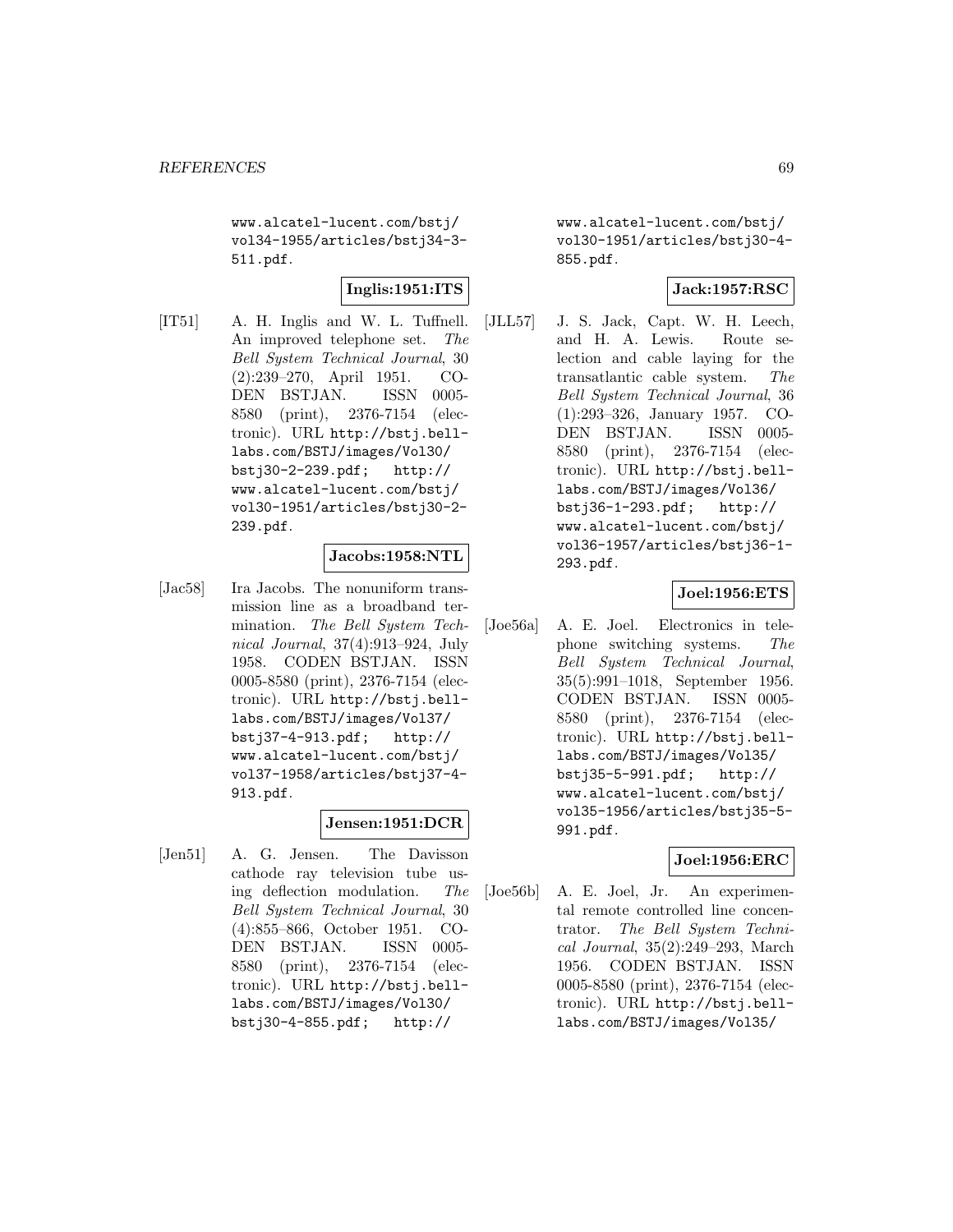bstj35-2-249.pdf; http:// www.alcatel-lucent.com/bstj/ vol35-1956/articles/bstj35-2- 249.pdf.

**Joel:1958:ESS**

[Joe58] A. E. Joel, Jr. An experimental switching system using new electronic techniques. The Bell System Technical Journal, 37(5): 1091–1124, September 1958. CO-DEN BSTJAN. ISSN 0005- 8580 (print), 2376-7154 (electronic). URL http://bstj.belllabs.com/BSTJ/images/Vol37/ bstj37-5-1091.pdf; http:// www.alcatel-lucent.com/bstj/ vol37-1958/articles/bstj37-5- 1091.pdf.

### **Johnston:1954:ITC**

[Joh54] D. F. Johnston. Intertoll trunk concentrating equipment. The Bell System Technical Journal, 33 (2):303–327, March 1954. CO-DEN BSTJAN. ISSN 0005- 8580 (print), 2376-7154 (electronic). URL http://bstj.belllabs.com/BSTJ/images/Vol33/ bstj33-2-303.pdf; http:// www.alcatel-lucent.com/bstj/ vol33-1954/articles/bstj33-2- 303.pdf.

# **Julesz:1959:MCT**

[Jul59] Bela Julesz. A method of coding television signals based on edge detection. The Bell System Technical Journal, 38(4):1001–1020, July 1959. CODEN BSTJAN. ISSN 0005-8580 (print), 2376-7154 (electronic). URL http://bstj.belllabs.com/BSTJ/images/Vol38/

bstj38-4-1001.pdf; http:// www.alcatel-lucent.com/bstj/ vol38-1959/articles/bstj38-4- 1001.pdf.

### **Kaplan:1955:SDS**

[Kap55] E. L. Kaplan. Signal-detection studies, with applications. The Bell System Technical Journal, 34 (2):403–437, March 1955. CO-DEN BSTJAN. ISSN 0005- 8580 (print), 2376-7154 (electronic). URL http://bstj.belllabs.com/BSTJ/images/Vol34/ bstj34-2-403.pdf; http:// www.alcatel-lucent.com/bstj/ vol34-1955/articles/bstj34-2- 403.pdf.

### **Kaylor:1953:SSS**

[Kay53] R. L. Kaylor. A statistical study of selective fading of super-high frequency radio signals. The Bell System Technical Journal, 32 (5):1187–1202, September 1953. CODEN BSTJAN. ISSN 0005- 8580 (print), 2376-7154 (electronic). URL http://bstj.belllabs.com/BSTJ/images/Vol32/ bstj32-5-1187.pdf; http:// www.alcatel-lucent.com/bstj/ vol32-1953/articles/bstj32-5- 1187.pdf.

### **Kelly:1951:DCJ**

[Kel51] M. J. Kelly. Dr. C. J. Davisson. The Bell System Technical Journal, 30(4):779–785, October 1951. CODEN BSTJAN. ISSN 0005-8580 (print), 2376-7154 (electronic). URL http://bstj.belllabs.com/BSTJ/images/Vol30/ bstj30-4-779.pdf; http://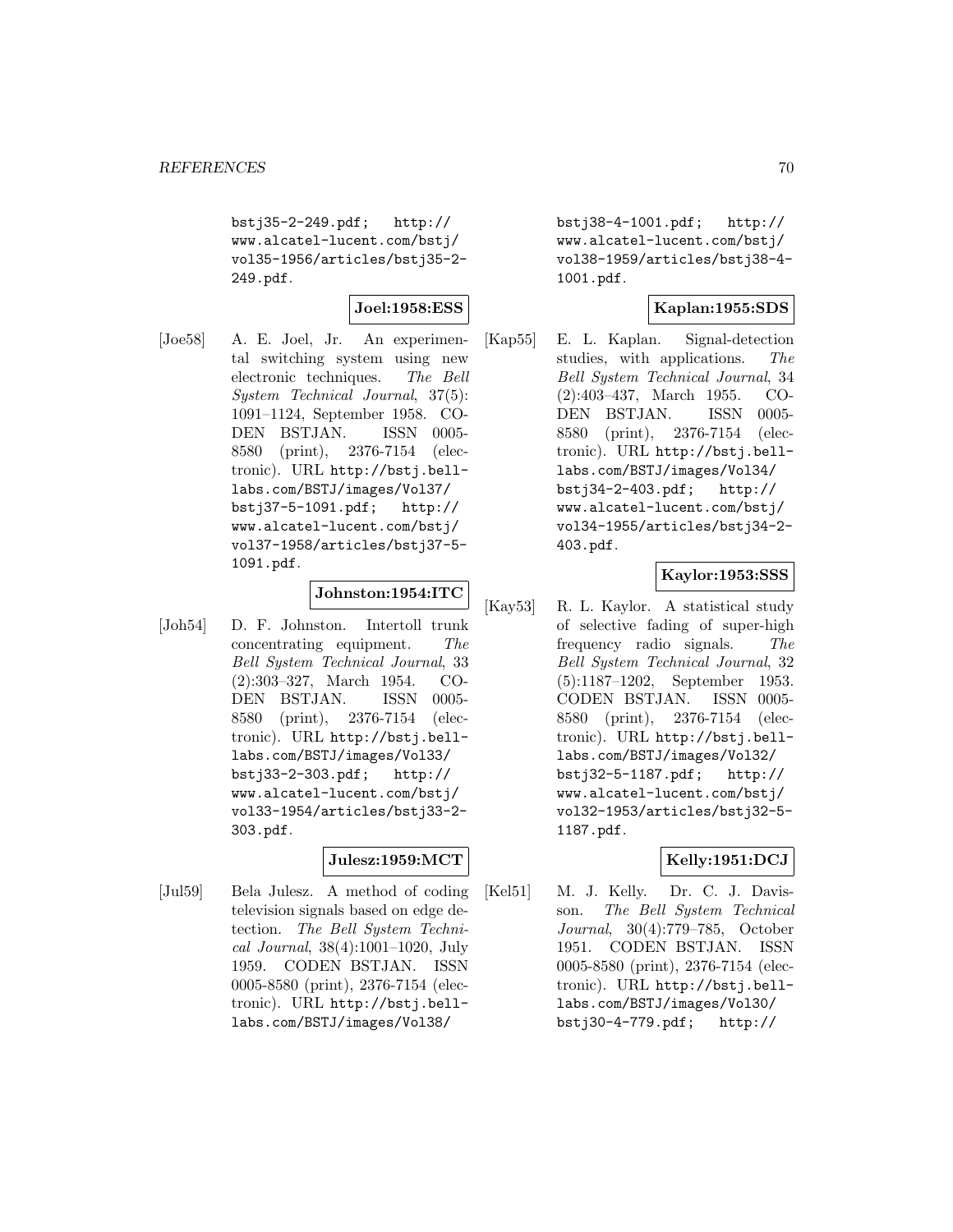www.alcatel-lucent.com/bstj/ vol30-1951/articles/bstj30-4- 779.pdf.

# **Keller:1952:NGP**

[Kel52] Arthur C. Keller. A new general purpose relay for telephone switching systems. The Bell System Technical Journal, 31(6): 1023–1067, November 1952. CO-DEN BSTJAN. ISSN 0005- 8580 (print), 2376-7154 (electronic). URL http://bstj.belllabs.com/BSTJ/images/Vol31/ bstj31-6-1023.pdf; http:// www.alcatel-lucent.com/bstj/ vol31-1952/articles/bstj31-6- 1023.pdf.

# **Kelly:1956:NII**

[Kel56] J. L. Kelly, Jr. A new interpretation of information rate. The Bell System Technical Journal, 35(4):917–926, July 1956. CODEN BSTJAN. ISSN 0005- 8580 (print), 2376-7154 (electronic). URL http://bstj.belllabs.com/BSTJ/images/Vol35/ bstj35-4-917.pdf; http:// www.alcatel-lucent.com/bstj/ vol35-1956/articles/bstj35-4- 917.pdf.

# **Kempf:1951:CIS**

[Kem51] R. A. Kempf. Coaxial impedance standards. The Bell System Technical Journal, 30(3):689–705, July 1951. CODEN BSTJAN. ISSN 0005-8580 (print), 2376-7154 (electronic). URL http://bstj.belllabs.com/BSTJ/images/Vol30/ bstj30-3-689.pdf; http:// www.alcatel-lucent.com/bstj/

vol30-1951/articles/bstj30-3- 689.pdf.

### **Ketchledge:1955:DFA**

[Ket55] R. W. Ketchledge. Distortion in feedback amplifiers. The Bell System Technical Journal, 34(6): 1265–1285, November 1955. CO-DEN BSTJAN. ISSN 0005- 8580 (print), 2376-7154 (electronic). URL http://bstj.belllabs.com/BSTJ/images/Vol34/ bstj34-6-1265.pdf; http:// www.alcatel-lucent.com/bstj/ vol34-1955/articles/bstj34-6- 1265.pdf.

### **Ketchledge:1959:LDS**

[Ket59] R. W. Ketchledge. Logic for a digital servo system. The Bell System Technical Journal, 38 (1):1–17, January 1959. CO-DEN BSTJAN. ISSN 0005- 8580 (print), 2376-7154 (electronic). URL http://bstj.belllabs.com/BSTJ/images/Vol38/ bstj38-1-1.pdf; http://www. alcatel-lucent.com/bstj/vol38- 1959/articles/bstj38-1-1.pdf.

### **Ketchledge:1953:LCS**

[KF53] R. W. Ketchledge and T. R. Finch. The L3 coaxial system: Equalization and regulation. The Bell System Technical Journal, 32(4):833–878, July 1953. CODEN BSTJAN. ISSN 0005-8580 (print), 2376-7154 (electronic). URL http://bstj.belllabs.com/BSTJ/images/Vol32/ bstj32-4-833.pdf; http:// www.alcatel-lucent.com/bstj/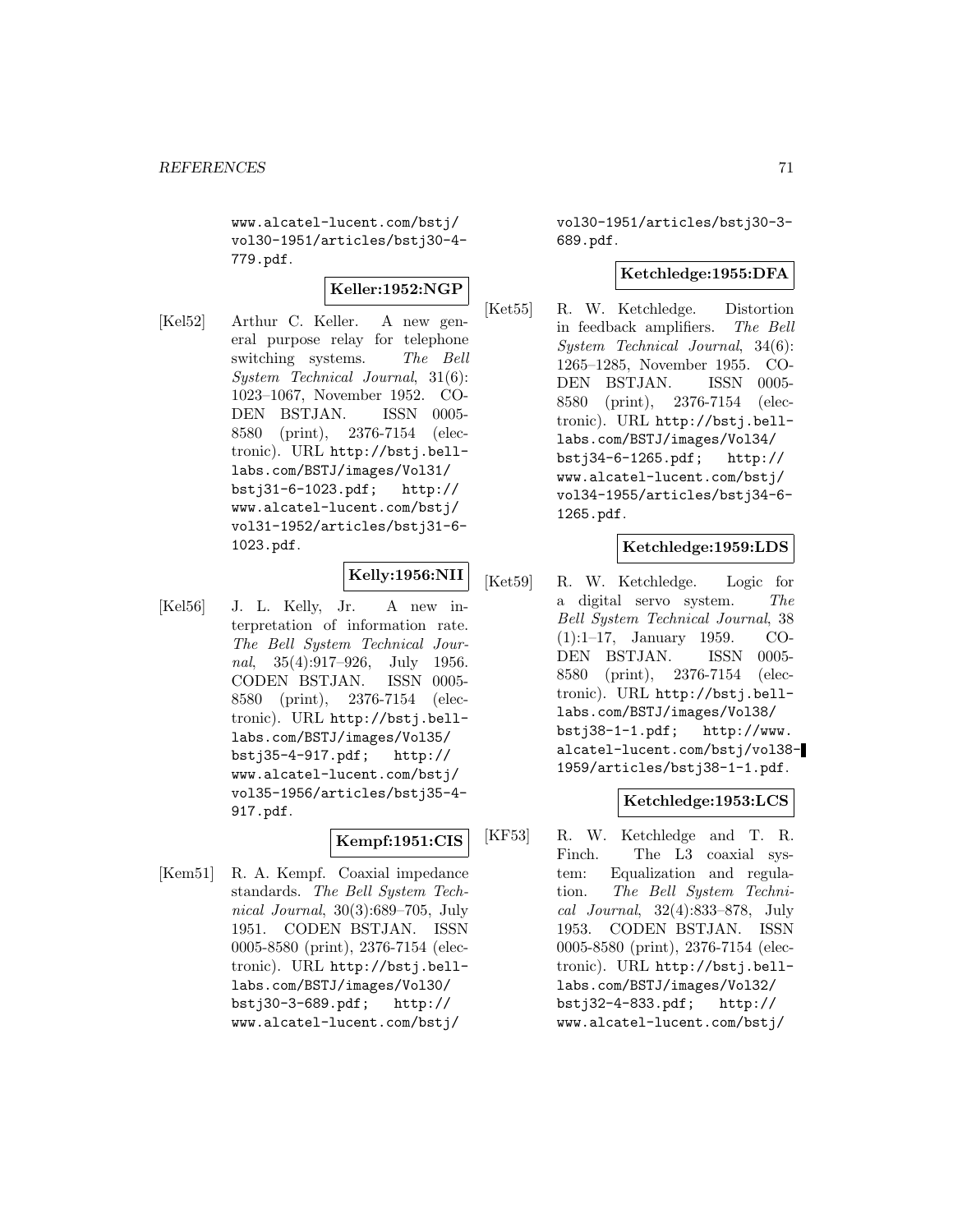vol32-1953/articles/bstj32-4- 833.pdf.

### **Keefer:1958:RCB**

[KG58] H. J. Keefer and R. H. Gumley. Relay contact behavior under non-eroding circuit conditions. The Bell System Technical Journal, 37(3):777–814, May 1958. CODEN BSTJAN. ISSN 0005-8580 (print), 2376-7154 (electronic). URL http://bstj.belllabs.com/BSTJ/images/Vol37/ bstj37-3-777.pdf; http:// www.alcatel-lucent.com/bstj/ vol37-1958/articles/bstj37-3- 777.pdf.

# **Kock:1951:PMD**

[KH51] W. E. Kock and F. K. Harvey. A photographic method for displaying sound wave and microwave space patterns. The Bell System Technical Journal, 30(3):564–587, July 1951. CODEN BSTJAN. ISSN 0005-8580 (print), 2376-7154 (electronic). URL http://bstj.belllabs.com/BSTJ/images/Vol30/ bstj30-3-564.pdf; http:// www.alcatel-lucent.com/bstj/ vol30-1951/articles/bstj30-3- 564.pdf.

### **Kohman:1955:SME**

[KHD55] G. T. Kohman, H. W. Hermance, and G. H. Downes. Silver migration in electrical insulation. The Bell System Technical Journal, 34(6):1115–1147, November 1955. CODEN BSTJAN. ISSN 0005-8580 (print), 2376-7154 (electronic). URL http://bstj.belllabs.com/BSTJ/images/Vol34/

bstj34-6-1115.pdf; http:// www.alcatel-lucent.com/bstj/ vol34-1955/articles/bstj34-6- 1115.pdf.

# **King:1954:CAM**

[Kin54] G. V. King. Centralized automatic message accounting system. The Bell System Technical Journal, 33(6):1331–1342, November 1954. CODEN BSTJAN. ISSN 0005-8580 (print), 2376-7154 (electronic). URL http://bstj.belllabs.com/BSTJ/images/Vol33/ bstj33-6-1331.pdf; http:// www.alcatel-lucent.com/bstj/ vol33-1954/articles/bstj33-6- 1331.pdf.

# **King:1956:OMA**

[Kin56] A. P. King. Observed 5-6 mm attenuation for the circular electric wave in small and medium-sized pipes. The Bell System Technical Journal, 35(5):1115–1128, September 1956. CODEN BSTJAN. ISSN 0005-8580 (print), 2376-7154 (electronic). URL http://bstj.belllabs.com/BSTJ/images/Vol35/ bstj35-5-1115.pdf; http:// www.alcatel-lucent.com/bstj/ vol35-1956/articles/bstj35-5- 1115.pdf.

### **Kinariwala:1959:SAR**

[Kin59a] B. K. Kinariwala. Synthesis of active RC networks. The Bell System Technical Journal, 38(5): 1269–1316, September 1959. CO-DEN BSTJAN. ISSN 0005- 8580 (print), 2376-7154 (electronic). URL http://bstj.belllabs.com/BSTJ/images/Vol38/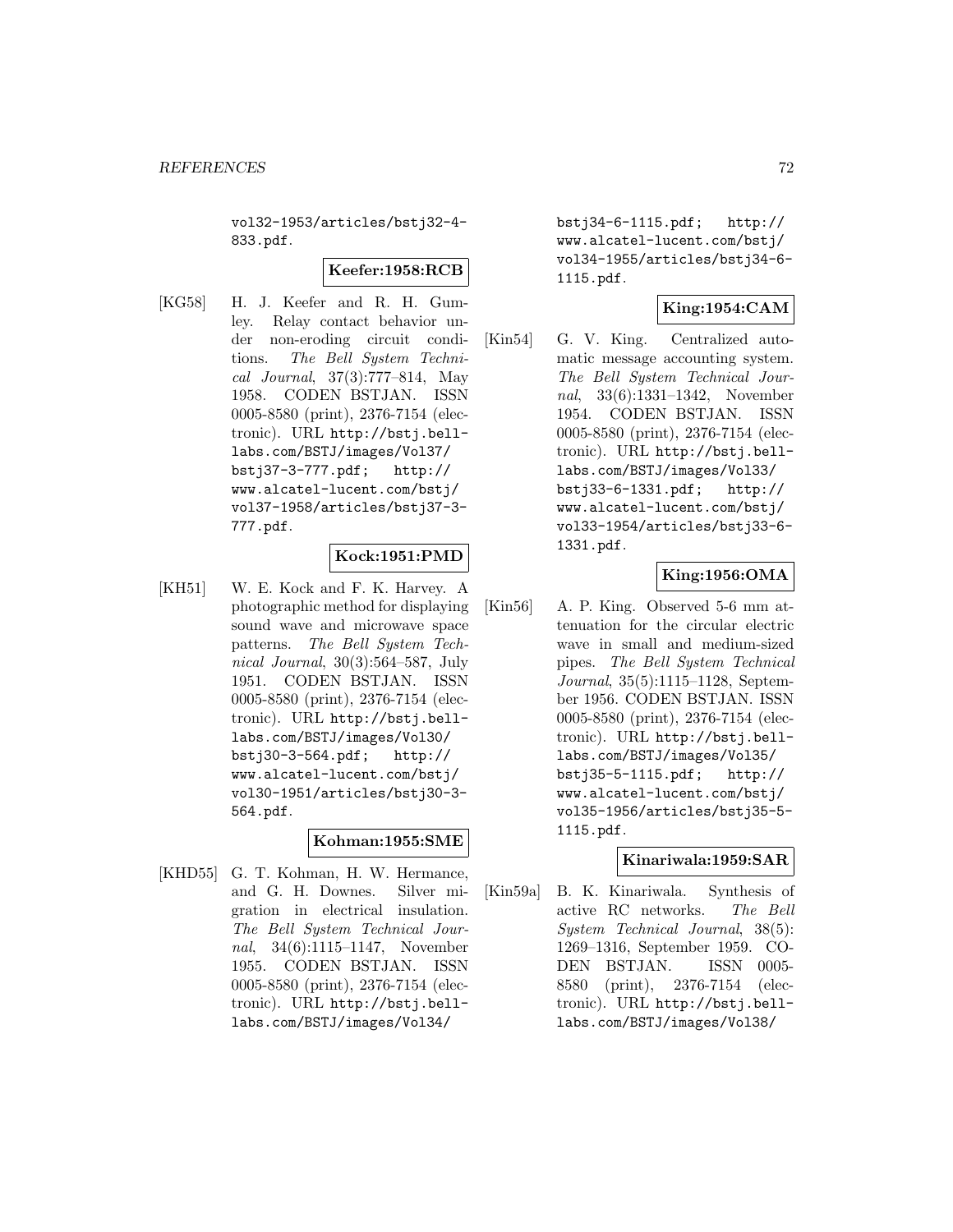bstj38-5-1269.pdf; http:// www.alcatel-lucent.com/bstj/ vol38-1959/articles/bstj38-5- 1269.pdf.

### **King:1959:ANS**

[Kin59b] J. C. King. The anelasticity of natural and synthetic quartz at low temperatures. The Bell System Technical Journal, 38(2): 573–602, March 1959. CO-DEN BSTJAN. ISSN 0005- 8580 (print), 2376-7154 (electronic). URL http://bstj.belllabs.com/BSTJ/images/Vol38/ bstj38-2-573.pdf; http:// www.alcatel-lucent.com/bstj/ vol38-1959/articles/bstj38-2- 573.pdf.

# **King:1959:ECT**

[Kin59c] Mrs. R. A. King. An experimental clogston 2 transmission line. The Bell System Technical Journal, 38(2):517–536, March 1959. CODEN BSTJAN. ISSN 0005-8580 (print), 2376-7154 (electronic). URL http://bstj.belllabs.com/BSTJ/images/Vol38/ bstj38-2-517.pdf; http:// www.alcatel-lucent.com/bstj/ vol38-1959/articles/bstj38-2- 517.pdf.

# **Kisliuk:1958:UCR**

[Kis58] P. Kisliuk. Using contact resistance to measure adsorption of gases on metals. The Bell System Technical Journal, 37(4):925–949, July 1958. CODEN BSTJAN. ISSN 0005-8580 (print), 2376-7154 (electronic). URL http://bstj.belllabs.com/BSTJ/images/Vol37/

bstj37-4-925.pdf; http:// www.alcatel-lucent.com/bstj/ vol37-1958/articles/bstj37-4- 925.pdf.

### **Kleinman:1956:FCP**

[Kle56] D. A. Kleinman. The forward characteristic of the PIN diode. The Bell System Technical Journal, 35(3):685–706, May 1956. CODEN BSTJAN. ISSN 0005- 8580 (print), 2376-7154 (electronic). URL http://bstj.belllabs.com/BSTJ/images/Vol35/ bstj35-3-685.pdf; http:// www.alcatel-lucent.com/bstj/ vol35-1956/articles/bstj35-3- 685.pdf.

### **King:1956:TLD**

[KM56] A. P. King and E. A. Marcatili. Transmission loss due to resonance of loosely-coupled modes in a multi-mode system. The Bell System Technical Journal, 35(4):899–906, July 1956. CO-DEN BSTJAN. ISSN 0005- 8580 (print), 2376-7154 (electronic). URL http://bstj.belllabs.com/BSTJ/images/Vol35/ bstj35-4-899.pdf; http:// www.alcatel-lucent.com/bstj/ vol35-1956/articles/bstj35-4- 899.pdf.

### **Kingsbury:1952:PPI**

[KO52] Edwin F. Kingsbury and Russell S. Ohl. Photoelectric properties of ionically bombarded silicon. The Bell System Technical Journal, 31(4):802–815, July 1952. CODEN BSTJAN. ISSN 0005-8580 (print), 2376-7154 (elec-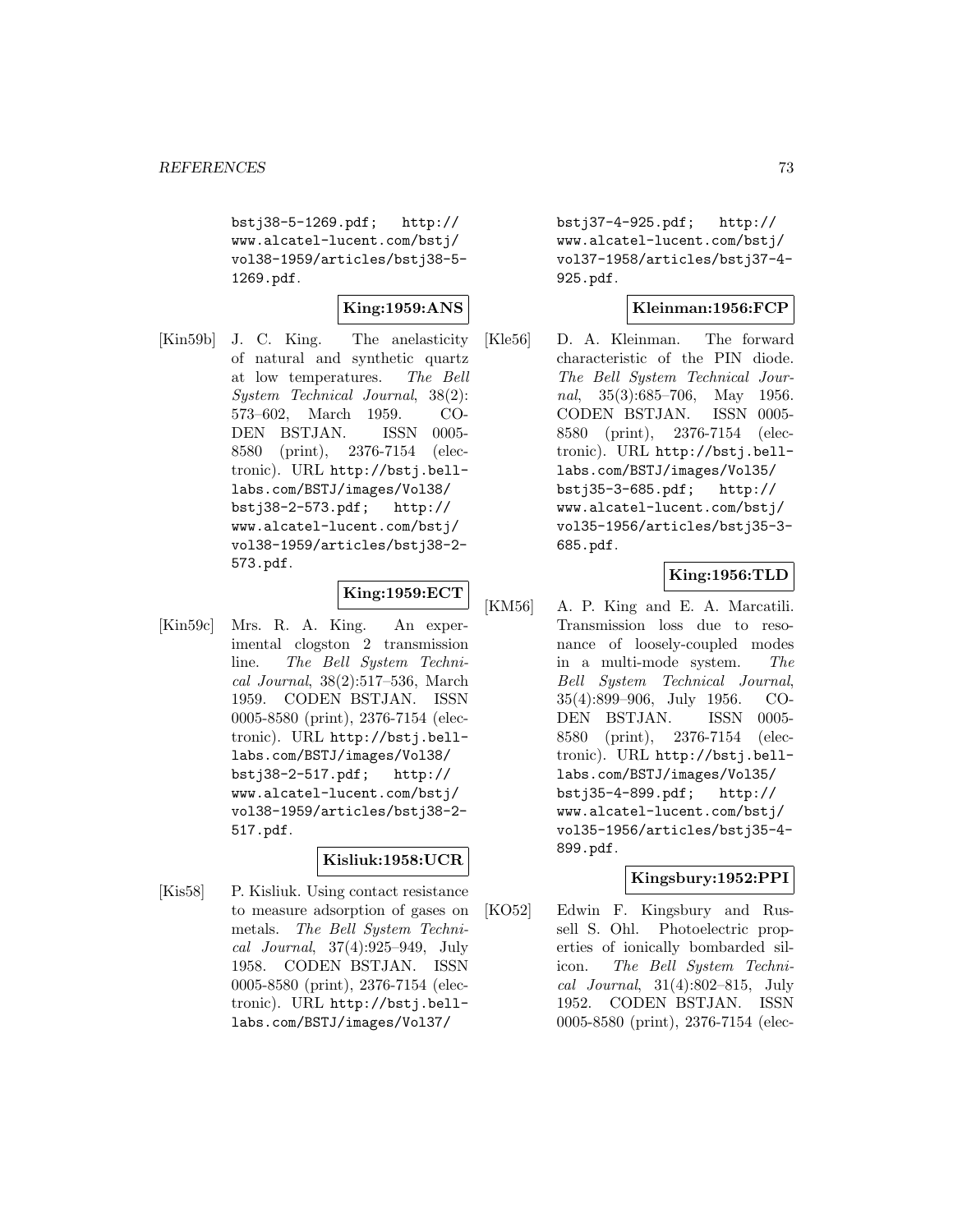tronic). URL http://bstj.belllabs.com/BSTJ/images/Vol31/ bstj31-4-802.pdf; http:// www.alcatel-lucent.com/bstj/ vol31-1952/articles/bstj31-4- 802.pdf.

# **Kahl:1951:SDF**

[KP51] W. E. Kahl and L. Pedersen. Some design features of the N-1 carrier telephone system. The Bell System Technical Journal, 30 (2):418–446, April 1951. CO-DEN BSTJAN. ISSN 0005- 8580 (print), 2376-7154 (electronic). URL http://bstj.belllabs.com/BSTJ/images/Vol30/ bstj30-2-418.pdf; http:// www.alcatel-lucent.com/bstj/ vol30-1951/articles/bstj30-2- 418.pdf.

# **Kelly:1957:TCH**

[KR57] Mervin J. Kelly and Sir Gordon Radley. Transatlantic communications — an historical resume. The Bell System Technical Journal,  $36(1):1-5$ , January 1957. CODEN BSTJAN. ISSN 0005-8580 (print), 2376-7154 (electronic). URL http://bstj.belllabs.com/BSTJ/images/Vol36/ bstj36-1-1.pdf; http://www. alcatel-lucent.com/bstj/vol36- 1957/articles/bstj36-1-1.pdf.

### **Kretzmer:1952:STS**

[Kre52] E. R. Kretzmer. Statistics of television signals. The Bell System Technical Journal, 31(4):751–763, July 1952. CODEN BSTJAN. ISSN 0005-8580 (print), 2376-7154 (electronic). URL http://bstj.belllabs.com/BSTJ/images/Vol31/ bstj31-4-751.pdf; http:// www.alcatel-lucent.com/bstj/ vol31-1952/articles/bstj31-4- 751.pdf.

### **Kronacher:1957:DPA**

[Kro57] G. Kronacher. Design, performance and application of the vernier resolver. The Bell System Technical Journal, 36(6):1487–1500, November 1957. CODEN BSTJAN. ISSN 0005-8580 (print), 2376-7154 (electronic). URL http://bstj.belllabs.com/BSTJ/images/Vol36/ bstj36-6-1487.pdf; http:// www.alcatel-lucent.com/bstj/ vol36-1957/articles/bstj36-6- 1487.pdf.

#### **Lechleider:1959:MCJ**

[Lec59] J. W. Lechleider. Mode conversion at the junction of helix waveguide and copper pipe. The Bell System Technical Journal, 38(5):1317–1329, September 1959. CODEN BSTJAN. ISSN 0005-8580 (print), 2376-7154 (electronic). URL http://bstj.belllabs.com/BSTJ/images/Vol38/ bstj38-5-1317.pdf; http:// www.alcatel-lucent.com/bstj/ vol38-1959/articles/bstj38-5- 1317.pdf.

### **Lee:1955:ASN**

[Lee55] C. Y. Lee. Analysis of switching networks. The Bell System Technical Journal, 34(6):1287– 1315, November 1955. CO-DEN BSTJAN. ISSN 0005- 8580 (print), 2376-7154 (electronic). URL http://bstj.bell-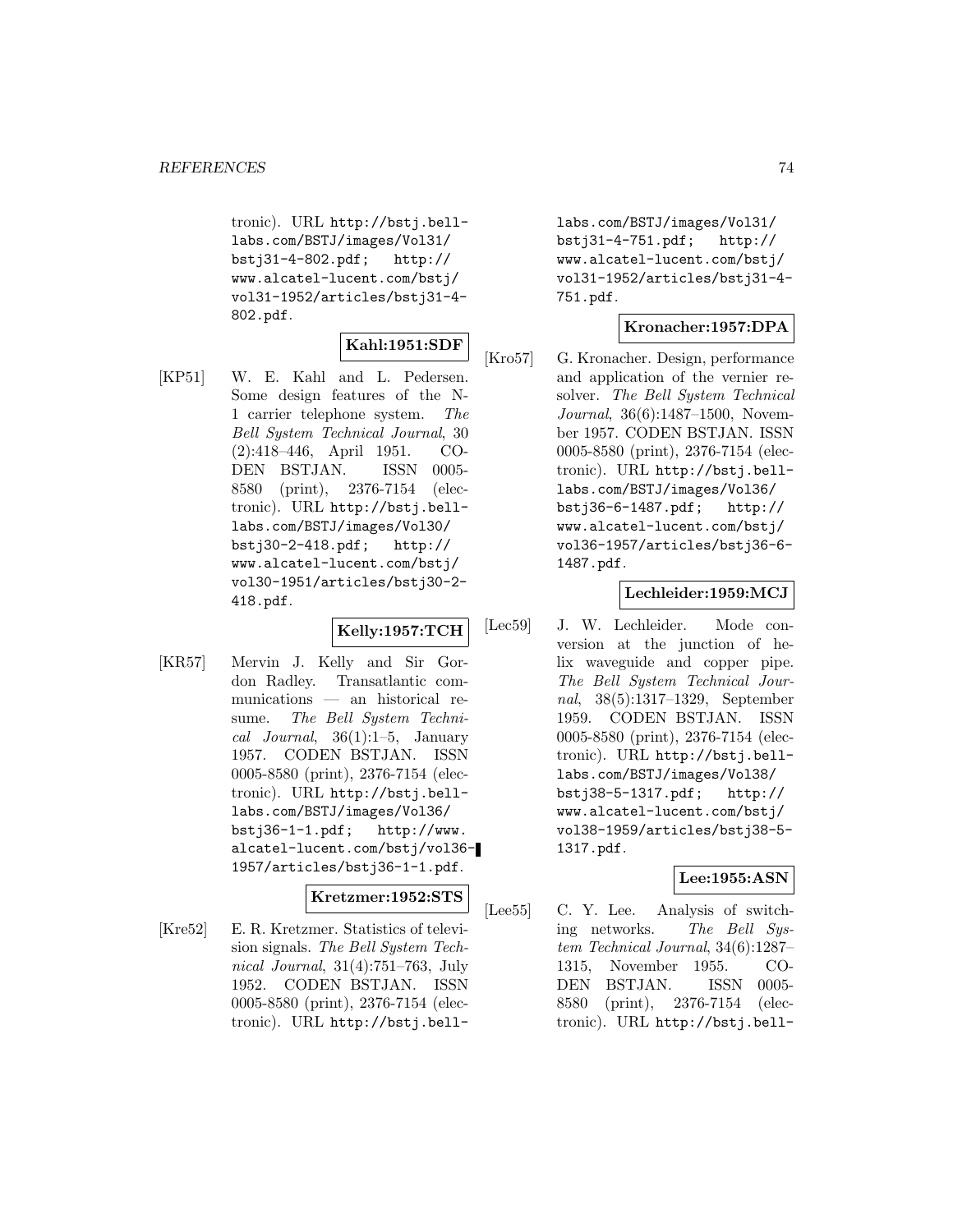labs.com/BSTJ/images/Vol34/ bstj34-6-1287.pdf; http:// www.alcatel-lucent.com/bstj/ vol34-1955/articles/bstj34-6- 1287.pdf.

# **Lee:1956:HFD**

[Lee56] Charles A. Lee. A high-frequency diffused base germanium transistor. The Bell System Technical Journal, 35(1):23–34, January 1956. CO-DEN BSTJAN. ISSN 0005-8580 (print), 2376-7154 (electronic). URL http://bstj.bell-labs. com/BSTJ/images/Vol35/bstj35- 1-23.pdf; http://www.alcatellucent.com/bstj/vol35-1956/ articles/bstj35-1-23.pdf.

### **Leenov:1958:GNF**

[Lee58] D. Leenov. Gain and noise figure of a variable-capacitance upconverter. The Bell System Technical Journal, 37(4):989–1008, July 1958. CODEN BSTJAN. ISSN 0005-8580 (print), 2376-7154 (electronic). URL http://bstj.belllabs.com/BSTJ/images/Vol37/ bstj37-4-989.pdf; http:// www.alcatel-lucent.com/bstj/ vol37-1958/articles/bstj37-4- 989.pdf.

### **Lee:1959:RSC**

[Lee59] C. Y. Lee. Representation of switching circuits by binarydecision programs. The Bell System Technical Journal, 38 (4):985–999, July 1959. CO-DEN BSTJAN. ISSN 0005- 8580 (print), 2376-7154 (electronic). URL http://bstj.belllabs.com/BSTJ/images/Vol38/

bstj38-4-985.pdf; http:// www.alcatel-lucent.com/bstj/ vol38-1959/articles/bstj38-4- 985.pdf.

### **Levenbach:1958:CSD**

[Lev58] G. J. Levenbach. Contribution of statistics to the development program of a transformer for L3 carrier system. The Bell System Technical Journal, 37 (1):23–54, January 1958. CO-DEN BSTJAN. ISSN 0005-8580 (print), 2376-7154 (electronic). URL http://bstj.bell-labs. com/BSTJ/images/Vol37/bstj37- 1-23.pdf; http://www.alcatellucent.com/bstj/vol37-1958/ articles/bstj37-1-23.pdf.

### **Lebert:1957:CDM**

[LFB57] A. W. Lebert, H. B. Fischer, and M. C. Biskeborn. Cable design and manufacture for the transatlantic submarine cable system. The Bell System Technical Journal, 36(1):189–216, January 1957. CODEN BSTJAN. ISSN 0005-8580 (print), 2376-7154 (electronic). URL http://bstj.belllabs.com/BSTJ/images/Vol36/ bstj36-1-189.pdf; http:// www.alcatel-lucent.com/bstj/ vol36-1957/articles/bstj36-1- 189.pdf. See erratum [Ano57m].

### **Lamb:1957:RPN**

[LH57] H. A. Lamb and W. W. Heffner. Repeater production for the North Atlantic Link. The Bell System Technical Journal, 36(1): 103–138, January 1957. CO-DEN BSTJAN. ISSN 0005-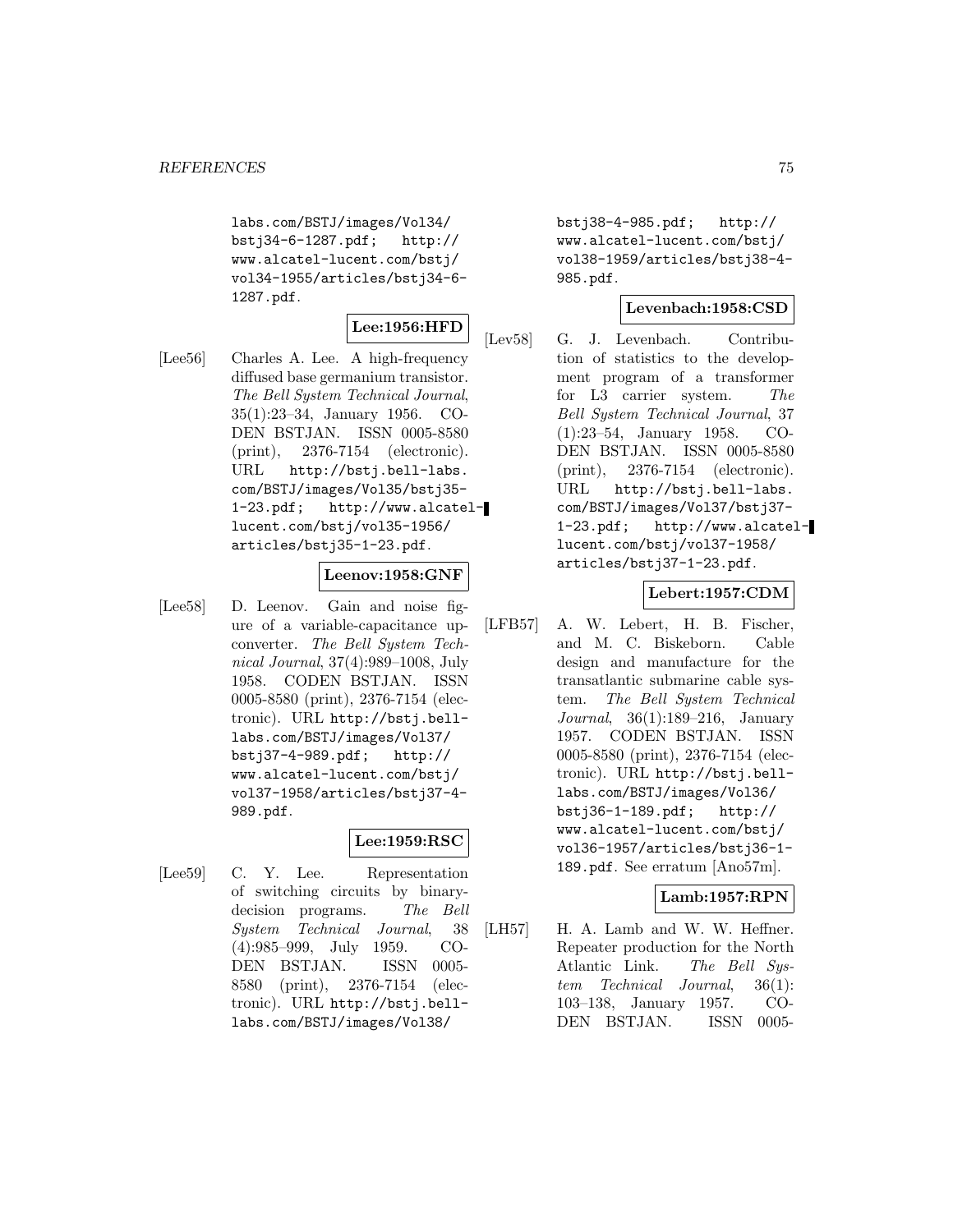8580 (print), 2376-7154 (electronic). URL http://bstj.belllabs.com/BSTJ/images/Vol36/ bstj36-1-103.pdf; http:// www.alcatel-lucent.com/bstj/ vol36-1957/articles/bstj36-1- 103.pdf.

### **Leagus:1959:VLS**

[LLM59] Dolores C. Leagus, C. Y. Lee, and George H. Mealy. Verification of the logic structure of an experimental switching system on a digital computer. The Bell System Technical Journal, 38(2):467–476, March 1959. CODEN BSTJAN. ISSN 0005-8580 (print), 2376-7154 (electronic). URL http://bstj.belllabs.com/BSTJ/images/Vol38/ bstj38-2-467.pdf; http:// www.alcatel-lucent.com/bstj/ vol38-1959/articles/bstj38-2- 467.pdf.

# **Lloyd:1957:BBC**

[Llo57] S. P. Lloyd. Binary block coding. The Bell System Technical Journal, 36(2):517–535, March 1957. CODEN BSTJAN. ISSN 0005-8580 (print), 2376-7154 (electronic). URL http://bstj.belllabs.com/BSTJ/images/Vol36/ bstj36-2-517.pdf; http:// www.alcatel-lucent.com/bstj/ vol36-1957/articles/bstj36-2- 517.pdf.

### **Lovell:1955:EPS**

[LMM55] C. A. Lovell, J. H. McGuigan, and O. J. Murphy. An experimental polytonic signaling system. The Bell System Technical Journal, 34(4):783–806, July

1955. CODEN BSTJAN. ISSN 0005-8580 (print), 2376-7154 (electronic). URL http://bstj.belllabs.com/BSTJ/images/Vol34/ bstj34-4-783.pdf; http:// www.alcatel-lucent.com/bstj/ vol34-1955/articles/bstj34-4- 783.pdf.

### **Laico:1956:MPT**

[LMM56] J. P. Laico, H. L. McDowell, and C. R. Moster. A medium power traveling-wave tube for 6,000-Mc radio relay. The Bell System Technical Journal, 35(6): 1285–1346, November 1956. CO-DEN BSTJAN. ISSN 0005- 8580 (print), 2376-7154 (electronic). URL http://bstj.belllabs.com/BSTJ/images/Vol35/ bstj35-6-1285.pdf; http:// www.alcatel-lucent.com/bstj/ vol35-1956/articles/bstj35-6- 1285.pdf.

### **Logan:1953:DME**

[Log53] M. A. Logan. Dynamic measurements on electromagnetic devices. The Bell System Technical Journal, 32(6):1413–1467, November 1953. CODEN BSTJAN. ISSN 0005-8580 (print), 2376-7154 (electronic). URL http://bstj.belllabs.com/BSTJ/images/Vol32/ bstj32-6-1413.pdf; http:// www.alcatel-lucent.com/bstj/ vol32-1953/articles/bstj32-6- 1413.pdf.

### **Logan:1954:ECO**

[Log54] M. A. Logan. Estimation and control of the operate time of relays: Part II — design of optimum wind-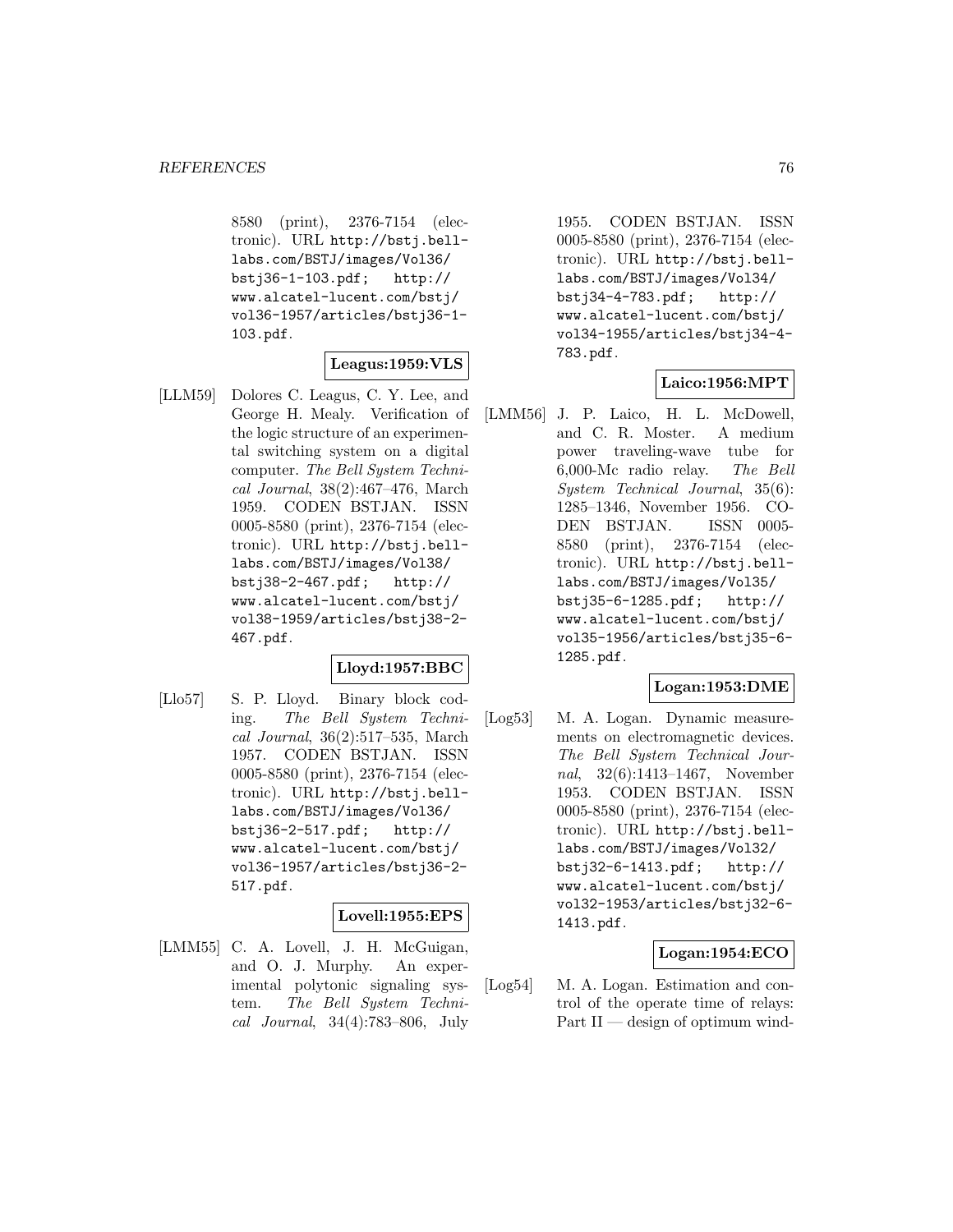ings. The Bell System Technical Journal, 33(1):144–186, January 1954. CODEN BSTJAN. ISSN 0005-8580 (print), 2376-7154 (electronic). URL http://bstj.belllabs.com/BSTJ/images/Vol33/ bstj33-1-144.pdf; http:// www.alcatel-lucent.com/bstj/ vol33-1954/articles/bstj33-1- 144.pdf.

# **Louisell:1955:AST**

[Lou55] W. H. Louisell. Analysis of the single tapered mode coupler. The Bell System Technical Journal, 34(4):853–870, July 1955. CODEN BSTJAN. ISSN 0005-8580 (print), 2376-7154 (electronic). URL http://bstj.belllabs.com/BSTJ/images/Vol34/ bstj34-4-853.pdf; http:// www.alcatel-lucent.com/bstj/ vol34-1955/articles/bstj34-4- 853.pdf.

### **Lozier:1951:ICN**

[Loz51] J. C. Lozier. Instantaneous compandors on narrow band speech channels. The Bell System Technical Journal, 30(4):1214–1220, October 1951. CODEN BSTJAN. ISSN 0005-8580 (print), 2376-7154 (electronic). URL http://bstj.belllabs.com/BSTJ/images/Vol30/ bstj30-4-1214.pdf; http:// www.alcatel-lucent.com/bstj/ vol30-1951/articles/bstj30-4- 1214.pdf.

# **Linvill:1956:DTT**

[LS56] J. G. Linvill and L. G. Schimpf. The design of tetrode transistor amplifiers. The Bell System Tech-

nical Journal, 35(4):813–840, July 1956. CODEN BSTJAN. ISSN 0005-8580 (print), 2376-7154 (electronic). URL http://bstj.belllabs.com/BSTJ/images/Vol35/ bstj35-4-813.pdf; http:// www.alcatel-lucent.com/bstj/ vol35-1956/articles/bstj35-4- 813.pdf.

### **Lewis:1957:SDN**

[LTLF57] H. A. Lewis, R. S. Tucker, G. H. Lovell, and J. M. Fraser. System design for the North Atlantic Link. The Bell System Technical Journal, 36(1):29–68, January 1957. CO-DEN BSTJAN. ISSN 0005-8580 (print), 2376-7154 (electronic). URL http://bstj.bell-labs. com/BSTJ/images/Vol36/bstj36- 1-29.pdf; http://www.alcatellucent.com/bstj/vol36-1957/ articles/bstj36-1-29.pdf.

### **Mason:1954:SSS**

[MA54] W. P. Mason and O. L. Anderson. Stress systems in the solderless wrapped connection and their permanence. The Bell System Technical Journal, 33(5):1093– 1110, September 1954. CO-DEN BSTJAN. ISSN 0005- 8580 (print), 2376-7154 (electronic). URL http://bstj.belllabs.com/BSTJ/images/Vol33/ bstj33-5-1093.pdf; http:// www.alcatel-lucent.com/bstj/ vol33-1954/articles/bstj33-5- 1093.pdf.

### **MacColl:1951:REM**

[Mac51] L. A. MacColl. On the reflection of electrons by metallic crys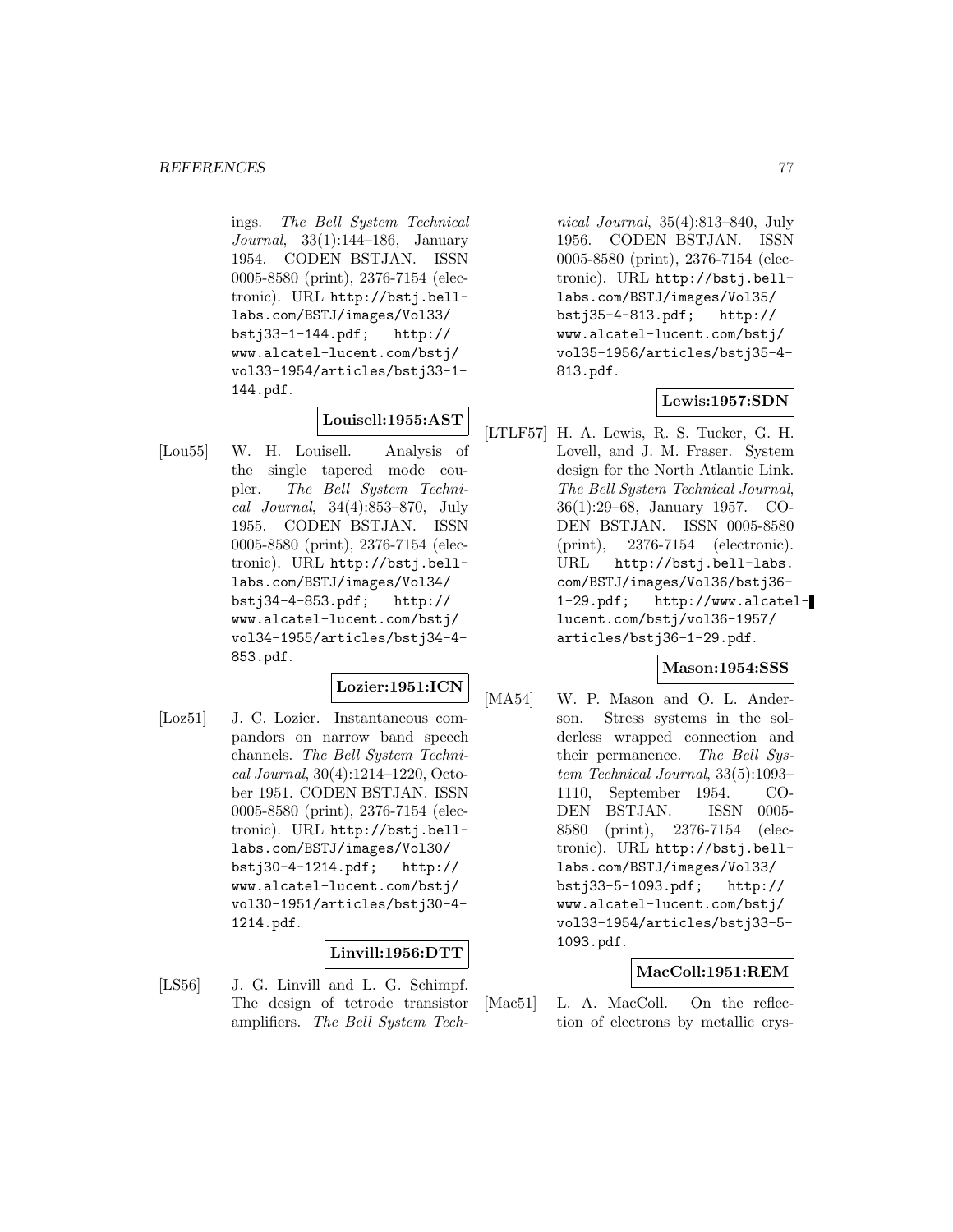tals. The Bell System Technical Journal, 30(4):888–906, October 1951. CODEN BSTJAN. ISSN 0005-8580 (print), 2376-7154 (electronic). URL http://bstj.belllabs.com/BSTJ/images/Vol30/ bstj30-4-888.pdf; http:// www.alcatel-lucent.com/bstj/ vol30-1951/articles/bstj30-4- 888.pdf.

# **Mallinckrodt:1951:IC**

[Mal51] C. O. Mallinckrodt. Instantaneous compandors. The Bell System Technical Journal, 30 (3):706–720, July 1951. CO-DEN BSTJAN. ISSN 0005- 8580 (print), 2376-7154 (electronic). URL http://bstj.belllabs.com/BSTJ/images/Vol30/ bstj30-3-706.pdf; http:// www.alcatel-lucent.com/bstj/ vol30-1951/articles/bstj30-3- 706.pdf.

# **Mallina:1953:SWC**

[Mal53] R. F. Mallina. Solderless wrapped connections: Part I — structure and tools. The Bell System Technical Journal, 32(3):525–555, May 1953. CODEN BSTJAN. ISSN 0005-8580 (print), 2376-7154 (electronic). URL http://bstj.belllabs.com/BSTJ/images/Vol32/ bstj32-3-525.pdf; http:// www.alcatel-lucent.com/bstj/ vol32-1953/articles/bstj32-3- 525.pdf.

# **Martin:1951:SFY**

[Mar51] W. H. Martin. Seventy-five years of the telephone: An evolution in technology. The Bell System Technical Journal, 30(2):215–238, April 1951. CODEN BSTJAN. ISSN 0005-8580 (print), 2376-7154 (electronic). URL http://bstj.belllabs.com/BSTJ/images/Vol30/ bstj30-2-215.pdf; http:// www.alcatel-lucent.com/bstj/ vol30-1951/articles/bstj30-2- 215.pdf.

### **Marcuse:1958:ATW**

[Mar58] D. Marcuse. Attenuation of the TE01 wave within the curved helix waveguide. The Bell System Technical Journal, 37(6):1649– 1662, November 1958. CO-DEN BSTJAN. ISSN 0005- 8580 (print), 2376-7154 (electronic). URL http://bstj.belllabs.com/BSTJ/images/Vol37/ bstj37-6-1649.pdf; http:// www.alcatel-lucent.com/bstj/ vol37-1958/articles/bstj37-6- 1649.pdf.

# **Mason:1950:OPE**

[Mas50] W. P. Mason. Optical properties and the electro-optic and photoelastic effects in crystals expressed in tensor form. The Bell System Technical Journal, 29(2):161–188, April 1950. CODEN BSTJAN. ISSN 0005-8580 (print), 2376-7154 (electronic). URL http://bstj.belllabs.com/BSTJ/images/Vol29/ bstj29-2-161.pdf; http:// www.alcatel-lucent.com/bstj/ vol29-1950/articles/bstj29-2- 161.pdf.

# **Mason:1951:ZTC**

[Mas51] W. P. Mason. Zero temperature coefficient quartz crystals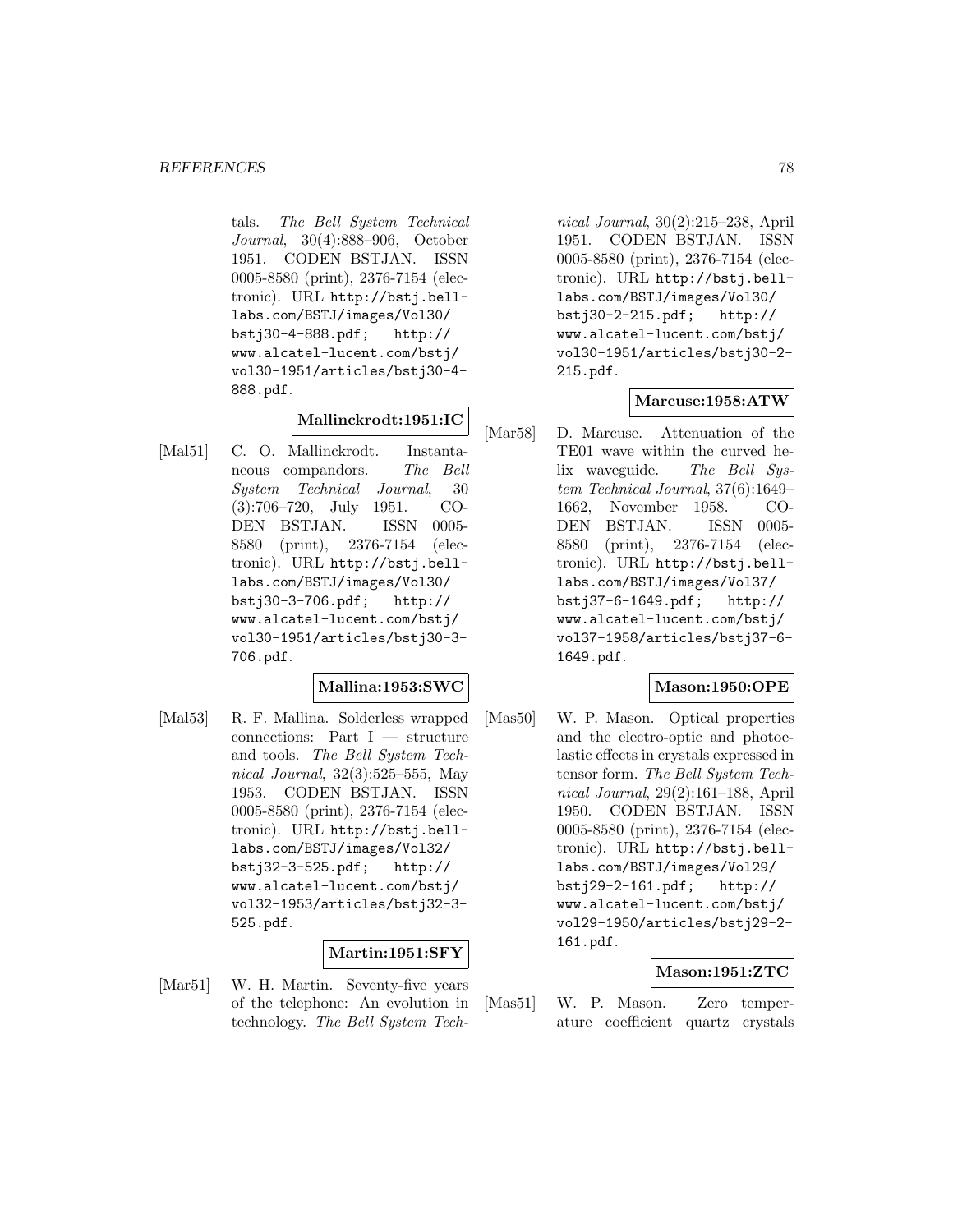for very high temperatures. The Bell System Technical Journal, 30 (2):366–380, April 1951. CO-DEN BSTJAN. ISSN 0005- 8580 (print), 2376-7154 (electronic). URL http://bstj.belllabs.com/BSTJ/images/Vol30/ bstj30-2-366.pdf; http:// www.alcatel-lucent.com/bstj/ vol30-1951/articles/bstj30-2- 366.pdf.

### **Mason:1955:EDU**

[Mas55] W. P. Mason. Effect of dislocations on ultrasonic wave attenuation in metals. The Bell System Technical Journal, 34(5):903–942, September 1955. CODEN BSTJAN. ISSN 0005-8580 (print), 2376-7154 (electronic). URL http://bstj.belllabs.com/BSTJ/images/Vol34/ bstj34-5-903.pdf; http:// www.alcatel-lucent.com/bstj/ vol34-1955/articles/bstj34-5- 903.pdf.

### **Maupin:1951:ISD**

[Mau51] J. T. Maupin. Interaxial spacing and dielectric constant of pairs in multipaired cables. The Bell System Technical Journal, 30(3):652–667, July 1951. CO-DEN BSTJAN. ISSN 0005- 8580 (print), 2376-7154 (electronic). URL http://bstj.belllabs.com/BSTJ/images/Vol30/ bstj30-3-652.pdf; http:// www.alcatel-lucent.com/bstj/ vol30-1951/articles/bstj30-3- 652.pdf.

#### **McCluskey:1956:DGI**

[McC56a] E. J. McCluskey, Jr. Detec-

tion of group invariance or total symmetry of a Boolean function. The Bell System Technical Journal, 35(6):1445–1453, November 1956. CODEN BSTJAN. ISSN 0005-8580 (print), 2376-7154 (electronic). URL http://bstj.belllabs.com/BSTJ/images/Vol35/ bstj35-6-1445.pdf; http:// www.alcatel-lucent.com/bstj/ vol35-1956/articles/bstj35-6- 1445.pdf.

### **McCluskey:1956:MBF**

[McC56b] E. J. McCluskey, Jr. Minimization of Boolean functions. The Bell System Technical Journal, 35(6):1417–1444, November 1956. CODEN BSTJAN. ISSN 0005-8580 (print), 2376-7154 (electronic). URL http://bstj.belllabs.com/BSTJ/images/Vol35/ bstj35-6-1417.pdf; http:// www.alcatel-lucent.com/bstj/ vol35-1956/articles/bstj35-6- 1417.pdf.

### **McCall:1957:DPC**

[McC57] D. W. McCall. The determination of pressure coefficients of capacitance for certain geometries. The Bell System Technical Journal, 36(2):485–495, March 1957. CODEN BSTJAN. ISSN 0005-8580 (print), 2376-7154 (electronic). URL http://bstj.belllabs.com/BSTJ/images/Vol36/ bstj36-2-485.pdf; http:// www.alcatel-lucent.com/bstj/ vol36-1957/articles/bstj36-2- 485.pdf.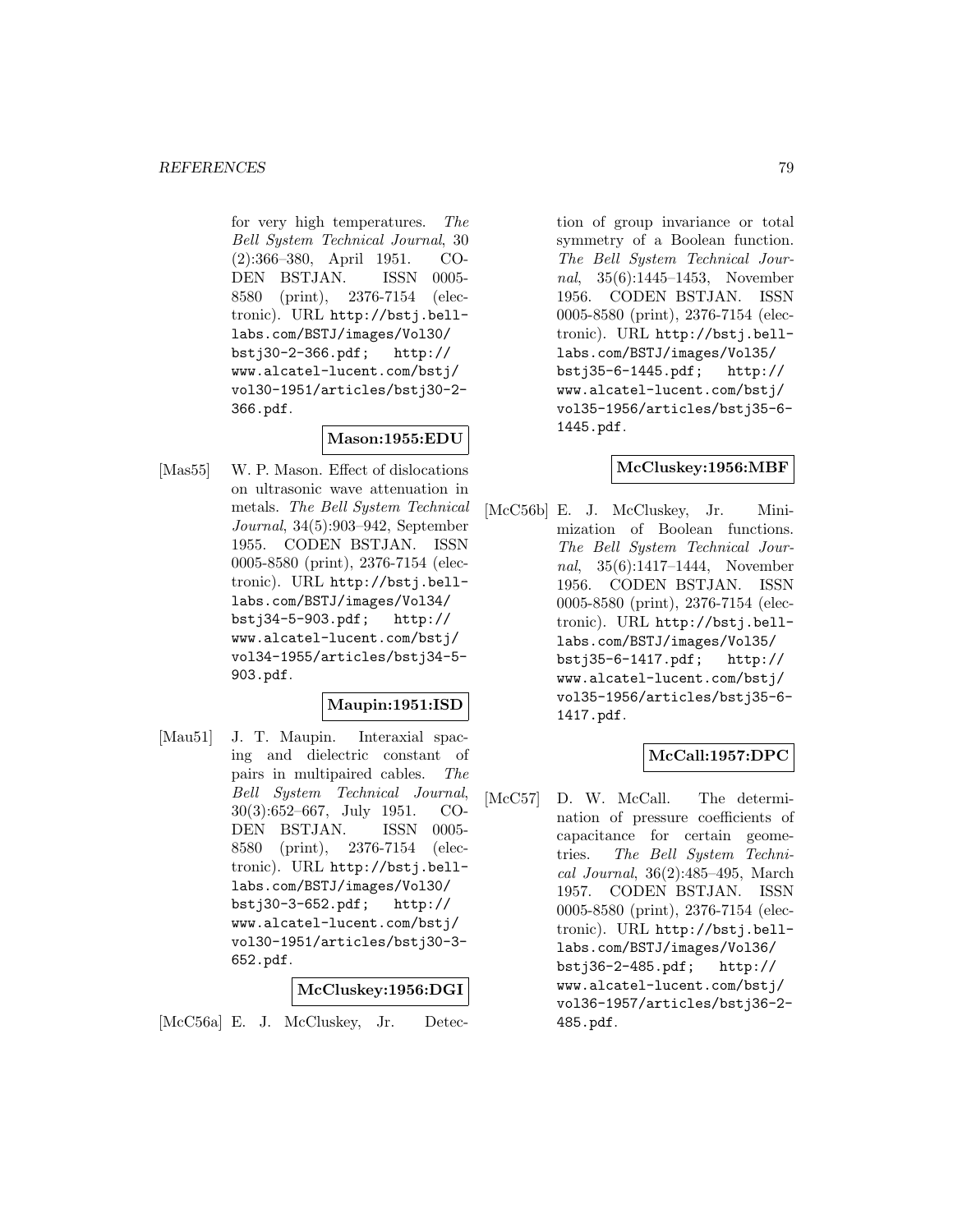### **McCluskey:1959:ECC**

[McC59] E. J. McCluskey, Jr. Errorcorrecting codes — a linear programming approach. The Bell System Technical Journal, 38(6): 1485–1512, November 1959. CO-DEN BSTJAN. ISSN 0005- 8580 (print), 2376-7154 (electronic). URL http://bstj.belllabs.com/BSTJ/images/Vol38/ bstj38-6-1485.pdf; http:// www.alcatel-lucent.com/bstj/ vol38-1959/articles/bstj38-6- 1485.pdf.

# **McMillan:1952:IFRa**

[McM52a] Brockway McMillan. Introduction to formal realizability theory — I. The Bell System Technical Journal, 31(2):217–279, March 1952. CODEN BSTJAN. ISSN 0005-8580 (print), 2376-7154 (electronic). URL http://bstj.belllabs.com/BSTJ/images/Vol31/ bstj31-2-217.pdf; http:// www.alcatel-lucent.com/bstj/ vol31-1952/articles/bstj31-2- 217.pdf.

### **McMillan:1952:IFRb**

[McM52b] Brockway McMillan. Introduction to formal realizability theory — II. The Bell System Technical Journal, 31(3):541–600, May 1952. CODEN BSTJAN. ISSN 0005-8580 (print), 2376-7154 (electronic). URL http://bstj.belllabs.com/BSTJ/images/Vol31/ bstj31-3-541.pdf; http:// www.alcatel-lucent.com/bstj/ vol31-1952/articles/bstj31-3- 541.pdf.

### **McRae:1953:SWC**

[McR53] J. W. McRae. Solderless wrapped connections — introduction. The Bell System Technical Journal, 32(3):523–524, May 1953. CO-DEN BSTJAN. ISSN 0005- 8580 (print), 2376-7154 (electronic). URL http://bstj.belllabs.com/BSTJ/images/Vol32/ bstj32-3-523.pdf; http:// www.alcatel-lucent.com/bstj/ vol32-1953/articles/bstj32-3- 523.pdf.

### **Mehring:1955:DVO**

[ME55a] A. C. Mehring and E. L. Erwin. Dual voltage operation of relays and crossbar switches. The Bell System Technical Journal, 34(6):1225–1240, November 1955. CODEN BSTJAN. ISSN 0005-8580 (print), 2376-7154 (electronic). URL http://bstj.belllabs.com/BSTJ/images/Vol34/ bstj34-6-1225.pdf; http:// www.alcatel-lucent.com/bstj/ vol34-1955/articles/bstj34-6- 1225.pdf.

### **Miller:1955:AJA**

[ME55b] S. L. Miller and J. J. Ebers. Alloyed junction avalanche transistors. The Bell System Technical Journal, 34(5):883–902, September 1955. CODEN BSTJAN. ISSN 0005-8580 (print), 2376-7154 (electronic). URL http://bstj.belllabs.com/BSTJ/images/Vol34/ bstj34-5-883.pdf; http:// www.alcatel-lucent.com/bstj/ vol34-1955/articles/bstj34-5- 883.pdf.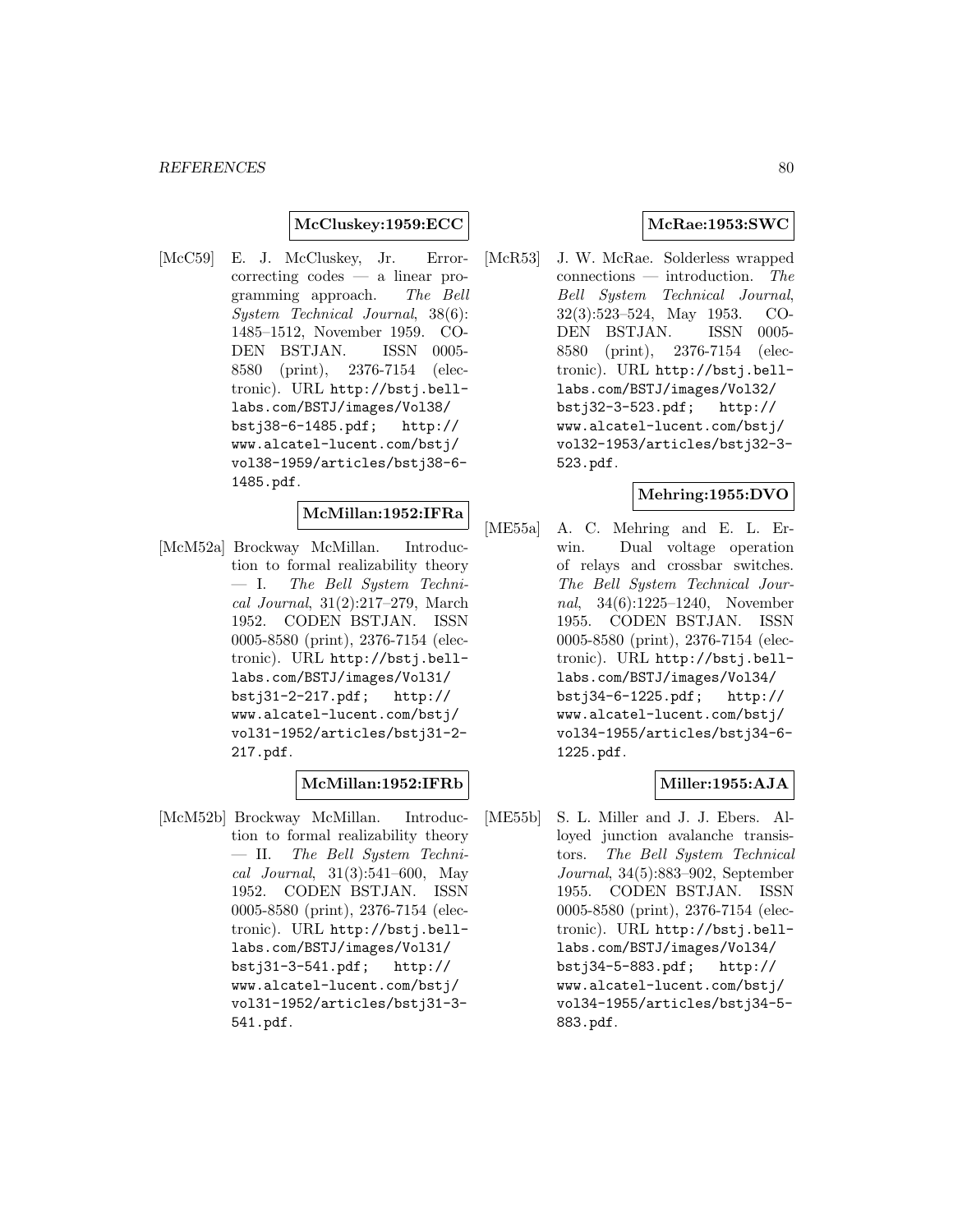### **Mealy:1955:MSS**

[Mea55] George H. Mealy. A method for synthesizing sequential circuits. The Bell System Technical Journal, 34(5):1045–1079, September 1955. CODEN BSTJAN. ISSN 0005-8580 (print), 2376-7154 (electronic). URL http://bstj.belllabs.com/BSTJ/images/Vol34/ bstj34-5-1045.pdf; http:// www.alcatel-lucent.com/bstj/ vol34-1955/articles/bstj34-5- 1045.pdf.

#### **Menard:1952:NRM**

[Men52] James Z. Menard. A new recording medium for transcribed message services. The Bell System Technical Journal, 31(3):530–540, May 1952. CODEN BSTJAN. ISSN 0005-8580 (print), 2376-7154 (electronic). URL http://bstj.belllabs.com/BSTJ/images/Vol31/ bstj31-3-530.pdf; http:// www.alcatel-lucent.com/bstj/ vol31-1952/articles/bstj31-3- 530.pdf.

# **Merrill:1951:TNI**

[Mer51] J. L. Merrill, Jr. Theory of the negative impedance converter. The Bell System Technical Journal, 30 (1):88–109, January 1951. CO-DEN BSTJAN. ISSN 0005-8580 (print), 2376-7154 (electronic). URL http://bstj.bell-labs. com/BSTJ/images/Vol30/bstj30- 1-88.pdf; http://www.alcatellucent.com/bstj/vol30-1951/ articles/bstj30-1-88.pdf.

### **Mottram:1957:TTC**

[MHEG57] E. T. Mottram, R. J. Halsey, J. W. Emling, and R. G. Griffith. Transatlantic telephone cable system — planning and over-all performance. The Bell System Technical Journal, 36(1):7–27, January 1957. CODEN BSTJAN. ISSN 0005-8580 (print), 2376-7154 (electronic). URL http://bstj.belllabs.com/BSTJ/images/Vol36/ bstj36-1-7.pdf; http://www. alcatel-lucent.com/bstj/vol36- 1957/articles/bstj36-1-7.pdf.

### **Miller:1954:CWT**

[Mil54a] S. E. Miller. Coupled wave theory and waveguide applications. The Bell System Technical Journal, 33(3):661–719, May 1954. CODEN BSTJAN. ISSN 0005-8580 (print), 2376-7154 (electronic). URL http://bstj.belllabs.com/BSTJ/images/Vol33/ bstj33-3-661.pdf; http:// www.alcatel-lucent.com/bstj/ vol33-1954/articles/bstj33-3- 661.pdf.

### **Miller:1954:WCM**

[Mil54b] S. E. Miller. Waveguide as a communications medium. The Bell System Technical Journal, 33(6):1209–1265, November 1954. CODEN BSTJAN. ISSN 0005- 8580 (print), 2376-7154 (electronic). URL http://bstj.belllabs.com/BSTJ/images/Vol33/ bstj33-6-1209.pdf; http:// www.alcatel-lucent.com/bstj/ vol33-1954/articles/bstj33-6- 1209.pdf.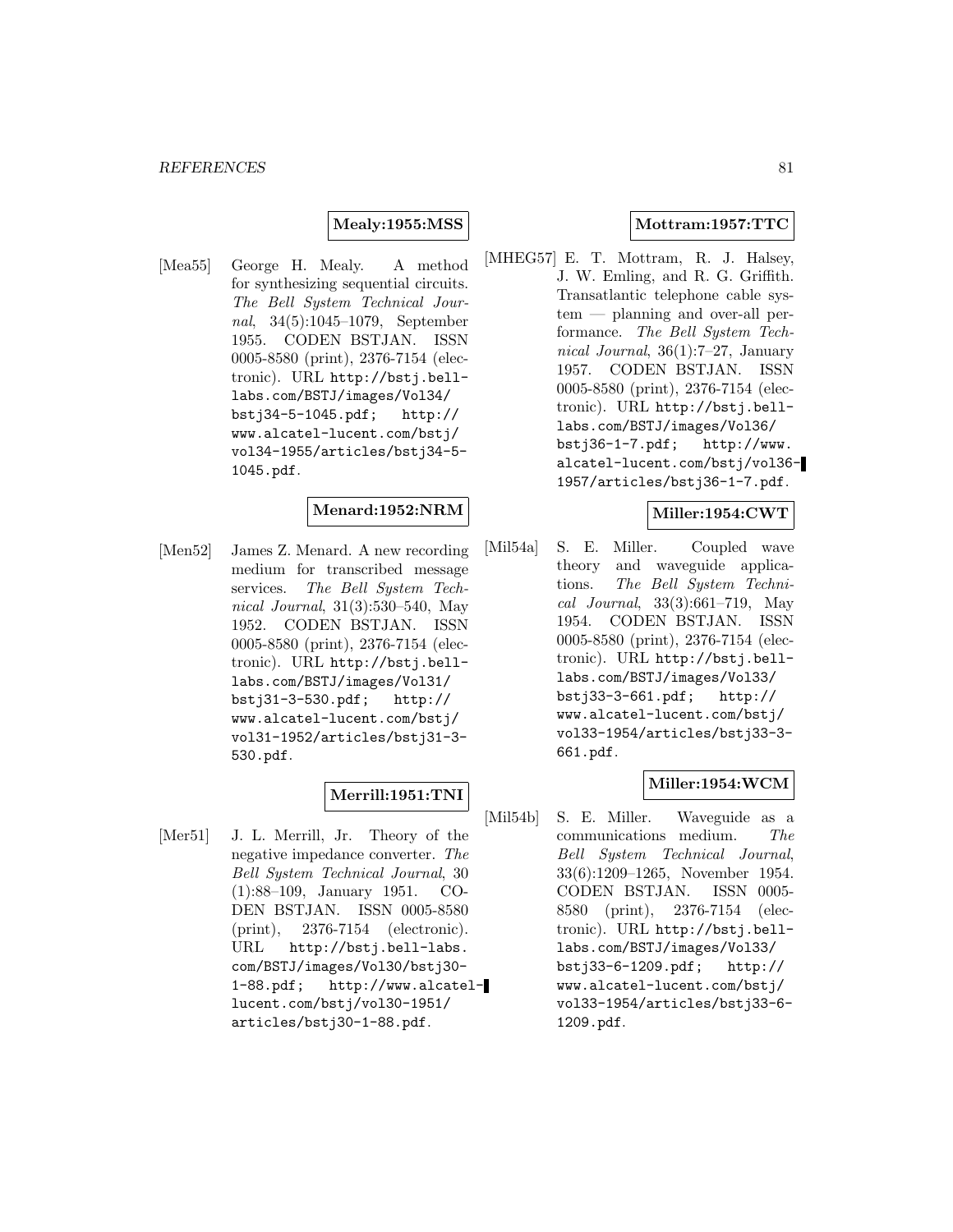### **Morris:1953:LCS**

[MLD53] L. H. Morris, G. H. Lovell, and F. R. Dickinson. The L3 coaxial system: Amplifiers. The Bell System Technical Journal, 32(4):879–914, July 1953. CO-DEN BSTJAN. ISSN 0005- 8580 (print), 2376-7154 (electronic). URL http://bstj.belllabs.com/BSTJ/images/Vol32/ bstj32-4-879.pdf; http:// www.alcatel-lucent.com/bstj/ vol32-1953/articles/bstj32-4- 879.pdf.

#### **Mott:1951:RAT**

[MM51] E. E. Mott and R. C. Miner. The ring armature telephone receiver. The Bell System Technical Journal, 30(1):110–140, January 1951. CODEN BSTJAN. ISSN 0005-8580 (print), 2376-7154 (electronic). URL http://bstj.belllabs.com/BSTJ/images/Vol30/ bstj30-1-110.pdf; http:// www.alcatel-lucent.com/bstj/ vol30-1951/articles/bstj30-1- 110.pdf.

### **Mason:1952:MPP**

[MM52] Warren P. Mason and H. J. Mc-Skimin. Mechanical properties of polymers at ultrasonic frequencies. The Bell System Technical Journal, 31(1):122–171, January 1952. CODEN BSTJAN. ISSN 0005-8580 (print), 2376-7154 (electronic). URL http://bstj.belllabs.com/BSTJ/images/Vol31/ bstj31-1-122.pdf; http:// www.alcatel-lucent.com/bstj/ vol31-1952/articles/bstj31-1- 122.pdf.

# **Mertz:1957:TAD**

[MM57] P. Mertz and D. Mitchell. Transmission aspects of data transmission service using private line voice telephone channels. The Bell System Technical Journal, 36(6):1451–1486, November 1957. CODEN BSTJAN. ISSN 0005- 8580 (print), 2376-7154 (electronic). URL http://bstj.belllabs.com/BSTJ/images/Vol36/ bstj36-6-1451.pdf; http:// www.alcatel-lucent.com/bstj/ vol36-1957/articles/bstj36-6- 1451.pdf.

### **McNally:1957:ETT**

[MMVH57] J. O. McNally, G. H. Metson, E. A. Veazie, and M. F. Holmes. Electron tubes for the transatlantic cable system. The Bell System Technical Journal, 36(1): 163–188, January 1957. CO-DEN BSTJAN. ISSN 0005- 8580 (print), 2376-7154 (electronic). URL http://bstj.belllabs.com/BSTJ/images/Vol36/ bstj36-1-163.pdf; http:// www.alcatel-lucent.com/bstj/ vol36-1957/articles/bstj36-1- 163.pdf.

### **Mason:1953:SWC**

[MO53] W. P. Mason and T. F. Osmer. Solderless wrapped connections: Part  $II$  — necessary conditions for obtaining a permanent connection. The Bell System Technical Journal, 32(3):557–590, May 1953. CODEN BSTJAN. ISSN 0005-8580 (print), 2376-7154 (electronic). URL http://bstj.belllabs.com/BSTJ/images/Vol32/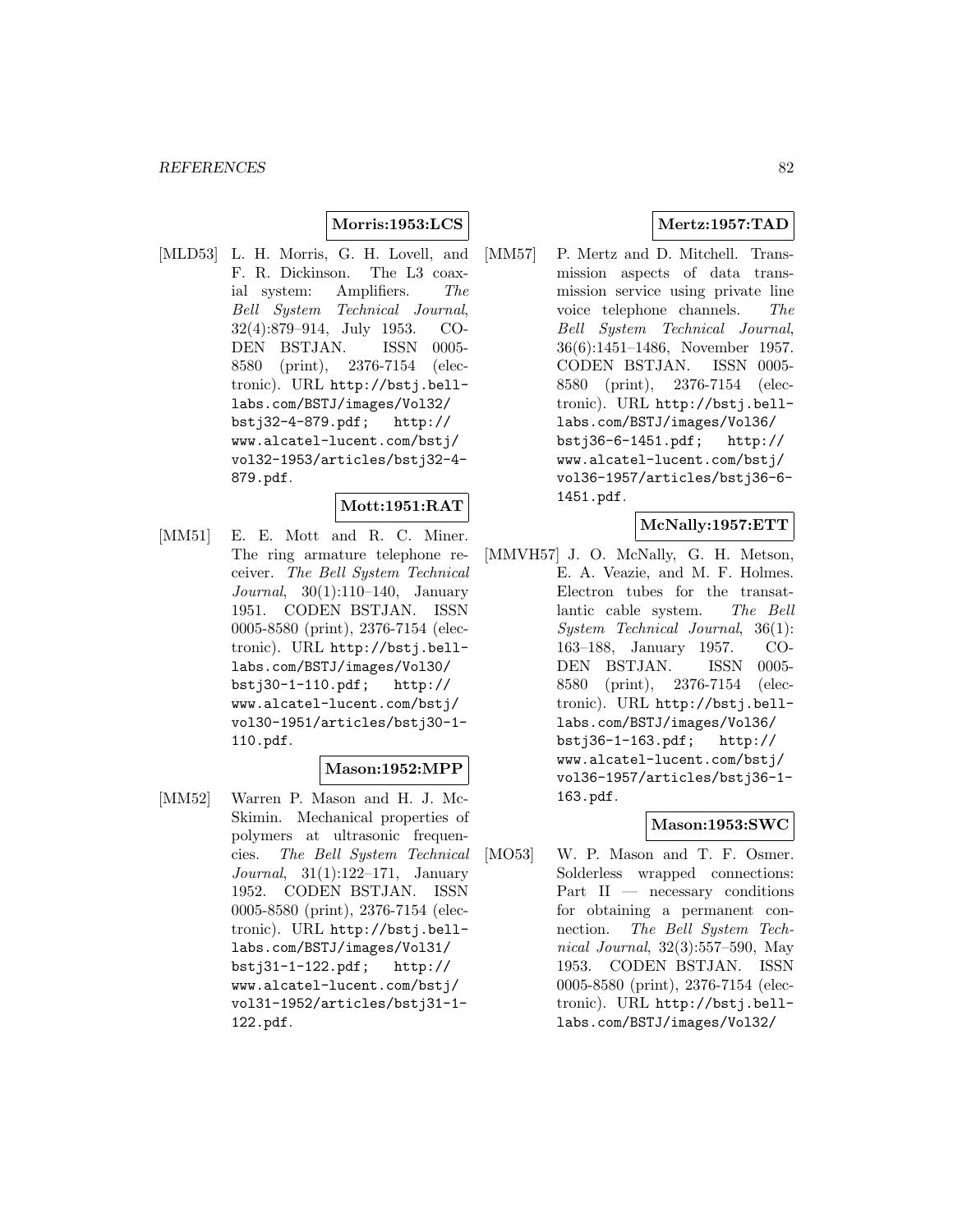bstj32-3-557.pdf; http:// www.alcatel-lucent.com/bstj/ vol32-1953/articles/bstj32-3- 557.pdf.

**Montgomery:1952:ENS**

[Mon52] H. C. Montgomery. Electrical noise in semiconductors. The Bell System Technical Journal, 31(5):950–975, September 1952. CODEN BSTJAN. ISSN 0005- 8580 (print), 2376-7154 (electronic). URL http://bstj.belllabs.com/BSTJ/images/Vol31/ bstj31-5-950.pdf; http:// www.alcatel-lucent.com/bstj/ vol31-1952/articles/bstj31-5- 950.pdf.

### **Morgan:1952:MTLb**

[Mor52a] Samuel P. Morgan, Jr. Mathematical theory of laminated transmission lines  $-$  Part I. The Bell System Technical Journal, 31(5):883–949, September 1952. CODEN BSTJAN. ISSN 0005- 8580 (print), 2376-7154 (electronic). URL http://bstj.belllabs.com/BSTJ/images/Vol31/ bstj31-5-883.pdf; http:// www.alcatel-lucent.com/bstj/ vol31-1952/articles/bstj31-5- 883.pdf.

### **Morgan:1952:MTL**

[Mor52b] Samuel P. Morgan, Jr. Mathematical theory of laminated transmission lines — Part II. The Bell System Technical Journal, 31(6):1121–1206, November 1952. CODEN BSTJAN. ISSN 0005- 8580 (print), 2376-7154 (electronic). URL http://bstj.belllabs.com/BSTJ/images/Vol31/ bstj31-6-1121.pdf; http:// www.alcatel-lucent.com/bstj/ vol31-1952/articles/bstj31-6- 1121.pdf.

### **Morton:1952:PST**

[Mor52c] J. A. Morton. Present status of transistor development. The Bell System Technical Journal, 31(3):411–442, May 1952. CO-DEN BSTJAN. ISSN 0005- 8580 (print), 2376-7154 (electronic). URL http://bstj.belllabs.com/BSTJ/images/Vol31/ bstj31-3-411.pdf; http:// www.alcatel-lucent.com/bstj/ vol31-1952/articles/bstj31-3- 411.pdf.

### **Morgan:1957:TCC**

[Mor57] Samuel P. Morgan. Theory of curved circular waveguide containing an inhomogeneous dielectric. The Bell System Technical Journal, 36(5):1209–1251, September 1957. CODEN BSTJAN. ISSN 0005-8580 (print), 2376-7154 (electronic). URL http://bstj.belllabs.com/BSTJ/images/Vol36/ bstj36-5-1209.pdf; http:// www.alcatel-lucent.com/bstj/ vol36-1957/articles/bstj36-5- 1209.pdf.

# **Morin:1958:OTM**

[Mor58] F. J. Morin. Oxides of the 3d transition metals. The Bell System Technical Journal, 37(4): 1047–1084, July 1958. CO-DEN BSTJAN. ISSN 0005- 8580 (print), 2376-7154 (electronic). URL http://bstj.bell-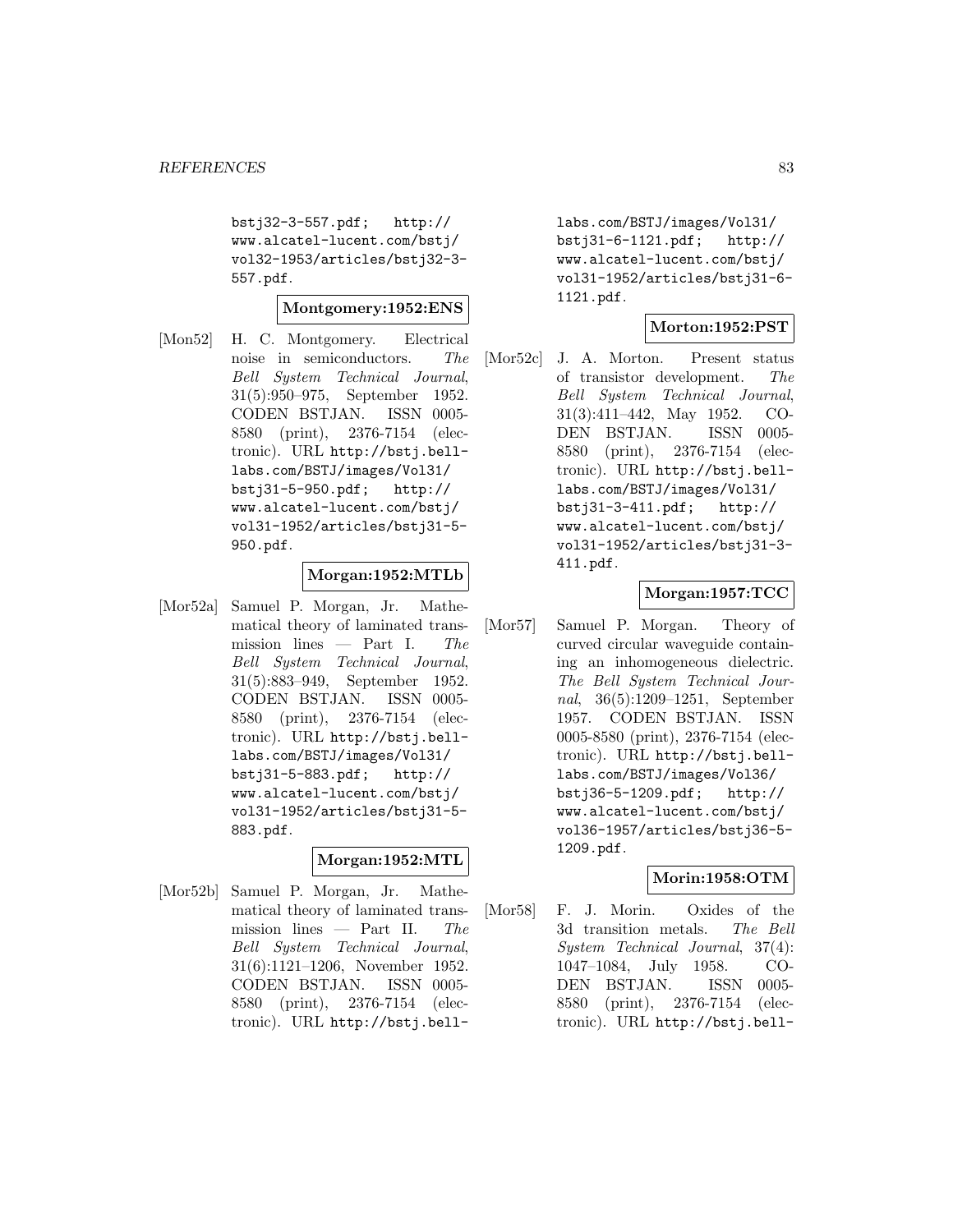labs.com/BSTJ/images/Vol37/ bstj37-4-1047.pdf; http:// www.alcatel-lucent.com/bstj/ vol37-1958/articles/bstj37-4- 1047.pdf.

#### **Meacham:1958:TRP**

[MPW58] L. A. Meacham, J. R. Power, and F. West. Tone ringing and pushbutton calling. The Bell System Technical Journal, 37 (2):339–360, March 1958. CO-DEN BSTJAN. ISSN 0005- 8580 (print), 2376-7154 (electronic). URL http://bstj.belllabs.com/BSTJ/images/Vol37/ bstj37-2-339.pdf; http:// www.alcatel-lucent.com/bstj/ vol37-1958/articles/bstj37-2- 339.pdf.

### **Morton:1950:DFB**

[MR50] J. A. Morton and R. M. Ryder. Design factors of the Bell Telephone Laboratories 1553 triode. The Bell System Technical Journal, 29(4):496–530, October 1950. CODEN BSTJAN. ISSN 0005-8580 (print), 2376-7154 (electronic). URL http://bstj.belllabs.com/BSTJ/images/Vol29/ bstj29-4-496.pdf; http:// www.alcatel-lucent.com/bstj/ vol29-1950/articles/bstj29-4- 496.pdf.

### **Merrill:1954:NIT**

[MRS54] J. L. Merrill, Jr., A. F. Rose, and J. O. Smethurst. Negative impedance telephone repeaters. The Bell System Technical Journal, 33(5):1055–1092, September 1954. CODEN BSTJAN. ISSN

0005-8580 (print), 2376-7154 (electronic). URL http://bstj.belllabs.com/BSTJ/images/Vol33/ bstj33-5-1055.pdf; http:// www.alcatel-lucent.com/bstj/ vol33-1954/articles/bstj33-5- 1055.pdf.

### **Meszaros:1957:PFE**

[MS57] G. W. Meszaros and H. H. Spencer. Power feed equipment for the North Atlantic Link. The Bell System Technical Journal, 36(1): 139–162, January 1957. CO-DEN BSTJAN. ISSN 0005- 8580 (print), 2376-7154 (electronic). URL http://bstj.belllabs.com/BSTJ/images/Vol36/ bstj36-1-139.pdf; http:// www.alcatel-lucent.com/bstj/ vol36-1957/articles/bstj36-1- 139.pdf.

### **Meitzler:1958:PDC**

[MS58] A. H. Meitzler and H. L. Stadler. Piezoelectric and dielectric characteristics of single-crystal barium titanate plates. The Bell System Technical Journal, 37 (3):719–738, May 1958. CO-DEN BSTJAN. ISSN 0005- 8580 (print), 2376-7154 (electronic). URL http://bstj.belllabs.com/BSTJ/images/Vol37/ bstj37-3-719.pdf; http:// www.alcatel-lucent.com/bstj/ vol37-1958/articles/bstj37-3- 719.pdf.

#### **Murphy:1958:CLI**

[Mur58] R. B. Murphy. A criterion to limit inspection effort in continuous sampling plans. The Bell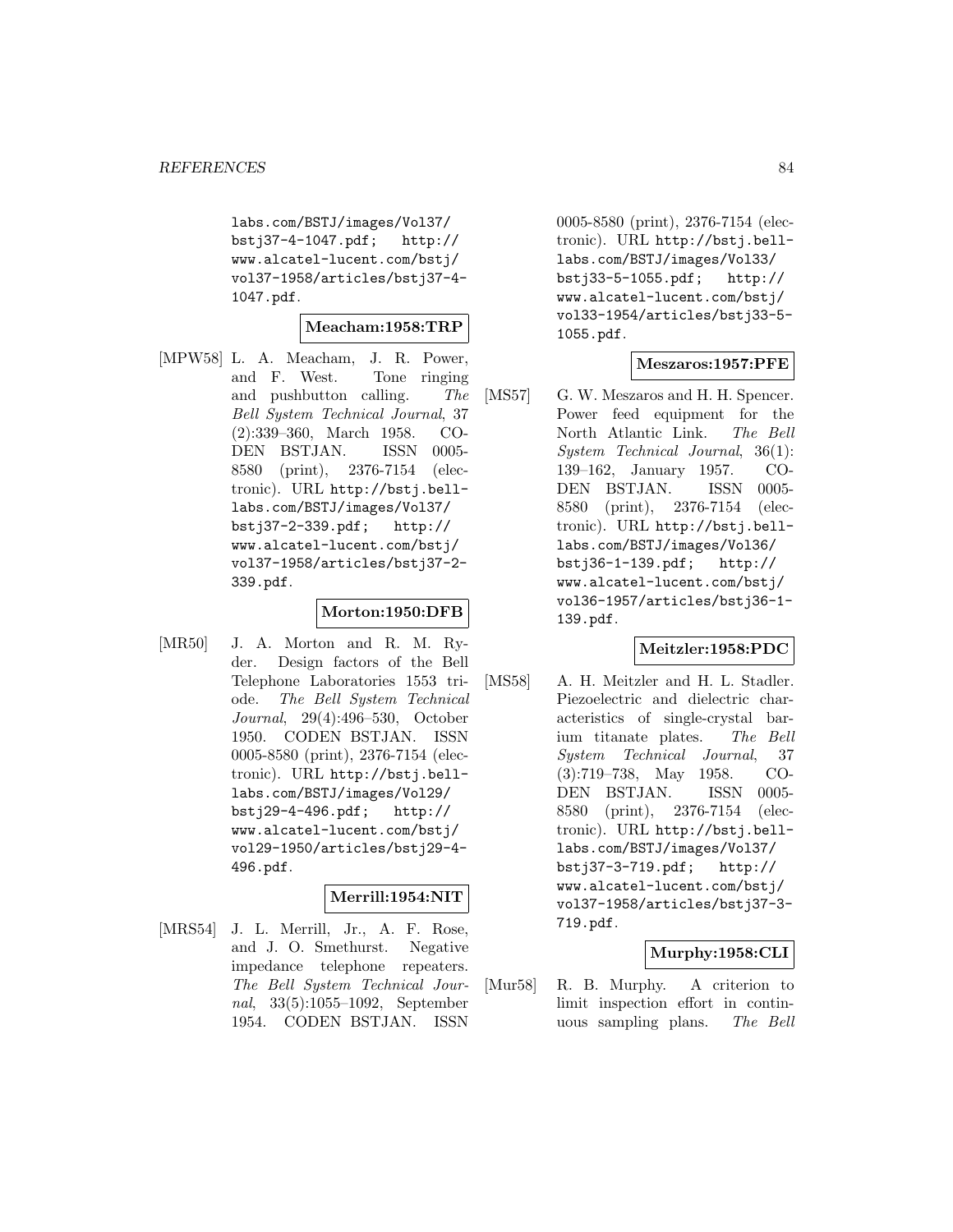System Technical Journal, 37(1): 115–134, January 1958. CO-DEN BSTJAN. ISSN 0005- 8580 (print), 2376-7154 (electronic). URL http://bstj.belllabs.com/BSTJ/images/Vol37/ bstj37-1-115.pdf; http:// www.alcatel-lucent.com/bstj/ vol37-1958/articles/bstj37-1- 115.pdf.

#### **Malthaner:1952:EEC**

[MV52] W. A. Malthaner and H. Earle Vaughan. An experimental electronically controlled automatic switching system. The Bell System Technical Journal, 31 (3):443–468, May 1952. CO-DEN BSTJAN. ISSN 0005- 8580 (print), 2376-7154 (electronic). URL http://bstj.belllabs.com/BSTJ/images/Vol31/ bstj31-3-443.pdf; http:// www.alcatel-lucent.com/bstj/ vol31-1952/articles/bstj31-3- 443.pdf.

# **Mason:1952:NTM**

[MW52] Warren P. Mason and Samuel D. White. New techniques for measuring forces and wear in telephone switching apparatus. The Bell System Technical Journal, 31(3):469–503, May 1952. CO-DEN BSTJAN. ISSN 0005- 8580 (print), 2376-7154 (electronic). URL http://bstj.belllabs.com/BSTJ/images/Vol31/ bstj31-3-469.pdf; http:// www.alcatel-lucent.com/bstj/ vol31-1952/articles/bstj31-3- 469.pdf.

# **Morgan:1956:HW**

[MY56] S. P. Morgan and J. A. Young. Helix waveguide. The Bell System Technical Journal, 35(6):1347– 1384, November 1956. CO-DEN BSTJAN. ISSN 0005- 8580 (print), 2376-7154 (electronic). URL http://bstj.belllabs.com/BSTJ/images/Vol35/ bstj35-6-1347.pdf; http:// www.alcatel-lucent.com/bstj/ vol35-1956/articles/bstj35-6- 1347.pdf.

### **Myers:1952:CCT**

[Mye52] Oscar Myers. Common control telephone switching systems. The Bell System Technical Journal, 31(6):1086–1120, November 1952. CODEN BSTJAN. ISSN 0005-8580 (print), 2376-7154 (electronic). URL http://bstj.belllabs.com/BSTJ/images/Vol31/ bstj31-6-1086.pdf; http:// www.alcatel-lucent.com/bstj/ vol31-1952/articles/bstj31-6- 1086.pdf.

### **Narud:1959:ADT**

[NA59] J. A. Narud and M. R. Aaron. Analysis and design of a transistor blocking oscillator including inherent nonlinearities. The Bell System Technical Journal, 38(3):785–852, May 1959. CO-DEN BSTJAN. ISSN 0005- 8580 (print), 2376-7154 (electronic). URL http://bstj.belllabs.com/BSTJ/images/Vol38/ bstj38-3-785.pdf; http:// www.alcatel-lucent.com/bstj/ vol38-1959/articles/bstj38-3- 785.pdf.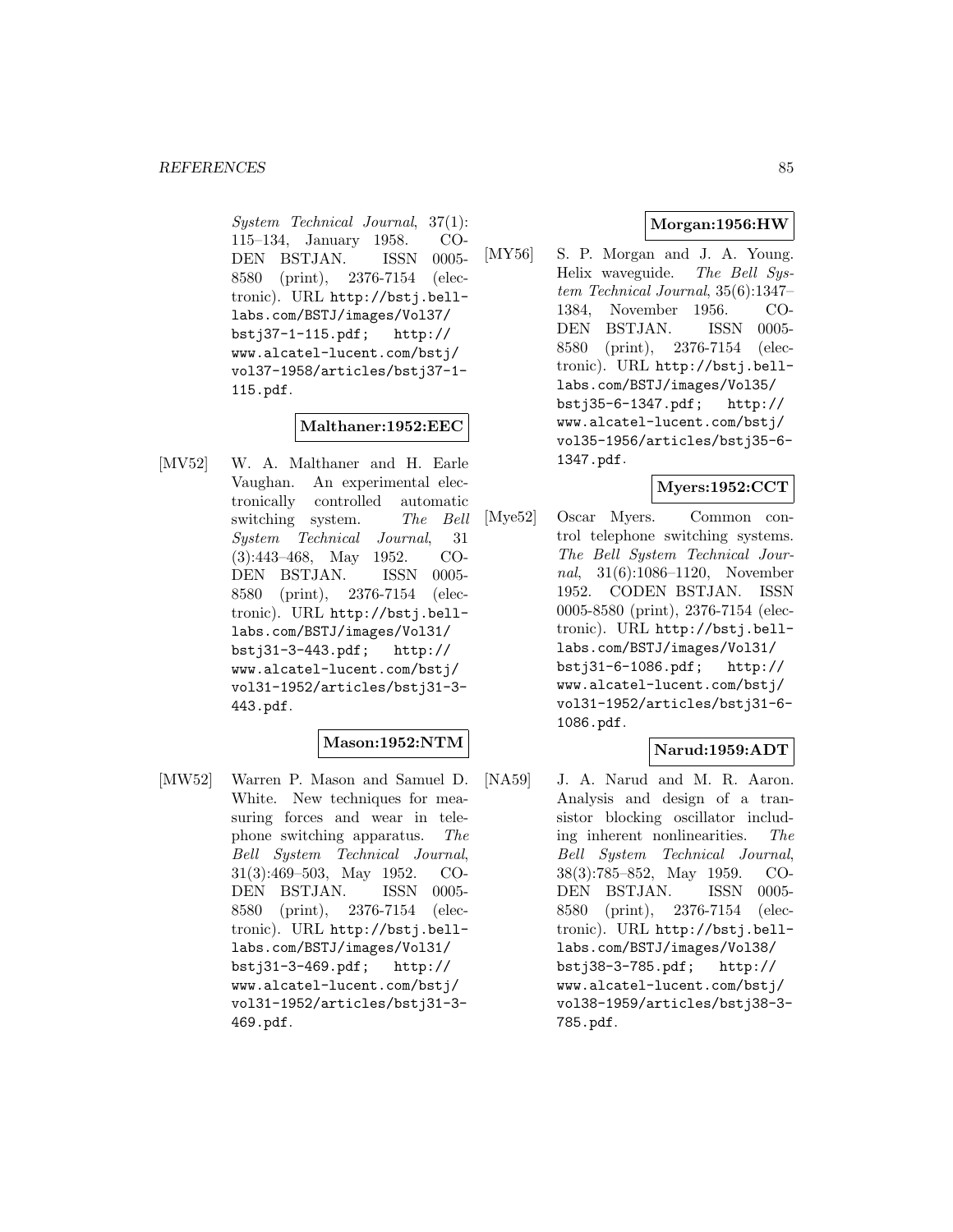#### **Nesenbergs:1959:LSS**

[NM59] M. Nesenbergs and V. O. Mowery. Logic synthesis of some highspeed digital comparators. The Bell System Technical Journal, 38 (1):19–44, January 1959. CO-DEN BSTJAN. ISSN 0005-8580 (print), 2376-7154 (electronic). URL http://bstj.bell-labs. com/BSTJ/images/Vol38/bstj38- 1-19.pdf; http://www.alcatellucent.com/bstj/vol38-1959/ articles/bstj38-1-19.pdf.

**Nunn:1952:NNP**

[Nun52] W. H. Nunn. Nationwide numbering plan. The Bell System Technical Journal, 31(5):851–859, September 1952. CODEN BSTJAN. ISSN 0005-8580 (print), 2376-7154 (electronic). URL http://bstj.belllabs.com/BSTJ/images/Vol31/ bstj31-5-851.pdf; http:// www.alcatel-lucent.com/bstj/ vol31-1952/articles/bstj31-5- 851.pdf.

# **Ohl:1952:PIB**

[Ohl52] Russell S. Ohl. Properties of ionic bombarded silicon. The Bell System Technical Journal, 31 (1):104–121, January 1952. CO-DEN BSTJAN. ISSN 0005- 8580 (print), 2376-7154 (electronic). URL http://bstj.belllabs.com/BSTJ/images/Vol31/ bstj31-1-104.pdf; http:// www.alcatel-lucent.com/bstj/ vol31-1952/articles/bstj31-1- 104.pdf.

### **Oliver:1952:EC**

[Oli52] B. M. Oliver. Efficient coding. The Bell System Technical Journal, 31(4):724–750, July 1952. CODEN BSTJAN. ISSN 0005-8580 (print), 2376-7154 (electronic). URL http://bstj.belllabs.com/BSTJ/images/Vol31/ bstj31-4-724.pdf; http:// www.alcatel-lucent.com/bstj/ vol31-1952/articles/bstj31-4- 724.pdf.

### **Olmstead:1958:RDS**

[Olm58] Paul S. Olmstead. Runs determined in a sample by an arbitrary cut. The Bell System Technical Journal, 37(1): 55–82, January 1958. CO-DEN BSTJAN. ISSN 0005-8580 (print), 2376-7154 (electronic). URL http://bstj.bell-labs. com/BSTJ/images/Vol37/bstj37- 1-55.pdf; http://www.alcatellucent.com/bstj/vol37-1958/ articles/bstj37-1-55.pdf.

### **Owen:1959:MCB**

[OW59] D. B. Owen and J. M. Wiesen. A method of computing bivariate normal probabilities: With an application to handling errors in testing and measuring. The Bell System Technical Journal, 38(2):553–572, March 1959. CODEN BSTJAN. ISSN 0005- 8580 (print), 2376-7154 (electronic). URL http://bstj.belllabs.com/BSTJ/images/Vol38/ bstj38-2-553.pdf; http:// www.alcatel-lucent.com/bstj/ vol38-1959/articles/bstj38-2- 553.pdf.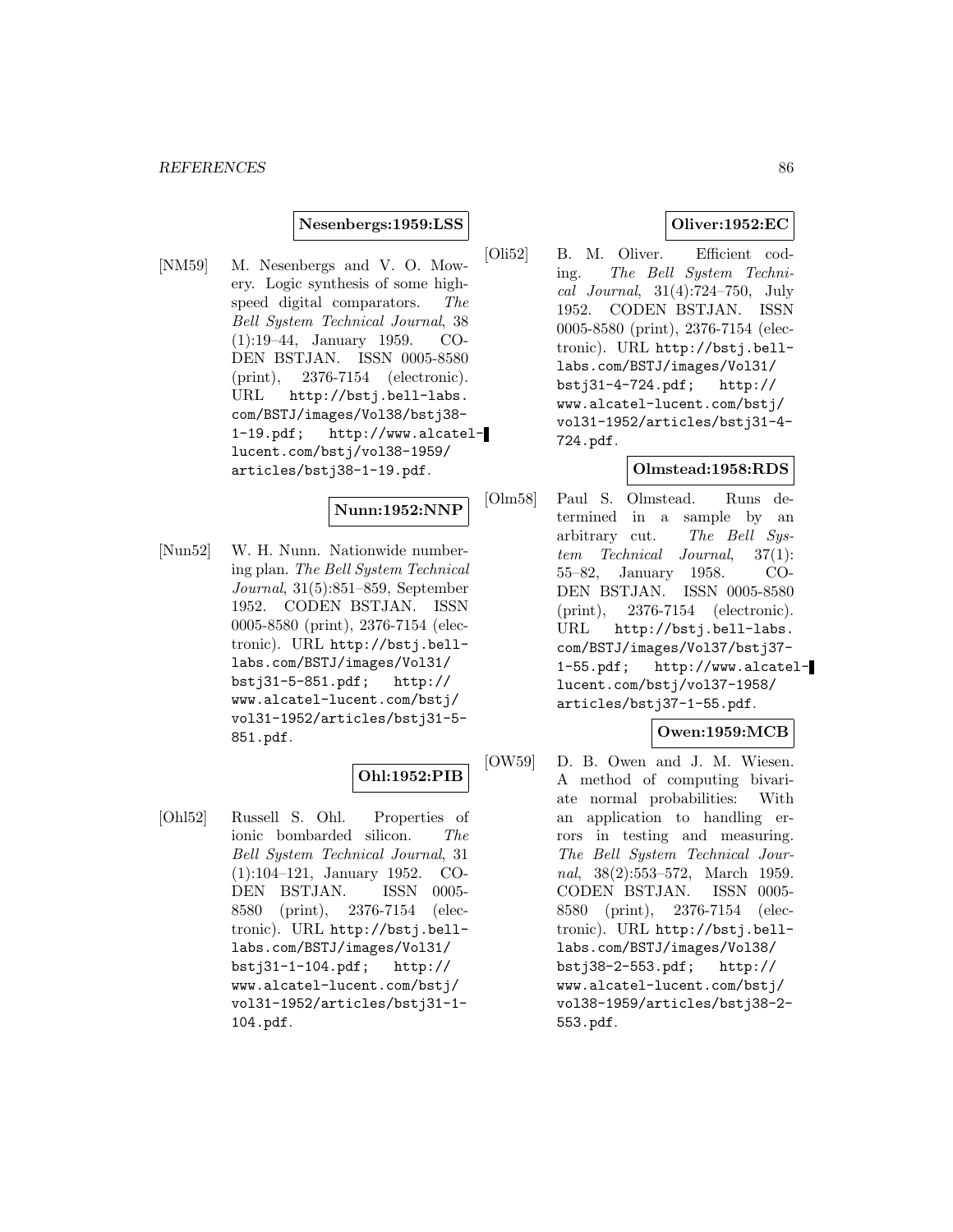### **Purvis:1959:OPF**

[PDH59] M. B. Purvis, G. V. Deverall, and D. R. Herriott. Optics and photography in the flying spot store. The Bell System Technical Journal, 38(2):403–424, March 1959. CODEN BSTJAN. ISSN 0005-8580 (print), 2376-7154 (electronic). URL http://bstj.belllabs.com/BSTJ/images/Vol38/ bstj38-2-403.pdf; http:// www.alcatel-lucent.com/bstj/ vol38-1959/articles/bstj38-2- 403.pdf.

# **Peek:1951:ITR**

[Pee51] R. L. Peek, Jr. Internal temperatures of relay windings. The Bell System Technical Journal, 30 (1):141–148, January 1951. CO-DEN BSTJAN. ISSN 0005- 8580 (print), 2376-7154 (electronic). URL http://bstj.belllabs.com/BSTJ/images/Vol30/ bstj30-1-141.pdf; http:// www.alcatel-lucent.com/bstj/ vol30-1951/articles/bstj30-1- 141.pdf.

# **Peek:1954:AMM**

[Pee54a] R. L. Peek, Jr. Analysis of measured magnetization and pull characteristics. The Bell System Technical Journal, 33(1): 79–108, January 1954. CO-DEN BSTJAN. ISSN 0005-8580 (print), 2376-7154 (electronic). URL http://bstj.bell-labs. com/BSTJ/images/Vol33/bstj33- 1-79.pdf; http://www.alcatellucent.com/bstj/vol33-1954/ articles/bstj33-1-79.pdf.

# **Peek:1954:ECO**

[Pee54b] R. L. Peek, Jr. Estimation and control of the operate time of relays: Part I — theory. The Bell System Technical Journal, 33 (1):109–143, January 1954. CO-DEN BSTJAN. ISSN 0005- 8580 (print), 2376-7154 (electronic). URL http://bstj.belllabs.com/BSTJ/images/Vol33/ bstj33-1-109.pdf; http:// www.alcatel-lucent.com/bstj/ vol33-1954/articles/bstj33-1- 109.pdf.

# **Peek:1954:PSR**

[Pee54c] R. L. Peek, Jr. Principles of slow release relay design. The Bell System Technical Journal, 33 (1):187–217, January 1954. CO-DEN BSTJAN. ISSN 0005- 8580 (print), 2376-7154 (electronic). URL http://bstj.belllabs.com/BSTJ/images/Vol33/ bstj33-1-187.pdf; http:// www.alcatel-lucent.com/bstj/ vol33-1954/articles/bstj33-1- 187.pdf.

### **Pennoyer:1958:ANI**

[Pen58] D. H. Pennoyer. Automatic number identification and its application to no. 1 crossbar, panel and step-by step offices. The Bell System Technical Journal, 37 (5):1295–1318, September 1958. CODEN BSTJAN. ISSN 0005- 8580 (print), 2376-7154 (electronic). URL http://bstj.belllabs.com/BSTJ/images/Vol37/ bstj37-5-1295.pdf; http:// www.alcatel-lucent.com/bstj/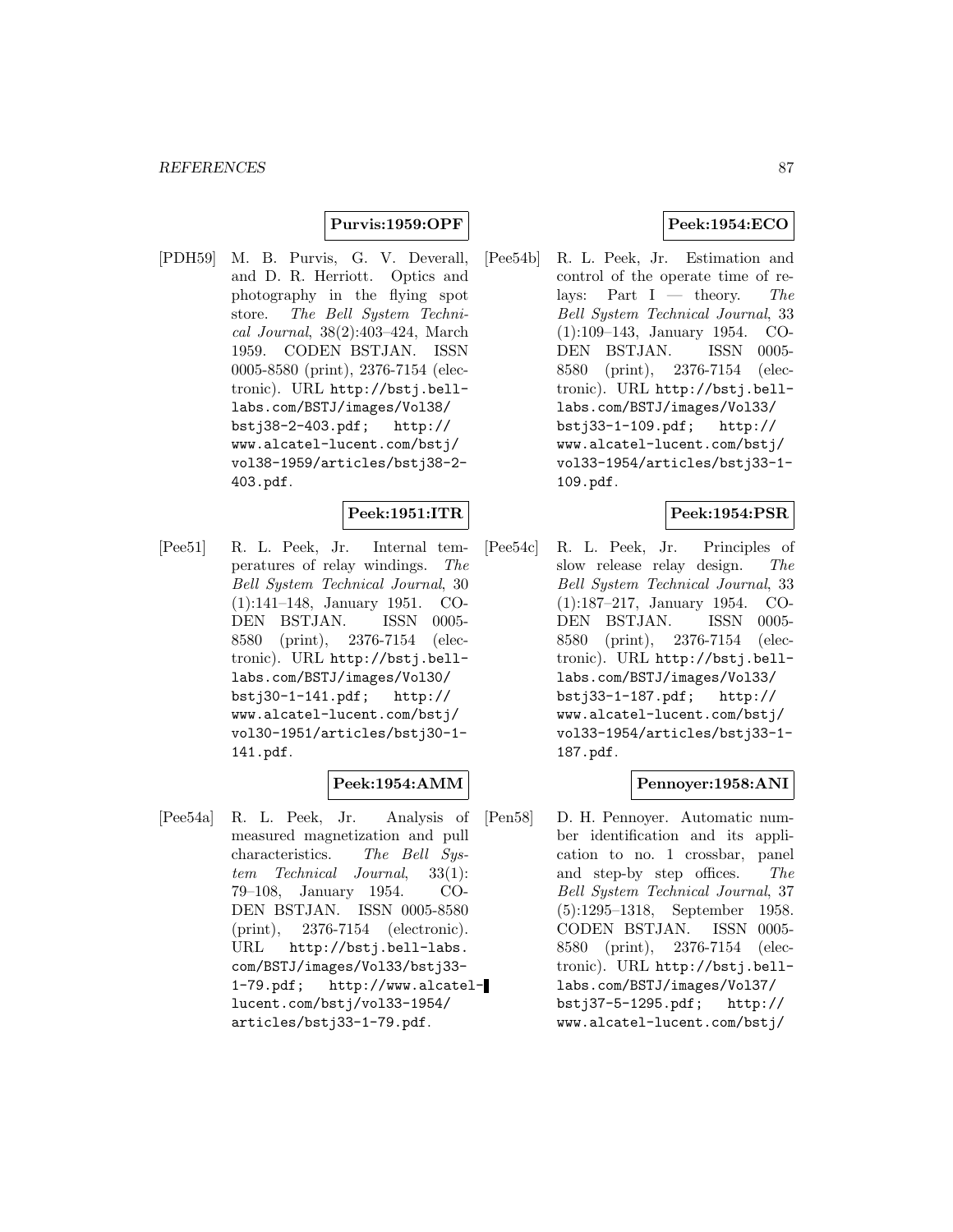vol37-1958/articles/bstj37-5- 1295.pdf.

# **Pferd:1954:GTD**

[Pfe54] W. Pferd. A governor for telephone dials — principles of design. The Bell System Technical Journal, 33(6):1267–1307, November 1954. CODEN BSTJAN. ISSN 0005-8580 (print), 2376-7154 (electronic). URL http://bstj.belllabs.com/BSTJ/images/Vol33/ bstj33-6-1267.pdf; http:// www.alcatel-lucent.com/bstj/ vol33-1954/articles/bstj33-6- 1267.pdf.

#### **Pierce:1950:TWTa**

[Pie50a] J. R. Pierce. Traveling-wave tubes. The Bell System Technical Journal,  $29(1):1-59$ , January 1950. CODEN BSTJAN. ISSN 0005-8580 (print), 2376-7154 (electronic). URL http://bstj.belllabs.com/BSTJ/images/Vol29/ bstj29-1-1.pdf; http://www. alcatel-lucent.com/bstj/vol29- 1950/articles/bstj29-1-1.pdf.

# **Pierce:1950:TWTd**

[Pie50b] J. R. Pierce. Traveling-wave tubes (fourth installment). The Bell System Technical Journal, 29(4): 608–671, October 1950. CO-DEN BSTJAN. ISSN 0005- 8580 (print), 2376-7154 (electronic). URL http://bstj.belllabs.com/BSTJ/images/Vol29/ bstj29-4-608.pdf; http:// www.alcatel-lucent.com/bstj/ vol29-1950/articles/bstj29-4- 608.pdf.

### **Pierce:1950:TWTb**

[Pie50c] J. R. Pierce. Traveling-wave tubes (second installment). The Bell System Technical Journal, 29 (2):189–250, April 1950. CO-DEN BSTJAN. ISSN 0005- 8580 (print), 2376-7154 (electronic). URL http://bstj.belllabs.com/BSTJ/images/Vol29/ bstj29-2-189.pdf; http:// www.alcatel-lucent.com/bstj/ vol29-1950/articles/bstj29-2- 189.pdf.

### **Pierce:1950:TWTc**

[Pie50d] J. R. Pierce. Traveling-wave tubes (third installment). The Bell System Technical Journal, 29(3):390–460, July 1950. CO-DEN BSTJAN. ISSN 0005- 8580 (print), 2376-7154 (electronic). URL http://bstj.belllabs.com/BSTJ/images/Vol29/ bstj29-3-390.pdf; http:// www.alcatel-lucent.com/bstj/ vol29-1950/articles/bstj29-3- 390.pdf.

#### **Pierce:1951:GSE**

[Pie51a] J. R. Pierce. A gun for starting electrons straight in a magnetic field. The Bell System Technical Journal, 30(4):825–829, October 1951. CODEN BSTJAN. ISSN 0005-8580 (print), 2376-7154 (electronic). URL http://bstj.belllabs.com/BSTJ/images/Vol30/ bstj30-4-825.pdf; http:// www.alcatel-lucent.com/bstj/ vol30-1951/articles/bstj30-4- 825.pdf.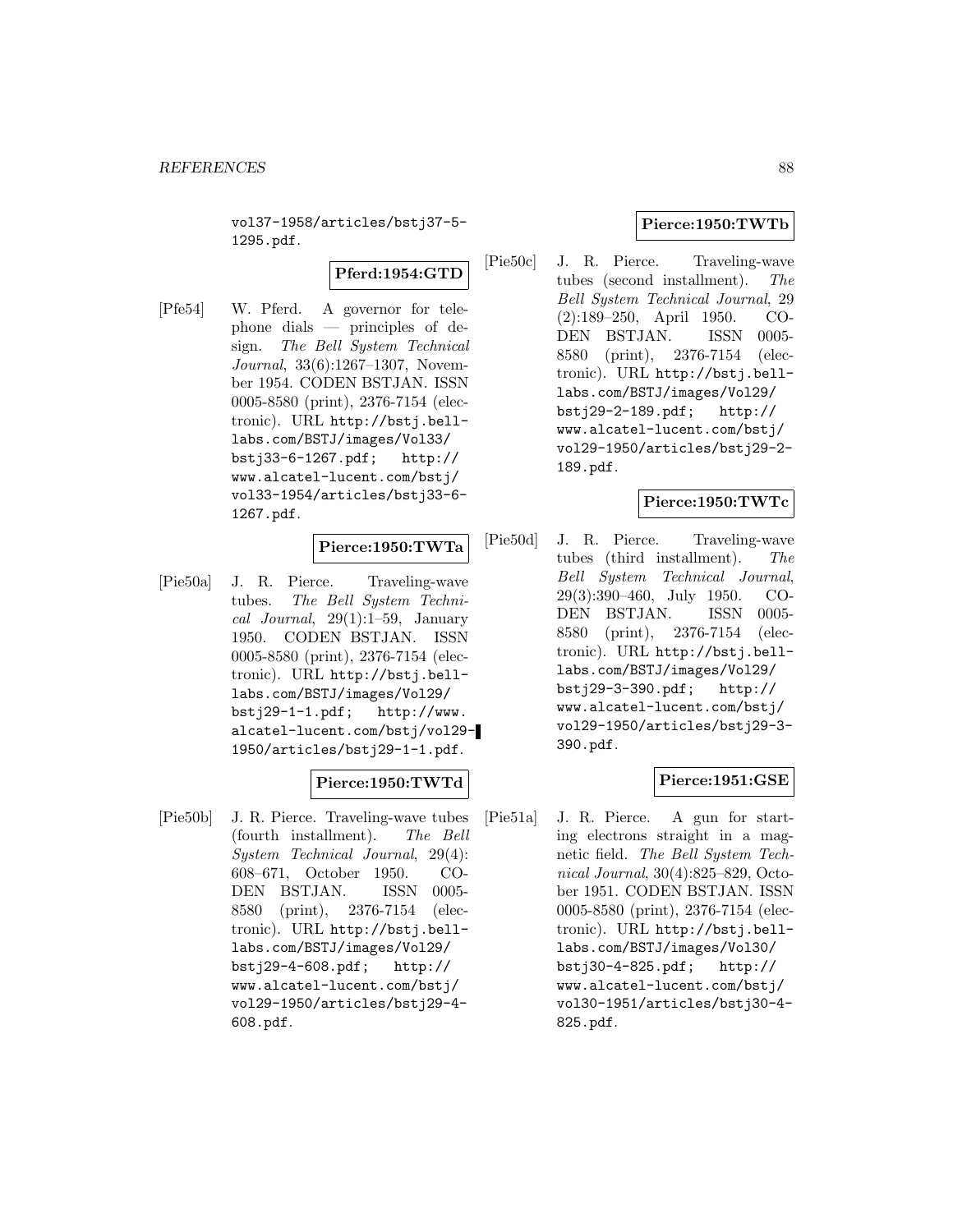### **Pierce:1951:WES**

[Pie51b] J. R. Pierce. Waves in electron streams and circuits. The Bell System Technical Journal, 30(3):626–651, July 1951. CO-DEN BSTJAN. ISSN 0005- 8580 (print), 2376-7154 (electronic). URL http://bstj.belllabs.com/BSTJ/images/Vol30/ bstj30-3-626.pdf; http:// www.alcatel-lucent.com/bstj/ vol30-1951/articles/bstj30-3- 626.pdf.

#### **Pierce:1954:WPM**

[Pie54] J. R. Pierce. The wave picture of microwave tubes. The Bell System Technical Journal, 33(6):1343–1372, November 1954. CODEN BSTJAN. ISSN 0005- 8580 (print), 2376-7154 (electronic). URL http://bstj.belllabs.com/BSTJ/images/Vol33/ bstj33-6-1343.pdf; http:// www.alcatel-lucent.com/bstj/ vol33-1954/articles/bstj33-6- 1343.pdf.

### **Pilliod:1952:FPT**

[Pil52] J. J. Pilliod. Fundamental plans for toll telephone plant. The Bell System Technical Journal, 31(5):832–850, September 1952. CODEN BSTJAN. ISSN 0005- 8580 (print), 2376-7154 (electronic). URL http://bstj.belllabs.com/BSTJ/images/Vol31/ bstj31-5-832.pdf; http:// www.alcatel-lucent.com/bstj/ vol31-1952/articles/bstj31-5- 832.pdf.

### **Pierce:1957:RRI**

[PK57] J. R. Pierce and J. E. Karlin. Reading rates and the information rate of a human channel. The Bell System Technical Journal, 36(2):497–516, March 1957. CODEN BSTJAN. ISSN 0005-8580 (print), 2376-7154 (electronic). URL http://bstj.belllabs.com/BSTJ/images/Vol36/ bstj36-2-497.pdf; http:// www.alcatel-lucent.com/bstj/ vol36-1957/articles/bstj36-2- 497.pdf.

### **Prim:1951:SRC**

[Pri51] R. C. Prim, III. Some results concerning the partial differential equations describing the flow of holes and electrons in semiconductors. The Bell System Technical Journal, 30(4):1174–1213, October 1951. CODEN BSTJAN. ISSN 0005-8580 (print), 2376-7154 (electronic). URL http://bstj.belllabs.com/BSTJ/images/Vol30/ bstj30-4-1174.pdf; http:// www.alcatel-lucent.com/bstj/ vol30-1951/articles/bstj30-4- 1174.pdf.

# **Prim:1953:DFD**

[Pri53] R. C. Prim. DC field distribution in a 'swept intrinsic' semiconductor configuration. The Bell System Technical Journal, 32(3):665–694, May 1953. CO-DEN BSTJAN. ISSN 0005- 8580 (print), 2376-7154 (electronic). URL http://bstj.belllabs.com/BSTJ/images/Vol32/ bstj32-3-665.pdf; http:// www.alcatel-lucent.com/bstj/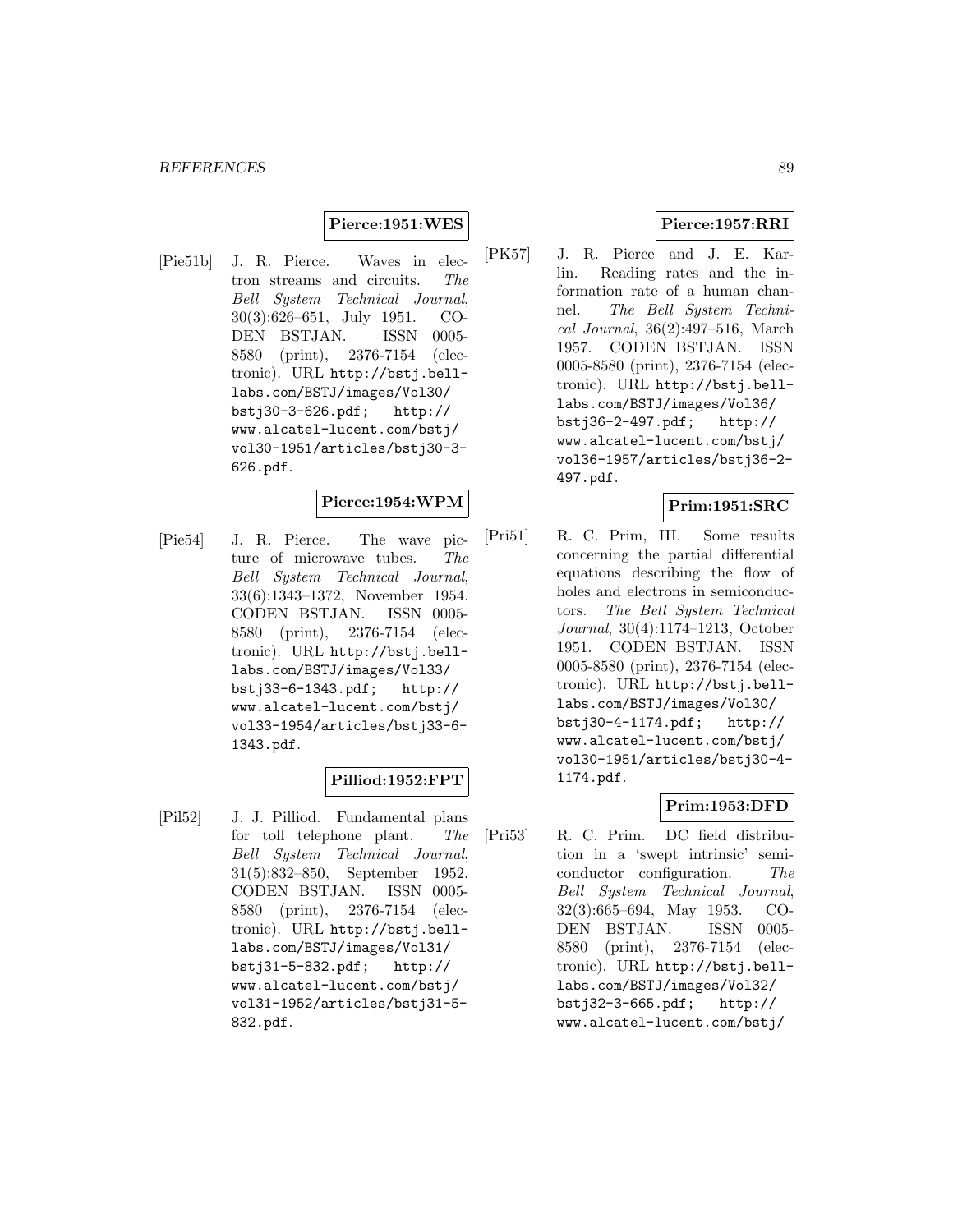vol32-1953/articles/bstj32-3- 665.pdf.

### **Prince:1956:DPJ**

[Pri56] M. B. Prince. Diffused p–n junction silicon rectifiers. The Bell System Technical Journal, 35(3):661–684, May 1956. CO-DEN BSTJAN. ISSN 0005- 8580 (print), 2376-7154 (electronic). URL http://bstj.belllabs.com/BSTJ/images/Vol35/ bstj35-3-661.pdf; http:// www.alcatel-lucent.com/bstj/ vol35-1956/articles/bstj35-3- 661.pdf.

### **Prim:1957:SCN**

[Pri57] R. C. Prim. Shortest connection networks and some generalizations. The Bell System Technical Journal, 36(6):1389–1401, November 1957. CODEN BSTJAN. ISSN 0005-8580 (print), 2376-7154 (electronic). URL http://bstj.belllabs.com/BSTJ/images/Vol36/ bstj36-6-1389.pdf; http:// www.alcatel-lucent.com/bstj/ vol36-1957/articles/bstj36-6- 1389.pdf.

# **Peek:1954:MDR**

[PW54] R. L. Peek, Jr. and H. N. Wagar. Magnetic design of relays. The Bell System Technical Journal, 33(1):23–78, January 1954. CO-DEN BSTJAN. ISSN 0005-8580 (print), 2376-7154 (electronic). URL http://bstj.bell-labs. com/BSTJ/images/Vol33/bstj33- 1-23.pdf; http://www.alcatellucent.com/bstj/vol33-1954/ articles/bstj33-1-23.pdf.

# **Pierce:1956:GWD**

[PW56] J. R. Pierce and L. R. Walker. Growing waves due to transverse velocities. The Bell System Technical Journal, 35(1): 109–125, January 1956. CO-DEN BSTJAN. ISSN 0005- 8580 (print), 2376-7154 (electronic). URL http://bstj.belllabs.com/BSTJ/images/Vol35/ bstj35-1-109.pdf; http:// www.alcatel-lucent.com/bstj/ vol35-1956/articles/bstj35-1- 109.pdf.

# **Quinlan:1954:ACW**

[Qui54] A. L. Quinlan. Automatic contact welding in wire spring relay manufacture. The Bell System Technical Journal, 33(4):897–923, July 1954. CODEN BSTJAN. ISSN 0005-8580 (print), 2376-7154 (electronic). URL http://bstj.belllabs.com/BSTJ/images/Vol33/ bstj33-4-897.pdf; http:// www.alcatel-lucent.com/bstj/ vol33-1954/articles/bstj33-4- 897.pdf.

# **Rafuse:1954:NMR**

[Raf54] I. S. Rafuse. A new multicontact relay for telephone switching systems. The Bell System Technical Journal, 33(5):1111–1132, September 1954. CODEN BSTJAN. ISSN 0005-8580 (print), 2376-7154 (electronic). URL http://bstj.belllabs.com/BSTJ/images/Vol33/ bstj33-5-1111.pdf; http:// www.alcatel-lucent.com/bstj/ vol33-1954/articles/bstj33-5-1111.pdf.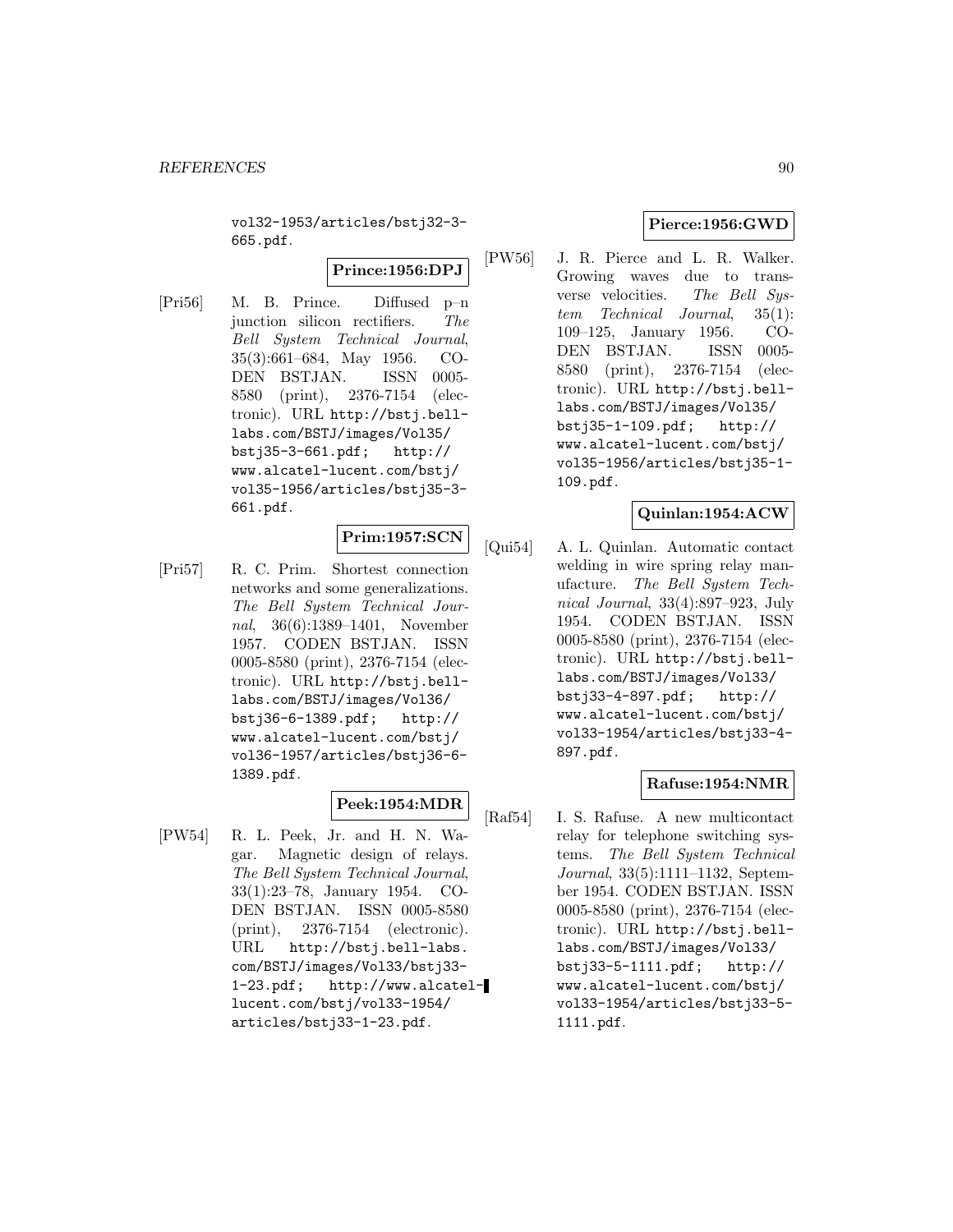### **Raisbeck:1958:ACL**

[Rai58] Gordon Raisbeck. Attenuation in continuously loaded coaxial cables. The Bell System Technical Journal, 37(2):361–374, March 1958. CODEN BSTJAN. ISSN 0005-8580 (print), 2376-7154 (electronic). URL http://bstj.belllabs.com/BSTJ/images/Vol37/ bstj37-2-361.pdf; http:// www.alcatel-lucent.com/bstj/ vol37-1958/articles/bstj37-2- 361.pdf.

### **Raisbeck:1959:NLT**

[Rai59] Gordon Raisbeck. Nonuniformities in laminated transmission lines. The Bell System Technical Journal, 38(2):477–516, March 1959. CODEN BSTJAN. ISSN 0005-8580 (print), 2376-7154 (electronic). URL http://bstj.belllabs.com/BSTJ/images/Vol38/ bstj38-2-477.pdf; http:// www.alcatel-lucent.com/bstj/ vol38-1959/articles/bstj38-2- 477.pdf.

#### **Rausch:1959:AVC**

[Rau59] R. G. Rausch. The analysis of valve-controlled hydraulic servomechanisms. The Bell System Technical Journal, 38(6):1513– 1549, November 1959. CO-DEN BSTJAN. ISSN 0005- 8580 (print), 2376-7154 (electronic). URL http://bstj.belllabs.com/BSTJ/images/Vol38/ bstj38-6-1513.pdf; http:// www.alcatel-lucent.com/bstj/ vol38-1959/articles/bstj38-6- 1513.pdf.

### **Read:1956:TSI**

[Rea56] W. T. Read, Jr. Theory of the swept intrinsic structure. The Bell System Technical Journal, 35(6):1239–1284, November 1956. CODEN BSTJAN. ISSN 0005- 8580 (print), 2376-7154 (electronic). URL http://bstj.belllabs.com/BSTJ/images/Vol35/ bstj35-6-1239.pdf; http:// www.alcatel-lucent.com/bstj/ vol35-1956/articles/bstj35-6- 1239.pdf.

### **Read:1958:PHF**

[Rea58] W. T. Read, Jr. A proposed high-frequency, negative-resistance diode. The Bell System Technical Journal, 37(2):401–446, March 1958. CODEN BSTJAN. ISSN 0005-8580 (print), 2376-7154 (electronic). URL http://bstj.belllabs.com/BSTJ/images/Vol37/ bstj37-2-401.pdf; http:// www.alcatel-lucent.com/bstj/ vol37-1958/articles/bstj37-2- 401.pdf.

#### **Reed:1953:CRR**

[Ree53] E. D. Reed. A coupled resonator reflex klystron. The Bell System Technical Journal, 32(3):715–766, May 1953. CO-DEN BSTJAN. ISSN 0005- 8580 (print), 2376-7154 (electronic). URL http://bstj.belllabs.com/BSTJ/images/Vol32/ bstj32-3-715.pdf; http:// www.alcatel-lucent.com/bstj/ vol32-1953/articles/bstj32-3- 715.pdf.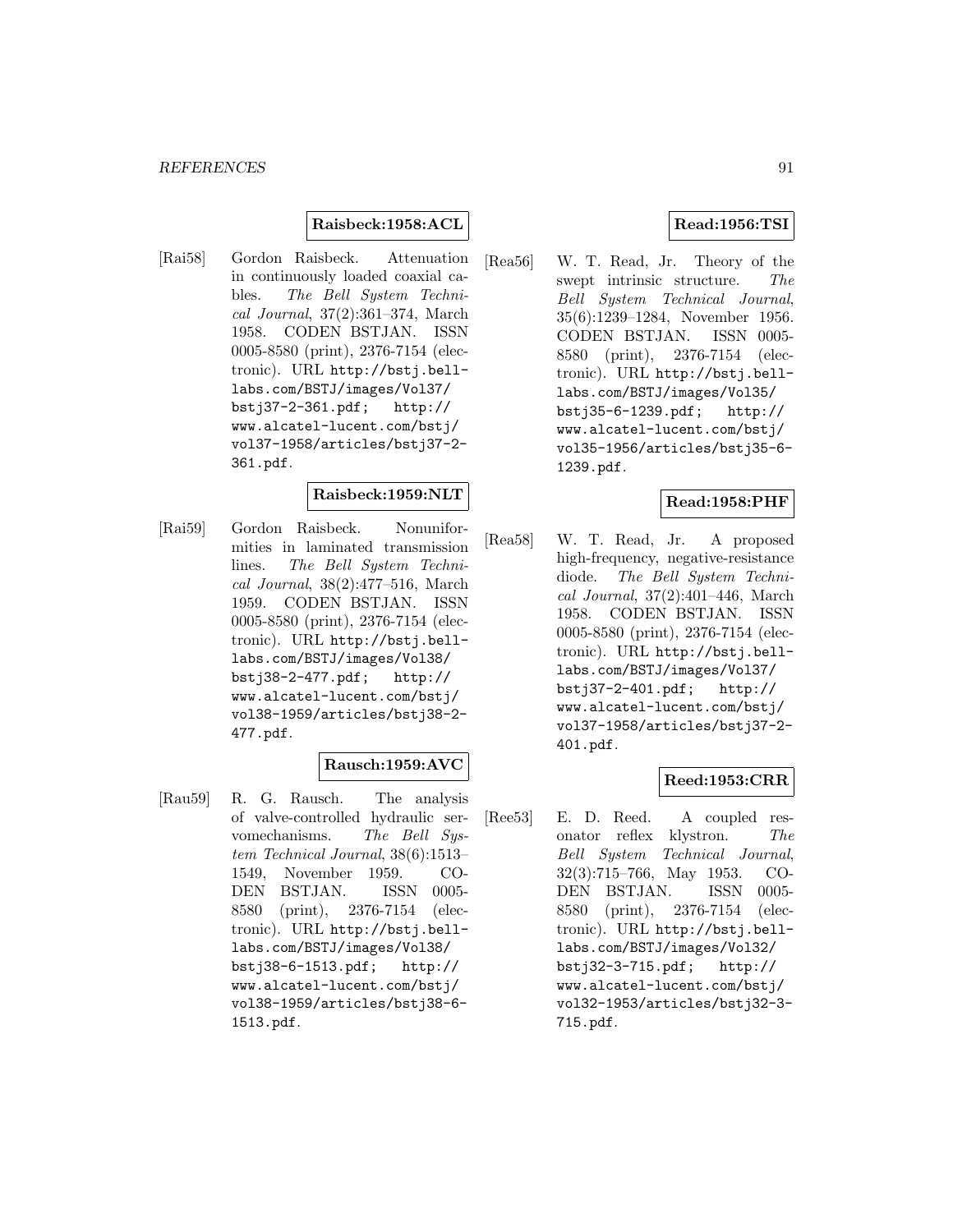### **Reed:1955:TLV**

[Ree55] E. D. Reed. A tunable, lowvoltage reflex klystron for operation in the 50 to 60-kmc band. The Bell System Technical Journal, 34(3):563–599, May 1955. CODEN BSTJAN. ISSN 0005- 8580 (print), 2376-7154 (electronic). URL http://bstj.belllabs.com/BSTJ/images/Vol34/ bstj34-3-563.pdf; http:// www.alcatel-lucent.com/bstj/ vol34-1955/articles/bstj34-3- 563.pdf.

#### **Reiss:1956:CIA**

[RFM56] Howard Reiss, C. S. Fuller, and F. J. Morin. Chemical interactions among defects in germanium and silicon. The Bell System Technical Journal, 35(3):535–636, May 1956. CODEN BSTJAN. ISSN 0005-8580 (print), 2376-7154 (electronic). URL http://bstj.belllabs.com/BSTJ/images/Vol35/ bstj35-3-535.pdf; http:// www.alcatel-lucent.com/bstj/ vol35-1956/articles/bstj35-3- 535.pdf.

### **Rieke:1953:LCS**

[RG53] John W. Rieke and R. S. Graham. The L3 coaxial system: Television terminals. The Bell System Technical Journal, 32(4):915–942, July 1953. CODEN BSTJAN. ISSN 0005-8580 (print), 2376-7154 (electronic). URL http://bstj.belllabs.com/BSTJ/images/Vol32/ bstj32-4-915.pdf; http:// www.alcatel-lucent.com/bstj/ vol32-1953/articles/bstj32-4- 915.pdf.

# **Rice:1950:CPN**

[Ric50a] S. O. Rice. Communication in the presence of noise — probability of error for two encoding schemes. The Bell System Technical Journal, 29(1):60–93, January 1950. CO-DEN BSTJAN. ISSN 0005-8580 (print), 2376-7154 (electronic). URL http://bstj.bell-labs. com/BSTJ/images/Vol29/bstj29- 1-60.pdf; http://www.alcatellucent.com/bstj/vol29-1950/ articles/bstj29-1-60.pdf.

### **Richardson:1950:LTF**

[Ric50b] J. M. Richardson. The linear theory of fluctuations arising from diffusional mechanisms — an attempt at a theory of contact noise. The Bell System Technical Journal, 29(1):117–141, January 1950. CODEN BSTJAN. ISSN 0005-8580 (print), 2376-7154 (electronic). URL http://bstj.belllabs.com/BSTJ/images/Vol29/ bstj29-1-117.pdf; http:// www.alcatel-lucent.com/bstj/ vol29-1950/articles/bstj29-1- 117.pdf.

# **Rice:1954:DPR**

[Ric54] S. O. Rice. Diffraction of plane radio waves by a parabolic cylinder. The Bell System Technical Journal, 33(2):417–504, March 1954. CODEN BSTJAN. ISSN 0005-8580 (print), 2376-7154 (electronic). URL http://bstj.belllabs.com/BSTJ/images/Vol33/ bstj33-2-417.pdf; http:// www.alcatel-lucent.com/bstj/ vol33-1954/articles/bstj33-2- 417.pdf.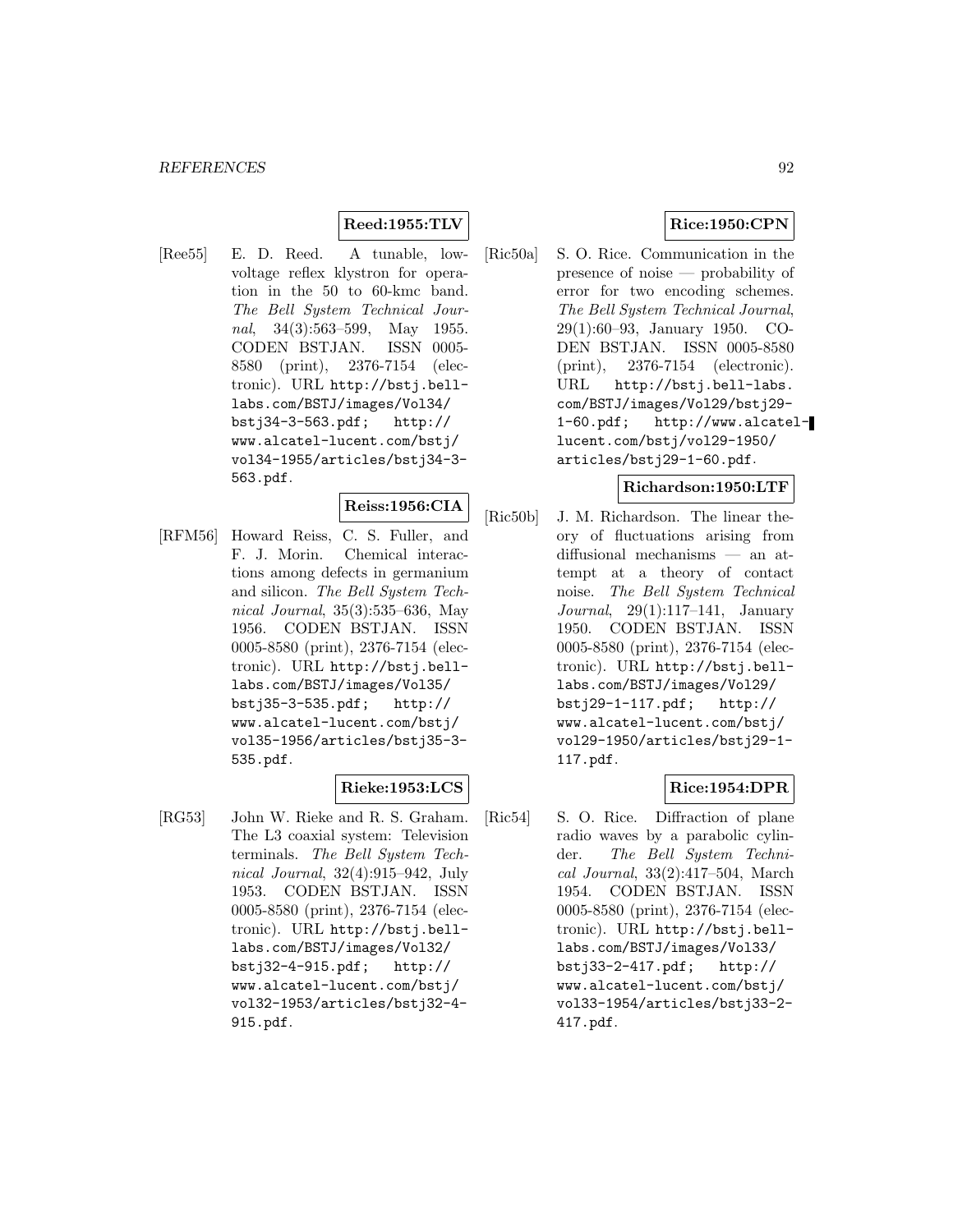# **Rice:1957:DPN**

[Ric57] S. O. Rice. Distortion produced in a noise modulated FM signal by nonlinear attenuation and phase shift. The Bell System Technical Journal, 36(4):879–889, July 1957. CODEN BSTJAN. ISSN 0005-8580 (print), 2376-7154 (electronic). URL http://bstj.belllabs.com/BSTJ/images/Vol36/ bstj36-4-879.pdf; http:// www.alcatel-lucent.com/bstj/ vol36-1957/articles/bstj36-4- 879.pdf.

#### **Rice:1958:DDF**

[Ric58] S. O. Rice. Distribution of the duration of fades in radio transmission: Gaussian noise model. The Bell System Technical Journal, 37(3):581–635, May 1958. CODEN BSTJAN. ISSN 0005- 8580 (print), 2376-7154 (electronic). URL http://bstj.belllabs.com/BSTJ/images/Vol37/ bstj37-3-581.pdf; http:// www.alcatel-lucent.com/bstj/ vol37-1958/articles/bstj37-3- 581.pdf.

### **Rice:1959:RTB**

[Ric59] L. P. Rice. Radio transmission into buildings at 35 and 150 mc. The Bell System Technical Journal, 38(1):197–210, January 1959. CODEN BSTJAN. ISSN 0005-8580 (print), 2376-7154 (electronic). URL http://bstj.belllabs.com/BSTJ/images/Vol38/ bstj38-1-197.pdf; http:// www.alcatel-lucent.com/bstj/ vol38-1959/articles/bstj38-1- 197.pdf.

# **Rigrod:1957:NSEb**

[Rig57a] W. W. Rigrod. Noise spectrum of electron beam in longitudal magnetic field: Part II the UHF noise spectrum. The Bell System Technical Journal, 36(4):855–878, July 1957. CO-DEN BSTJAN. ISSN 0005- 8580 (print), 2376-7154 (electronic). URL http://bstj.belllabs.com/BSTJ/images/Vol36/ bstj36-4-855.pdf; http:// www.alcatel-lucent.com/bstj/ vol36-1957/articles/bstj36-4- 855.pdf.

### **Rigrod:1957:NSEa**

[Rig57b] W. W. Rigrod. Noise spectrum of electron beam in longitudinal magnetic field: Part I the growing noise phenomenon. The Bell System Technical Journal, 36(4):831–853, July 1957. CODEN BSTJAN. ISSN 0005- 8580 (print), 2376-7154 (electronic). URL http://bstj.belllabs.com/BSTJ/images/Vol36/ bstj36-4-831.pdf; http:// www.alcatel-lucent.com/bstj/ vol36-1957/articles/bstj36-4- 831.pdf.

### **Rigrod:1959:SCWb**

[Rig59] W. W. Rigrod. Space-charge wave harmonics and noise propagation in rotating electron beams. The Bell System Technical Journal, 38(1):119–139, January 1959. CODEN BSTJAN. ISSN 0005- 8580 (print), 2376-7154 (electronic). URL http://bstj.belllabs.com/BSTJ/images/Vol38/ bstj38-1-119.pdf; http://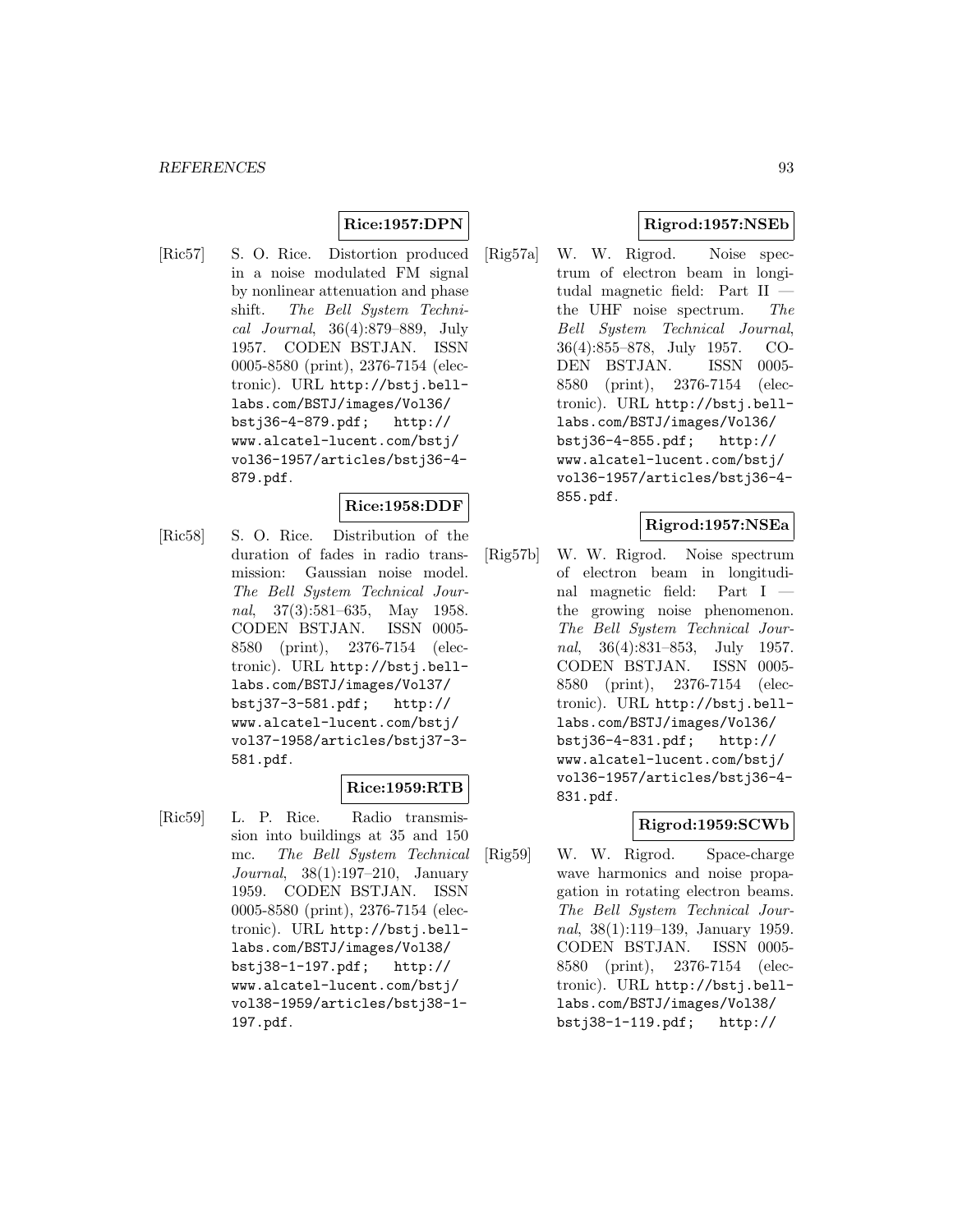www.alcatel-lucent.com/bstj/ vol38-1959/articles/bstj38-1- 119.pdf.

# **Riordan:1951:TTT**

[Rio51] John Riordan. Telephone traffic time average. The Bell System Technical Journal, 30(4): 1129–1144, October 1951. CO-DEN BSTJAN. ISSN 0005- 8580 (print), 2376-7154 (electronic). URL http://bstj.belllabs.com/BSTJ/images/Vol30/ bstj30-4-1129.pdf; http:// www.alcatel-lucent.com/bstj/ vol30-1951/articles/bstj30-4- 1129.pdf.

### **Riordan:1953:ADC**

[Rio53a] John Riordan. Addendum to Delay curves for calls served at random. The Bell System Technical Journal, 32(5):1266, September 1953. CODEN BSTJAN. ISSN 0005-8580 (print), 2376-7154 (electronic). URL http://bstj.belllabs.com/BSTJ/images/Vol32/ bstj32-5-1266.pdf; http:// www.alcatel-lucent.com/bstj/ vol32-1953/articles/bstj32-5- 1266.pdf.

# **Riordan:1953:DCC**

[Rio53b] John Riordan. Delay curves for calls served at random. The Bell System Technical Journal, 32 (1):100–119, January 1953. CO-DEN BSTJAN. ISSN 0005- 8580 (print), 2376-7154 (electronic). URL http://bstj.belllabs.com/BSTJ/images/Vol32/ bstj32-1-100.pdf; http:// www.alcatel-lucent.com/bstj/

vol32-1953/articles/bstj32-1- 100.pdf.

### **Rigrod:1954:WPA**

[RL54] W. W. Rigrod and J. A. Lewis. Wave propagation along a magneticallyfocused cylindrical electron beam. The Bell System Technical Journal, 33(2):399–416, March 1954. CODEN BSTJAN. ISSN 0005- 8580 (print), 2376-7154 (electronic). URL http://bstj.belllabs.com/BSTJ/images/Vol33/ bstj33-2-399.pdf; http:// www.alcatel-lucent.com/bstj/ vol33-1954/articles/bstj33-2- 399.pdf.

### **Rounds:1955:ECL**

[RL55] P. W. Rounds and Miss G. L. Lakin. Equalization of cables for local television transmission. The Bell System Technical Journal, 34(4):713–738, July 1955. CODEN BSTJAN. ISSN 0005- 8580 (print), 2376-7154 (electronic). URL http://bstj.belllabs.com/BSTJ/images/Vol34/ bstj34-4-713.pdf; http:// www.alcatel-lucent.com/bstj/ vol34-1955/articles/bstj34-4- 713.pdf.

### **Raisbeck:1958:TCT**

[RM58] G. Raisbeck and J. M. Manley. Transmission characteristics of a three-conductor coaxial transmission line with transpositions. The Bell System Technical Journal, 37(4):835–876, July 1958. CODEN BSTJAN. ISSN 0005-8580 (print), 2376-7154 (electronic). URL http://bstj.bell-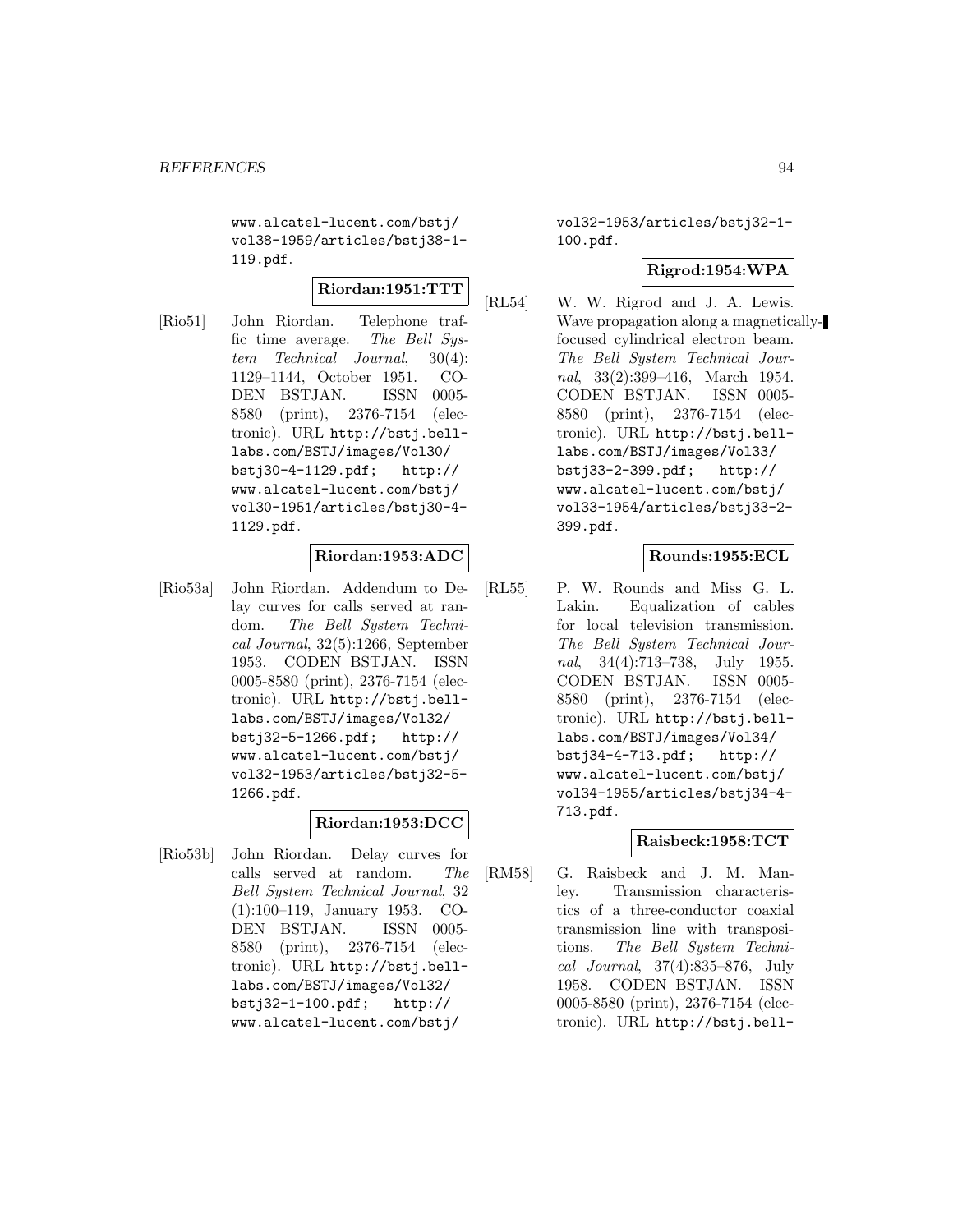labs.com/BSTJ/images/Vol37/ bstj37-4-835.pdf; http:// www.alcatel-lucent.com/bstj/ vol37-1958/articles/bstj37-4- 835.pdf.

#### **Robb:1956:ATT**

[Rob56] D. T. Robb. Automatic testing in telephone manufacture. The Bell System Technical Journal, 35(5):1129–1154, September 1956. CODEN BSTJAN. ISSN 0005-8580 (print), 2376-7154 (electronic). URL http://bstj.belllabs.com/BSTJ/images/Vol35/ bstj35-5-1129.pdf; http:// www.alcatel-lucent.com/bstj/ vol35-1956/articles/bstj35-5- 1129.pdf.

### **Roberts:1958:PCC**

[Rob58] S. W. Roberts. Properties of control chart zone tests. The Bell System Technical Journal, 37 (1):83–114, January 1958. CO-DEN BSTJAN. ISSN 0005-8580 (print), 2376-7154 (electronic). URL http://bstj.bell-labs. com/BSTJ/images/Vol37/bstj37- 1-83.pdf; http://www.alcatellucent.com/bstj/vol37-1958/ articles/bstj37-1-83.pdf.

# **Rose:1958:RMH**

[Ros58] C. F. P. Rose. Research models of helix waveguides. The Bell System Technical Journal, 37(3):679–688, May 1958. CO-DEN BSTJAN. ISSN 0005- 8580 (print), 2376-7154 (electronic). URL http://bstj.belllabs.com/BSTJ/images/Vol37/ bstj37-3-679.pdf; http://

www.alcatel-lucent.com/bstj/ vol37-1958/articles/bstj37-3- 679.pdf.

### **Rowen:1953:FMA**

[Row53] J. H. Rowen. Ferrites in microwave applications. The Bell System Technical Journal, 32(6): 1333–1369, November 1953. CO-DEN BSTJAN. ISSN 0005- 8580 (print), 2376-7154 (electronic). URL http://bstj.belllabs.com/BSTJ/images/Vol32/ bstj32-6-1333.pdf; http:// www.alcatel-lucent.com/bstj/ vol32-1953/articles/bstj32-6- 1333.pdf.

# **Rowe:1958:TLC**

[Row58] H. E. Rowe. Timing in a long chain of regenerative binary repeaters. The Bell System Technical Journal, 37(6):1543–1598, November 1958. CODEN BSTJAN. ISSN 0005-8580 (print), 2376-7154 (electronic). URL http://bstj.belllabs.com/BSTJ/images/Vol37/ bstj37-6-1543.pdf; http:// www.alcatel-lucent.com/bstj/ vol37-1958/articles/bstj37-6- 1543.pdf.

# **Rigrod:1959:SCWa**

[RP59] W. W. Rigrod and J. R. Pierce. Space-charge wave excitation in solid-cylindrical Brillouin beams. The Bell System Technical Journal, 38(1):99–118, January 1959. CO-DEN BSTJAN. ISSN 0005-8580 (print), 2376-7154 (electronic). URL http://bstj.bell-labs. com/BSTJ/images/Vol38/bstj38- 1-99.pdf; http://www.alcatel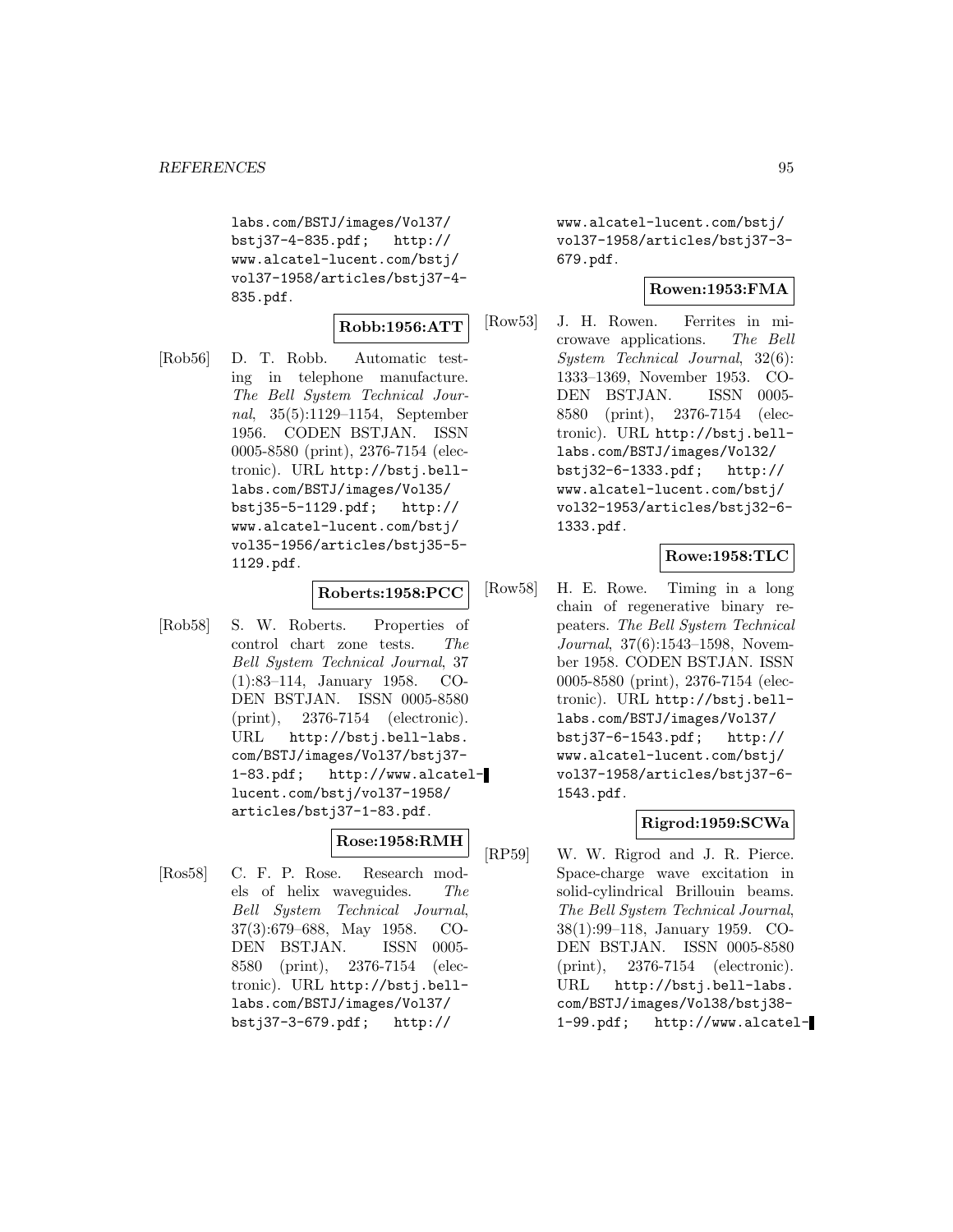lucent.com/bstj/vol38-1959/ articles/bstj38-1-99.pdf.

#### **Roetken:1951:TMR**

[RSF51] A. A. Roetken, K. D. Smith, and R. W. Friis. The TD-2 microwave radio relay system. The Bell System Technical Journal, 30(4):1041–1077, October 1951. CODEN BSTJAN. ISSN 0005- 8580 (print), 2376-7154 (electronic). URL http://bstj.belllabs.com/BSTJ/images/Vol30/ bstj30-4-1041.pdf; http:// www.alcatel-lucent.com/bstj/ vol30-1951/articles/bstj30-4- 1041.pdf.

### **Ruthroff:1958:AMS**

[Rut58] C. L. Ruthroff. Amplitude modulation suppression in FM systems. The Bell System Technical Journal, 37(4):1023–1046, July 1958. CODEN BSTJAN. ISSN 0005-8580 (print), 2376-7154 (electronic). URL http://bstj.belllabs.com/BSTJ/images/Vol37/ bstj37-4-1023.pdf; http:// www.alcatel-lucent.com/bstj/ vol37-1958/articles/bstj37-4- 1023.pdf.

### **Seidel:1958:FSC**

[SB58] H. Seidel and H. Boyet. Frequency shifts in cavities with longitudinally magnetized small ferrite discs. The Bell System Technical Journal, 37(3):637–655, May 1958. CODEN BSTJAN. ISSN 0005-8580 (print), 2376-7154 (electronic). URL http://bstj.belllabs.com/BSTJ/images/Vol37/ bstj37-3-637.pdf; http://

www.alcatel-lucent.com/bstj/ vol37-1958/articles/bstj37-3- 637.pdf.

### **Smith:1959:FPS**

[SB59] J. L. Smith and W. S. Boyle. Fundamental processes of the short arc: With applications to contact erosion and percussion welding. The Bell System Technical Journal, 38(2):537–552, March 1959. CODEN BSTJAN. ISSN 0005-8580 (print), 2376-7154 (electronic). URL http://bstj.belllabs.com/BSTJ/images/Vol38/ bstj38-2-537.pdf; http:// www.alcatel-lucent.com/bstj/ vol38-1959/articles/bstj38-2- 537.pdf.

#### **Schneckloth:1951:SBC**

[Sch51] H. H. Schneckloth. Some basic concepts of translators and identifiers used in telephone switching systems. The Bell System Technical Journal, 30(3):588–625, July 1951. CODEN BSTJAN. ISSN 0005-8580 (print), 2376-7154 (electronic). URL http://bstj.belllabs.com/BSTJ/images/Vol30/ bstj30-3-588.pdf; http:// www.alcatel-lucent.com/bstj/ vol30-1951/articles/bstj30-3- 588.pdf.

### **Schelkunoff:1952:GTE**

[Sch52] S. A. Schelkunoff. Generalized telegraphist's equations for waveguides. The Bell System Technical Journal, 31(4):784–801, July 1952. CODEN BSTJAN. ISSN 0005-8580 (print), 2376-7154 (electronic). URL http://bstj.bell-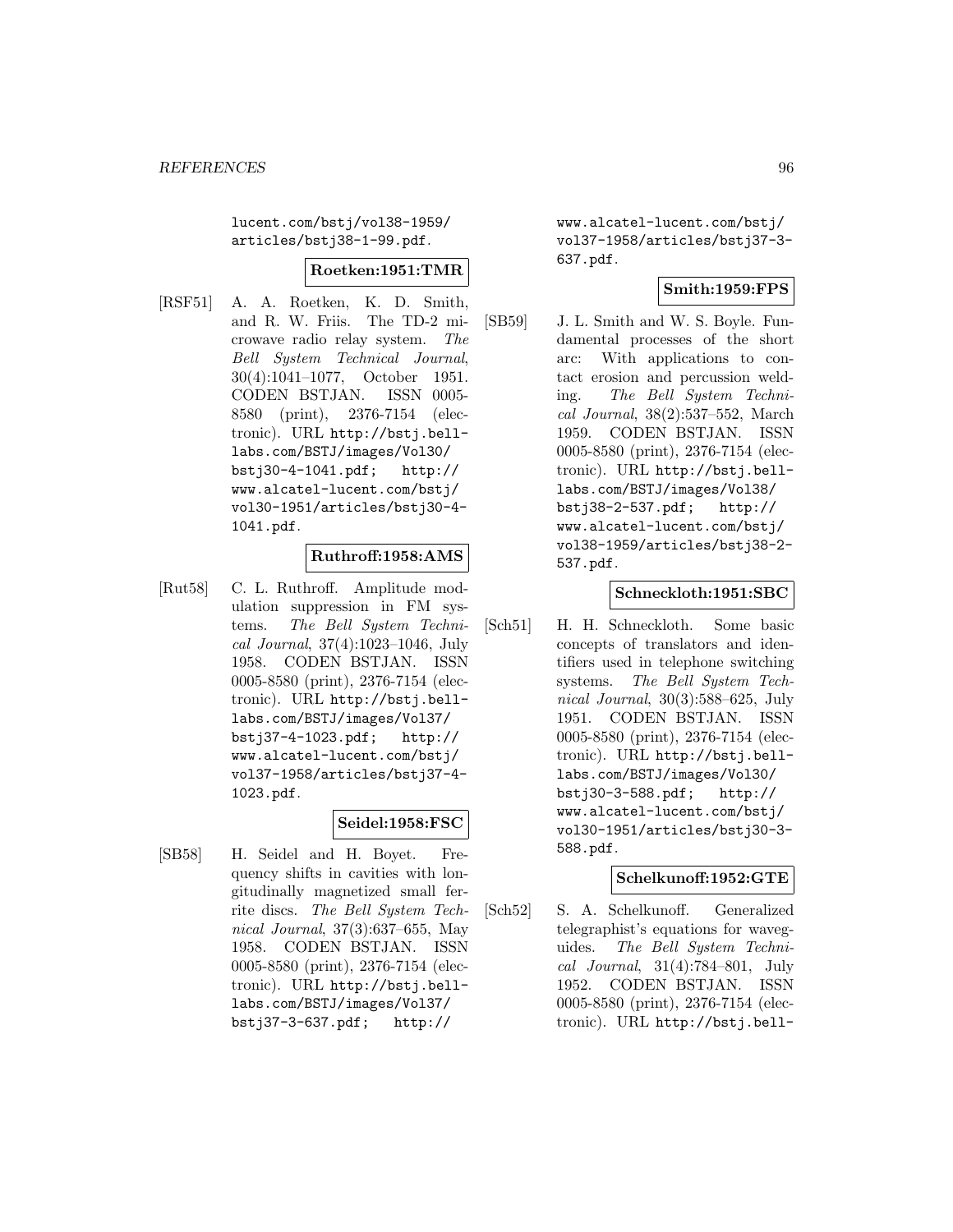labs.com/BSTJ/images/Vol31/ bstj31-4-784.pdf; http:// www.alcatel-lucent.com/bstj/ vol31-1952/articles/bstj31-4- 784.pdf.

### **Schelkunoff:1955:CME**

[Sch55] S. A. Schelkunoff. Conversion of Maxwell's equations into generalized telegraphist's equations. The Bell System Technical Journal, 34(5):995–1043, September 1955. CODEN BSTJAN. ISSN 0005-8580 (print), 2376-7154 (electronic). URL http://bstj.belllabs.com/BSTJ/images/Vol34/ bstj34-5-995.pdf; http:// www.alcatel-lucent.com/bstj/ vol34-1955/articles/bstj34-5- 995.pdf.

### **Schaefer:1957:EOH**

[Sch57] J. W. Schaefer. An electrically operated hydraulic control valve. The Bell System Technical Journal, 36(3):711–736, May 1957. CODEN BSTJAN. ISSN 0005-8580 (print), 2376-7154 (electronic). URL http://bstj.belllabs.com/BSTJ/images/Vol36/ bstj36-3-711.pdf; http:// www.alcatel-lucent.com/bstj/ vol36-1957/articles/bstj36-3- 711.pdf.

### **Schulz-DuBois:1959:PSS**

[SD59] E. O. Schulz-DuBois. Paramagnetic spectra of substituted sapphires–Part I: Ruby. The Bell System Technical Journal, 38(1): 271–290, January 1959. CO-DEN BSTJAN. ISSN 0005- 8580 (print), 2376-7154 (electronic). URL http://bstj.belllabs.com/BSTJ/images/Vol38/ bstj38-1-271.pdf; http:// www.alcatel-lucent.com/bstj/ vol38-1959/articles/bstj38-1- 271.pdf.

### **Schulz-DuBois:1959:UAM**

[SDSD59] E. O. Schulz-DuBois, H. E. D. Scovil, and R. W. DeGrasse. Use of active material in threelevel solid state masers. The Bell System Technical Journal, 38 (2):335–352, March 1959. CO-DEN BSTJAN. ISSN 0005- 8580 (print), 2376-7154 (electronic). URL http://bstj.belllabs.com/BSTJ/images/Vol38/ bstj38-2-335.pdf; http:// www.alcatel-lucent.com/bstj/ vol38-1959/articles/bstj38-2- 335.pdf.

### **Seidel:1957:CWM**

[Sei57] H. Seidel. The character of waveguide modes in gyromagnetic media. The Bell System Technical Journal, 36(2):409–426, March 1957. CODEN BSTJAN. ISSN 0005-8580 (print), 2376-7154 (electronic). URL http://bstj.belllabs.com/BSTJ/images/Vol36/ bstj36-2-409.pdf; http:// www.alcatel-lucent.com/bstj/ vol36-1957/articles/bstj36-2- 409.pdf.

### **Semon:1958:SSP**

[Sem58] Warren Semon. Synthesis of seriesparallel network switching functions. The Bell System Technical Journal, 37(4):877–898, July 1958. CODEN BSTJAN. ISSN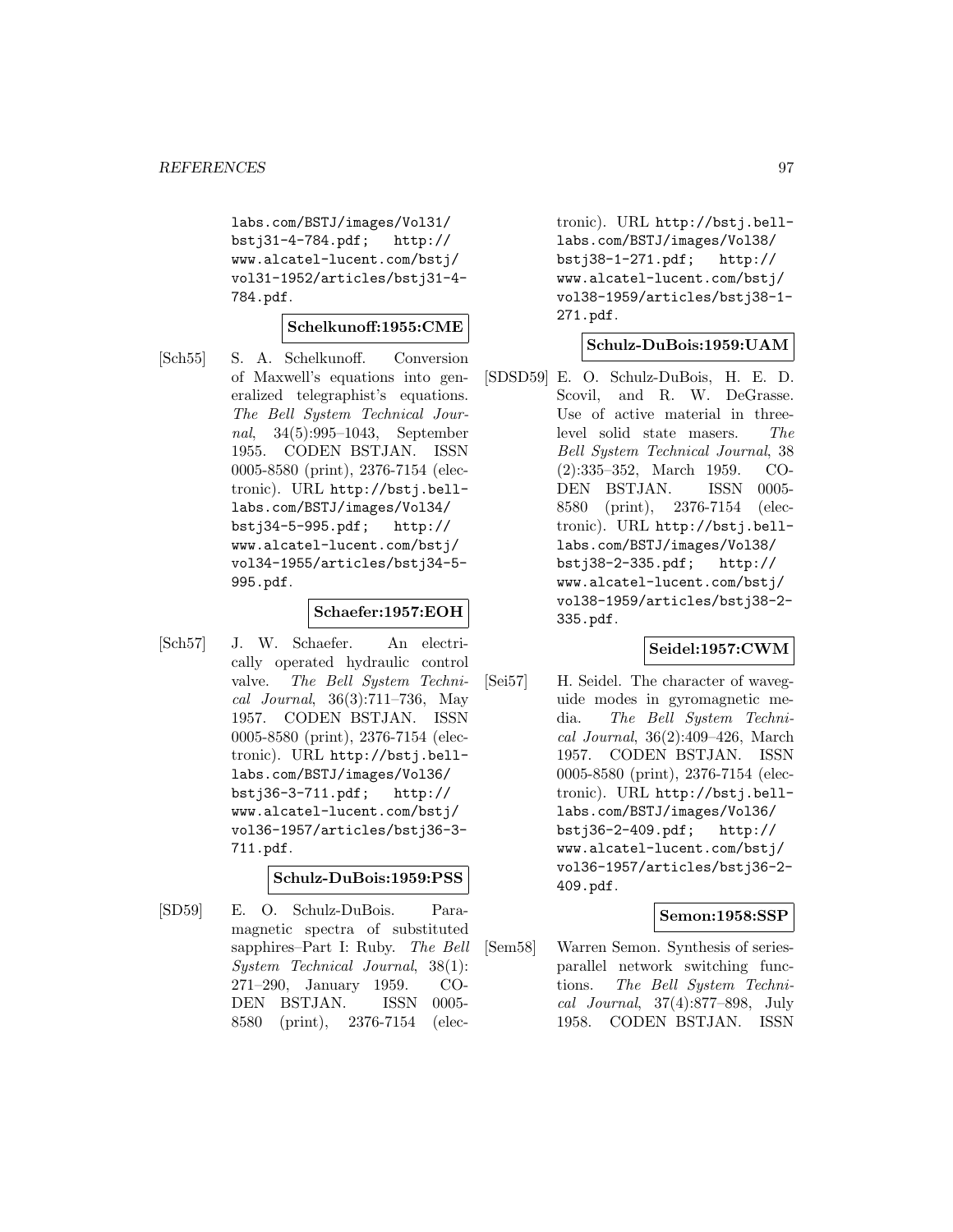0005-8580 (print), 2376-7154 (electronic). URL http://bstj.belllabs.com/BSTJ/images/Vol37/ bstj37-4-877.pdf; http:// www.alcatel-lucent.com/bstj/ vol37-1958/articles/bstj37-4- 877.pdf.

# **Seidel:1959:GMW**

[SF59] H. Seidel and R. C. Fletcher. Gyromagnetic modes in waveguide partially loaded with ferrite. The Bell System Technical Journal, 38(6):1427–1456, November 1959. CODEN BSTJAN. ISSN 0005-8580 (print), 2376-7154 (electronic). URL http://bstj.belllabs.com/BSTJ/images/Vol38/ bstj38-6-1427.pdf; http:// www.alcatel-lucent.com/bstj/ vol38-1959/articles/bstj38-6- 1427.pdf.

### **Sobel:1959:GTE**

[SG59] Milton Sobel and Phyllis A. Groll. Group testing to eliminate efficiently all defectives in a binomial sample. The Bell System Technical Journal, 38(5):1179–1252, September 1959. CODEN BSTJAN. ISSN 0005-8580 (print), 2376-7154 (electronic). URL http://bstj.belllabs.com/BSTJ/images/Vol38/ bstj38-5-1179.pdf; http:// www.alcatel-lucent.com/bstj/ vol38-1959/articles/bstj38-5- 1179.pdf.

#### **Sobel:1957:SBO**

[SH57] Milton Sobel and Marilyn J. Huyett. Selecting the best one of several binomial populations. The Bell System Technical Journal, 36(2):537–576, March 1957. CODEN BSTJAN. ISSN 0005- 8580 (print), 2376-7154 (electronic). URL http://bstj.belllabs.com/BSTJ/images/Vol36/ bstj36-2-537.pdf; http:// www.alcatel-lucent.com/bstj/ vol36-1957/articles/bstj36-2- 537.pdf.

### **Sobel:1958:NDR**

[SH58] Milton Sobel and Marilyn J. Huyett. Nonparametric definition of the representativeness of a sample — with tables. The Bell System Technical Journal, 37 (1):135–161, January 1958. CO-DEN BSTJAN. ISSN 0005- 8580 (print), 2376-7154 (electronic). URL http://bstj.belllabs.com/BSTJ/images/Vol37/ bstj37-1-135.pdf; http:// www.alcatel-lucent.com/bstj/ vol37-1958/articles/bstj37-1- 135.pdf.

### **Shannon:1950:MRT**

[Sha50] Claude E. Shannon. Memory requirements in a telephone exchange. The Bell System Technical Journal, 29(3):343–349, July 1950. CODEN BSTJAN. ISSN 0005-8580 (print), 2376-7154 (electronic). URL http://bstj.belllabs.com/BSTJ/images/Vol29/ bstj29-3-343.pdf; http:// www.alcatel-lucent.com/bstj/ vol29-1950/articles/bstj29-3- 343.pdf.

### **Shannon:1951:PEP**

[Sha51a] C. E. Shannon. Prediction and entropy of printed English. The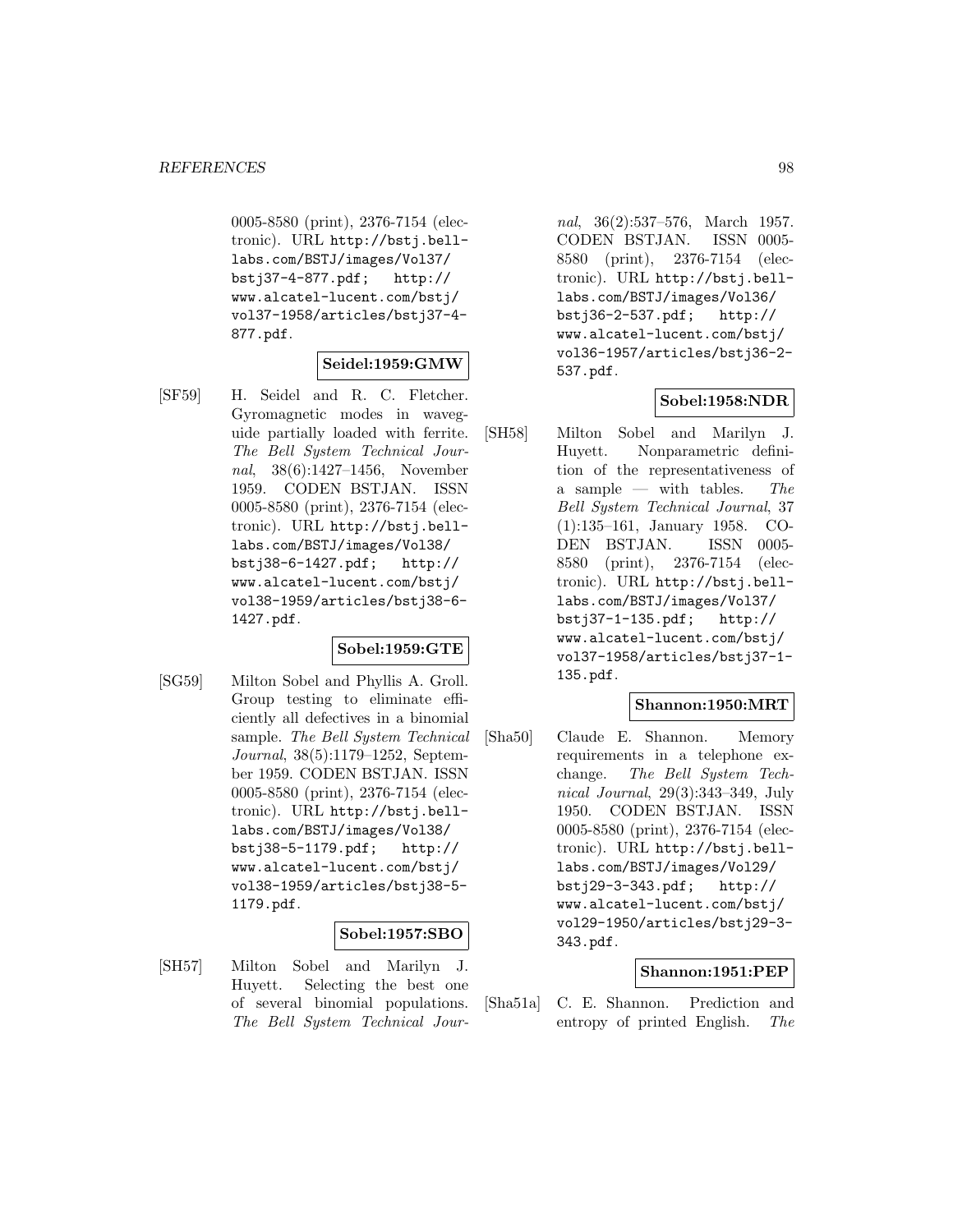Bell System Technical Journal, 30 (1):50–64, January 1951. CO-DEN BSTJAN. ISSN 0005-8580 (print), 2376-7154 (electronic). URL http://bstj.bell-labs. com/BSTJ/images/Vol30/bstj30- 1-50.pdf; http://www.alcatellucent.com/bstj/vol30-1951/ articles/bstj30-1-50.pdf.

# **Shaw:1951:EILa**

[Sha51b] Thomas Shaw. The evolution of inductive loading for Bell System telephone facilities. The Bell System Technical Journal, 30(1): 149–204, January 1951. CO-DEN BSTJAN. ISSN 0005- 8580 (print), 2376-7154 (electronic). URL http://bstj.belllabs.com/BSTJ/images/Vol30/ bstj30-1-149.pdf; http:// www.alcatel-lucent.com/bstj/ vol30-1951/articles/bstj30-1- 149.pdf.

### **Shaw:1951:EILc**

[Sha51c] Thomas Shaw. The evolution of inductive loading for Bell System telephone facilities. The Bell System Technical Journal, 30(3):721–764, July 1951. CO-DEN BSTJAN. ISSN 0005- 8580 (print), 2376-7154 (electronic). URL http://bstj.belllabs.com/BSTJ/images/Vol30/ bstj30-3-721.pdf; http:// www.alcatel-lucent.com/bstj/ vol30-1951/articles/bstj30-3- 721.pdf.

### **Shaw:1951:EILd**

[Sha51d] Thomas Shaw. The evolution of inductive loading for Bell System telephone facilities. The Bell System Technical Journal, 30(4): 1221–1243, October 1951. CO-DEN BSTJAN. ISSN 0005- 8580 (print), 2376-7154 (electronic). URL http://bstj.belllabs.com/BSTJ/images/Vol30/ bstj30-4-1221.pdf; http:// www.alcatel-lucent.com/bstj/ vol30-1951/articles/bstj30-4- 1221.pdf.

# **Shaw:1951:EILb**

[Sha51e] Thomas Shaw. The evolution of inductive loading for Bell System telephone facilities Part III: Loading for exchange area cables. The Bell System Technical Journal, 30(2):447–472, April 1951. CODEN BSTJAN. ISSN 0005-8580 (print), 2376-7154 (electronic). URL http://bstj.belllabs.com/BSTJ/images/Vol30/ bstj30-2-447.pdf; http:// www.alcatel-lucent.com/bstj/ vol30-1951/articles/bstj30-2- 447.pdf.

### **Sharpless:1956:WTM**

[Sha56] W. M. Sharpless. Wafer-type millimeter wave rectifiers. The Bell System Technical Journal, 35(6):1385–1402, November 1956. CODEN BSTJAN. ISSN 0005- 8580 (print), 2376-7154 (electronic). URL http://bstj.belllabs.com/BSTJ/images/Vol35/ bstj35-6-1385.pdf; http:// www.alcatel-lucent.com/bstj/ vol35-1956/articles/bstj35-6- 1385.pdf.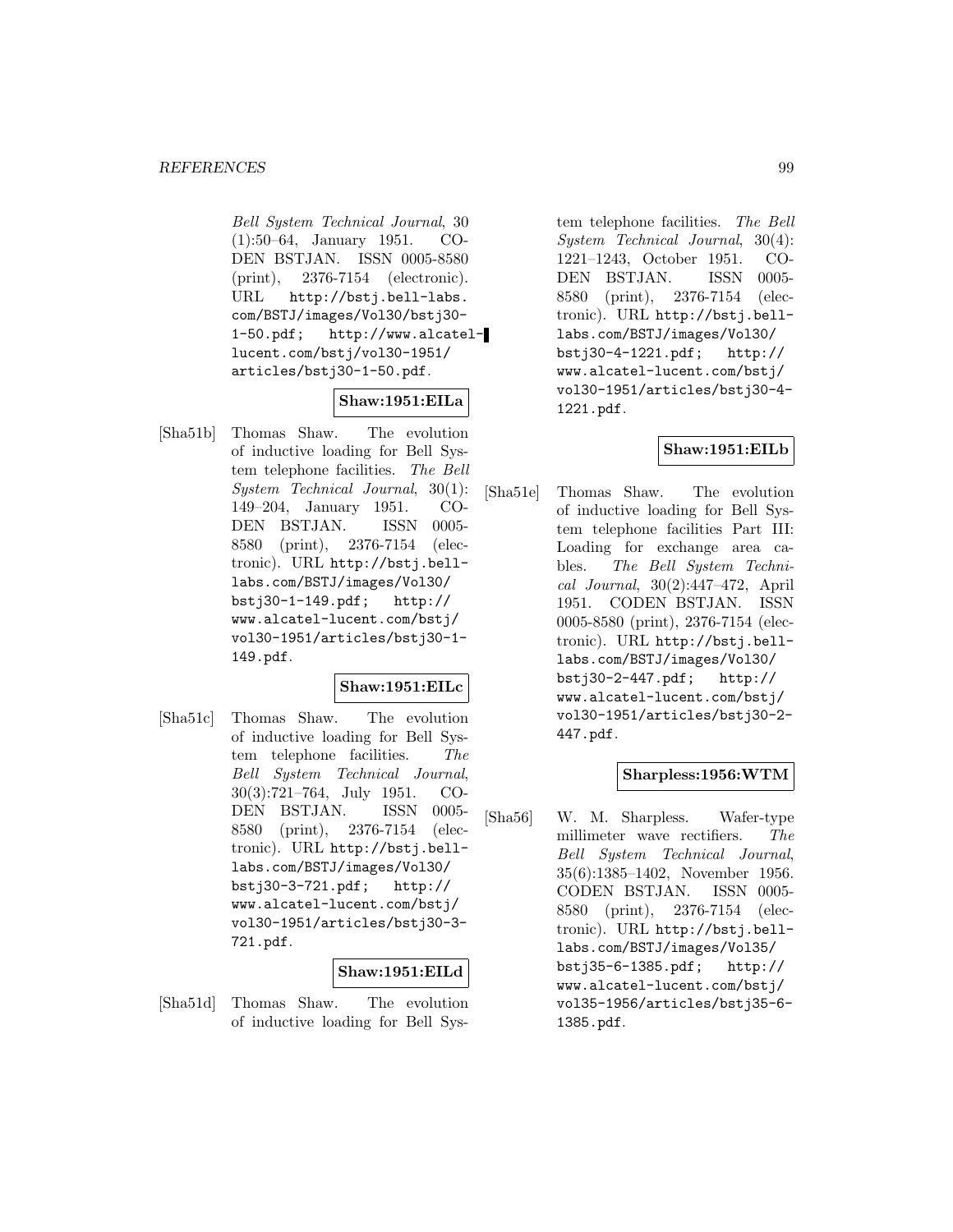### **Shannon:1959:PEO**

[Sha59a] Claude E. Shannon. Probability of error for optimal codes in a Gaussian channel. The Bell System Technical Journal, 38(3):611–656, May 1959. CO-DEN BSTJAN. ISSN 0005- 8580 (print), 2376-7154 (electronic). URL http://bstj.belllabs.com/BSTJ/images/Vol38/ bstj38-3-611.pdf; http:// www.alcatel-lucent.com/bstj/ vol38-1959/articles/bstj38-3- 611.pdf.

### **Sharpless:1959:HFG**

[Sha59b] W. M. Sharpless. High-frequency gallium arsenide point-contact rectifiers. The Bell System Technical Journal, 38(1):259–269, January 1959. CODEN BSTJAN. ISSN 0005-8580 (print), 2376-7154 (electronic). URL http://bstj.belllabs.com/BSTJ/images/Vol38/ bstj38-1-259.pdf; http:// www.alcatel-lucent.com/bstj/ vol38-1959/articles/bstj38-1- 259.pdf.

#### **Shewhart:1958:NOS**

[She58] W. A. Shewhart. Nature and origin of standards of quality. The Bell System Technical Journal, 37(1):1–22, January 1958. CODEN BSTJAN. ISSN 0005- 8580 (print), 2376-7154 (electronic). URL http://bstj.belllabs.com/BSTJ/images/Vol37/ bstj37-1-1.pdf; http://www. alcatel-lucent.com/bstj/vol37- 1958/articles/bstj37-1-1.pdf.

# **Shipley:1952:ATS**

[Shi52] F. F. Shipley. Automatic toll switching systems. The Bell System Technical Journal, 31(5): 860–882, September 1952. CO-DEN BSTJAN. ISSN 0005- 8580 (print), 2376-7154 (electronic). URL http://bstj.belllabs.com/BSTJ/images/Vol31/ bstj31-5-860.pdf; http:// www.alcatel-lucent.com/bstj/ vol31-1952/articles/bstj31-5- 860.pdf.

#### **Shockley:1951:HEG**

[Sho51] W. Shockley. Hot electrons in germanium and Ohm's Law. The Bell System Technical Journal, 30 (4):990–1034, October 1951. CO-DEN BSTJAN. ISSN 0005- 8580 (print), 2376-7154 (electronic). URL http://bstj.belllabs.com/BSTJ/images/Vol30/ bstj30-4-990.pdf; http:// www.alcatel-lucent.com/bstj/ vol30-1951/articles/bstj30-4- 990.pdf.

# **Shockley:1954:NRA**

[Sho54] W. Shockley. Negative resistance arising from transit time in semiconductor diodes. The Bell System Technical Journal, 33(4):799–826, July 1954. CO-DEN BSTJAN. ISSN 0005- 8580 (print), 2376-7154 (electronic). URL http://bstj.belllabs.com/BSTJ/images/Vol33/ bstj33-4-799.pdf; http:// www.alcatel-lucent.com/bstj/ vol33-1954/articles/bstj33-4- 799.pdf.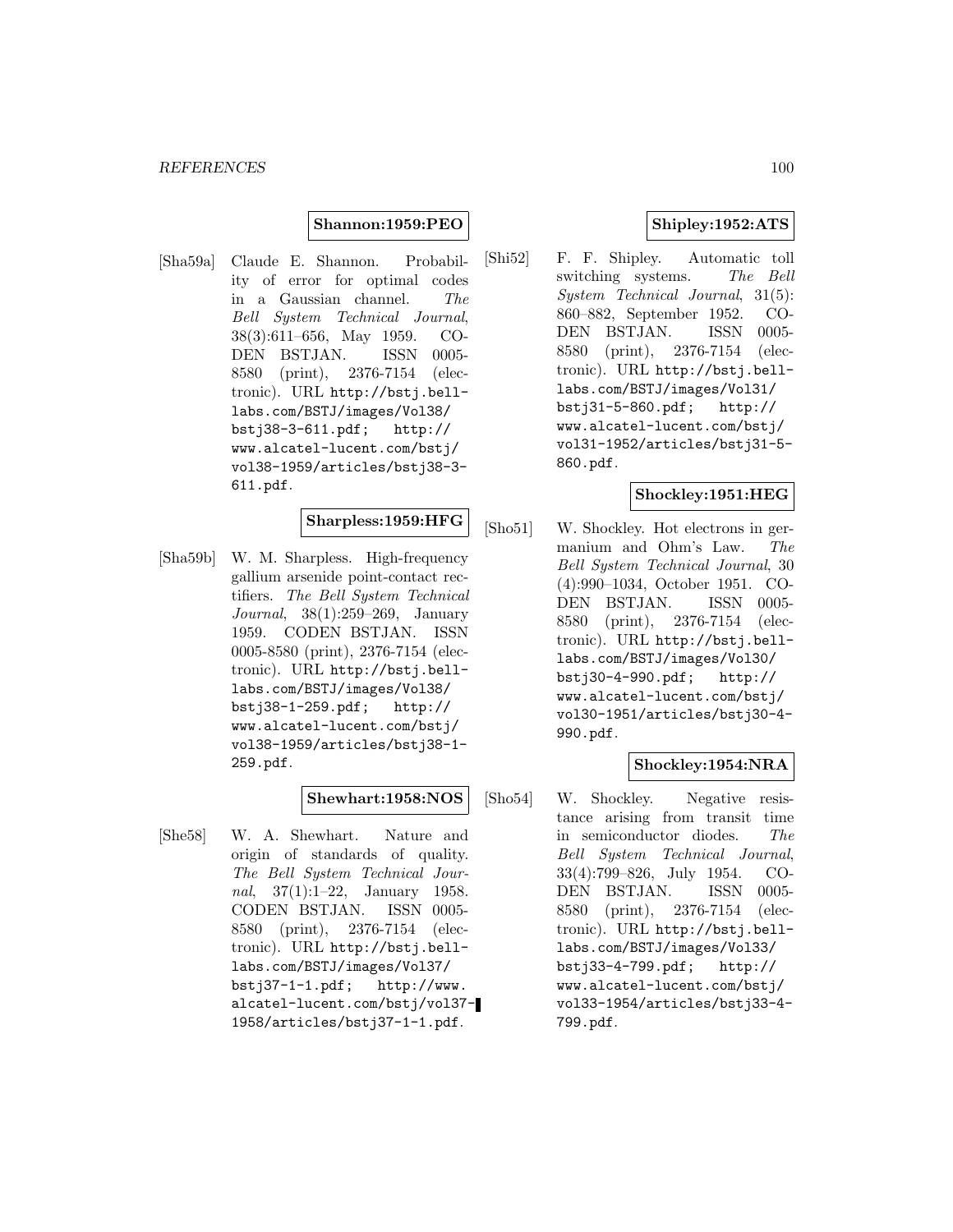### **Slepian:1956:CBS**

[Sle56] David Slepian. A class of binary signaling alphabets. The Bell System Technical Journal, 35 (1):203–234, January 1956. CO-DEN BSTJAN. ISSN 0005- 8580 (print), 2376-7154 (electronic). URL http://bstj.belllabs.com/BSTJ/images/Vol35/ bstj35-1-203.pdf; http:// www.alcatel-lucent.com/bstj/ vol35-1956/articles/bstj35-1- 203.pdf.

### **Slepian:1958:FRN**

[Sle58] D. Slepian. Fluctuations of random noise power. The Bell System Technical Journal, 37(1): 163–184, January 1958. CO-DEN BSTJAN. ISSN 0005- 8580 (print), 2376-7154 (electronic). URL http://bstj.belllabs.com/BSTJ/images/Vol37/ bstj37-1-163.pdf; http:// www.alcatel-lucent.com/bstj/ vol37-1958/articles/bstj37-1- 163.pdf.

### **Smith:1957:ICQ**

[Smi57] Bernard Smith. Instantaneous companding of quantized signals. The Bell System Technical Journal, 36(3):653–709, May 1957. CODEN BSTJAN. ISSN 0005- 8580 (print), 2376-7154 (electronic). URL http://bstj.belllabs.com/BSTJ/images/Vol36/ bstj36-3-653.pdf; http:// www.alcatel-lucent.com/bstj/ vol36-1957/articles/bstj36-3- 653.pdf.

### **Smits:1958:MSR**

[Smi58] F. M. Smits. Measurement of sheet resistivities with the fourpoint probe. The Bell System Technical Journal, 37(3):711–718, May 1958. CODEN BSTJAN. ISSN 0005-8580 (print), 2376-7154 (electronic). URL http://bstj.belllabs.com/BSTJ/images/Vol37/ bstj37-3-711.pdf; http:// www.alcatel-lucent.com/bstj/ vol37-1958/articles/bstj37-3- 711.pdf.

# **Snoke:1957:ROM**

[Sno57] Lloyd R. Snoke. Resistance of organic materials and cable structures to marine biological attack. The Bell System Technical Journal, 36(5):1095–1127, September 1957. CODEN BSTJAN. ISSN 0005-8580 (print), 2376-7154 (electronic). URL http://bstj.belllabs.com/BSTJ/images/Vol36/ bstj36-5-1095.pdf; http:// www.alcatel-lucent.com/bstj/ vol36-1957/articles/bstj36-5- 1095.pdf.

# **Sobel:1956:STR**

[Sob56] Milton Sobel. Statistical techniques for reducing the experiment time in reliability studies. The Bell System Technical Journal, 35(1):179–202, January 1956. CODEN BSTJAN. ISSN 0005-8580 (print), 2376-7154 (electronic). URL http://bstj.belllabs.com/BSTJ/images/Vol35/ bstj35-1-179.pdf; http:// www.alcatel-lucent.com/bstj/ vol35-1956/articles/bstj35-1- 179.pdf.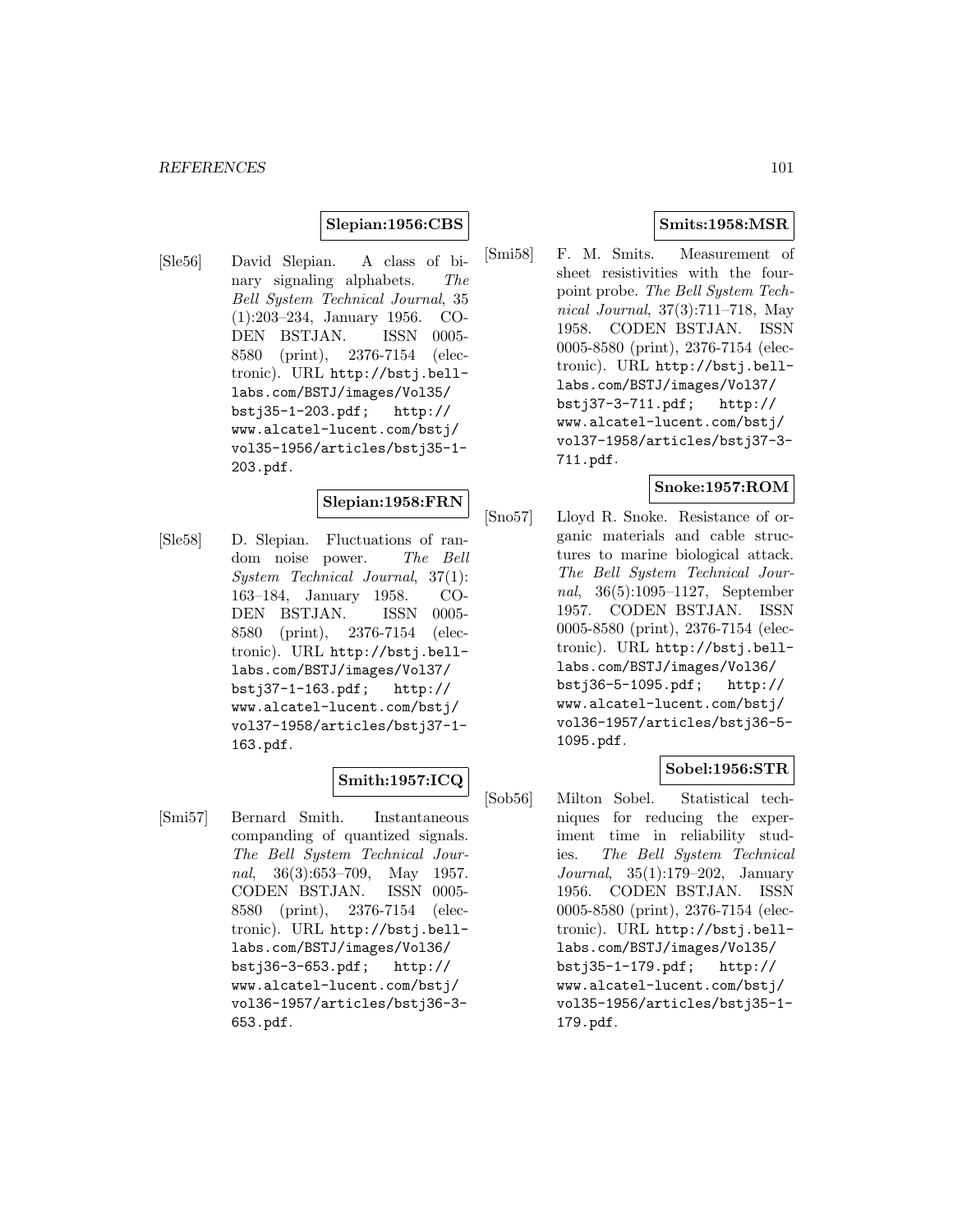#### **Southworth:1950:PAW**

[Sou50] George C. Southworth. Principles and applications of waveguide transmission. The Bell System Technical Journal, 29 (3):295–342, July 1950. CO-DEN BSTJAN. ISSN 0005- 8580 (print), 2376-7154 (electronic). URL http://bstj.belllabs.com/BSTJ/images/Vol29/ bstj29-3-295.pdf; http:// www.alcatel-lucent.com/bstj/ vol29-1950/articles/bstj29-3- 295.pdf.

### **Staehler:1952:ABA**

[Sta52] Robert E. Staehler. An application of Boolean algebra to switching circuit design. The Bell System Technical Journal, 31 (2):280–305, March 1952. CO-DEN BSTJAN. ISSN 0005- 8580 (print), 2376-7154 (electronic). URL http://bstj.belllabs.com/BSTJ/images/Vol31/ bstj31-2-280.pdf; http:// www.alcatel-lucent.com/bstj/ vol31-1952/articles/bstj31-2- 280.pdf.

# **Stone:1953:FCI**

[Sto53] H. A. Stone, Jr. Ferrite core inductors. The Bell System Technical Journal, 32(2):265–291, March 1953. CODEN BSTJAN. ISSN 0005-8580 (print), 2376-7154 (electronic). URL http://bstj.belllabs.com/BSTJ/images/Vol32/ bstj32-2-265.pdf; http:// www.alcatel-lucent.com/bstj/ vol32-1953/articles/bstj32-2- 265.pdf.

### **Stubner:1953:AEE**

[Stu53] F. W. Stubner. Acceleration effects on electron tubes. The Bell System Technical Journal, 32 (5):1203–1229, September 1953. CODEN BSTJAN. ISSN 0005- 8580 (print), 2376-7154 (electronic). URL http://bstj.belllabs.com/BSTJ/images/Vol32/ bstj32-5-1203.pdf; http:// www.alcatel-lucent.com/bstj/ vol32-1953/articles/bstj32-5- 1203.pdf.

### **Suhl:1953:TME**

[Suh53] Harry Suhl. Theory of magnetic effects on the noise in a germanium filament. The Bell System Technical Journal, 32(3):647–664, May 1953. CODEN BSTJAN. ISSN 0005-8580 (print), 2376-7154 (electronic). URL http://bstj.belllabs.com/BSTJ/images/Vol32/ bstj32-3-647.pdf; http:// www.alcatel-lucent.com/bstj/ vol32-1953/articles/bstj32-3- 647.pdf.

### **Sumner:1952:RAR**

[Sum52] Eric Eden Sumner. Relay armature rebound analysis. The Bell System Technical Journal, 31 (1):172–200, January 1952. CO-DEN BSTJAN. ISSN 0005- 8580 (print), 2376-7154 (electronic). URL http://bstj.belllabs.com/BSTJ/images/Vol31/ bstj31-1-172.pdf; http:// www.alcatel-lucent.com/bstj/ vol31-1952/articles/bstj31-1- 172.pdf.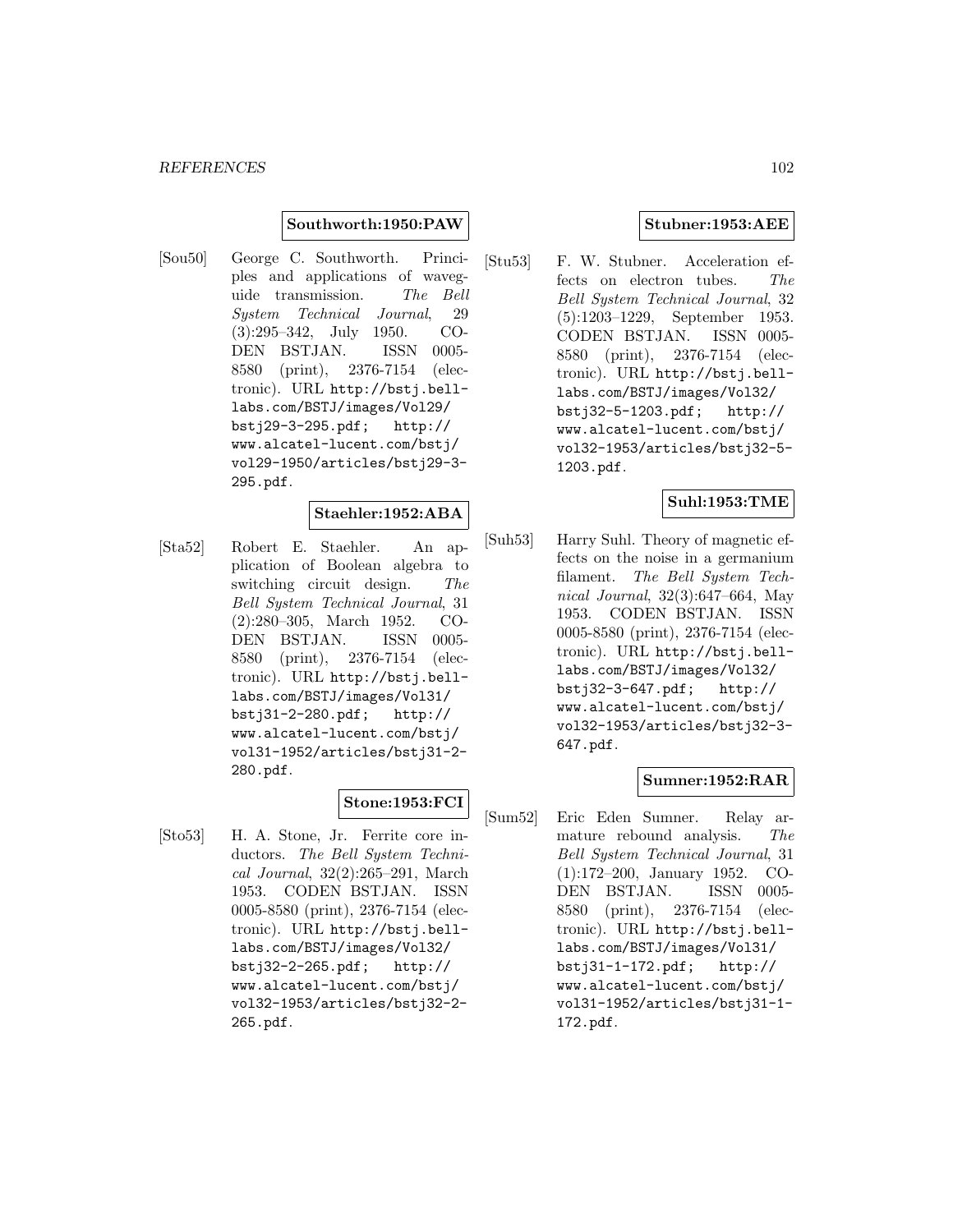### **Sumner:1954:SFP**

[Sum54] Eric Eden Sumner. Some fundamental problems in percussive welding. The Bell System Technical Journal, 33(4):885–895, July 1954. CODEN BSTJAN. ISSN 0005-8580 (print), 2376-7154 (electronic). URL http://bstj.belllabs.com/BSTJ/images/Vol33/ bstj33-4-885.pdf; http:// www.alcatel-lucent.com/bstj/ vol33-1954/articles/bstj33-4- 885.pdf.

### **Sunde:1954:TFPa**

[Sun54a] E. D. Sunde. Theoretical fundamentals of pulse transmission — I. The Bell System Technical Journal, 33(3):721–788, May 1954. CODEN BSTJAN. ISSN 0005-8580 (print), 2376-7154 (electronic). URL http://bstj.belllabs.com/BSTJ/images/Vol33/ bstj33-3-721.pdf; http:// www.alcatel-lucent.com/bstj/ vol33-1954/articles/bstj33-3- 721.pdf.

### **Sunde:1954:TFPb**

[Sun54b] E. D. Sunde. Theoretical fundamentals of pulse transmission — II. The Bell System Technical Journal, 33(4):987–1010, July 1954. CODEN BSTJAN. ISSN 0005-8580 (print), 2376-7154 (electronic). URL http://bstj.belllabs.com/BSTJ/images/Vol33/ bstj33-4-987.pdf; http:// www.alcatel-lucent.com/bstj/ vol33-1954/articles/bstj33-4- 987.pdf.

### **Sunde:1957:STR**

[Sun57] E. D. Sunde. Self-timing regenerative repeaters. The Bell System Technical Journal, 36 (4):891–937, July 1957. CO-DEN BSTJAN. ISSN 0005- 8580 (print), 2376-7154 (electronic). URL http://bstj.belllabs.com/BSTJ/images/Vol36/ bstj36-4-891.pdf; http:// www.alcatel-lucent.com/bstj/ vol36-1957/articles/bstj36-4- 891.pdf.

### **Sunde:1959:IBP**

[Sun59] E. D. Sunde. Ideal binary pulse transmission by AM and FM. The Bell System Technical Journal, 38(6):1357–1426, November 1959. CODEN BSTJAN. ISSN 0005-8580 (print), 2376-7154 (electronic). URL http://bstj.belllabs.com/BSTJ/images/Vol38/ bstj38-6-1357.pdf; http:// www.alcatel-lucent.com/bstj/ vol38-1959/articles/bstj38-6- 1357.pdf.

### **Suhl:1954:TGWa**

[SW54a] H. Suhl and L. R. Walker. Topics in guided-wave propagation through gyromagnetic media: Part I the completely filled cylindrical guide. The Bell System Technical Journal, 33(3):579–659, May 1954. CODEN BSTJAN. ISSN 0005-8580 (print), 2376-7154 (electronic). URL http://bstj.belllabs.com/BSTJ/images/Vol33/ bstj33-3-579.pdf; http:// www.alcatel-lucent.com/bstj/ vol33-1954/articles/bstj33-3- 579.pdf.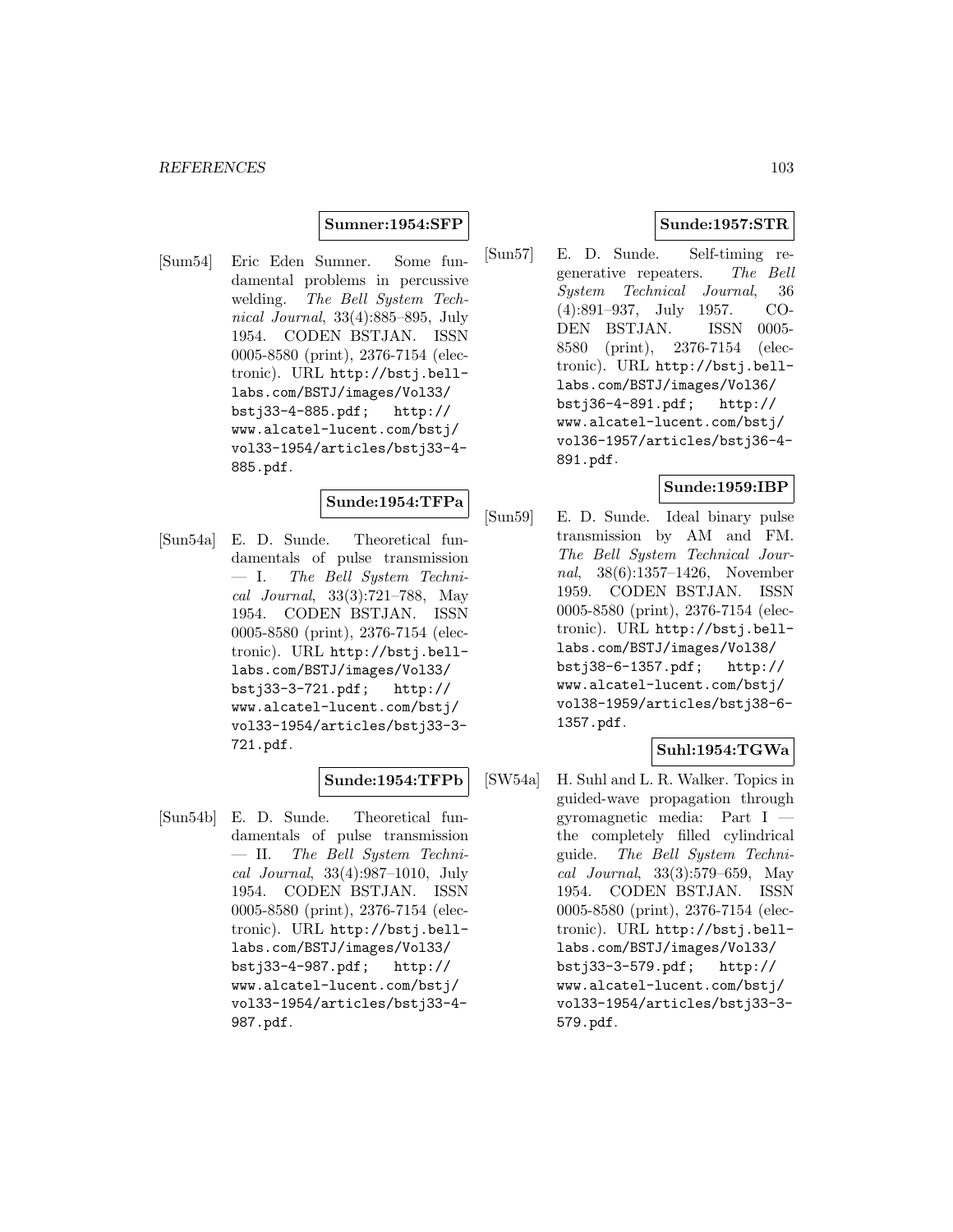### **Suhl:1954:TGWb**

[SW54b] H. Suhl and L. R. Walker. Topics in guided wave propagation through gyromagnetic media: Part II — transverse magnetization and the non-reciprocal helix. The Bell System Technical Journal, 33(4):939–986, July 1954. CODEN BSTJAN. ISSN 0005-8580 (print), 2376-7154 (electronic). URL http://bstj.belllabs.com/BSTJ/images/Vol33/ bstj33-4-939.pdf; http:// www.alcatel-lucent.com/bstj/ vol33-1954/articles/bstj33-4- 939.pdf.

### **Suhl:1954:TGWc**

[SW54c] H. Suhl and L. R. Walker. Topics in guided wave propagation through gyromagnetic media: Part III — perturbation theory and miscellaneous results. The Bell System Technical Journal, 33(5): 1133–1194, September 1954. CO-DEN BSTJAN. ISSN 0005- 8580 (print), 2376-7154 (electronic). URL http://bstj.belllabs.com/BSTJ/images/Vol33/ bstj33-5-1133.pdf; http:// www.alcatel-lucent.com/bstj/ vol33-1954/articles/bstj33-5- 1133.pdf.

# **Seckler:1958:FDS**

[SY58] Howard N. Seckler and John J. Yostpille. Functional design of a stored-program electronic switching system. The Bell System Technical Journal, 37(6):1327– 1382, November 1958. CO-DEN BSTJAN. ISSN 0005- 8580 (print), 2376-7154 (electronic). URL http://bstj.belllabs.com/BSTJ/images/Vol37/ bstj37-6-1327.pdf; http:// www.alcatel-lucent.com/bstj/ vol37-1958/articles/bstj37-6- 1327.pdf.

### **Townsend:1953:CCT**

[TD53] M. A. Townsend and W. A. Depp. Cold cathode tubes for transmission of audio frequency signals. The Bell System Technical Journal, 32(6):1371–1391, November 1953. CODEN BSTJAN. ISSN 0005-8580 (print), 2376-7154 (electronic). URL http://bstj.belllabs.com/BSTJ/images/Vol32/ bstj32-6-1371.pdf; http:// www.alcatel-lucent.com/bstj/ vol32-1953/articles/bstj32-6- 1371.pdf.

### **Tendick:1956:TPR**

[Ten56] F. H. Tendick, Jr. Transistor pulse regenerative amplifiers. The Bell System Technical Journal, 35(5):1085–1114, September 1956. CODEN BSTJAN. ISSN 0005-8580 (print), 2376-7154 (electronic). URL http://bstj.belllabs.com/BSTJ/images/Vol35/ bstj35-5-1085.pdf; http:// www.alcatel-lucent.com/bstj/ vol35-1956/articles/bstj35-5- 1085.pdf.

#### **Thomas:1956:TPS**

[Tho56] D. E. Thomas. Tables of phase of a semi-infinite unit attenuation slope. The Bell System Technical Journal, 35(3):747–749, May 1956. CODEN BSTJAN. ISSN 0005-8580 (print), 2376-7154 (elec-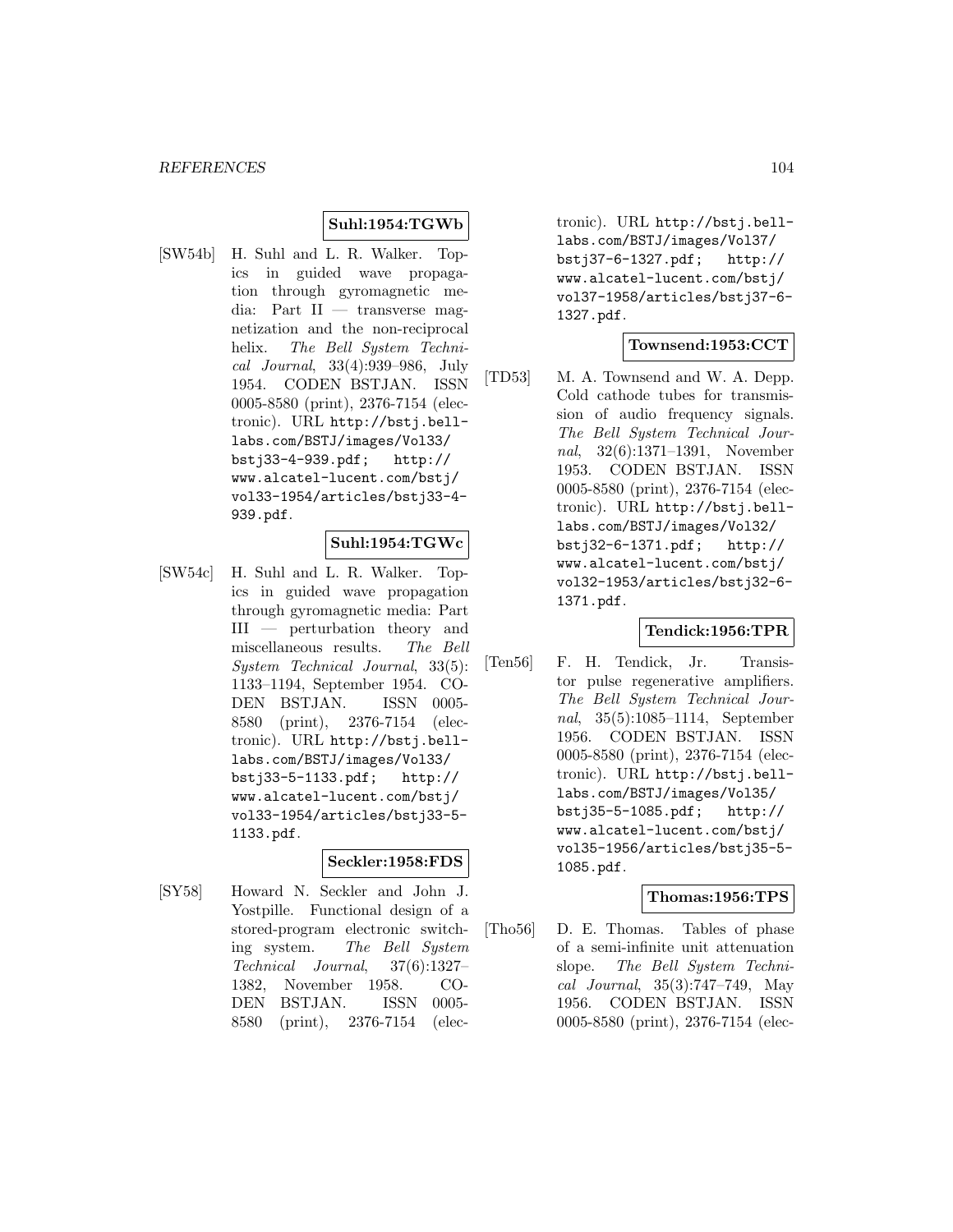tronic). URL http://bstj.belllabs.com/BSTJ/images/Vol35/ bstj35-3-747.pdf; http:// www.alcatel-lucent.com/bstj/ vol35-1956/articles/bstj35-3- 747.pdf.

#### **Thomas:1959:SDC**

[Tho59] D. E. Thomas. Some design considerations for high-frequency transistor amplifiers. The Bell System Technical Journal, 38(6): 1551–1580, November 1959. CO-DEN BSTJAN. ISSN 0005- 8580 (print), 2376-7154 (electronic). URL http://bstj.belllabs.com/BSTJ/images/Vol38/ bstj38-6-1551.pdf; http:// www.alcatel-lucent.com/bstj/ vol38-1959/articles/bstj38-6- 1551.pdf.

### **Tien:1956:LST**

[Tie56] Ping King Tien. A large signal theory of traveling wave amplifiers: Including the effects of space charge and finite coupling between the beam and the circuit. The Bell System Technical Journal, 35(2):349–374, March 1956. CODEN BSTJAN. ISSN 0005-8580 (print), 2376-7154 (electronic). URL http://bstj.belllabs.com/BSTJ/images/Vol35/ bstj35-2-349.pdf; http:// www.alcatel-lucent.com/bstj/ vol35-1956/articles/bstj35-2- 349.pdf.

### **Thomas:1957:PFS**

[TK57] J. F. P. Thomas and R. Kelly. Power-feed system for the Newfoundland– Nova Scotia link. The Bell [TT56] System Technical Journal, 36(1): 277–292, January 1957. CO-DEN BSTJAN. ISSN 0005- 8580 (print), 2376-7154 (electronic). URL http://bstj.belllabs.com/BSTJ/images/Vol36/ bstj36-1-277.pdf; http:// www.alcatel-lucent.com/bstj/ vol36-1957/articles/bstj36-1- 277.pdf.

### **Townsend:1957:CCG**

[Tow57] M. A. Townsend. Cold cathode gas tubes for telephone switching systems. The Bell System Technical Journal, 36(3):755–768, May 1957. CODEN BSTJAN. ISSN 0005-8580 (print), 2376-7154 (electronic). URL http://bstj.belllabs.com/BSTJ/images/Vol36/ bstj36-3-755.pdf; http:// www.alcatel-lucent.com/bstj/ vol36-1957/articles/bstj36-3- 755.pdf.

### **Truitt:1954:TET**

[Tru54] C. J. Truitt. Traffic engineering techniques for determining trunk requirements in alternate routing trunk networks. The Bell System Technical Journal, 33 (2):277–302, March 1954. CO-DEN BSTJAN. ISSN 0005- 8580 (print), 2376-7154 (electronic). URL http://bstj.belllabs.com/BSTJ/images/Vol33/ bstj33-2-277.pdf; http:// www.alcatel-lucent.com/bstj/ vol33-1954/articles/bstj33-2- 277.pdf.

#### **Tanenbaum:1956:DEB**

M. Tanenbaum and D. E. Thomas.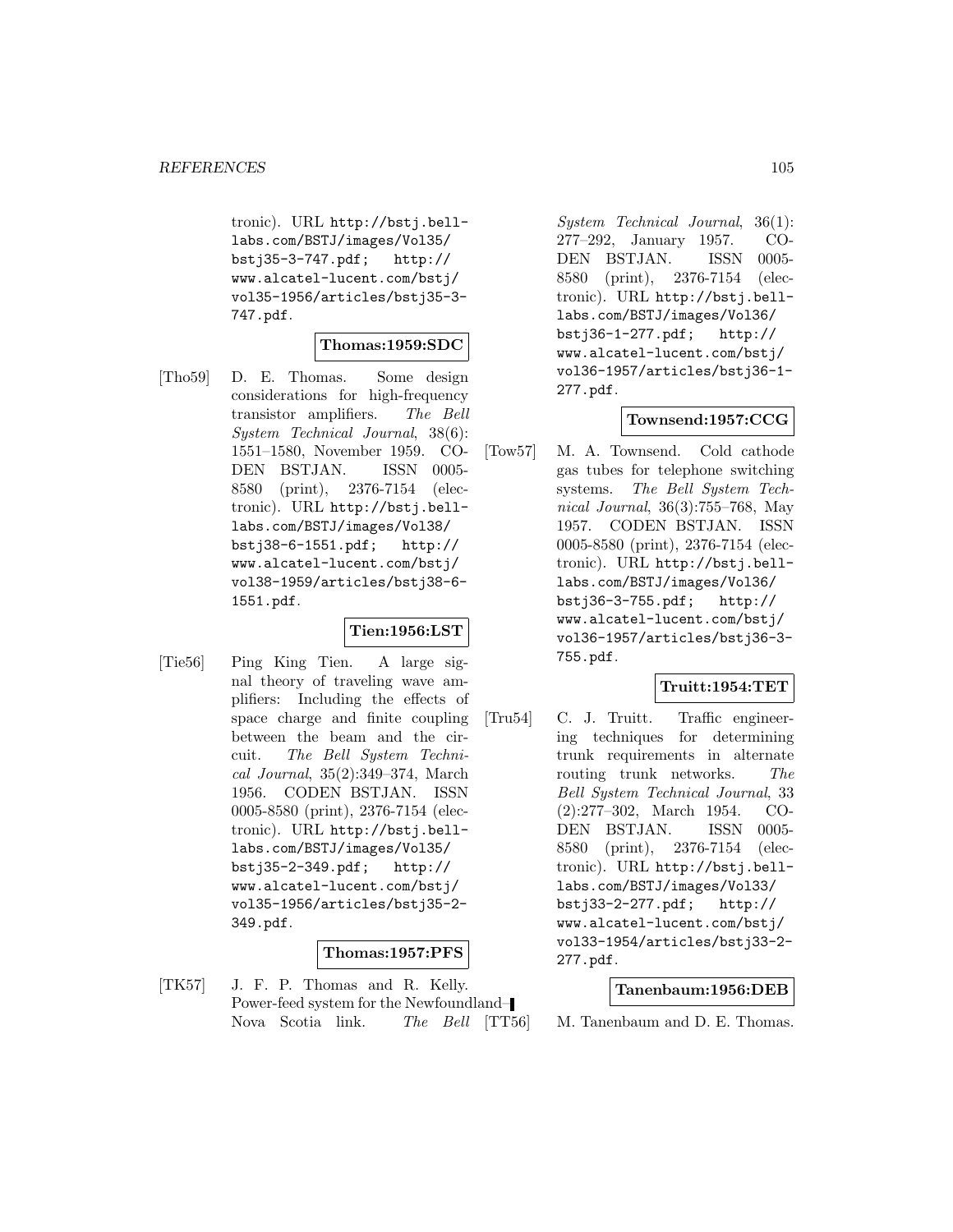Diffused emitter and base silicon transistors. The Bell System Technical Journal, 35(1):1–22, January 1956. CODEN BSTJAN. ISSN 0005-8580 (print), 2376-7154 (electronic). URL http://bstj.belllabs.com/BSTJ/images/Vol35/ bstj35-1-1.pdf; http://www. alcatel-lucent.com/bstj/vol35- 1956/articles/bstj35-1-1.pdf.

# **Uhlir:1955:PIS**

[Uhl55] Arthur Uhlir, Jr. The potentials of infinite systems of sources and numerical solutions of problems in semi-conductor engineering. The Bell System Technical Journal, 34(1):105–128, January 1955. CODEN BSTJAN. ISSN 0005-8580 (print), 2376-7154 (electronic). URL http://bstj.belllabs.com/BSTJ/images/Vol34/ bstj34-1-105.pdf; http:// www.alcatel-lucent.com/bstj/ vol34-1955/articles/bstj34-1- 105.pdf.

### **Uhlir:1956:ESG**

[Uhl56] A. Uhlir, Jr. Electrolytic shaping of germanium and silicon. The Bell System Technical Journal, 35(2):333–347, March 1956. CODEN BSTJAN. ISSN 0005- 8580 (print), 2376-7154 (electronic). URL http://bstj.belllabs.com/BSTJ/images/Vol35/ bstj35-2-333.pdf; http:// www.alcatel-lucent.com/bstj/ vol35-1956/articles/bstj35-2- 333.pdf.

### **Uhlir:1958:SNP**

p–n junction frequency converters. The Bell System Technical Journal, 37(4):951–988, July 1958. CODEN BSTJAN. ISSN 0005-8580 (print), 2376-7154 (electronic). URL http://bstj.belllabs.com/BSTJ/images/Vol37/ bstj37-4-951.pdf; http:// www.alcatel-lucent.com/bstj/ vol37-1958/articles/bstj37-4- 951.pdf.

# **Ulrich:1957:NBE**

[Ulr57] Werner Ulrich. Non-binary error correction codes. The Bell System Technical Journal, 36(6): 1341–1388, November 1957. CO-DEN BSTJAN. ISSN 0005- 8580 (print), 2376-7154 (electronic). URL http://bstj.belllabs.com/BSTJ/images/Vol36/ bstj36-6-1341.pdf; http:// www.alcatel-lucent.com/bstj/ vol36-1957/articles/bstj36-6- 1341.pdf.

# **Unger:1957:CEWa**

[Ung57a] H. G. Unger. Circular electric wave transmission in a dielectriccoated waveguide. The Bell System Technical Journal, 36(5):1253– 1278, September 1957. CO-DEN BSTJAN. ISSN 0005- 8580 (print), 2376-7154 (electronic). URL http://bstj.belllabs.com/BSTJ/images/Vol36/ bstj36-5-1253.pdf; http:// www.alcatel-lucent.com/bstj/ vol36-1957/articles/bstj36-5- 1253.pdf.

# **Unger:1957:CEWb**

[Uhl58] A. Uhlir, Jr. Shot noise in [Ung57b] H. G. Unger. Circular electric wave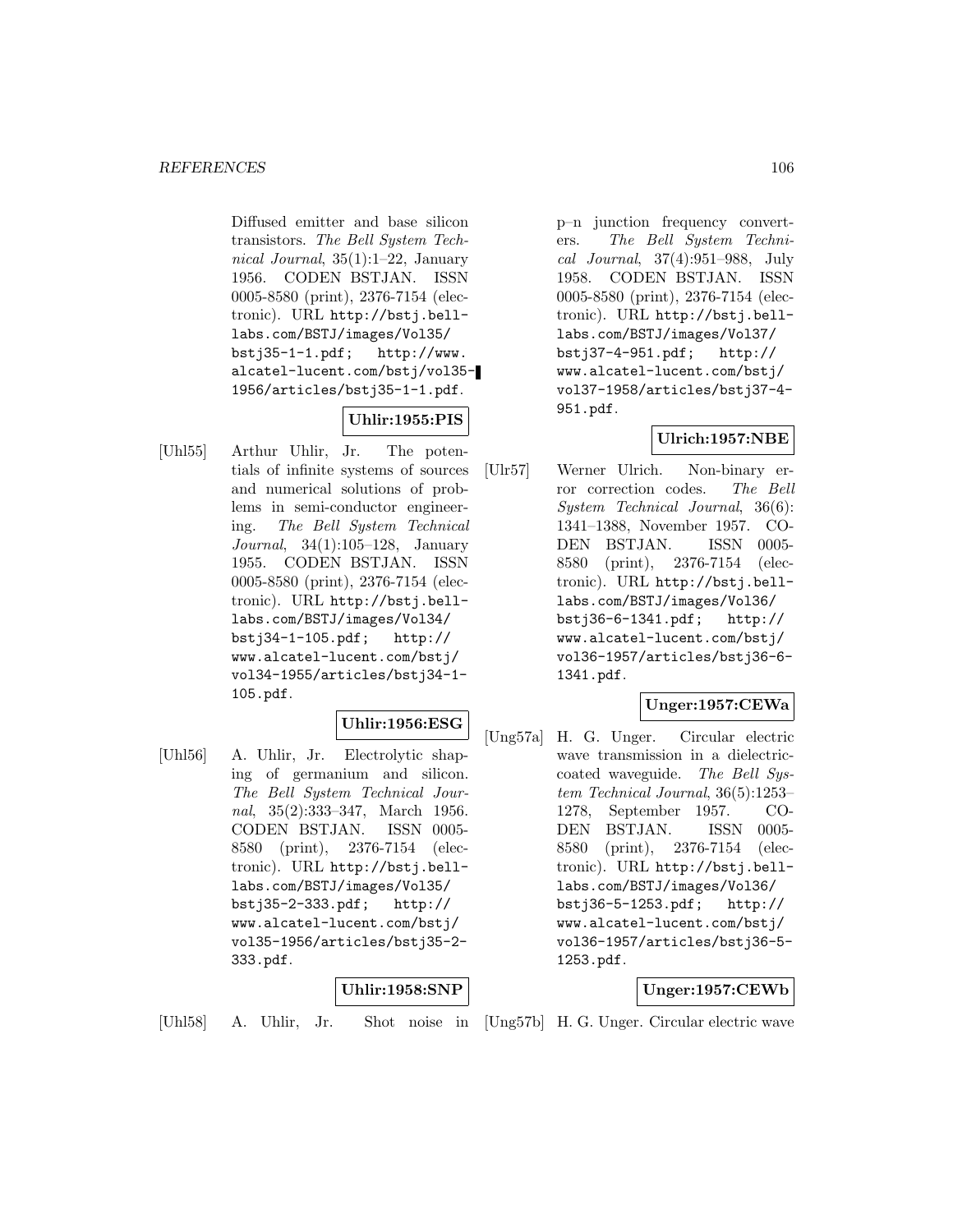transmission through serpentine bends. The Bell System Technical Journal, 36(5):1279–1291, September 1957. CODEN BSTJAN. ISSN 0005-8580 (print), 2376-7154 (electronic). URL http://bstj.belllabs.com/BSTJ/images/Vol36/ bstj36-5-1279.pdf; http:// www.alcatel-lucent.com/bstj/ vol36-1957/articles/bstj36-5- 1279.pdf.

# **Unger:1957:NMB**

[Ung57c] H. G. Unger. Normal mode bends for circular electric waves. The Bell System Technical Journal, 36(5):1292–1307, September 1957. CODEN BSTJAN. ISSN 0005-8580 (print), 2376-7154 (electronic). URL http://bstj.belllabs.com/BSTJ/images/Vol36/ bstj36-5-1292.pdf; http:// www.alcatel-lucent.com/bstj/ vol36-1957/articles/bstj36-5- 1292.pdf.

# **Unger:1958:CWT**

[Ung58a] Hans-Georg Unger. Circular waveguide taper of improved design. The Bell System Technical Journal, 37(4):899–912, July 1958. CODEN BSTJAN. ISSN 0005-8580 (print), 2376-7154 (electronic). URL http://bstj.belllabs.com/BSTJ/images/Vol37/ bstj37-4-899.pdf; http:// www.alcatel-lucent.com/bstj/ vol37-1958/articles/bstj37-4- 899.pdf.

# **Unger:1958:HWT**

[Ung58b] Hans-Georg Unger. Helix waveguide theory and application. The

Bell System Technical Journal, 37(6):1599–1647, November 1958. CODEN BSTJAN. ISSN 0005- 8580 (print), 2376-7154 (electronic). URL http://bstj.belllabs.com/BSTJ/images/Vol37/ bstj37-6-1599.pdf; http:// www.alcatel-lucent.com/bstj/ vol37-1958/articles/bstj37-6- 1599.pdf.

### **Vaage:1953:TPL**

[Vaa53] E. F. Vaage. Transmission properties of laminated clogston type conductors. The Bell System Technical Journal, 32(3):695–713, May 1953. CODEN BSTJAN. ISSN 0005-8580 (print), 2376-7154 (electronic). URL http://bstj.belllabs.com/BSTJ/images/Vol32/ bstj32-3-695.pdf; http:// www.alcatel-lucent.com/bstj/ vol32-1953/articles/bstj32-3- 695.pdf.

### **VanRoosbroeck:1950:TFE**

[Van50] W. Van Roosbroeck. Theory of the flow of electrons and holes in germanium and other semiconductors. The Bell System Technical Journal, 29(4):560–607, October 1950. CODEN BSTJAN. ISSN 0005-8580 (print), 2376-7154 (electronic). URL http://bstj.belllabs.com/BSTJ/images/Vol29/ bstj29-4-560.pdf; http:// www.alcatel-lucent.com/bstj/ vol29-1950/articles/bstj29-4- 560.pdf.

### **VanHorn:1953:SWC**

[Van53] R. H. Van Horn. Solderless wrapped connections: Part III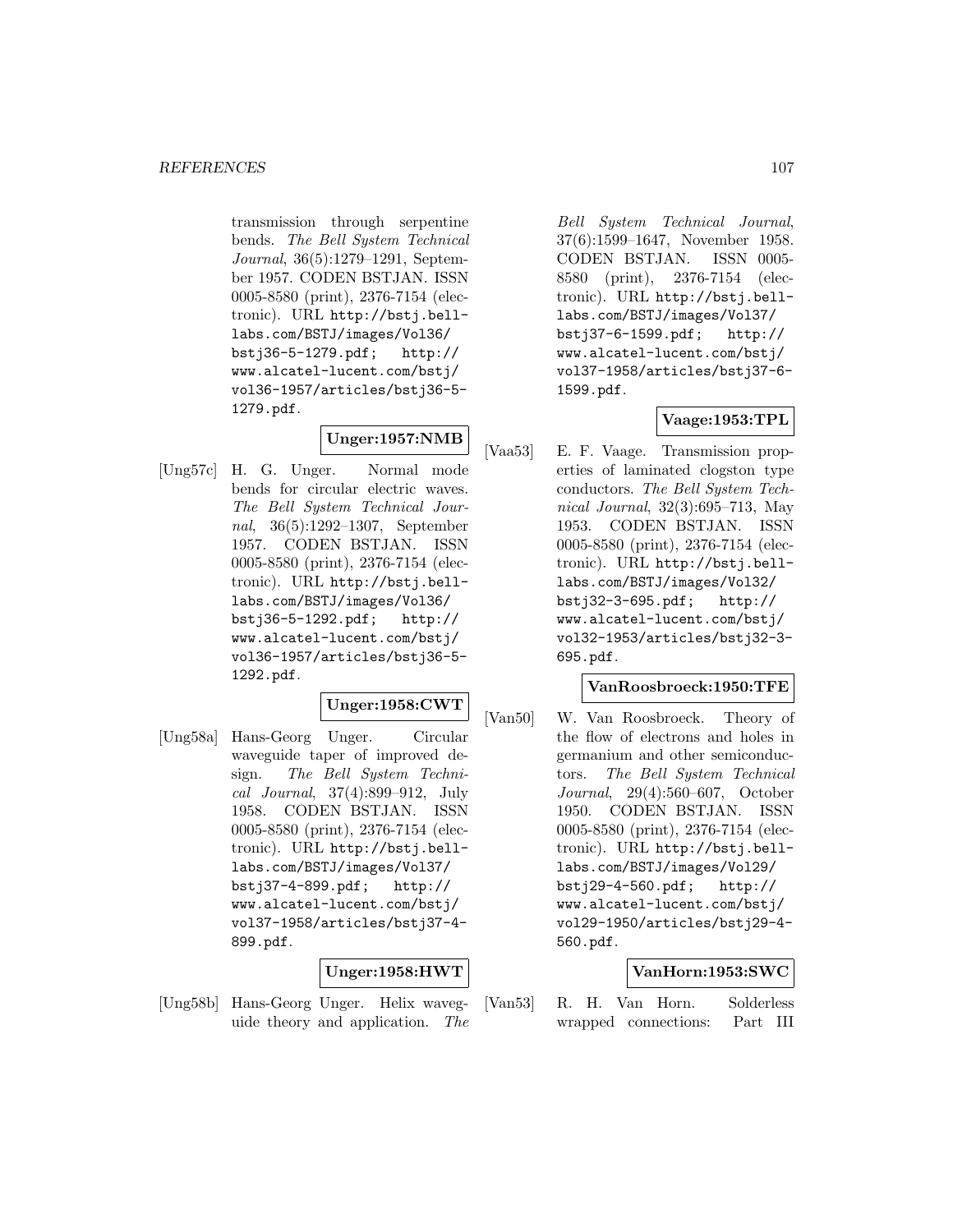— evaluation and performance tests. The Bell System Technical Journal, 32(3):591–610, May 1953. CODEN BSTJAN. ISSN 0005-8580 (print), 2376-7154 (electronic). URL http://bstj.belllabs.com/BSTJ/images/Vol32/ bstj32-3-591.pdf; http:// www.alcatel-lucent.com/bstj/ vol32-1953/articles/bstj32-3- 591.pdf.

### **Vaughan:1959:RMT**

[Vau59] H. E. Vaughan. Research model for time-separation integrated communication. The Bell System Technical Journal, 38(4):909–932, July 1959. CODEN BSTJAN. ISSN 0005-8580 (print), 2376-7154 (electronic). URL http://bstj.belllabs.com/BSTJ/images/Vol38/ bstj38-4-909.pdf; http:// www.alcatel-lucent.com/bstj/ vol38-1959/articles/bstj38-4- 909.pdf.

### **Veloric:1957:HVC**

[VP57] H. S. Veloric and M. B. Prince. High-voltage conductivity-modulated silicon rectifier. The Bell System Technical Journal, 36(4): 975–1004, July 1957. CO-DEN BSTJAN. ISSN 0005- 8580 (print), 2376-7154 (electronic). URL http://bstj.belllabs.com/BSTJ/images/Vol36/ bstj36-4-975.pdf; http:// www.alcatel-lucent.com/bstj/ vol36-1957/articles/bstj36-4- 975.pdf.

### **VonAulock:1957:MDM**

[VR57] Wilhelm Von Aulock and John H.

Rowen. Measurement of dielectric and magnetic properties of ferromagnetic materials at microwave frequencies. The Bell System Technical Journal, 36(2): 427–448, March 1957. CO-DEN BSTJAN. ISSN 0005- 8580 (print), 2376-7154 (electronic). URL http://bstj.belllabs.com/BSTJ/images/Vol36/ bstj36-2-427.pdf; http:// www.alcatel-lucent.com/bstj/ vol36-1957/articles/bstj36-2- 427.pdf.

### **Wagar:1954:ETR**

[Wag54a] H. N. Wagar. Economics of telephone relay applications. The Bell System Technical Journal, 33 (1):218–256, January 1954. CO-DEN BSTJAN. ISSN 0005- 8580 (print), 2376-7154 (electronic). URL http://bstj.belllabs.com/BSTJ/images/Vol33/ bstj33-1-218.pdf; http:// www.alcatel-lucent.com/bstj/ vol33-1954/articles/bstj33-1- 218.pdf.

### **Wagar:1954:RME**

[Wag54b] H. N. Wagar. Relay measuring equipment. The Bell System Technical Journal, 33(1):3–22, January 1954. CODEN BSTJAN. ISSN 0005-8580 (print), 2376-7154 (electronic). URL http://bstj.belllabs.com/BSTJ/images/Vol33/ bstj33-1-3.pdf; http://www. alcatel-lucent.com/bstj/vol33- 1954/articles/bstj33-1-3.pdf.

### **Wallace:1951:RMR**

R. L. Wallace, Jr. The reproduc-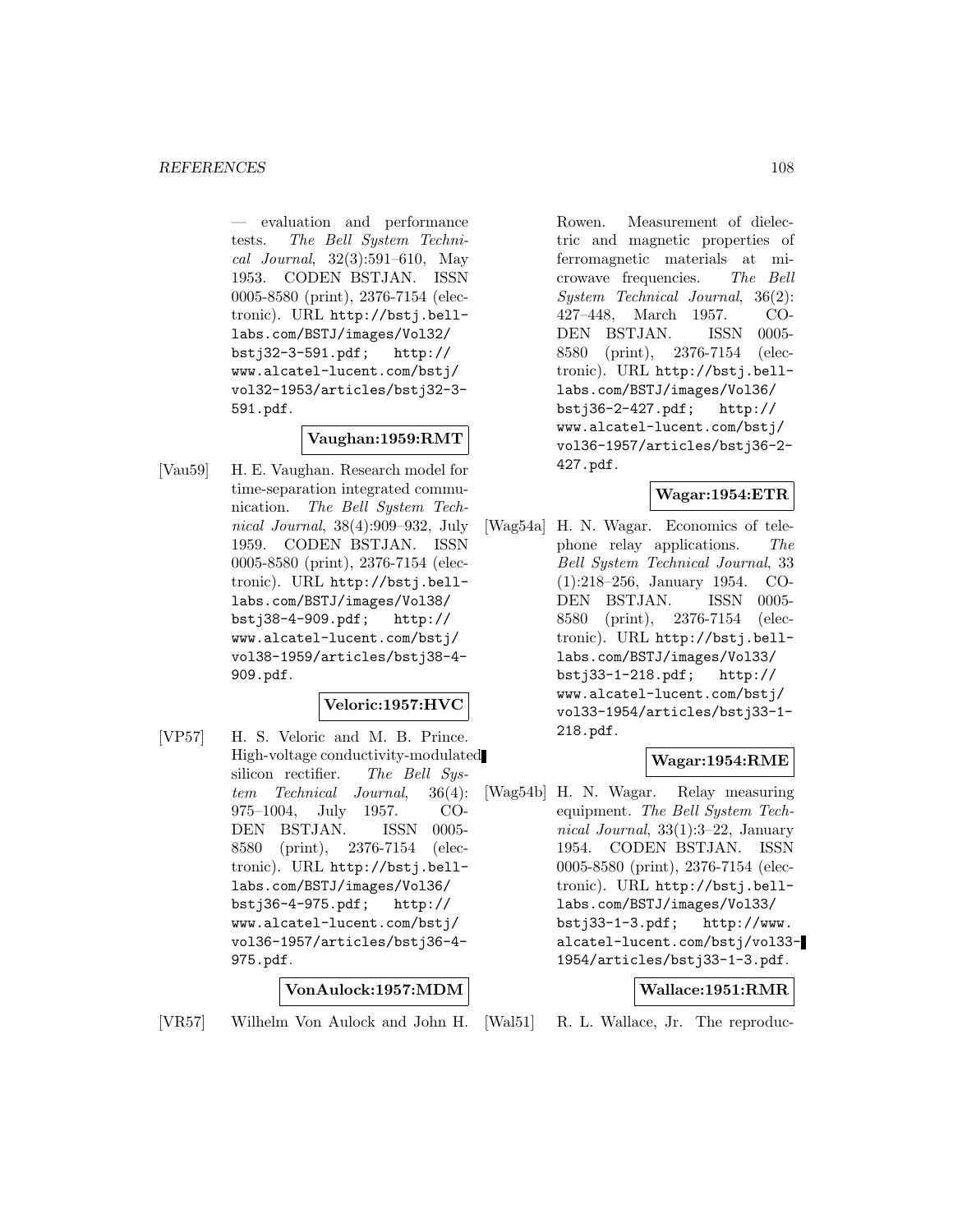tion of magnetically recorded signals. The Bell System Technical Journal, 30(4):1145–1173, October 1951. CODEN BSTJAN. ISSN 0005-8580 (print), 2376-7154 (electronic). URL http://bstj.belllabs.com/BSTJ/images/Vol30/ bstj30-4-1145.pdf; http:// www.alcatel-lucent.com/bstj/ vol30-1951/articles/bstj30-4- 1145.pdf.

# **Wannier:1953:MGI**

[Wan53] Gregory H. Wannier. Motion of gaseous ions in strong electric fields. The Bell System Technical Journal, 32(1):170–254, January 1953. CODEN BSTJAN. ISSN 0005-8580 (print), 2376-7154 (electronic). URL http://bstj.belllabs.com/BSTJ/images/Vol32/ bstj32-1-170.pdf; http:// www.alcatel-lucent.com/bstj/ vol32-1953/articles/bstj32-1- 170.pdf.

# **Warters:1958:EMF**

[War58] W. D. Warters. The effects of mode filters on the transmission characteristics of circular electric waves in a circular waveguide. The Bell System Technical Journal, 37(3):657–677, May 1958. CODEN BSTJAN. ISSN 0005-8580 (print), 2376-7154 (electronic). URL http://bstj.belllabs.com/BSTJ/images/Vol37/<br>bstj37-3-657.pdf; http://  $bstj37-3-657.pdf;$ www.alcatel-lucent.com/bstj/ vol37-1958/articles/bstj37-3- 657.pdf.

#### **Weissmann:1957:SRR**

[Wei57] G. F. Weissmann. Strength requirements for round conduit. The Bell System Technical Journal, 36(3):737–754, May 1957. CO-DEN BSTJAN. ISSN 0005- 8580 (print), 2376-7154 (electronic). URL http://bstj.belllabs.com/BSTJ/images/Vol36/ bstj36-3-737.pdf; http:// www.alcatel-lucent.com/bstj/ vol36-1957/articles/bstj36-3- 737.pdf.

# **Welber:1955:PST**

[WEP55] I. Welber, H. W. Evans, and G. A. Pullis. Protection of service in the TD-2 radio relay system by automatic channel switching. The Bell System Technical Journal, 34(3):473–510, May 1955. CODEN BSTJAN. ISSN 0005-8580 (print), 2376-7154 (electronic). URL http://bstj.belllabs.com/BSTJ/images/Vol34/ bstj34-3-473.pdf; http:// www.alcatel-lucent.com/bstj/ vol34-1955/articles/bstj34-3- 473.pdf.

# **Wilhelm:1952:IBM**

[Wil52] H. T. Wilhelm. Impedance bridges for the megacycle range. The Bell System Technical Journal, 31(5):999–1012, September 1952. CODEN BSTJAN. ISSN 0005- 8580 (print), 2376-7154 (electronic). URL http://bstj.belllabs.com/BSTJ/images/Vol31/ bstj31-5-999.pdf; http:// www.alcatel-lucent.com/bstj/ vol31-1952/articles/bstj31-5- 999.pdf.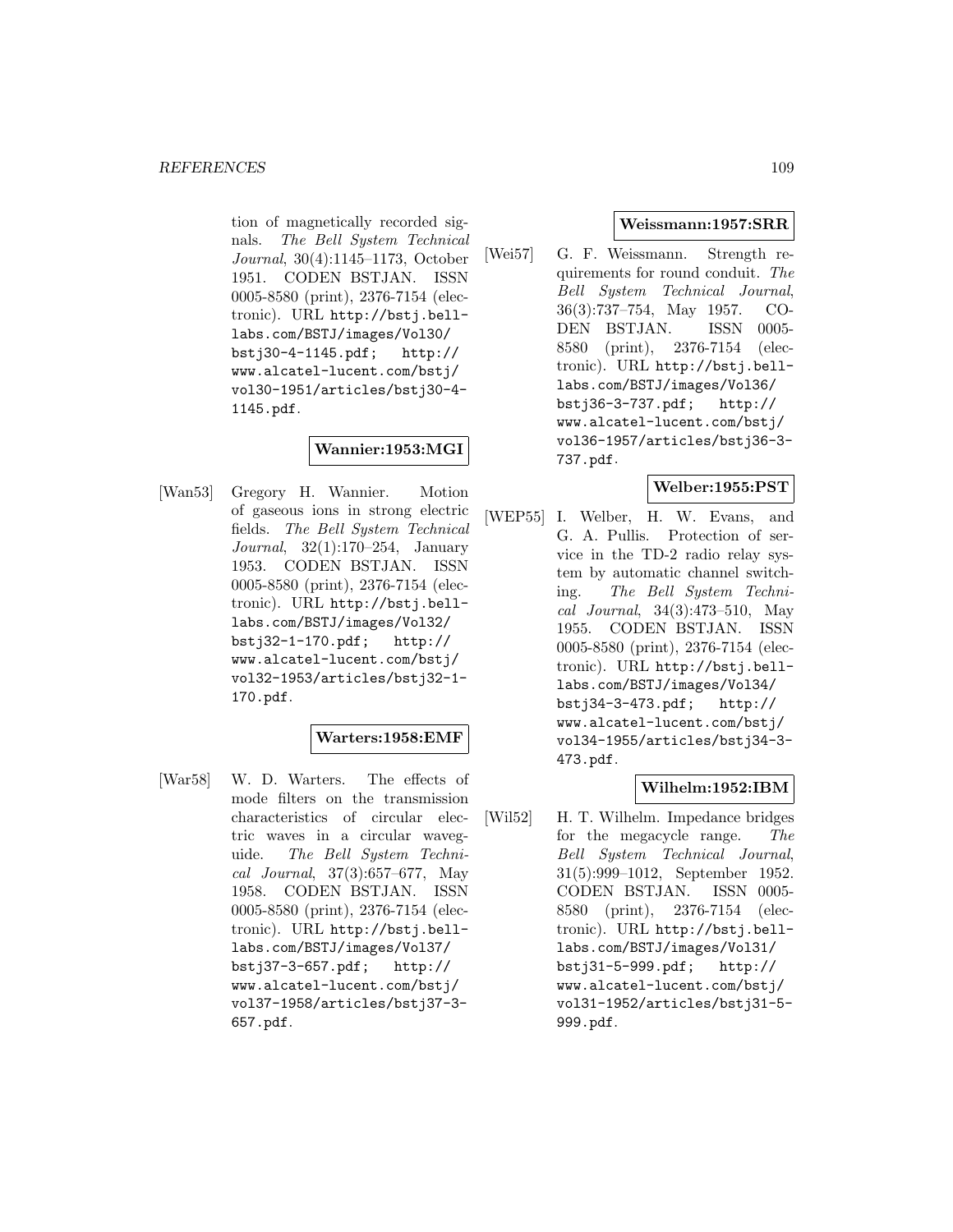### **Wilkinson:1953:WCD**

[Wil53] Roger I. Wilkinson. Working curves for delayed exponential calls served in random order. The Bell System Technical Journal, 32(2):360–383, March 1953. CODEN BSTJAN. ISSN 0005-8580 (print), 2376-7154 (electronic). URL http://bstj.belllabs.com/BSTJ/images/Vol32/ bstj32-2-360.pdf; http:// www.alcatel-lucent.com/bstj/ vol32-1953/articles/bstj32-2- 360.pdf.

## **Wilkinson:1956:TTT**

[Wil56] Roger I. Wilkinson. Theories for toll traffic engineering in the U.S.A. The Bell System Technical Journal, 35(2):421–514, March 1956. CODEN BSTJAN. ISSN 0005-8580 (print), 2376-7154 (electronic). URL http://bstj.belllabs.com/BSTJ/images/Vol35/ bstj35-2-421.pdf; http:// www.alcatel-lucent.com/bstj/ vol35-1956/articles/bstj35-2- 421.pdf.

### **Windeler:1953:PIT**

[Win53] A. S. Windeler. Polyethylene insulated telephone cable. The Bell System Technical Journal, 32 (5):1245–1256, September 1953. CODEN BSTJAN. ISSN 0005- 8580 (print), 2376-7154 (electronic). URL http://bstj.belllabs.com/BSTJ/images/Vol32/ bstj32-5-1245.pdf; http:// www.alcatel-lucent.com/bstj/ vol32-1953/articles/bstj32-5- 1245.pdf.

#### **Weissmann:1959:ETP**

[WM59] G. F. Weissmann and Duncan M. Mitchel. Effects of tamping and pavement breaking on round conduit. The Bell System Technical Journal, 38(6):1581–1594, November 1959. CODEN BSTJAN. ISSN 0005-8580 (print), 2376-7154 (electronic). URL http://bstj.belllabs.com/BSTJ/images/Vol38/ bstj38-6-1581.pdf; http:// www.alcatel-lucent.com/bstj/ vol38-1959/articles/bstj38-6- 1581.pdf.

### **Weaver:1954:BSF**

[WN54] A. Weaver and N. A. Newell. Inband single-frequency signaling. The Bell System Technical Journal, 33(6):1309–1330, November 1954. CODEN BSTJAN. ISSN 0005-8580 (print), 2376-7154 (electronic). URL http://bstj.belllabs.com/BSTJ/images/Vol33/ bstj33-6-1309.pdf; http:// www.alcatel-lucent.com/bstj/ vol33-1954/articles/bstj33-6- 1309.pdf.

## **Wojciechowski:1954:CIT**

[Woj54] B. M. Wojciechowski. Continuous incremental thickness measurements of non-conductive cable sheath. The Bell System Technical Journal, 33(2):353–368, March 1954. CODEN BSTJAN. ISSN 0005-8580 (print), 2376-7154 (electronic). URL http://bstj.belllabs.com/BSTJ/images/Vol33/ bstj33-2-353.pdf; http:// www.alcatel-lucent.com/bstj/ vol33-1954/articles/bstj33-2- 353.pdf.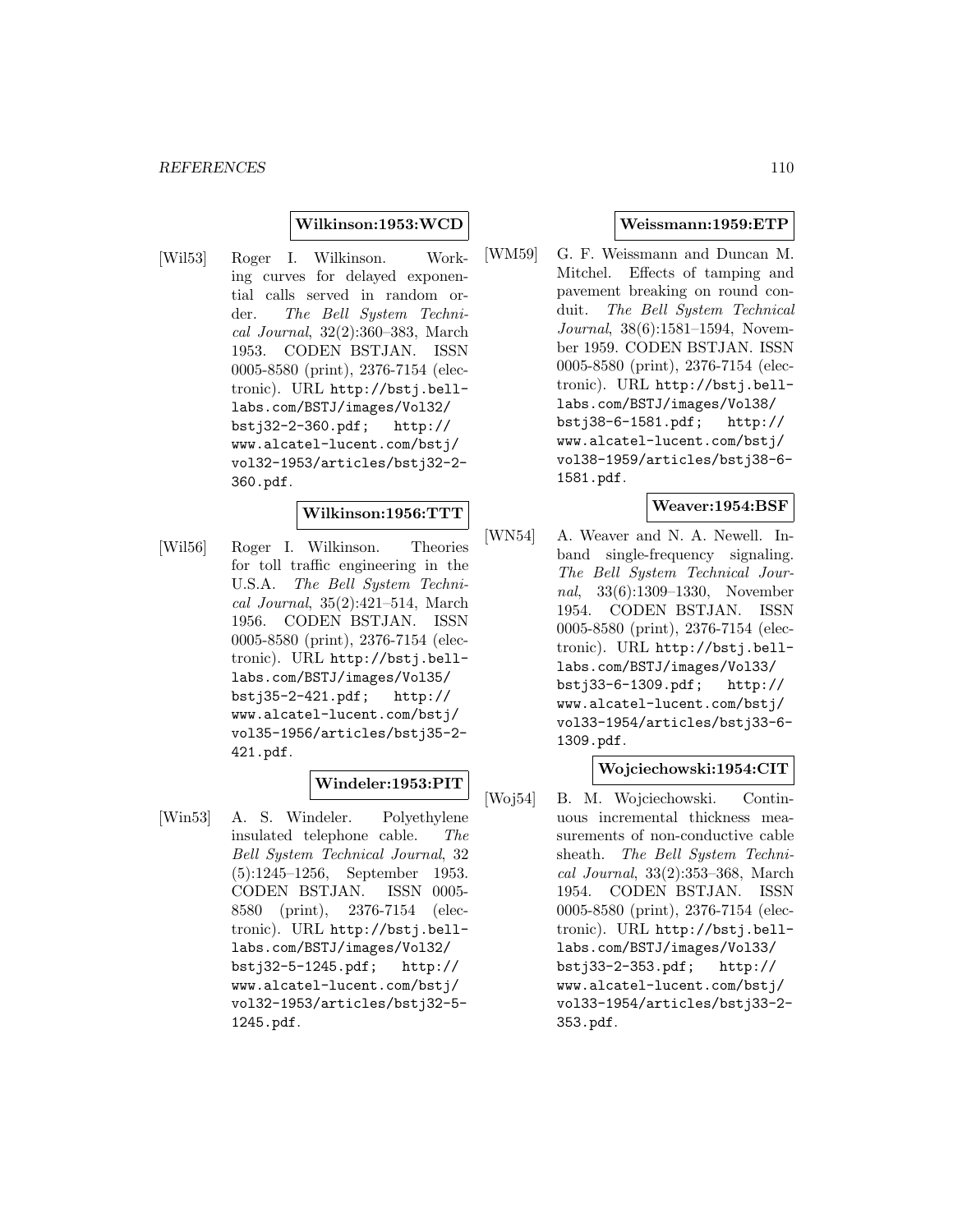## **Wood:1951:DFC**

[Woo51] Elizabeth A. Wood. Detwinning ferroelectric crystals. The Bell System Technical Journal, 30(4): 945–955, October 1951. CO-DEN BSTJAN. ISSN 0005- 8580 (print), 2376-7154 (electronic). URL http://bstj.belllabs.com/BSTJ/images/Vol30/ bstj30-4-945.pdf; http:// www.alcatel-lucent.com/bstj/ vol30-1951/articles/bstj30-4- 945.pdf.

### **Wallace:1951:SCP**

[WP51] R. L. Wallace, Jr. and W. J. Pietenpol. Some circuit properties and applications of n–p–n transistors. The Bell System Technical Journal, 30(3):530–563, July 1951. CODEN BSTJAN. ISSN 0005-8580 (print), 2376-7154 (electronic). URL http://bstj.belllabs.com/BSTJ/images/Vol30/ bstj30-3-530.pdf; http:// www.alcatel-lucent.com/bstj/ vol30-1951/articles/bstj30-3- 530.pdf.

### **Wallace:1951:DGT**

[WR51] R. L. Wallace, Jr. and G. Raisbeck. Duality as a guide in transistor circuit design. The Bell System Technical Journal, 30(2):381–417, April 1951. CODEN BSTJAN. ISSN 0005-8580 (print), 2376-7154 (electronic). URL http://bstj.belllabs.com/BSTJ/images/Vol30/ bstj30-2-381.pdf; http:// www.alcatel-lucent.com/bstj/ vol30-1951/articles/bstj30-2- 381.pdf.

### **Wrathall:1956:TBP**

[Wra56] L. R. Wrathall. Transistorized binary pulse regenerator. The Bell System Technical Journal, 35 (5):1059–1084, September 1956. CODEN BSTJAN. ISSN 0005- 8580 (print), 2376-7154 (electronic). URL http://bstj.belllabs.com/BSTJ/images/Vol35/ bstj35-5-1059.pdf; http:// www.alcatel-lucent.com/bstj/ vol35-1956/articles/bstj35-5- 1059.pdf.

#### **Weisbaum:1956:FDI**

[WS56] S. Weisbaum and H. Seidel. The field displacement isolator. The Bell System Technical Journal, 35(4):877–898, July 1956. CO-DEN BSTJAN. ISSN 0005- 8580 (print), 2376-7154 (electronic). URL http://bstj.belllabs.com/BSTJ/images/Vol35/ bstj35-4-877.pdf; http:// www.alcatel-lucent.com/bstj/ vol35-1956/articles/bstj35-4- 877.pdf.

### **Yokelson:1958:SCD**

[YCU58] B. J. Yokelson, W. B. Cagle, and M. D. Underwood. Semiconductor circuit design philosophy for the central control of an electronic switching system. The Bell System Technical Journal, 37(5):1125–1160, September 1958. CODEN BSTJAN. ISSN 0005-8580 (print), 2376-7154 (electronic). URL http://bstj.belllabs.com/BSTJ/images/Vol37/ bstj37-5-1125.pdf; http:// www.alcatel-lucent.com/bstj/